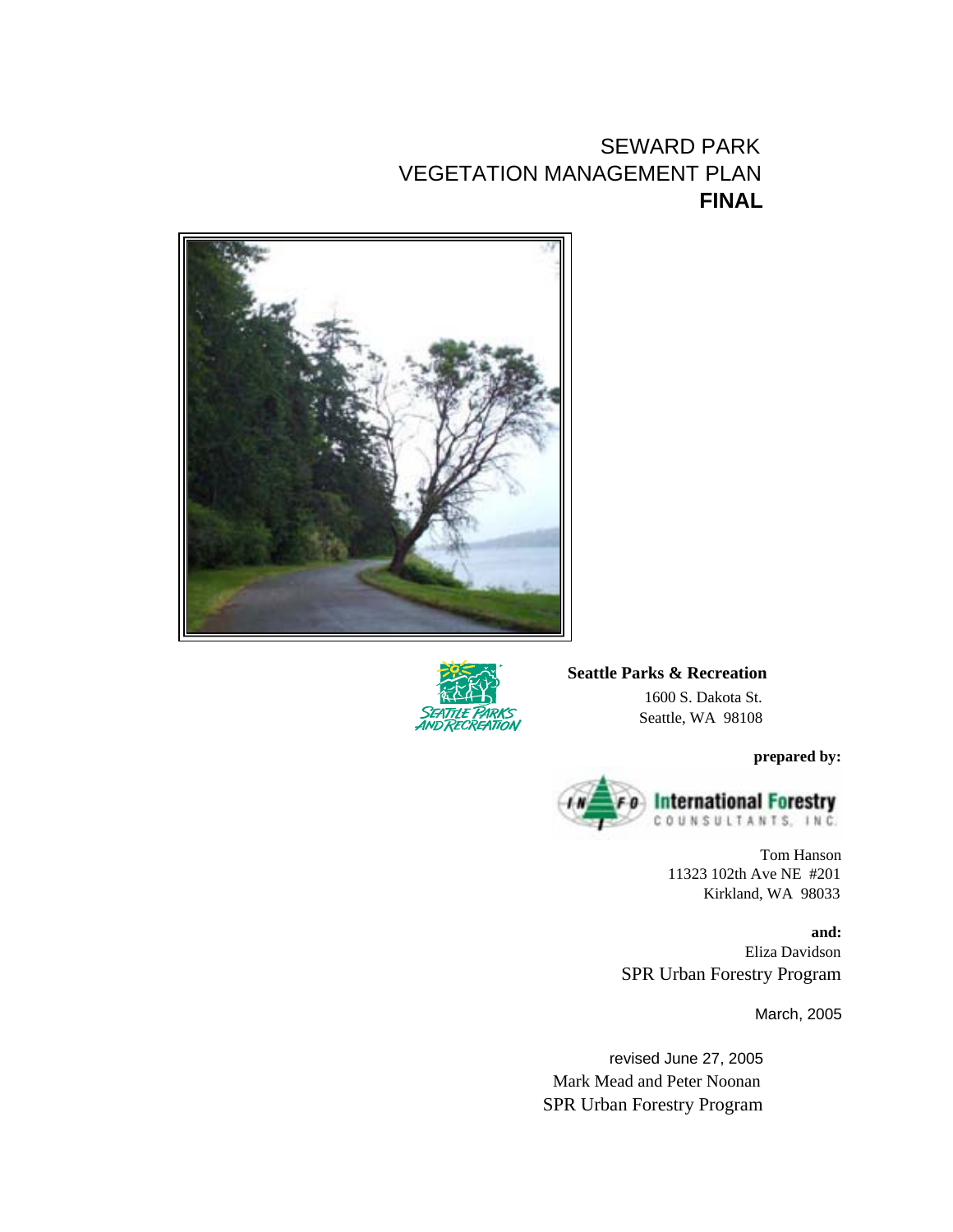|                   | <b>CHAPTER 2:</b> |    |  |
|-------------------|-------------------|----|--|
|                   |                   |    |  |
| <b>CHAPTER 3:</b> |                   |    |  |
| 3.1               |                   |    |  |
| 3.2               |                   |    |  |
| 3.2.1             |                   |    |  |
| 3.2.2             |                   |    |  |
| 3.2.3             |                   |    |  |
| 3.2.4             |                   |    |  |
| 3.2.5<br>3.2.6    |                   |    |  |
|                   |                   |    |  |
| 3.3               |                   |    |  |
| 3.3.1<br>3.3.2    |                   |    |  |
| 3.3.3             |                   |    |  |
| 3.3.4             |                   |    |  |
| 3.3.5             |                   |    |  |
| 3.3.6             |                   |    |  |
| 3.3.7             |                   |    |  |
| 3.3.8             |                   |    |  |
|                   | 3.3.10            |    |  |
|                   | 3.3.11            |    |  |
|                   | 3.3.12            |    |  |
| 3.4               |                   |    |  |
| 3.5               |                   |    |  |
| 3.6               |                   |    |  |
|                   |                   |    |  |
| 3.7               |                   | 22 |  |
| 3.8               |                   |    |  |
| <b>CHAPTER 4:</b> |                   |    |  |
| 4.1               |                   |    |  |
| 4.2               |                   |    |  |
| 4.3               |                   |    |  |
| 4.4<br>4.4.1      |                   |    |  |
| 4.5<br>4.5.1      |                   |    |  |
| 4.6               |                   |    |  |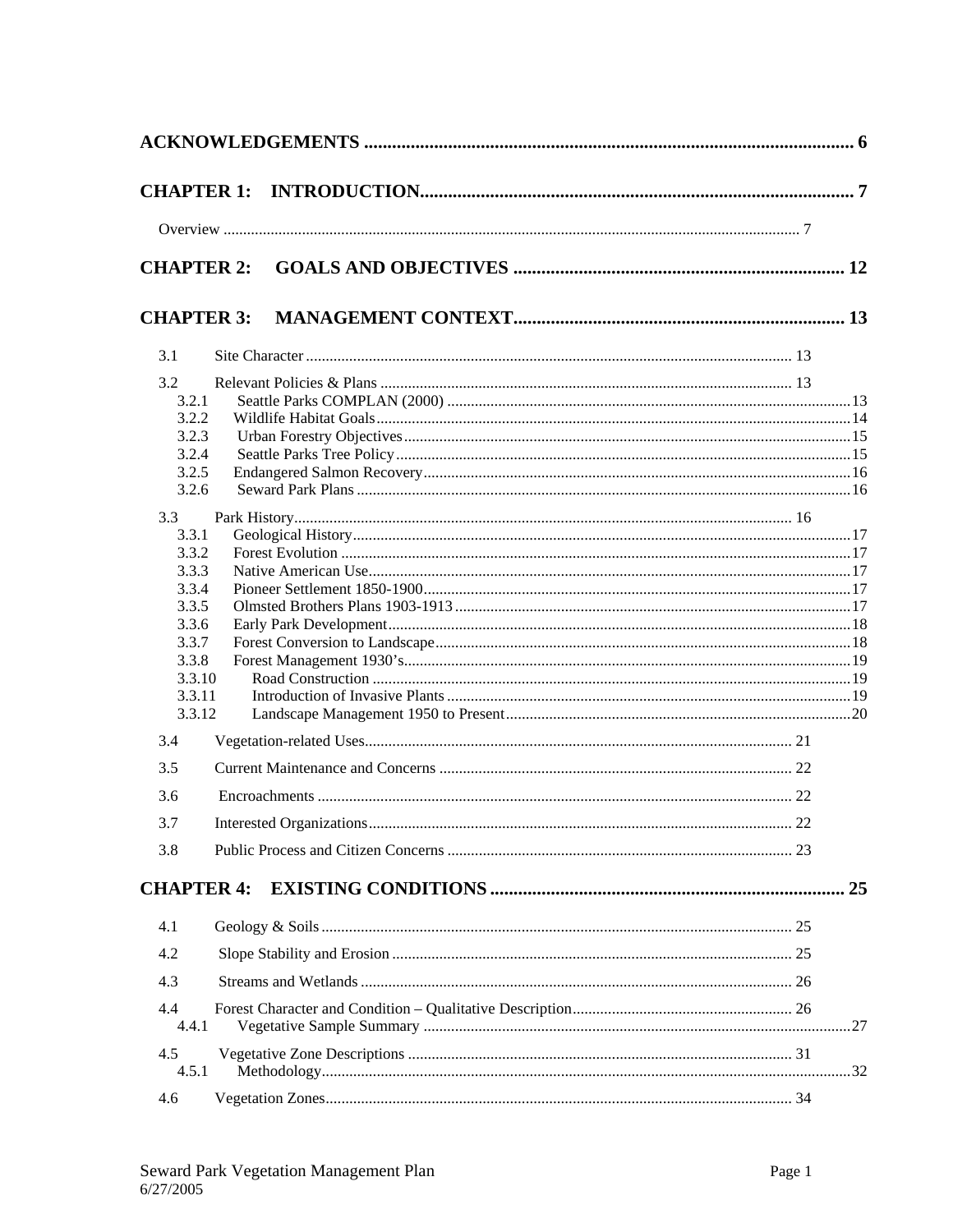| 4.6.1          |                                                                              |    |  |
|----------------|------------------------------------------------------------------------------|----|--|
| 4.6.2          |                                                                              |    |  |
| 4.6.2          |                                                                              |    |  |
| 4.6.3<br>4.6.4 |                                                                              |    |  |
| 4.6.5          |                                                                              |    |  |
| 4.6.6          |                                                                              |    |  |
| 4.6.7          |                                                                              |    |  |
| 4.6.8<br>4.6.9 |                                                                              |    |  |
|                |                                                                              |    |  |
| 4.7<br>4.7.1   |                                                                              |    |  |
| 4.7.2          |                                                                              |    |  |
| 4.7.3          |                                                                              |    |  |
| 4.7.4          |                                                                              |    |  |
| 4.8            |                                                                              |    |  |
| 4.9            | Assessing the Potential for Certain Trees to Create Hazardous Situations 45  |    |  |
| 4.10           |                                                                              |    |  |
| 4.11           |                                                                              |    |  |
| 4.12           |                                                                              |    |  |
| 4.13           |                                                                              |    |  |
|                | <b>CHAPTER 5:</b>                                                            |    |  |
|                |                                                                              |    |  |
| 5.1            |                                                                              |    |  |
|                |                                                                              |    |  |
|                |                                                                              |    |  |
|                |                                                                              |    |  |
| 5.2            |                                                                              |    |  |
|                |                                                                              |    |  |
|                |                                                                              |    |  |
| 5.3            |                                                                              |    |  |
| 5.4            | Retention of Park Character                                                  | 52 |  |
|                |                                                                              |    |  |
|                |                                                                              |    |  |
| 5.5            |                                                                              |    |  |
|                |                                                                              |    |  |
|                |                                                                              |    |  |
| 5.6            | Preservation of Rare or Sensitive Plant Communities and Significant Trees 53 |    |  |
|                |                                                                              |    |  |
| 5.7            |                                                                              |    |  |
| 5.8            |                                                                              |    |  |
| 5.9            |                                                                              |    |  |
|                | <b>CHAPTER 6:</b>                                                            |    |  |
|                |                                                                              |    |  |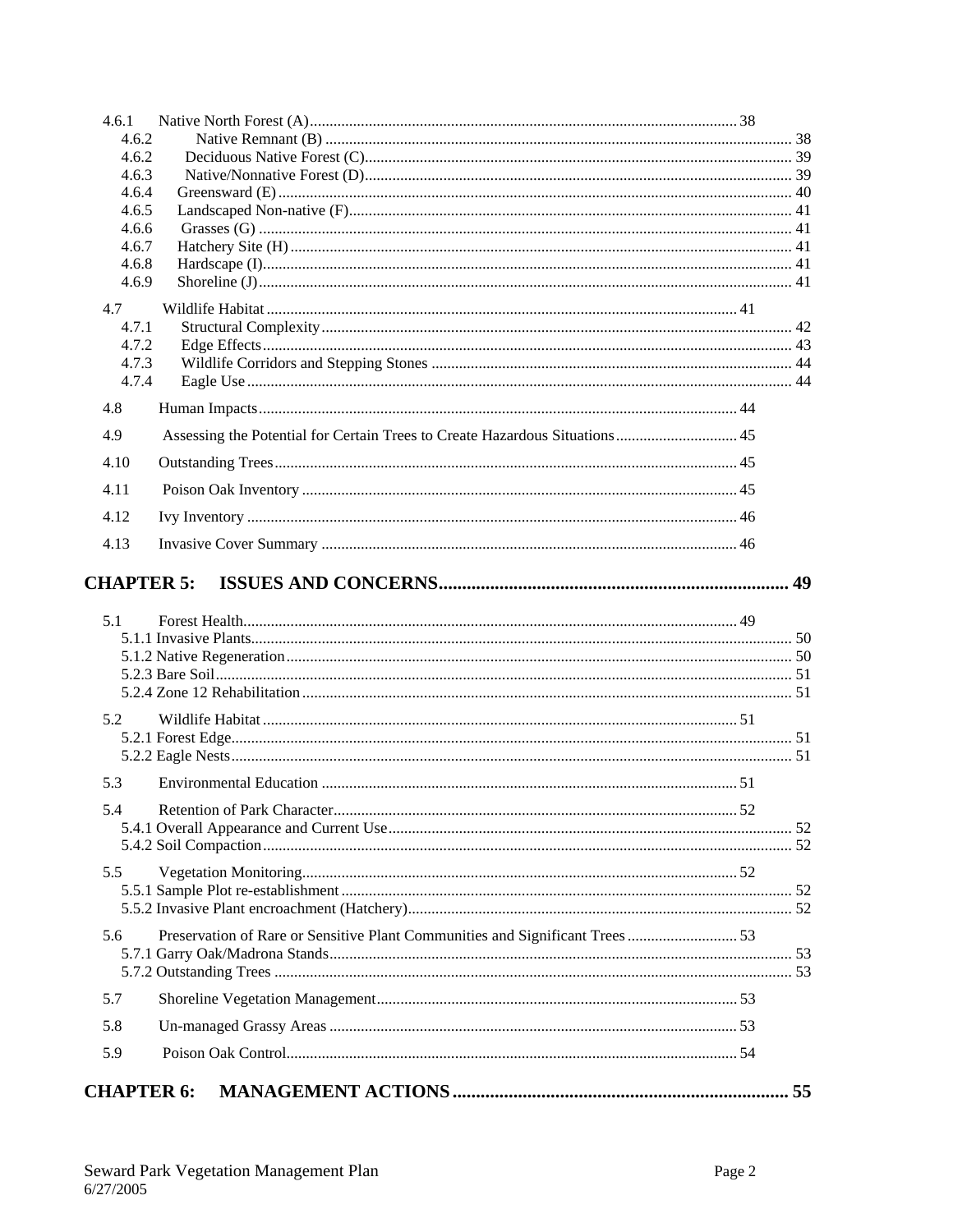| 6.1                                     |                                                                            |  |
|-----------------------------------------|----------------------------------------------------------------------------|--|
| 6.2                                     |                                                                            |  |
| 6.3<br>6.3.1<br>6.3.2<br>6.3.3<br>6.3.4 |                                                                            |  |
| 6.4<br>6.4.1                            |                                                                            |  |
| 6.5<br>6.5.1<br>6.5.2<br>6.5.2          |                                                                            |  |
| 6.6<br>6.6.1                            |                                                                            |  |
| 6.7<br>6.7.1<br>6.7.2                   | Preservation of Rare, Sensitive Plant Communities and Outstanding Trees 65 |  |
| 6.8                                     |                                                                            |  |
| 6.9<br>6.9.1                            |                                                                            |  |
| 6.10                                    |                                                                            |  |
| 6.11                                    |                                                                            |  |
| 6.12                                    |                                                                            |  |
| 6.13                                    |                                                                            |  |
| <b>CHAPTER 7:</b>                       |                                                                            |  |
| 7.1                                     |                                                                            |  |
| 7.2                                     |                                                                            |  |
| 7.3                                     |                                                                            |  |
| 7.4                                     |                                                                            |  |
| 7.5                                     |                                                                            |  |
| 7.6                                     |                                                                            |  |

# **List of Figures**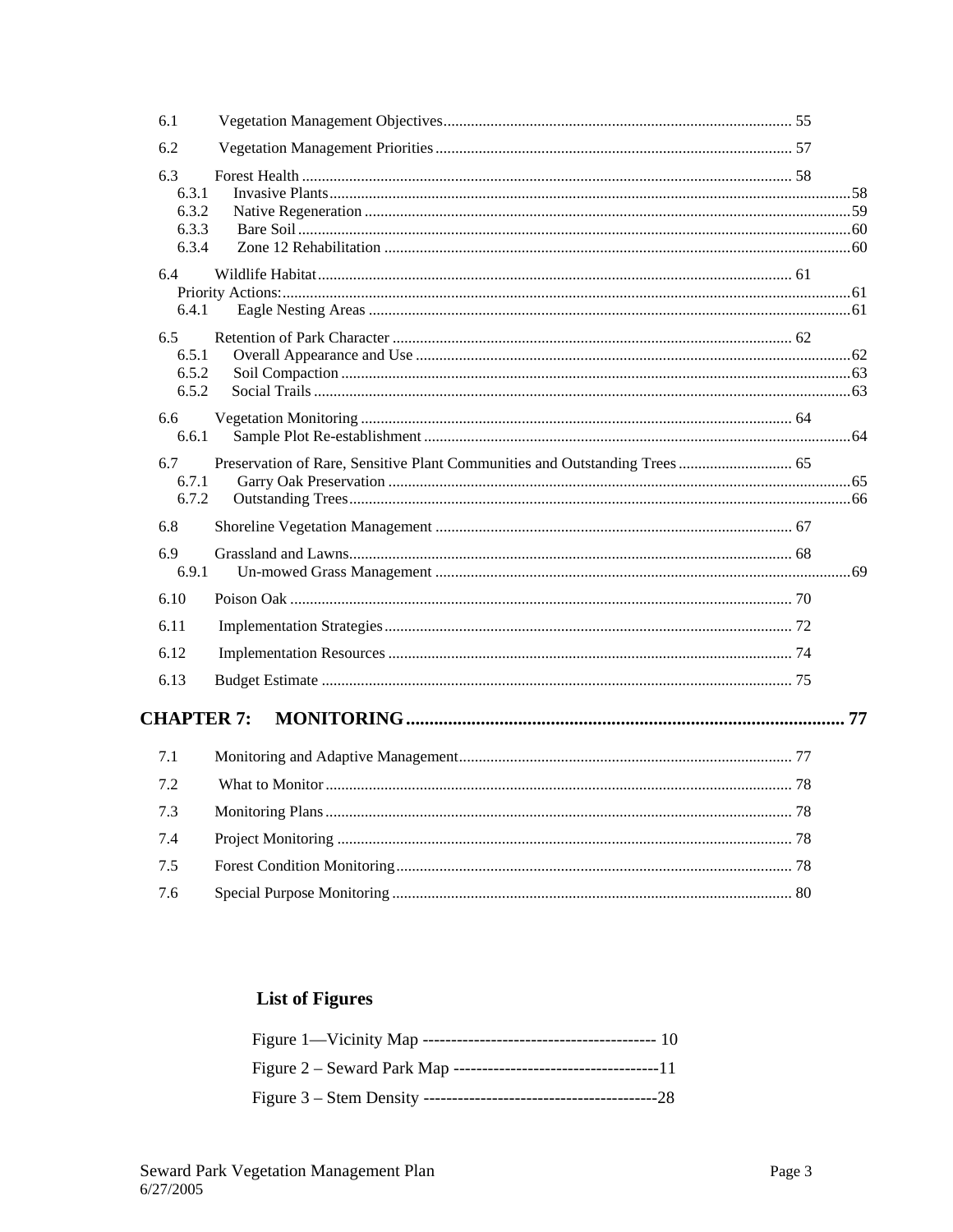| Figure $5 -$ Snag Size Class and Density --------------------------30 |  |
|-----------------------------------------------------------------------|--|
| Figure 6 – Invasive Summary Cover -----------------------------47     |  |
| Figure 7 – Frequency of Invasive Species ----------------------47     |  |
| Figure $8 - 20$ -year Vegetation Management Objectives------56        |  |
|                                                                       |  |
| Figure 10 – 20-year Vegetation Management Objectives ---79            |  |

## **List of Tables**

| Table 1 – Vegetation Area Acres ----------------------------------33 |  |
|----------------------------------------------------------------------|--|
|                                                                      |  |
| Table 3 – Cover Description – Upper Canopy------ ----------35        |  |
| Table 4 – Cover Description ---Mid-Canopy---------------------36     |  |
| Table 5 – Cover Description – Lower Canopy ---------------37         |  |
| Table 6 --Summary of Invasive Species -----------------------48      |  |
|                                                                      |  |
| Table 8 – Vegetation Management Priority Chart -----------57         |  |
|                                                                      |  |
| Table 10-Volunteer Production Estimate ------------------76          |  |
|                                                                      |  |

## **ADDENDA**

## **A – HISTORY**

- ----- Olmsted Brothers documents and plans
- ----- Park management historic documents 1915 1969
- ----- Seward Park Landscape History (narrative)

#### **B—VEGETATION DATA** (SUNP - 2004)

- **C –IVY SURVEY** (Earth Corps 2003)
- **D HAZARD TREE DATA** (SPR 2004) ----Hazard Tree map
- **E OUTSTANDING TREES** (A.L. Jacobson 2004) ----Outstanding Tree map
- **F –SHORE VEGETATION STUDY** (SPR 2004)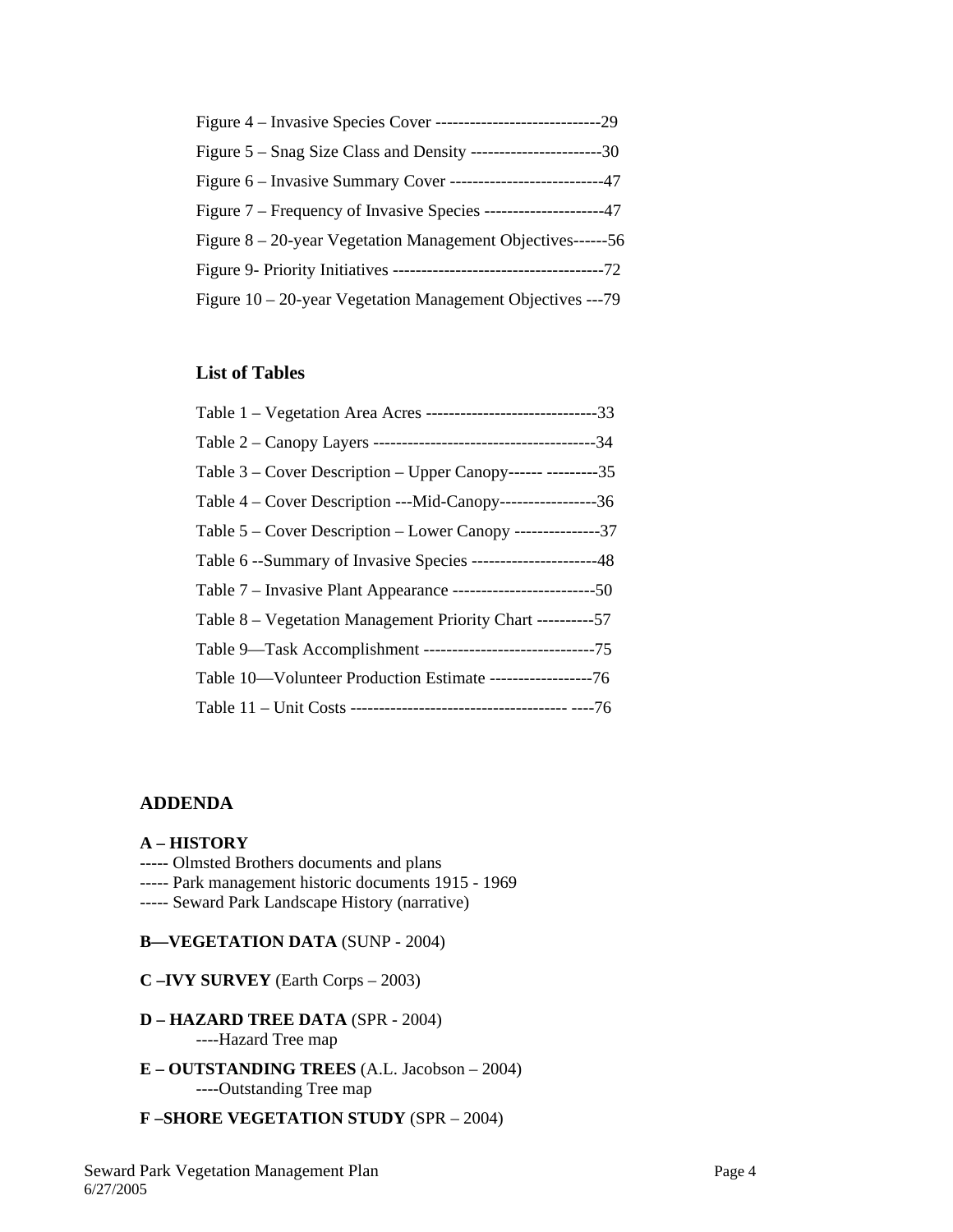#### **G –SEWARD PARK PLANTS**

 ----Friends of Seward Park Checklist (P. Talbert) ----Restoration Plant List

#### **H—IMPLEMENTATION COST ESTIMATE**

#### **I – MONITORING FORMS** (Samples)

- ----Vegetation Management Project
- ----Hazard Trees
- ----Poison Oak
- ----Noxious Plants

## **J – PUBLIC COMMENT**

#### **K – SUPPLEMENTAL INFORMATION**

- ---- Poison Oak
- ---- Garry Oak
- ---- Madrona
- ---- Ivy Control
- ---- Blackberry Control

## **L—BIBLIOGRAPHY**

## **M—MAPS**

- ----Priority 1 Implementation: Ivy and Holly
- ----Priority 2 Implementation: Blackberry and Laurel

## **N—STANDARD OPERATING PROCEDURES**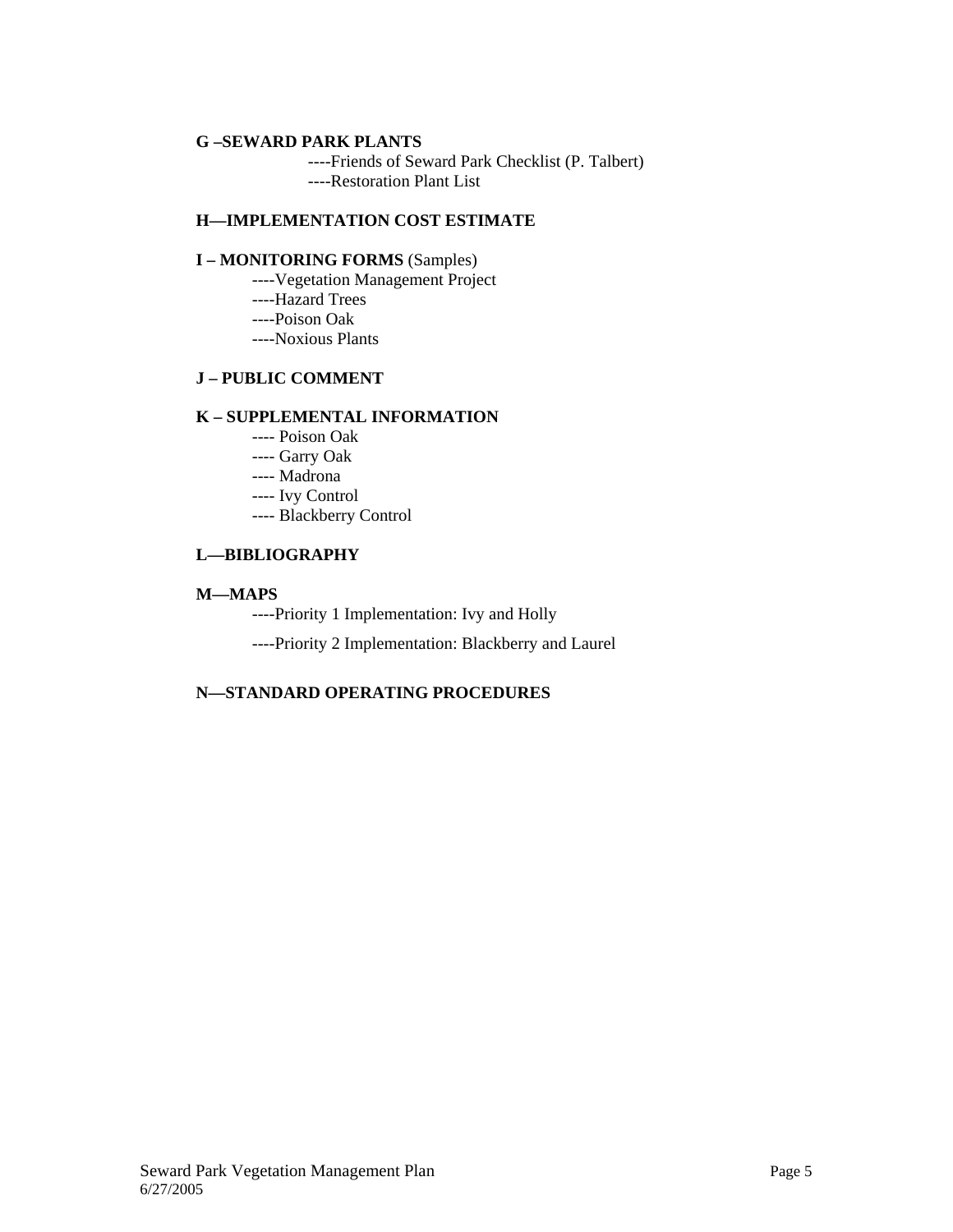## **ACKNOWLEDGEMENTS**



Historic postcard circa 1900 - Courtesy Private Collection

Significant contributions to this plan were made by Seattle Parks Urban Forestry staff Peter Noonan, Jillian Archer and Mark Mead, Senior Urban Forester, as well as Matthew Ramsey at Seattle Urban Nature Project, Chris LaPointe at Earth Corps and Pieter Bohen at Cascade Land Conservancy.

This document owes particular gratitude to talented and devoted community volunteers who contributed greatly to field inventory and historical research, notably Allan Smith, Paul Talbert, Patrick Boland, Anne Knight and Jerry Arbes.

Information, references, and formatting were taken, in part from:

*Golden Gardens Park, Vegetation Management Plan*, prepared by Elizabeth Walker (Sound Tree Solutions) and Paul West (Arboriculture and Restoration).

*Cheasty Greenspace Vegetation Management Plan,* prepared by Sheldon and Associates.

Thanks to all additional SPR staff that provided information, insight and perspective.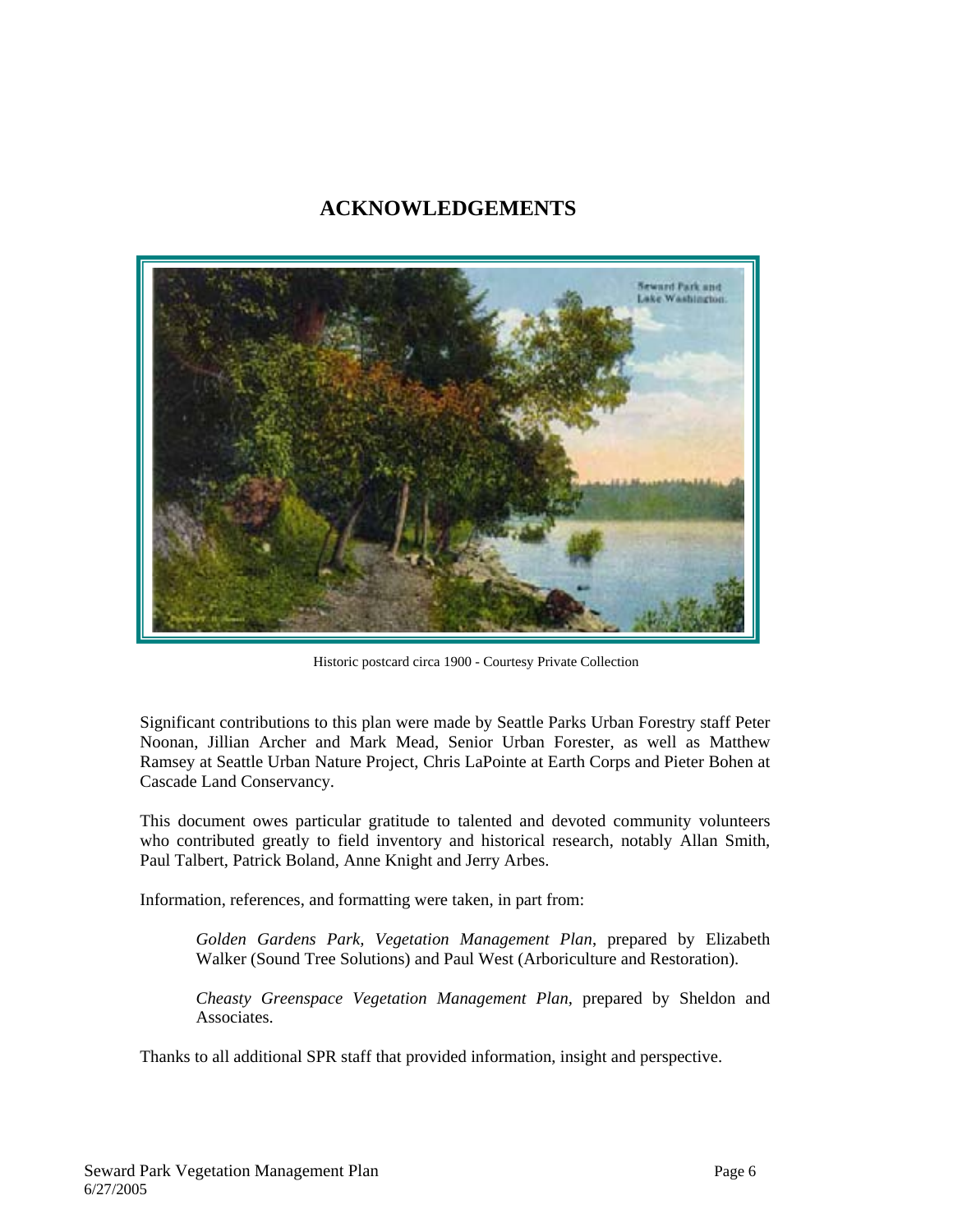## **CHAPTER 1: INTRODUCTION**

#### **Overview**

Vegetation Management Plans, as developed by the Parks Urban Forestry Program are intended to act as guidelines for community-based stewardship activities, district staff maintenance objectives and future Capitol Improvement Projects. This document provides long-term goals and intermediate, 20-year objectives for managing vegetation within Seward Park. In large parks issues such as usage, safety, conservation and maintenance are intertwined. This document focuses on the primary vegetative resources of the Park and will address those issues which have a direct relation to protecting and enhancing these vegetative resources. The plan is grounded in related planning documents, among them the Seattle Parks COMPLAN, the Urban Wildlife and Habitat Management Plan, and Seattle Parks and Recreation Tree Policy. It extracts long-term goals from these sources and develops related objectives based on the condition of the forest resource, historical context, ecological trends, and the potential contribution of community and management resources.

The Seward Park Vegetation Management Plan addresses the vegetative resources of one of Seattle's finest green spaces, home to the largest remaining conifer forest in the city. Because Seward Park encompasses both a unique, 212-acre peninsula in Lake Washington, and richly varied landscapes and native vegetation, it is considered one of the jewels of our region. Seward Park also serves as the southern anchor for a comprehensive park and boulevard system planned by the Olmsted Brothers in 1903, a key part of Seattle's landscape heritage.

The core agenda of this plan is to conserve Seward Park's increasingly rare native plant communities by arresting past and latent habitat loss and enhancing survival of the park's indigenous flora and fauna. Hand-in-hand is the intent to strengthen park stewardship by an ever-widening array of users, and to encourage engagement in this unparalleled natural environment. This VMP especially aims to give concrete, consistent guidance to everyone who cares for park vegetation in decades to come. The plan's ultimate agenda is to inspire and organize support for ongoing park resource preservation.

Seward Park includes a largely undeveloped native forest in the northern portion as well as a more developed, heavily used area at its southern end. The park provides a broad range of landscape types and recreational opportunities. Significant interactions between users and park vegetation, as well as the inherent needs of plants and wildlife drive this Vegetation Management Plan. Seward Park offers a unique opportunity to manage stands of native and non-native trees in both forested and open settings, for future generations of park users to enjoy.

**Chapter 2** – lays out goals and objectives for vegetation management in Seward Park. User safety and native forest health are emphasized, along with maintenance of the park's current landscape character and functions. These goals and objectives derive from research and analysis contained in Chapters 3 and 4, and findings summarized in Chapter 5.

#### *MANAGEMENT GOALS (from page 12):*

- 1. Preserve and enhance forest health
- 2. Enhance vegetation to better provide habitat for native wildlife and endangered species
- 3. Foster environmental education through stewardship
- 4. Manage vegetation consistent with habitat, park landscape heritage and established uses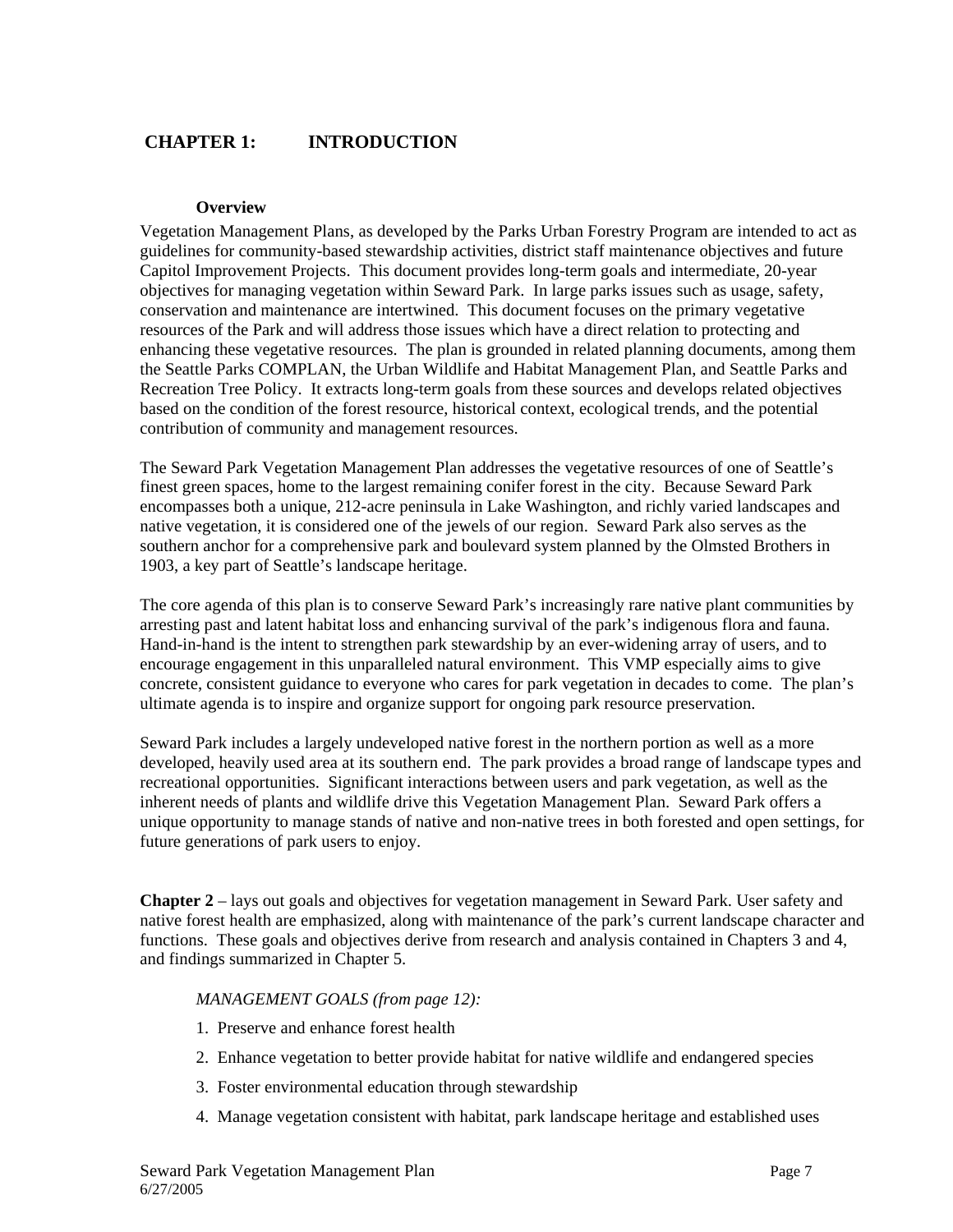**Chapter 3** – describes overall park character and identifies factors influencing the management of park vegetation, namely: relevant plans and policies, historic landscape evolution, current uses, staff maintenance and vegetation-related concerns, boundary encroachments, and interested organizations and constituencies. This chapter also describes the public involvement process conducted during plan development, with a summary of public comment received.

**Chapter 4** – gives an overview of known issues concerning park vegetation, evaluates park habitat potential and limitations, and describes direct impacts of human use on the park's vegetation. Chapter 4 also analyzes the plant data that consultants collected from 60 sample plots distributed throughout the park, as well as separate studies documenting hazard and significant trees, shoreline vegetation and nonnative and noxious native plants. Ten Vegetation Areas are identified and distinguished according to vegetative cover and species composition.

**Chapter 5** – presents key findings derived from the resource analysis and contextual factors explored in Chapters  $3 \& 4$ . These findings bring into focus the main issues that determine suitable vegetation management goals and objectives (as listed in Chapter 2). Management issues are discussed in terms of need and issues related to taking action to achieve a desired goal and the consequences of non-action. Primary emphasis issues are identified and management objectives, actions and locations described as necessary. Some management issues are broad in scope; others focus on particular sites or vegetation categories. Management issues and their related goals as presented in Chapter 2 are as follows:

| <b>MANAGEMENT ISSUES:</b>                      | <b>RELATED GOALS:</b>           |
|------------------------------------------------|---------------------------------|
| 5.1 Forest Health                              | (Goal One)                      |
| 5.2 Wildlife Habitat                           | (Goal Two)                      |
| 5.3 Environmental Education                    | (Goal Three)                    |
| 5.4 Retention of Park Character                | (Goal Four)                     |
| 5.5 Vegetation Monitoring                      | (Goals One, Two, & Four)        |
| 5.6 Preservation of Rare, Sensitive            |                                 |
| <b>Plant Communities and Significant Trees</b> | (Goal One, Two, Three, & Four)  |
| <b>Shoreline Vegetation Restoration</b><br>5.7 | (Goal Two, Three, & Four)       |
| 5.8 Un-managed grassy areas                    | (Goals One, Two, Three, & Four) |
| 5.9 Poison Oak                                 | (Goal 4)                        |
|                                                |                                 |

**Chapter 6** – presents management objectives are identified for each Vegetative Area, and for specific zones within those areas. Primary emphasis issues are identified and management objectives, actions and locations described for each. Some management issues are broad in scope; others focus on particular sites or vegetation categories. The emphases are:

- Grasslands
- Poison Oak
- Forest Invasives
- Forest Regeneration and Regeneration Gaps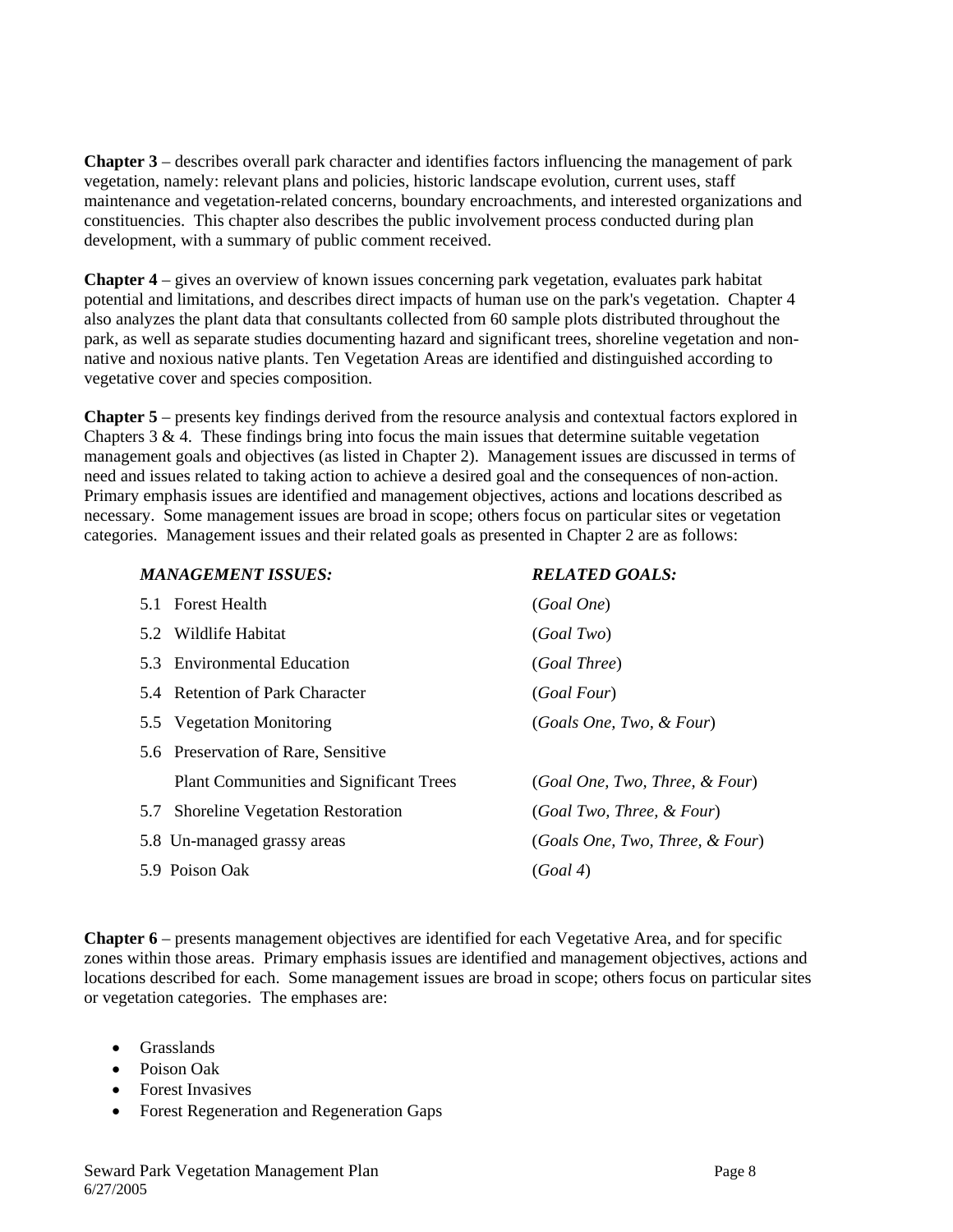- Forest Reinstatement
- **Hatchery Vegetation Encroachment**
- Garry Oak Preservation
- Shoreline
- Wildlife Habitat
- Soil Compaction
- Significant Trees

This chapter also lays out implementation priorities by Management Area, and discusses implementation responsibilities, strategies, budget, and priority project details, to help VMP users complete management recommendations in the most strategic possible way. Included is a menu and individual descriptions of first priority Implementation Initiatives with range-of-magnitude costs. Although no budget increases have been authorized for Seward Park, detailed budget information is included in the Appendix and was used to develop the estimated 20-year implementation cost for critical forest management priorities. The estimated cost to complete first-tier implementation work is \$550,000 and for 20-year plan implementation, just over \$1,500,000.

**Chapter 7** – outlines the specific types of monitoring needed to fulfill this plan, and provides information on why and how to undertake monitoring, who should perform respective types and at what intervals. Project monitoring is distinguished from special-purpose monitoring of hazard and significant trees, noxious weeds and poison oak, and from long-range monitoring of vegetative change park-wide using sample plots established in 2004. Plot monitoring done at five or ten-year intervals will indicate the degree of positive change achieved, and alert VMP users to needed course corrections. Vegetation management in Seward Park will need to be adapted and refined over the years in response to monitoring results.

Appendices include useful reference material and maps essential to fully using the VMP.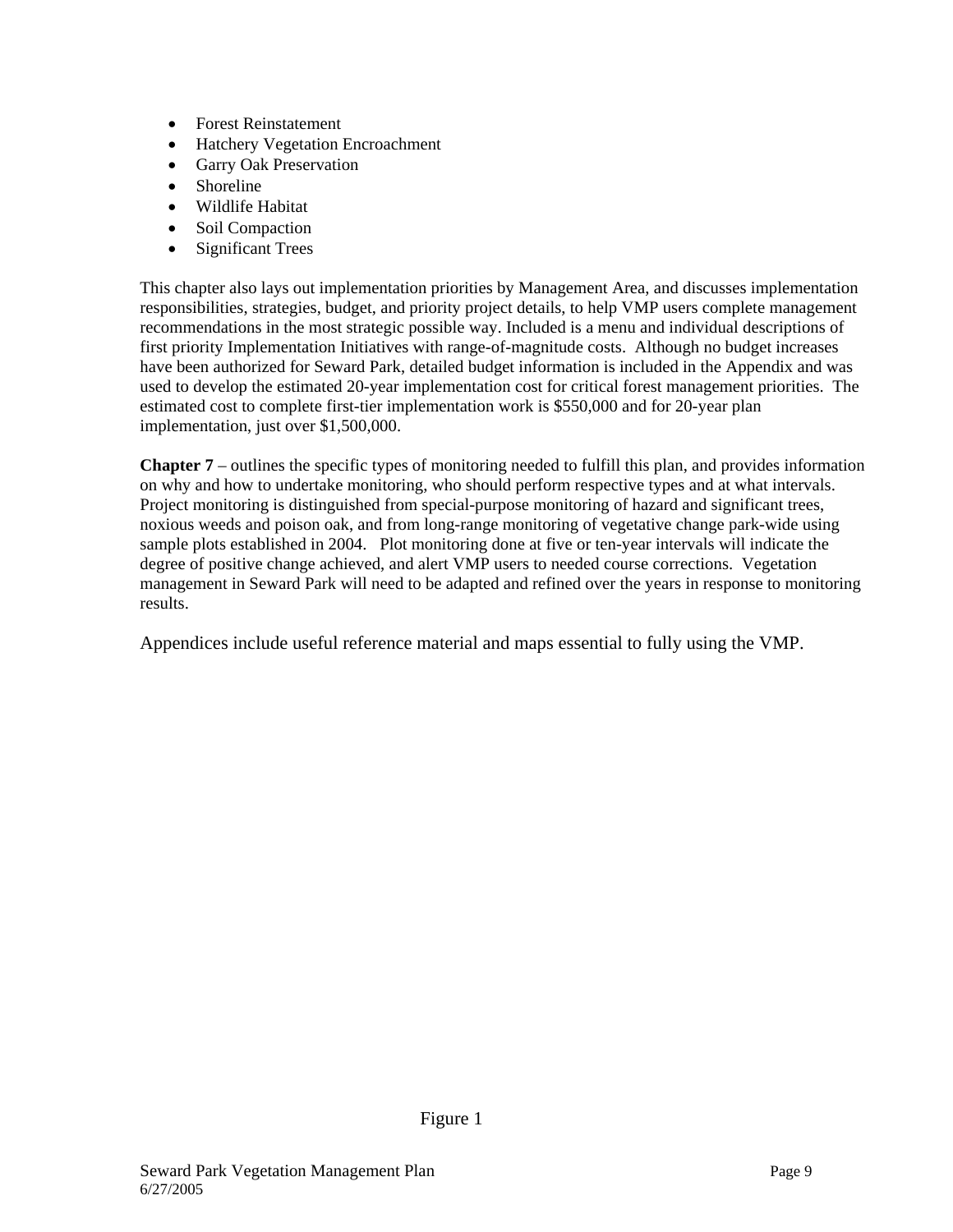# Seward Park Vicinity Map

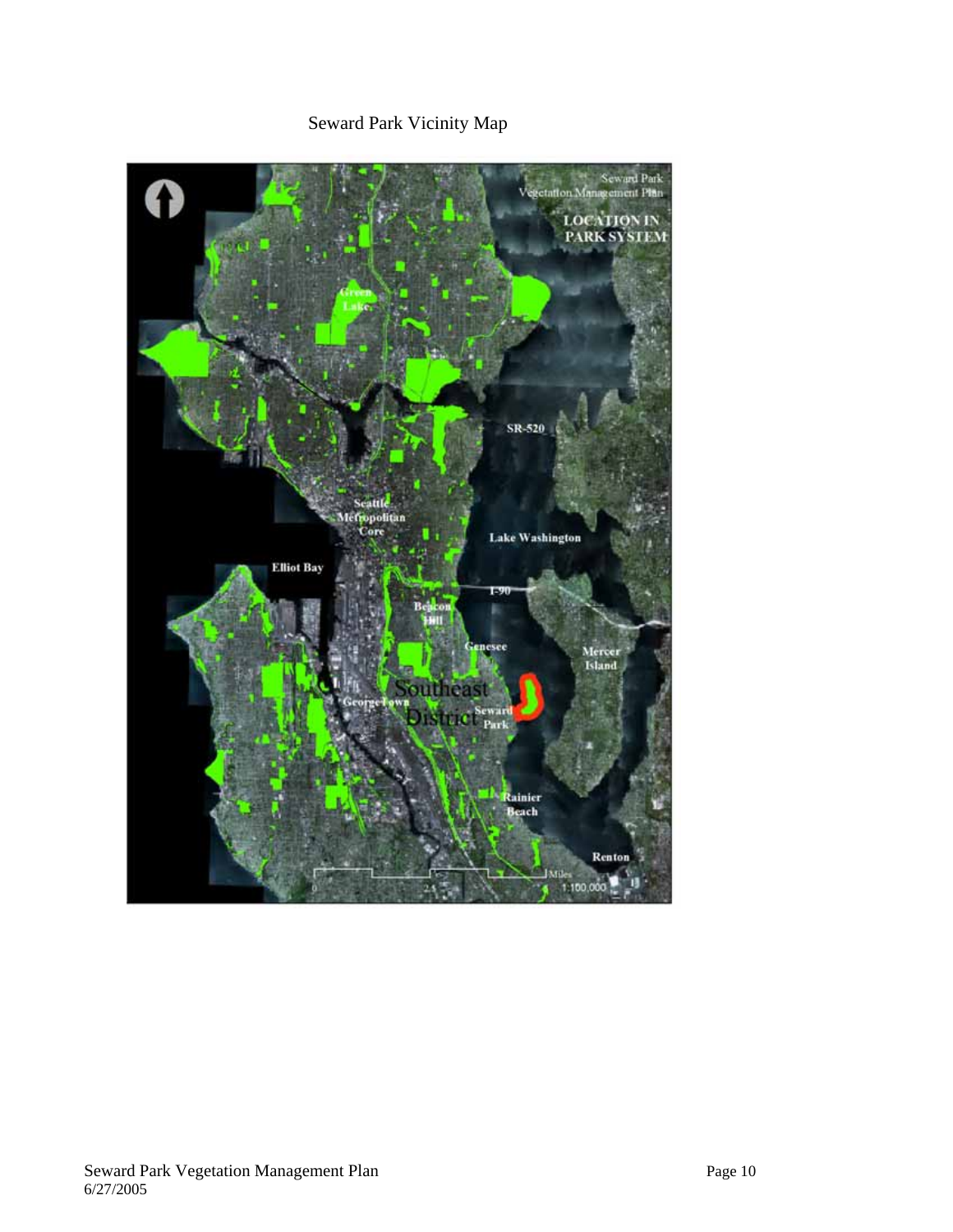

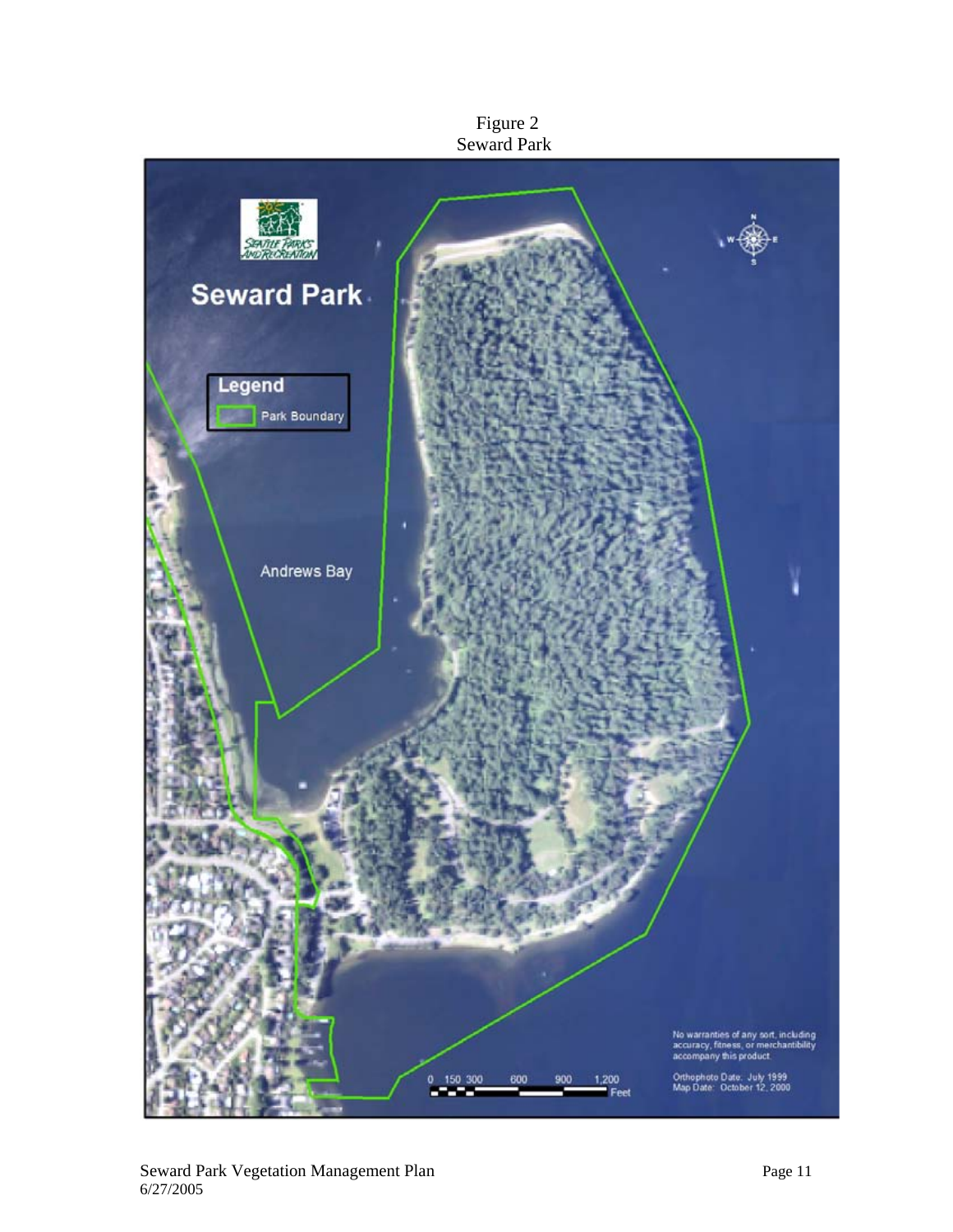## **CHAPTER 2: GOALS AND OBJECTIVES**

Goals for vegetation management in Seward Park derive from overarching plans and policies, as well as findings about the character, condition and intended uses of park resources. Policy and planning documents that dictate overall VMP goals are described in Chapter 3. Findings particular to Seward Park point to more specific goals and objectives, and are summarized in Chapter 5.

#### Goals and objectives:

- 1. Preserve and enhance forest health.
	- o Control invasive, non-native plant species
	- o Reduce negative, human-induced impacts to vegetation and soils
	- o Increase native species diversity and density where lacking
	- o Encourage multiple forest canopy layers
	- o Leave woody debris and snags in place when and where ever possible
	- o Encourage natural forest regeneration
	- o Convert clearings to native gradient where appropriate
	- o Diminish presence of non-native trees over time
	- o Extend native vegetation to path- and road edges where appropriate
	- o Protect and enhance rare forest types

2. Enhance vegetation to better provide habitat for native wildlife and endangered species.

- o Maintain or increase snag density
- o Retain downed wood in forest and near shore
- o Foster native species richness and structural complexity of forest
- o Enhance shoreline vegetation for juvenile salmon
- o Maximize unbroken, undisturbed natural areas
- 3. Foster environmental education through stewardship.
	- o Integrate service-learning with environmental education
	- o Cultivate volunteer stewardship through direct contact with nature
	- o Nurture existing partnerships
	- o Strengthen connections with diverse, under-engaged constituencies
	- o Empower staff to initiate and manage stewardship activities
- 4. Manage vegetation consistent with habitat, park landscape heritage or established uses.
	- o Maintain vegetation to support and enhance native wildlife habitat
	- o Manage vegetation consistent with established uses
	- o Preserve historic character and specific landscape elements
	- o Modify vegetation that does not support native habitat, public use or heritage values.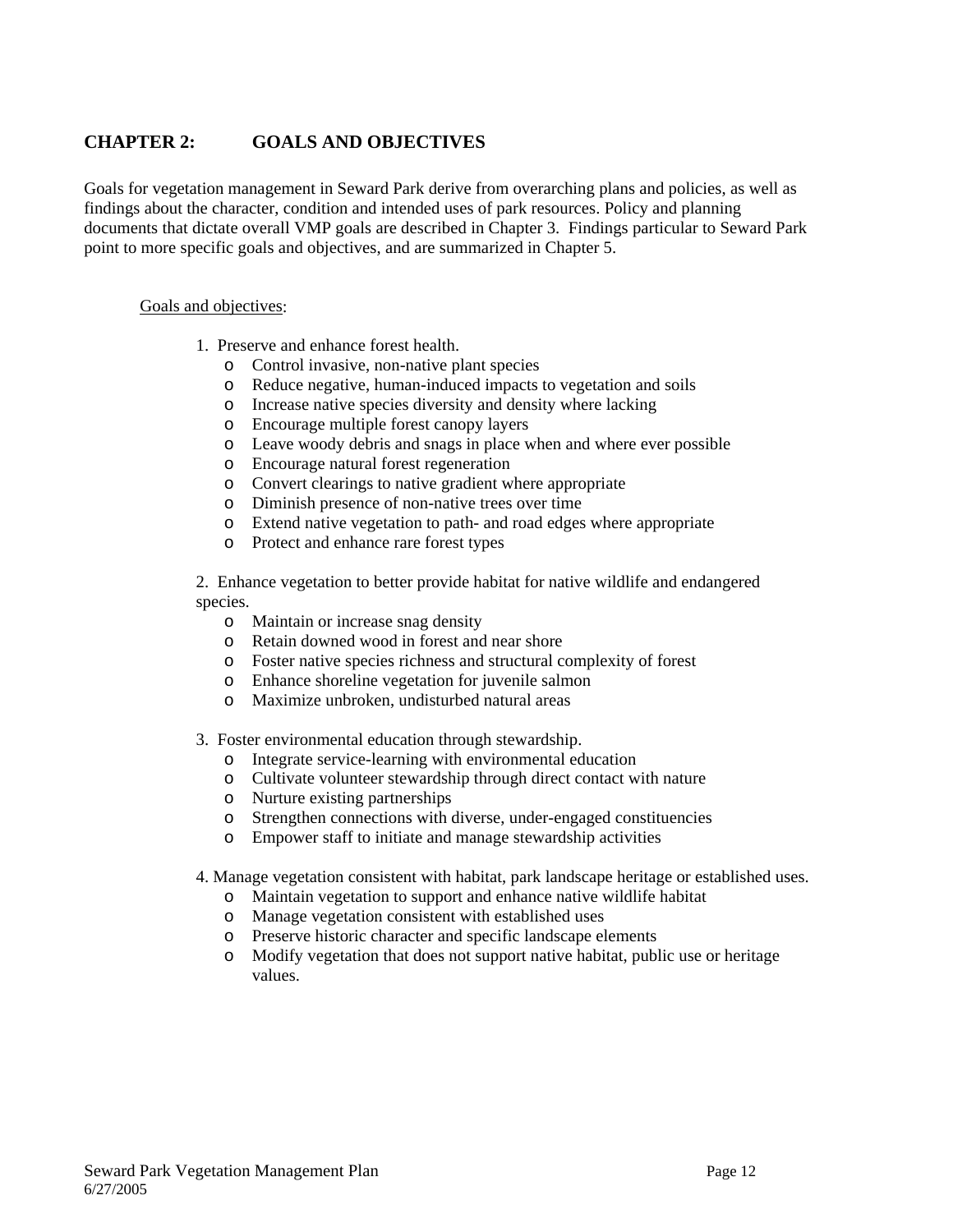## **CHAPTER 3: MANAGEMENT CONTEXT**

Seward Park is dominated by its lakeshore and native forest habitats, but encompasses a broad range of landscape types, human activities, and maintenance needs. Objectives for the park's diverse environments are noted by Management Area in Chapter 5, to define more specifically how the overall VMP goals and objectives laid out in Chapter 2 apply within delineated areas. Chapter 3 summarizes the many factors that affect park vegetation and influence future management direction. The resource itself is characterized in the next chapter.

## **3.1 Site Character**

Seward Park comprises the largest park in Southeast Seattle, and at 300 acres is one of the largest forested parklands in the city. The site encompasses an entire peninsula that projects into Lake Washington, plus its isthmus and some mainland acreage paralleling the shore. The city's twenty-odd mile, scenic boulevard system originates at Seward Park and runs north for several miles along the lake. Both park and boulevard are key elements of Seattle's 1903 Olmsted Brothers plan. (See Addendum A)

Seward Park's character is defined above all by its unique geography. The park also is distinguished by its location within one of the United States' most ethnically- and socio-economically diverse neighborhoods, from which it draws an array of users. The park attracts region-wide visitors as well, especially for special events and in summer when the three-mile shoreline proves particularly inviting. Land access to the park is via a single entry across the isthmus, once a seasonal channel that made the peninsula an island.

Seward Park is remarkable for the extent, variety and quality of native forest it contains. A mature conifer and mixed conifer-deciduous forest occupies the northern two-thirds of the peninsula. The south third contains additional patches of this forest, plus remnants of Garry oak – Madrona stands extremely rare in Seattle. Although highly disturbed historically, the lake edge now hosts intermittent stands of native willow, ash, cottonwood and associated species. An open forest wetland community lies in the south-central portion of the "Magnificent Forest" and a small heavily forested wetland south of the old hatchery along the park's east side.

Vegetation incorporating varying degrees of ornamental, non-native plants dominates the park perimeter and south end, both heavily used areas. Landscape composition ranges from open lawn to unmowed grasses and thickets, to ornamental beds in both English and Asian styles, to formal tree rows and groves, to mixed native-exotic greensward (lawn plus scattered canopy trees), to native forest heavily interplanted with non-native trees. Open and closed canopy, exotic and native, formal and informal landscape types are interspersed with one another in a varied, somewhat-indeterminate blend. Invasive species occur most heavily in these substantially modified landscapes, and abutting the main forest stand.

## **3.2 Relevant Policies & Plans**

## **3.2.1 Seattle Parks COMPLAN (2000)**

The COMPLAN is the comprehensive plan developed by Seattle Parks to guide policy and decisionmaking for parks and recreation facilities. The original 1993 COMPLAN was updated in 2000 and is to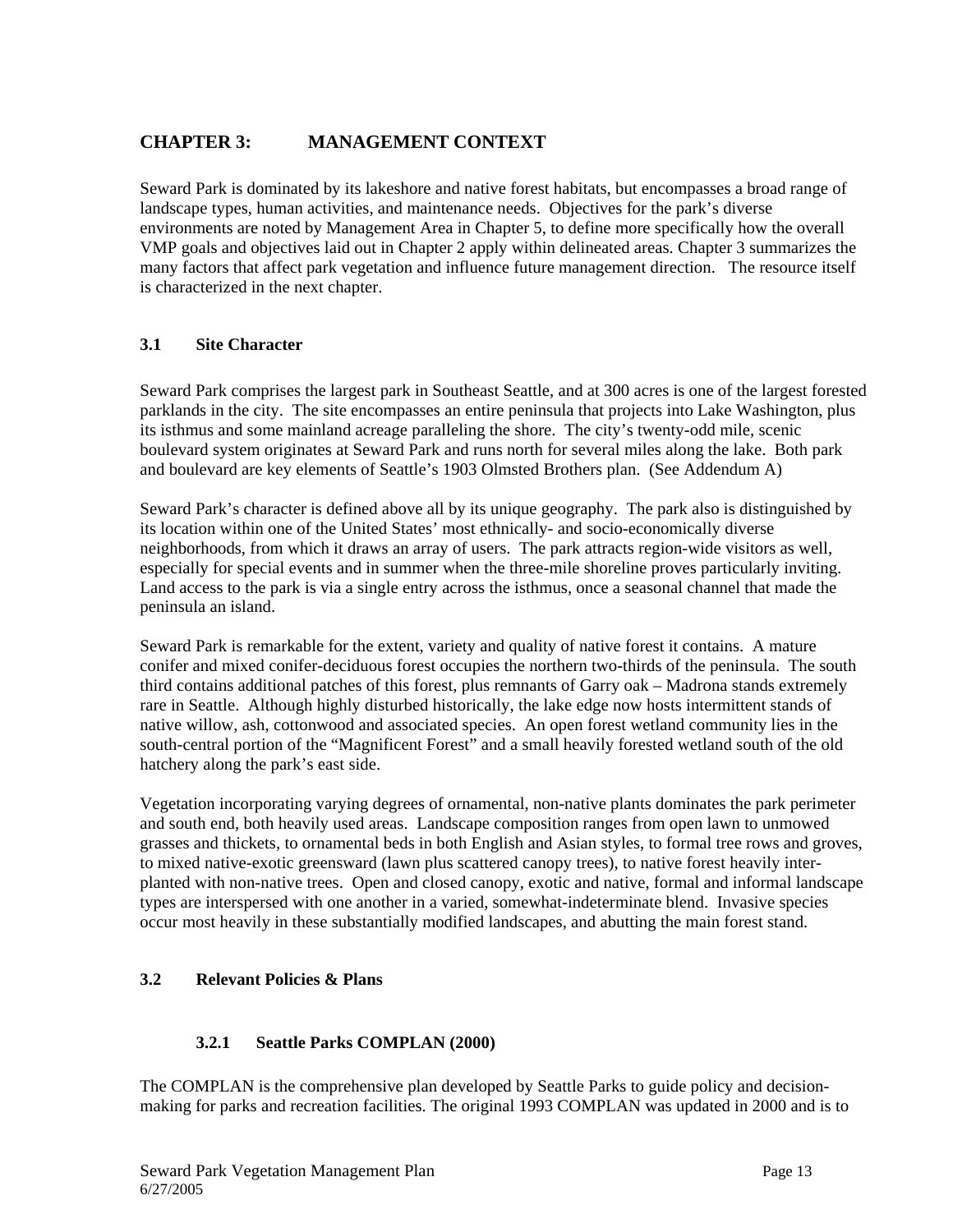be "a living document through which changing conditions as well as ongoing public involvement can be considered in decisions affecting the future of Seattle's park and recreation system." The revision also includes a six-year action plan for specific tasks to be accomplished.

Parks revised their mission statement in COMPLAN 2000 to state that they "will work with all citizens to be good stewards of our environment, and to provide safe and welcoming opportunities to play, learn, contemplate and build community."

Among the policy statements and action plan elements in the COMPLAN, "Steward of Park Resources" and specifically "Park Management & Environmental Stewardship" directly relate to the Seward Park VMP, based on the following:

- Tree management and maintenance will include consideration of tree health, long-term reforestation needs such as the role of trees in providing wildlife habitat and other environmental benefits, historical context, and tree impacts such as public safety, views, aesthetics, street or sidewalk damage, and maintenance requirements.
- Provide for forest community restoration in Seattle's parks and open spaces with appropriate, site-specific reforestation projects. Undertake restoration and enhancement of grasslands, wetlands and other natural landscape types as appropriate. Involve the use of volunteers and other community organizations in such efforts.
- Park horticulture practices and maintenance procedures will include consideration of the following:
	- o Integration with natural and historic resource management
	- o Replanting with native species for wildlife habitat enhancement and/or drought-resistant plants for water conservation.
	- o Other factors related to water conservation.
	- o Pruning or thinning for safety, utility lines, and views from private property, consistent with more specific policies for such pruning or thinning.
	- o Coordination with the community and Seattle police for security visibility.

In the Six-Year Action Plan, specific activities relevant to this VMP are to:

- ♦ Foster a feeling of community ownership and pride, focusing on community participation in planning, design development, programming, and maintenance.
- ♦ Maintain the living park inventory of plants and trees, focusing on reforestation, enhancement and restoration of natural communities, plant replacement, turf restoration, control of nuisance plants, and provision of proper conditions for growth.
- ♦ Designate and protect natural and historic resources (including wildlife habitat) within parks, focusing on sensitive resource management, public information, staff training, and maintenance procedures.

## **3.2.2 Wildlife Habitat Goals**

The variety and breadth of habitat types in Seward Park make it a significant resource for wildlife, from salmonids to raptors, birds, amphibians, small (and historically, large) mammals. In 2000 the City of Seattle Parks and Recreation Department released a report titled "Urban Wildlife and Habitat Management Plan" (Miller, 2000). This plan was part of the department's comprehensive plan update (COMPLAN 2000). Its intention was to further the goals and policies of COMPLAN 2000 with concern for wildlife.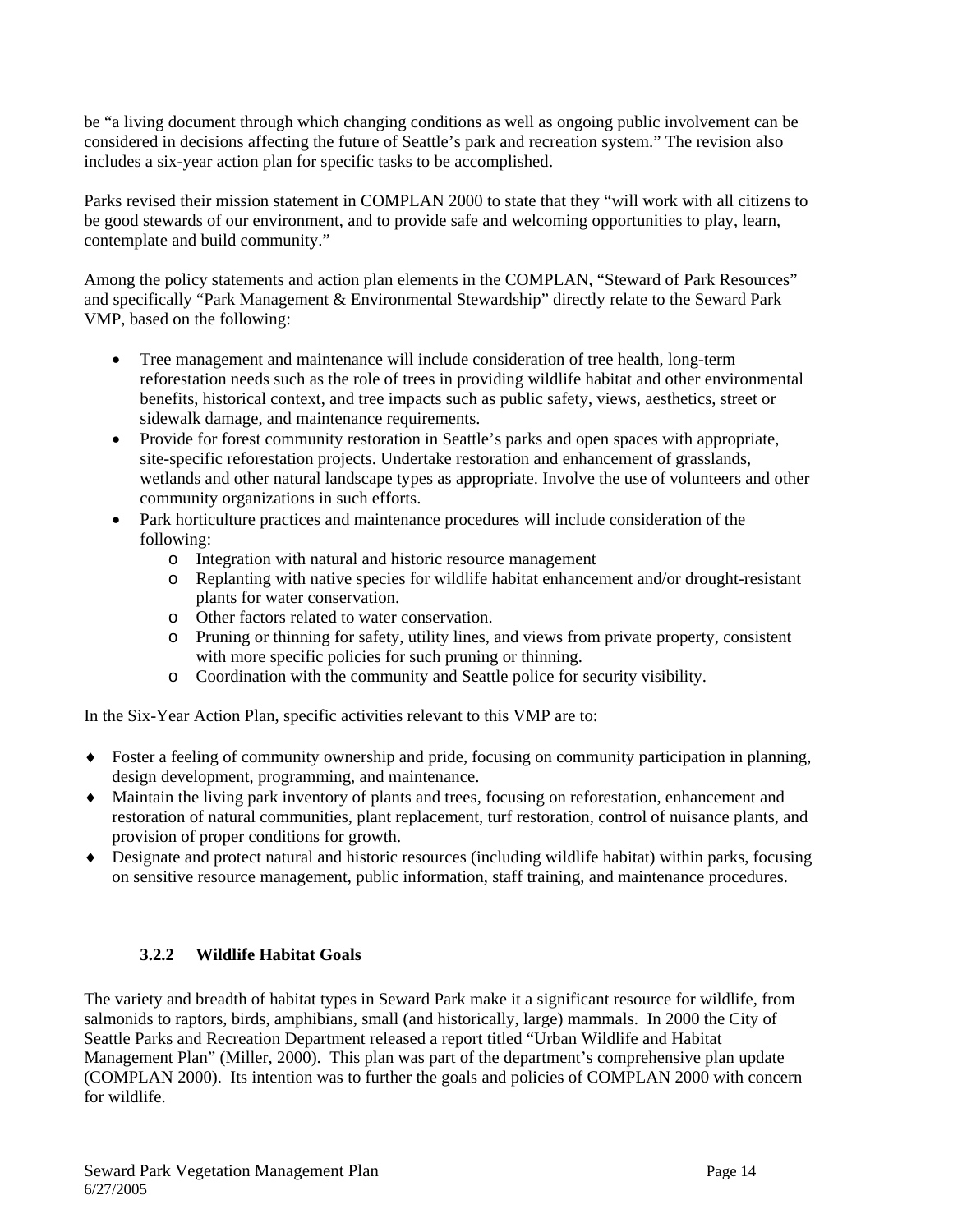The goals specifically outlined by the Park's Urban Wildlife and Habitat Management Plan include:

- Continue and increase wildlife habitat protection and enhancement efforts.
- Protect and enhance wildlife populations.
- Provide environmental education, using wildlife resources.
- Develop and maintain a wildlife resource inventory.
- Promote volunteer involvement in wildlife habitat protection and enhancement.
- Promote internal education and consistency in Department actions.
- Promote interdepartmental and interagency cooperation to protect wildlife.

## **3.2.3 Urban Forestry Objectives**

The following objectives were established to guide the Seattle Parks Urban Forest Restoration Program (1994) in protecting the forest resource that encompasses approximately half of Seattle's 6000+ acre park system. Objectives of vegetation management and reforestation plans generated by the department support are to:

- Promote native character
- Assist natural processes
- Conserve soil and water quality
- Protect and enhance wildlife habitat
- Buffer land uses
- Insure public safety

## **3.2.4 Seattle Parks Tree Policy**

The Seattle Parks and Recreation Department Tree Policy (2001) stated as its purpose: "To maintain, preserve, and enhance the urban forest within parks. To increase overall tree canopy, tree health, and tree longevity within parks. To ensure that parks trees are managed in such a manner that is consistent with other departmental and municipal policies." The Tree policy includes guidance for what is to be included within a Vegetation Management Plan (VMP) for a City Park:

- Site Inventory and Assessment including a site map illustrating topography and vegetation.
- Trees that are proposed for removal and/or pruning.
- Planting design showing species, size, location and any needed erosion control/slope stabilization methods.
- Public Involvement Plan
- Maintenance Plan including tasks and frequencies.

The Seward Park VMP adheres to these requirements.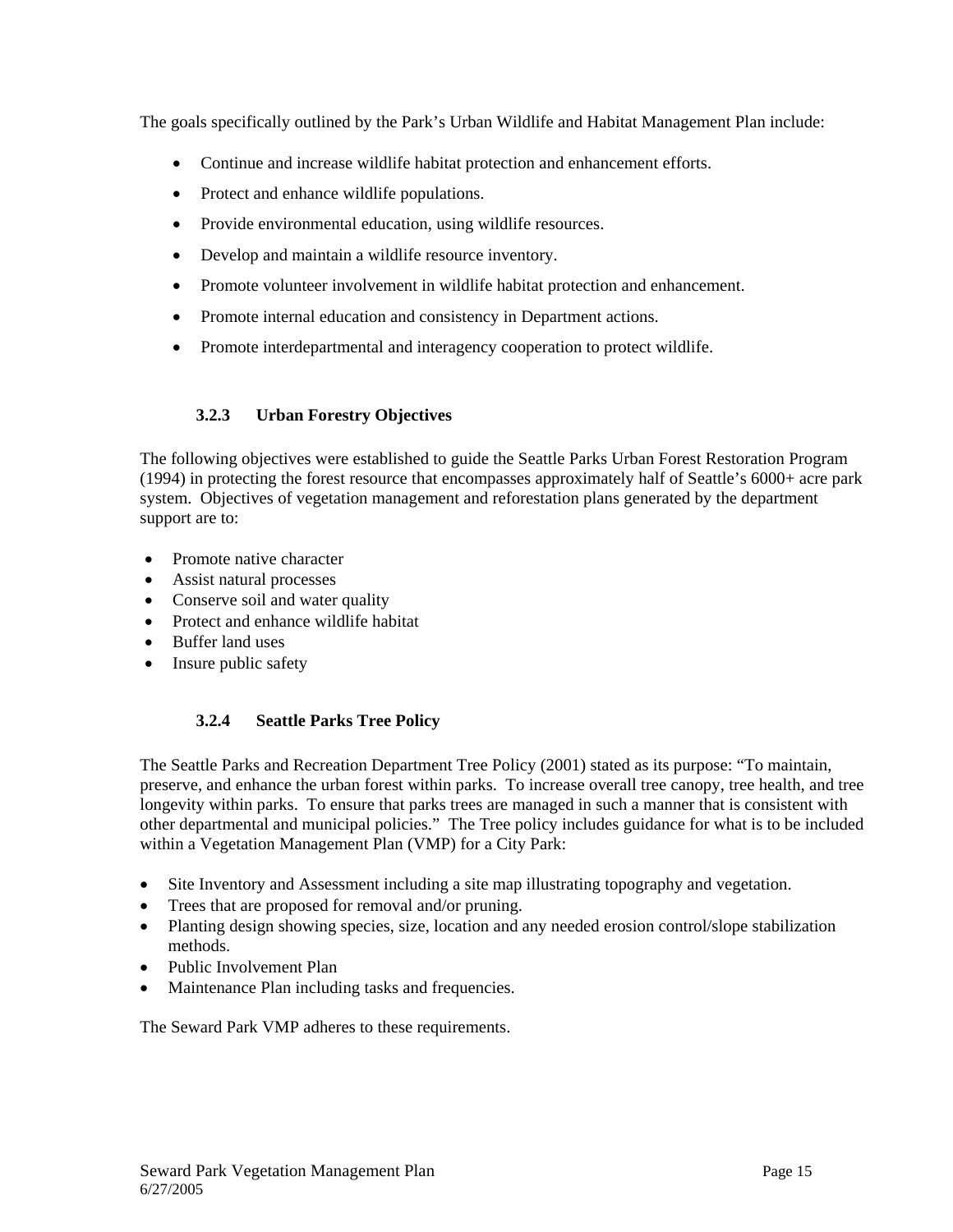## **3.2.5 Endangered Salmon Recovery**

The park-specific Seward Park Rehabilitation Study: Juvenile Salmonid Use of Shoreline Habitats in Seward Park (2001) paired with Seattle's Urban Blueprint for Habitat Protection and Restoration (2003) and background reports concerning juvenile Chinook salmon, documents the importance of Seward Park to survival of this endangered species. Very little Lake Washington shoreline remains unaltered or available for restoration to high-quality salmon habitat. Seattle Parks owns the majority of Seattle lakefront, and provides the only significant sites to make such enhancements. Seward Park's proximity to South Lake Washington's Cedar River out-migration route makes its extensive lake edge especially valuable.

Although this VMP focuses primarily on Seward's upland vegetation, provision of overhanging, native littoral plants is a key management objective. The rehabilitation study indicates which shoreline reaches are most favorable for habitat restoration. On this basis, Parks recently has undertaken a series of substrate improvement projects including native plantings along the modified lake edge.

## **3.2.6 Seward Park Plans**

It is not the role of this plan to frame or establish overall goals for Seward Park, only to set goals that pertain directly to the management of its vegetation. No adopted master plan for Seward Park dictates such overall goals. Landscape architects created park plans in 1912 (Olmsted Brothers), in 1926 (Glenn Hall), in 1950 and in 1970 (Jones & Jones). Not all are well documented today, nor were most substantially (or for the Olmsted plan, even partially) realized. These plans represent contrasting visions, colored by the eras in which they were made.

The many improvements and alterations Seward Park has undergone over the near-century it has belonged to the City consist mostly of specific projects, incrementally undertaken. Private interests, shifting uses and obsolete forest management practices have threatened Seward Park's landscape integrity at times, but the over-riding reasons for the park's existence have rarely been questioned. Clear themes, articulated since before park acquisition, provide the unofficial vision for which vegetation should be managed, consistent with above policies. These can be summarized as follows:

- To fully preserve for all time the park's exceptional native forest.
- To offer visitors a restorative, inspiring experience of nature.
- To provide diverse recreational opportunities focused near the lakeshore.

## **3.3 Park History**

Eons of geological activity, centuries of indigenous use, and decades of post-settlement transformation have yielded the vegetation seen in Seward Park today. Events that far predate human presence still influence the park's plant communities. Although development largely bypassed the peninsula and preserved its forest, both direct and indirect environmental interventions have shaped its current vegetative character. History relevant to vegetation management includes pre-human, pre-settlement and considerable post-settlement influences.

This section summarizes historical and pre-historical influences affecting Seward Park's present landscape character and its future management. A detailed history and analysis of vegetative change is found in the Appendix. This builds upon substantial material prepared by Al Smith and Paul Talbert,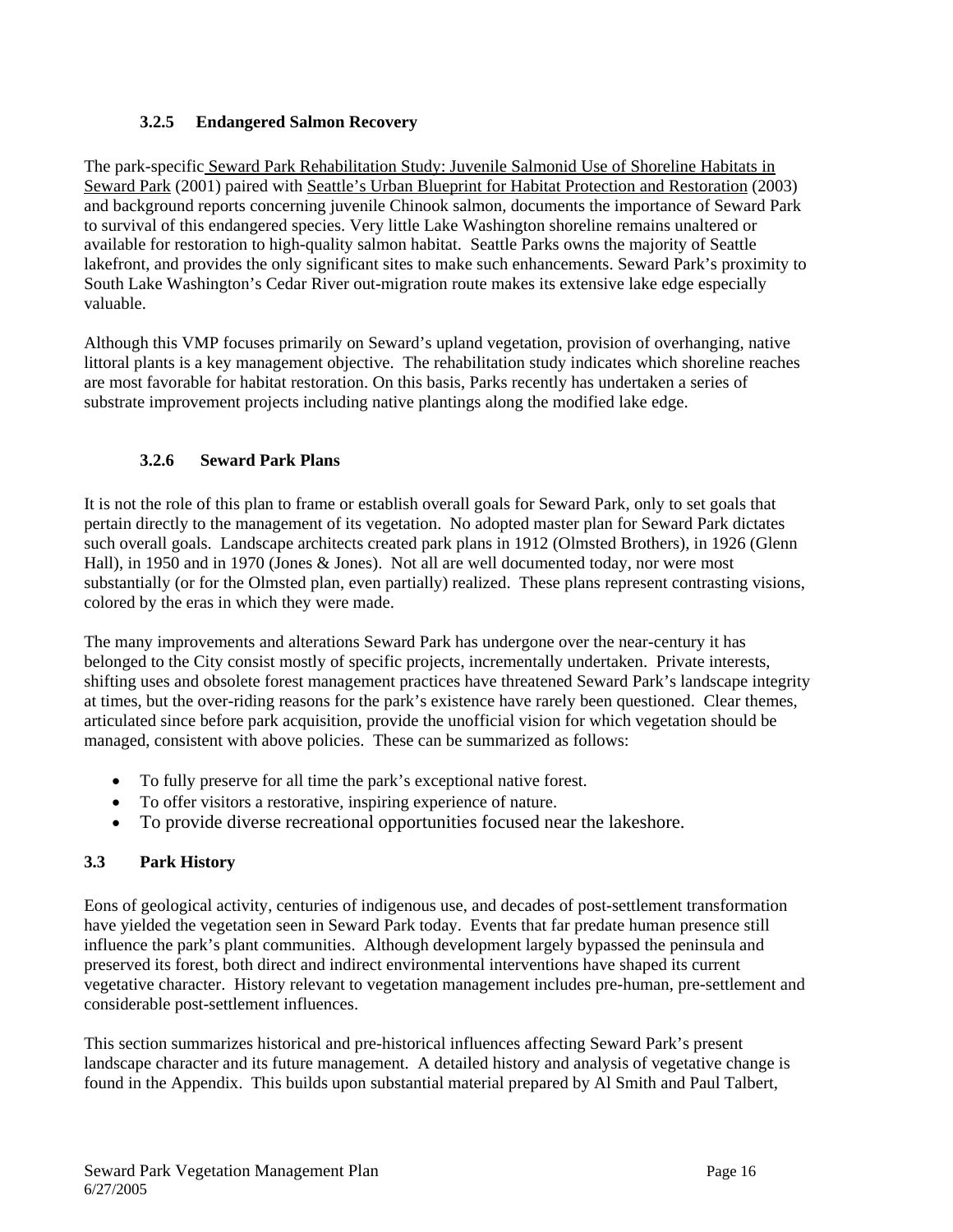based on their extensive original research. Friends of Seattle's Olmsted Parks and Seattle Municipal Archives also have contributed useful documentation.

## **3.3.1 Geological History**

Seward Peninsula is a drumlin, shaped by glaciers. The park's native soil is glacial till. Organic matter has accumulated only in the topsoil horizon. The importance of this region's glacial history to evolution of Seward Park's vegetation is threefold:

- 1. The till soil substrate is both hard to cultivate and nearly impossible to percolate. Perched water tables can create damp conditions, regardless of topography.
- 2. Soil development is limited, due to the geologically-recent end of glaciation. Processes of plant growth and decay and natural weathering have not accrued enough to build deep, fertile soils.
- 3. In our region, plant introduction has been recent, and species diversity limited, compared to places untouched by glaciers.

#### **3.3.2 Forest Evolution**

As the first native trees to evolve after glaciers retreated, Douglas firs de facto grew in open locations. Replacement canopy species evolved that were shade-tolerant, including Western red cedar and hemlock. Additional species adapted to varying conditions of light, moisture and fire developed through time and grow in Seward Park today.

In unmanaged Pacific Northwest forests, wildfire usually occurs at 200 – 300 year intervals; evidence suggests that fire last swept the Seward Peninsula circa 1800. After 200 years, the forest today is mature but not yet "old growth." Natural forest evolution is subject to a continuous series of destructive cycles like fire. In urban forests where fire is suppressed, this process is fundamentally altered, with cumulative effects that remain to be known.

#### **3.3.3 Native American Use**

Vegetation in the park includes mainstay plants eaten and used by indigenous people. The park's small Garry oak and shrub stand suggests the possibility of intentional burning for camas meadow, although evidence of permanent habitation on the peninsula has not been found.

#### **3.3.4 Pioneer Settlement 1850-1900**

Land near Seward Park was among the first to be inhabited by white settlers, yet the peninsula itself never was homesteaded or clear-cut for farming. The whole peninsula was acquired by investor William E. Bailey in 1889. Superintendent Edward O. Schwagerl's unimplemented 1892 park and boulevard plan proposed four large parks at the corners of the city, the Seward site among them. Schwagerl established a city nursery to grow both native and ornamental plants.

#### **3.3.5 Olmsted Brothers Plans 1903-1913**

In 1903, the City of Seattle commissioned famous landscape architects, the Olmsted Brothers, to develop a comprehensive park and boulevard plan. Senior partner John C. Olmsted noted that Bailey Peninsula "forms the most available large tract of land that is uniformly and beautifully covered with woods, and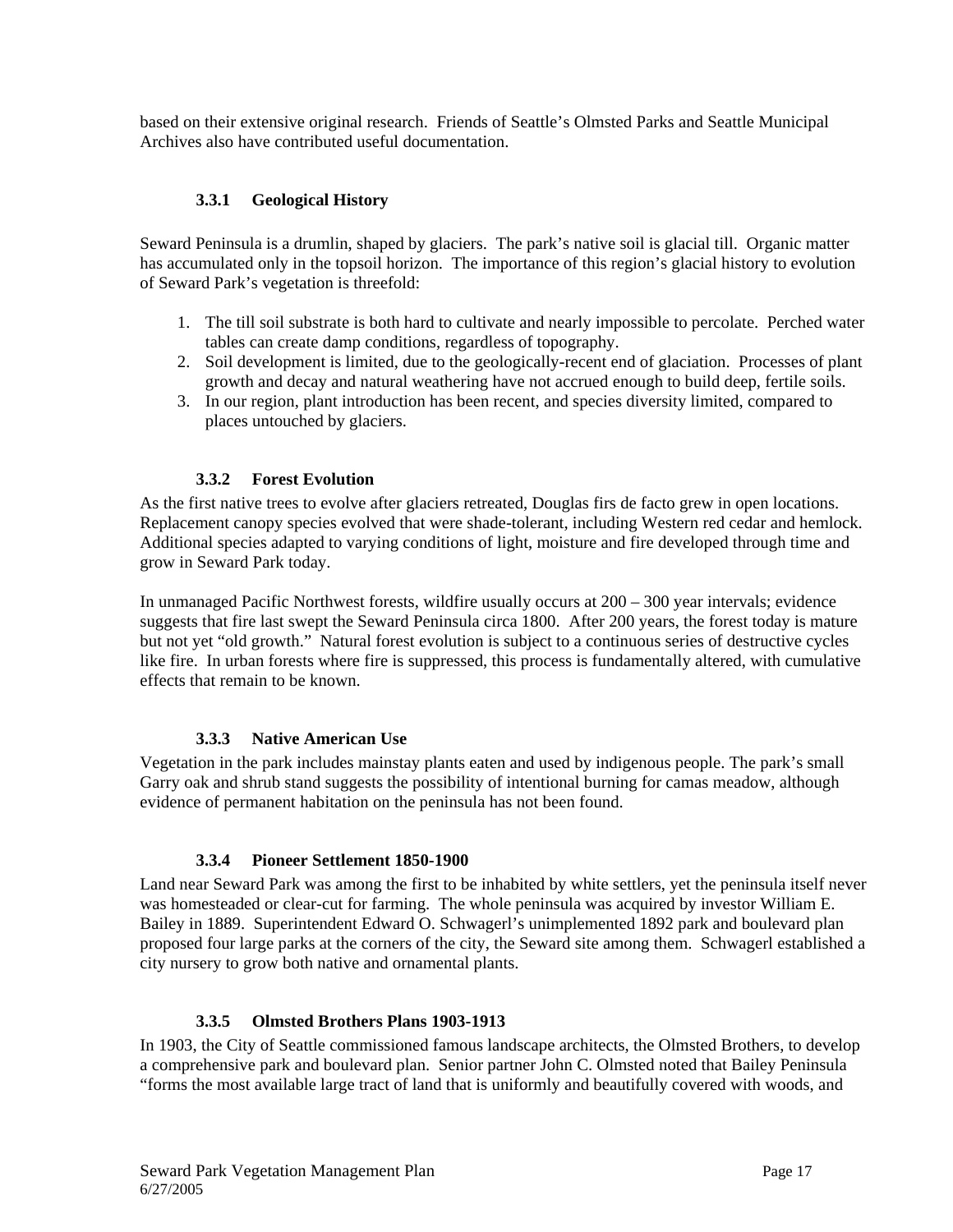should be secured…before the woods are injured" and recommended it be made the anchor for a new boulevard system.

The still-untouched property was secured from Mr. Bailey by condemnation in 1910. In 1911, Park Commissioners stated clear intent that Seward Park remain in a substantially unaltered state, and that its natural character be compromised as little as possible: "This magnificent park…retains its original growth of virgin timber and vegetation, and can be converted into one of the most unique and beautiful natural parks in the world"

Olmsted's 1912 Seward Park Preliminary Plan recognized this intent and proposed to preserve nearly 95% of the forest, incorporating in park historian Donald Sherwood's words, "improvements fitted into the natural setting". Inadequate funding prevented the firm from proceeding with detailed plans. Had Olmsted's preliminary design been realized, Seward Park most likely would have a more consistent landscape character than now exists. Nonetheless, its essential roles as both boulevard system terminus and major naturalistic park have survived intact. The core values Olmsted and civic leaders articulated for Seward Park suggested a vegetation management approach that is regaining dominance today.

## **3.3.6 Early Park Development**

In 1916 Lake Washington was permanently lowered by approximately nine feet, resulting in dramatic change at Seward Park. The water table fell, new shore acreage emerged, and the peninsula's isthmus became dry year-round. . Certain native trees are thought to have died from water stress, while a new plant community developed along the shoreline.

Landscape architect Glenn Hall's 1926 improvement plan recommended that "the main portion of the park should be preserved intact in its natural state" but 1926 construction based on his plan transformed the park entrance, adding 10,000 yards of fill to the isthmus and "beautifying with grass, trees, shrubs, and flowers." Mowed lawn became an established landscape element. Introduced non-native grasses have since proven so invasive that today few native grasses remain.

## **3.3.7 Forest Conversion to Landscape**

With the advent of park "improvements" landscape management veered increasingly away from the original conservationist perspective. Initiatives included an attempt to bisect the park for toll bridge access between the park and Mercer Island, construction of fish hatchery ponds and a full perimeter road, and aggressive clearing of trees and understory vegetation to expand recreational facilities.

The tension between intervening in natural processes and leaving park vegetation alone grew particularly passionate during the late 1920's and 1930's. A 1928 plan noted, "The existing picnic grounds, tennis courts, privy's, etc. on the high ground above the bathing beach, should be discontinued, and the area reforested. It was a mistake to put them there and there is no reason why the error should be perpetuated." The plan also suggested "that a nature museum be established and that nature study classes be instituted." Seventy years later, realization of both goals is at hand.

Jacob Umlauf was Seattle Park Department's Head Gardener from 1914-1941, and de facto Superintendent for more than half that time. His horticultural hand and interventionist approach to vegetation management are evident in Seward Park in:

- Varied non-native trees, planted in both developed and forested areas (some, like horse chestnut and holly now invasive).
- His direction to grub out forest understory to encourage park users to venture into the woods (destroying wildlife habitat and spreading exotic grasses).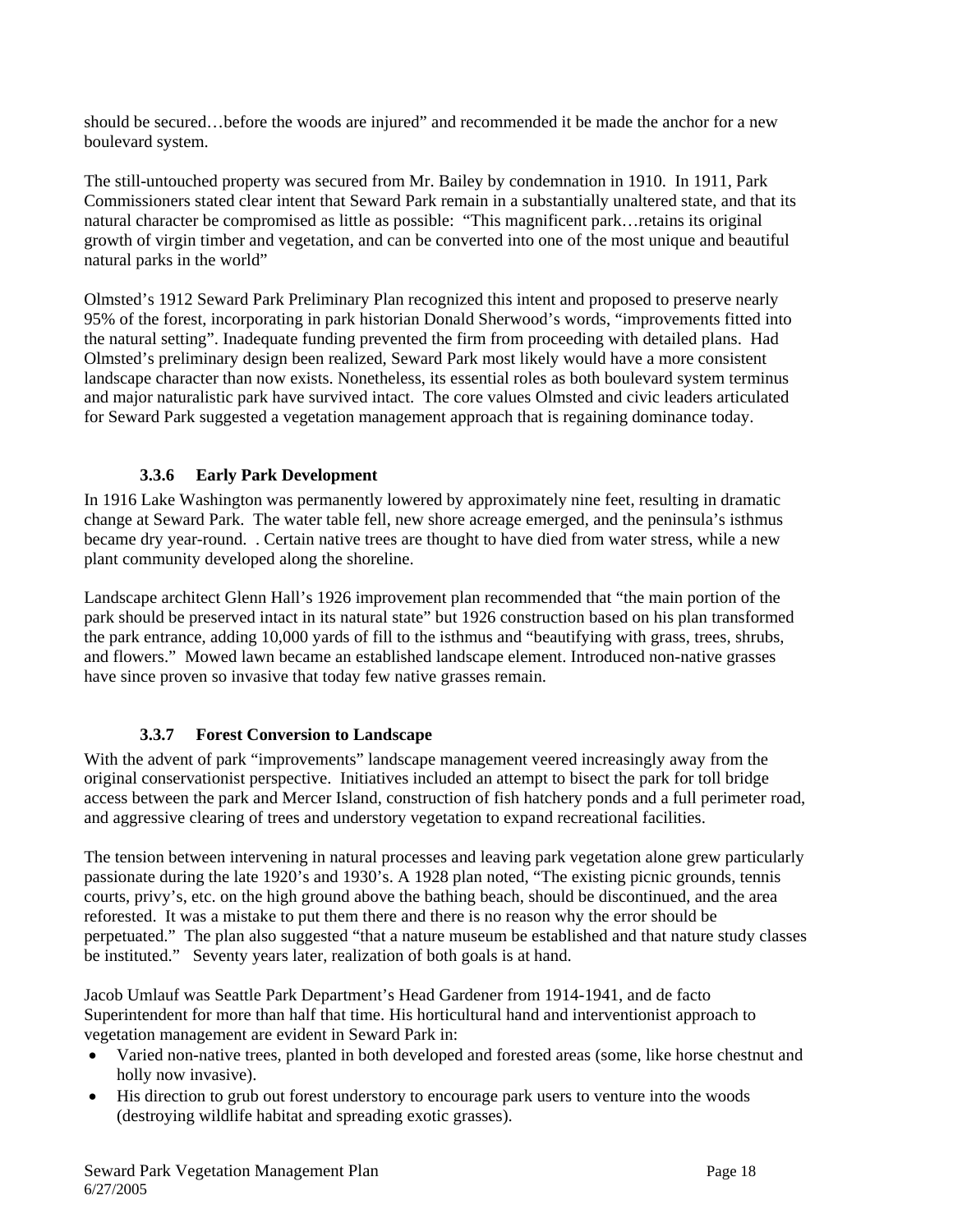- His adherence to then-current gospel that forest fires must be prevented at all cost (altering vegetative structure and species diversity in the great forest).
- His endorsement for putting the fish hatchery in Seward Park (which destroyed significant native forest and introduced invasive ivy to surrounding woods).

### **3.3.8 Forest Management 1930's**

The issue of forest management proved highly controversial throughout the 1930's and beyond. A 1931 Ten Year Park Plan bluntly states,"…dead timber and logs should be removed." Umlauf defended grubbing out of underbrush in order "to get the dead limbs and logs underneath" which "constituted a fire hazard." Civic leader Josiah Collins ignited a firestorm in 1934 by observing that too many good trees were being cut down, while concurring with objectives of "beautification" and fire prevention:

 …it was all right and desirable to clear up the ground of windfalls, fallen trees and kinds of thick brush which prevented people from walking through the timber….and when grass and clover are planted on the cleared land…as has been done at the north end of the peninsula, we will have a beautiful park wherein the people can roam at will and feel that they are in an undisturbed forest.

Relief workers, as many as 700 at one time, flooded Seward Park during the 1930's. A local journalist observed, "After viewing the trout rearing pools we were most disagreeably surprised to find that the peninsula is being rapidly denuded of its virgin forest by over zealous WPA workers." Another said, "It is too late now to undo the damage…Seward Park was intended as a last untouched natural timber area. Instead, we now have something that looks like a Spokane pine forest."

With news of "800 to 1000 cords of fuel wood taken out of Seward Park," Mayor John Dore decreed that no tree be cut in any park without the superintendent's recommendation and his own approval, noting, "This system of cutting down trees to make artificial parks is all right for Boston or New York where they have no natural beauty, but out here, it's just like getting false teeth when you have good ones." Resulting damage to the natural forest ecosystem, although slowly healing itself, has persisted for decades.

## **3.3.10 Road Construction**

Glenn Hall in 1926 cautioned, "I do not believe that the natural character can be preserved long if automobiles are permitted to encircle the peninsula." A full perimeter road was completed a decade later, a shift in policy. It endangered pedestrians and created a barrier between forested upland and shoreline vegetation, and disrupted wildlife movement. Far more damaging, and very nearly built, was a proposed road traversing the peninsula to access a Seattle – Mercer Island toll bridge. The proposal pitted conservation against "progress," and the City Council (pro-road) against the Park Board. Had the project succeeded, the forest would have been divided, its health degraded, wildlife disturbed, and visitors' experience of nature greatly marred.

#### **3.3.11 Introduction of Invasive Plants**

Seward Park is protected by water from direct invasion by undesirable species from adjacent property. Invasive plants nonetheless reached the peninsula by land (on feet and tires), by water, by wind or and by animals and birds. The most destructive invasive species in Seward Park were deliberately planted: English holly and ivy.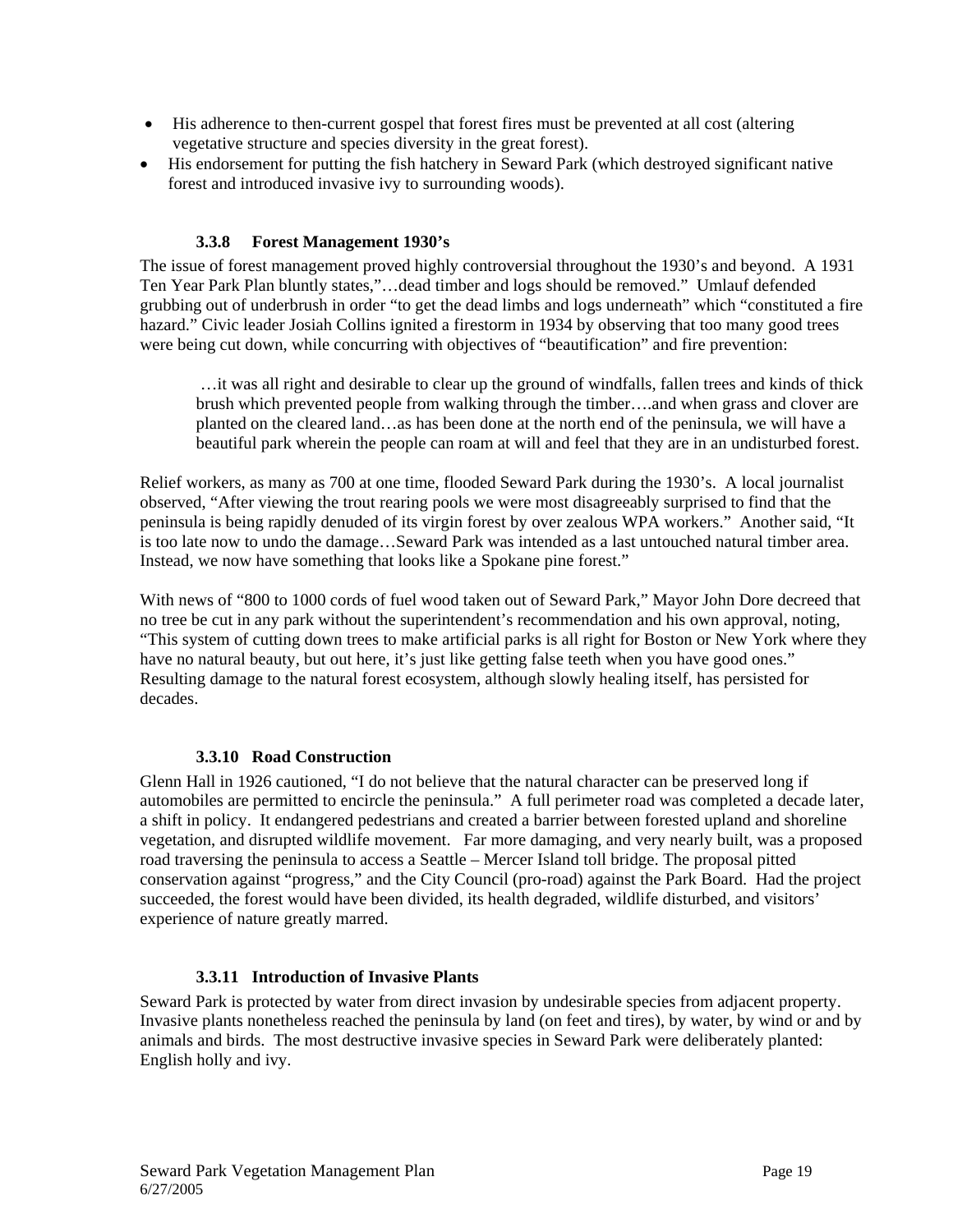English ivy now infests woods surrounding the fish hatchery, likely introduced with grounds landscaping in 1936. Whether ivy was intentionally planted in other park beds or in the forest is unknown but definitely possible, given ivy's enormous popularity and durability.

Intentional promotion of holly for planting in the park woodland began in 1922, to replace fern and huckleberry taken for holiday greens. In 1930 the Seattle Times encouraged a project by "Juniors...to design and plant a conservation garden…hedged about with holly." Referring to holly berries Seattle children saved at Christmas and which he planted in the park, Umlauf said, "There's a regular holly berry kindergarten out there now where those berries have sprouted into little trees." Further promotion came in 1931 to insure "…that as this state's own natural shrubs inevitably disappear, the holly may take their places…" Progeny of all this introduced holly continue to proliferate throughout Seward Park's forest, so much so that holly is now the park's second most prevalent tree.

Problems with other invasive plants have been documented for many decades:

- Scot's broom 1929
- "noxious weeds, wild blackberry vines" 1941
- "wild brushy areas" adjacent to the Boulevard 1960

Invasive species continue to find their way into Seward Park and will always require control. Unwitting introductions like holly and ivy in the past can be curtailed.

## **3.3.12 Landscape Management 1950 to Present**

1950 brought vegetation disturbance back to Seward Park on a grand scale, following a new master plan:

The plan calls for construction of an outdoor amphitheater with a seating capacity of 4,000 persons, parking spaces for 2,500 automobiles, 25 additional acres of picnic areas and two-and-ahalf miles of new roads....It will not be necessary to destroy any virgin timber to make room for the amphitheater.

While the amphitheater itself required no forest removal because of blow-downs cleared two decades earlier, other facilities were carved out of intact native forest. After construction of the amphitheater and a grass parking lawn adjacent, funding dried up and implementation ceased. The result has been forest fragmentation in the park's south uplands. Had the plan been fully realized, half of Seward Park's acreage would have become a backdrop for recreational activities, its forest eroded at both ends by vast clearings.

After mid-century, the trend has gradually returned to more conservation-oriented landscape management. Around 1970 the perimeter road was closed to vehicles and rock concerts were banned from the amphitheater, due to severe disruption of the park's natural setting. The fish hatchery also closed, now being transformed into an environmental learning center. This change in use offers an opportunity to re-unite the grounds with the native forest from which it was carved out seventy years ago.

Beginning circa 2000, Seward Park has seen a dramatic increase in environmental education programming, initiation of volunteer-driven invasive plant control and reforestation, and founding of Friends of Seward Park, a community organization that supports, advocates for, and fosters appreciation for the park. In the past three years, endangered salmon habitat has been planted along the lakeshore and bald eagle nests have increased. Vegetation management guided by this VMP should further the park's return to its original intended character, a "Magnificent Forest" preserved for Seattle's people and wildlife.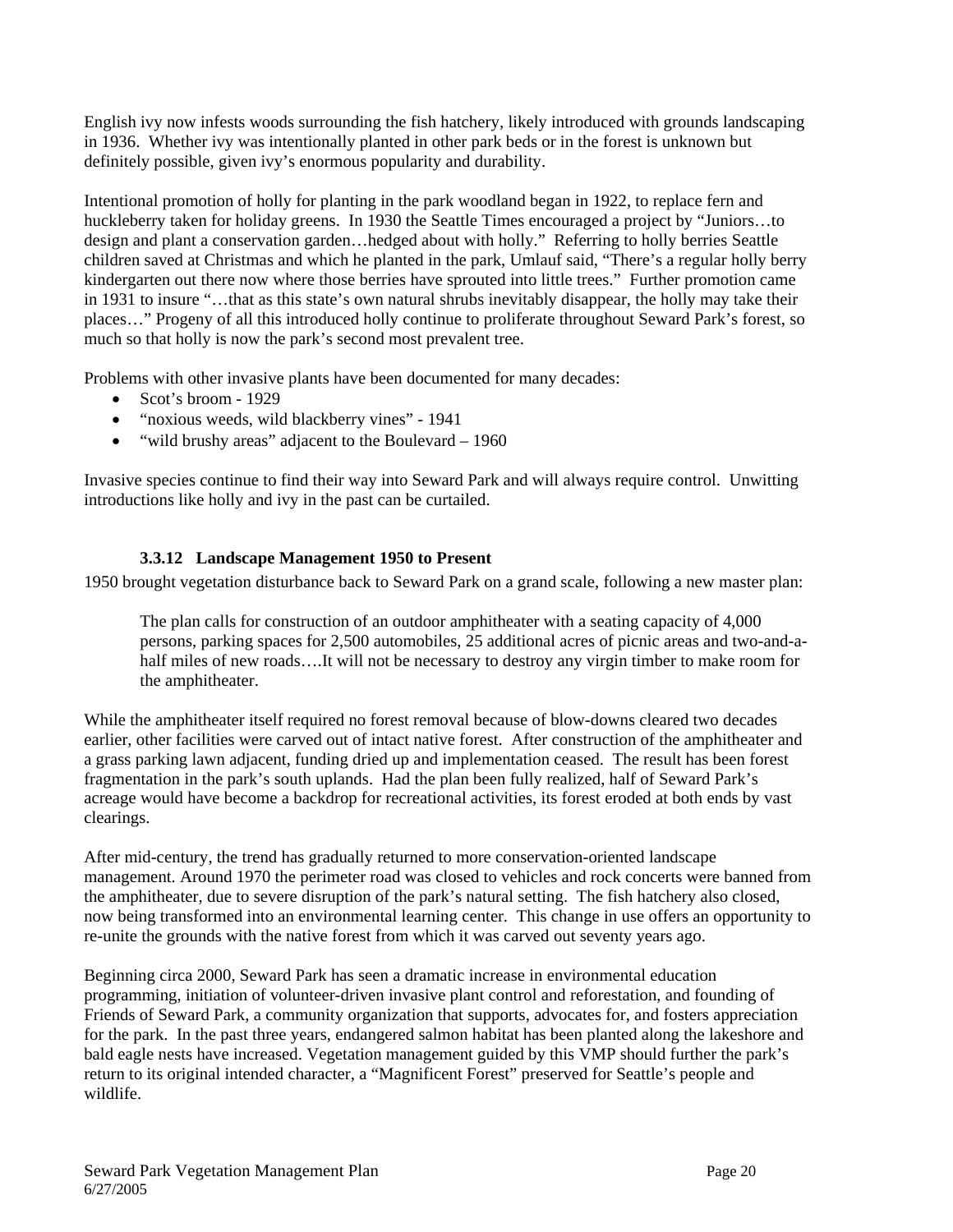#### **3.4 Vegetation-related Uses**

Estimates are that at least 90% of park usage at Seward occurs around its perimeter and in developed areas in the southerly third of the peninsula. This concentration leaves the majority of the park relatively unaffected by direct human impacts, and helps protect the forest's integrity. Seward Park's unique geography creates this condition. It also protects park vegetation from multiple destructive impacts often associated with human activity on surrounding property: encroachment clearing, social trails from yards, illegal dumping, and direct invasion by exotic plants, erosion and pesticide-laden runoff, domestic animal damage and predation, light- and noise pollution affecting wildlife, etc.

Lakeshore uses vary in their effects on vegetation. Activities include swimming at the designated beach and informally where accessible, plus small boat launching and landing (and occasional seaplane and motorboat beaching). Fishermen cast lines from the fishing pier and many points along the shore. With others seeking direct access to the water, they create social trails that can cause compaction, erosion and dispersal of weeds. Recent lakeshore alterations for salmon habitat have involved regarding and replanting margins with overhanging native vegetation. Such restoration has and will increasingly affect human use of the water's edge, altering both access and views.

The paved perimeter path receives heavy use that minimally affects vegetation. Sight line clearance of shoulders allows users to trample path-side vegetation but is no longer needed for vehicle safety. Grass planted along the roadside for this purpose constantly encroaches on adjacent native forest. The one-time road creates an artificial barrier between upland forest and lakeshore habitat, interrupting a normal gradient of vegetative communities. Vegetation management will continue to support the perimeter path's accessibility to persons of widely disparate ages and mobility, and the sequence of vistas across the water it provides. Intimacy with nature could be heightened by reducing verges and strategically planting for habitat, while preserving valuable views with which Seward Park is uniquely endowed.

The main forest north of the park loop road does show evidence of human activity, although far less so than in most forested parks. Exploration and enjoyment of the mature forest is its primary, largely positive use. Related to trail use is development of expanded, informal trail networks that increase edges, reduce forest continuity, denude under-story, displace wildlife, and provide avenues for weed colonization (via shoes and clothing). Trail delineation and signage help minimize these adverse impacts. Off-leash dogs, while often observed, are dispersed enough that at current levels their damage to forest vegetation is not highly evident. Mountain bikes, party sites and transient encampments are far rarer in Seward than other park woodlands; its isolation cannot be counted on to insulate the park as user population inevitably increases. The indirect human impact of planting ornamental species that have proven invasive cannot be overstated, indirect and unintentional as this disturbance may be. Intermittent off-trail activities that affect the forest include wilderness-awareness shelter construction, geo-caching and orienteering, as well as reforestation work that can be seasonally disruptive to wildlife.

Developed landscape areas include lawns, ornamental planting beds, swim beach, picnic shelters, playground, tennis courts, Amphitheater, Environmental Learning Center, the bathhouse arts center, and segments of the lakeshore path. Both active and passive recreation occurs in these areas, predominantly in warm weather. Impacts associated with developed landscape areas are trampling and compaction, which cause under-story denuding, erosion and tree root-zone stress. In large areas of turf, these effects are less serious than locations where popular facilities and circulation routes create heavy traffic.

Vegetation management above all must address user safety from defective trees; conversely, management needs to minimize user impacts on trees (that can render them hazardous). Poison oak control is a major issue where found adjacent to such high-use areas, especially where children play. Because of high demand, picnic shelters are seasonally full and visitors bring small grills to cook elsewhere. Fires have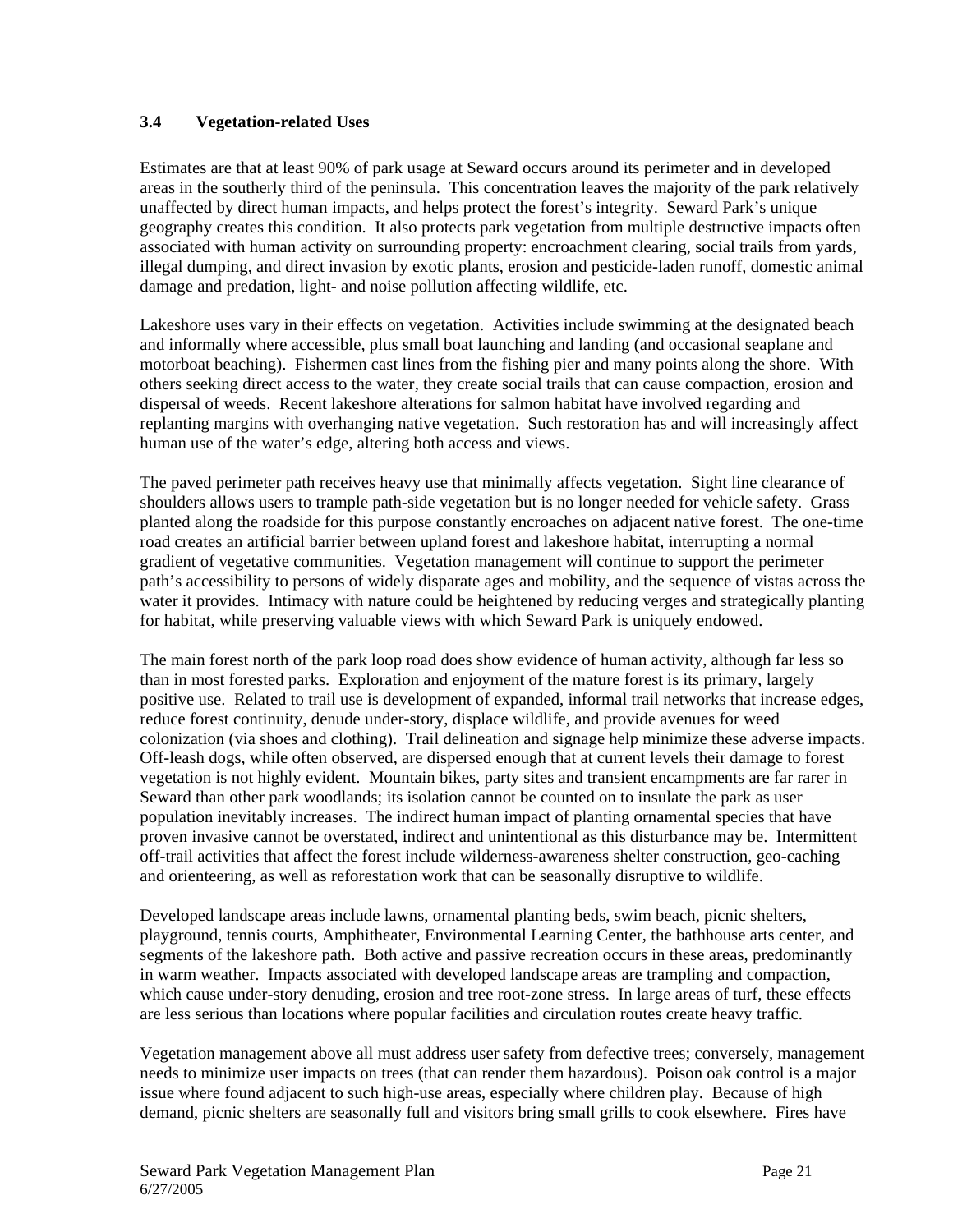started where grills are used outside designated shelters. The potential exists for fire to destroy significant vegetation and park facilities. This danger especially needs to be recognized when siting any future meadows in the park.

## **3.5 Current Maintenance and Concerns**

Seward Park's entire acreage is maintained by one full-time maintenance laborer, one mower operator and the SE District senior gardener whose responsibilities include multiple parks in addition to Seward. Variable numbers of seasonal workers supplement this core crew. This staff cares almost-exclusively for the park's sizable developed landscape, plus external forest edges along the road and perimeter path. Primary tasks include: basic turf care, very occasional rough slope mowing to discourage invasives and poison oak from encroaching on high use areas, and caring for ornamental trees and planting beds located mostly near the park entrance. Pesticide use is limited to target treatment of poison oak where its presence poses a public safety hazard. The senior gardener periodically monitors for and attempts to eradicate identified noxious weeds like false bamboo.

In addition to park resource employees, two environmental stewardship staff and intermittent contract naturalists are based in the park. Although their primary focus is environmental education, they provide some of the only staff regularly visiting and leading stewardship activities in natural areas of the park. District staff supports volunteer events by delivering woodchips and hauling debris.

Although there is and active volunteer "Friends of Seward Park" group at Seward, volunteer labor has been sporadic over the last 20 years. Efforts at creating an "Ivy Free" Seward Park have been underway for the last four years, contributing an average of 2,000 volunteer labor hours to the park per year.

In terms of vegetation management, the obvious concern is inadequate staffing levels to maintain the park landscape as well as its extensive forested and shoreline areas. Only in the past decade has it become clear that park forest acreage is neither maintenance-free nor self-sustaining. Volunteer-driven restoration efforts, while impressive and sustained at Seward Park, cannot at current levels meet the basic needs of park natural areas.

## **3.6 Encroachments**

Because park boundaries mostly abut open water, few private encroachments have occurred. Four are currently documented along the west side of Seward Park and at the south end of Lake Washington Boulevard, which is the wooded hillside just north of South Juneau Street. Two off these could affect long-term vegetation management, depending on their extent. One is at Seward Park's extreme south end near the lake, the other above the north end of the forested slope. Seattle Parks Property Management is responsible for identifying and addressing encroachment issues.

## **3.7 Interested Organizations**

Several organizations take an active interest in, and make use of Seward Park, representing multiple perspectives relevant to vegetation management. Primary groups are described below.

Friends of Seward Park for half a decade has been "working in cooperation with park visitors and the Seattle Parks Department to preserve and enhance:

• Solitary pursuits and active recreation.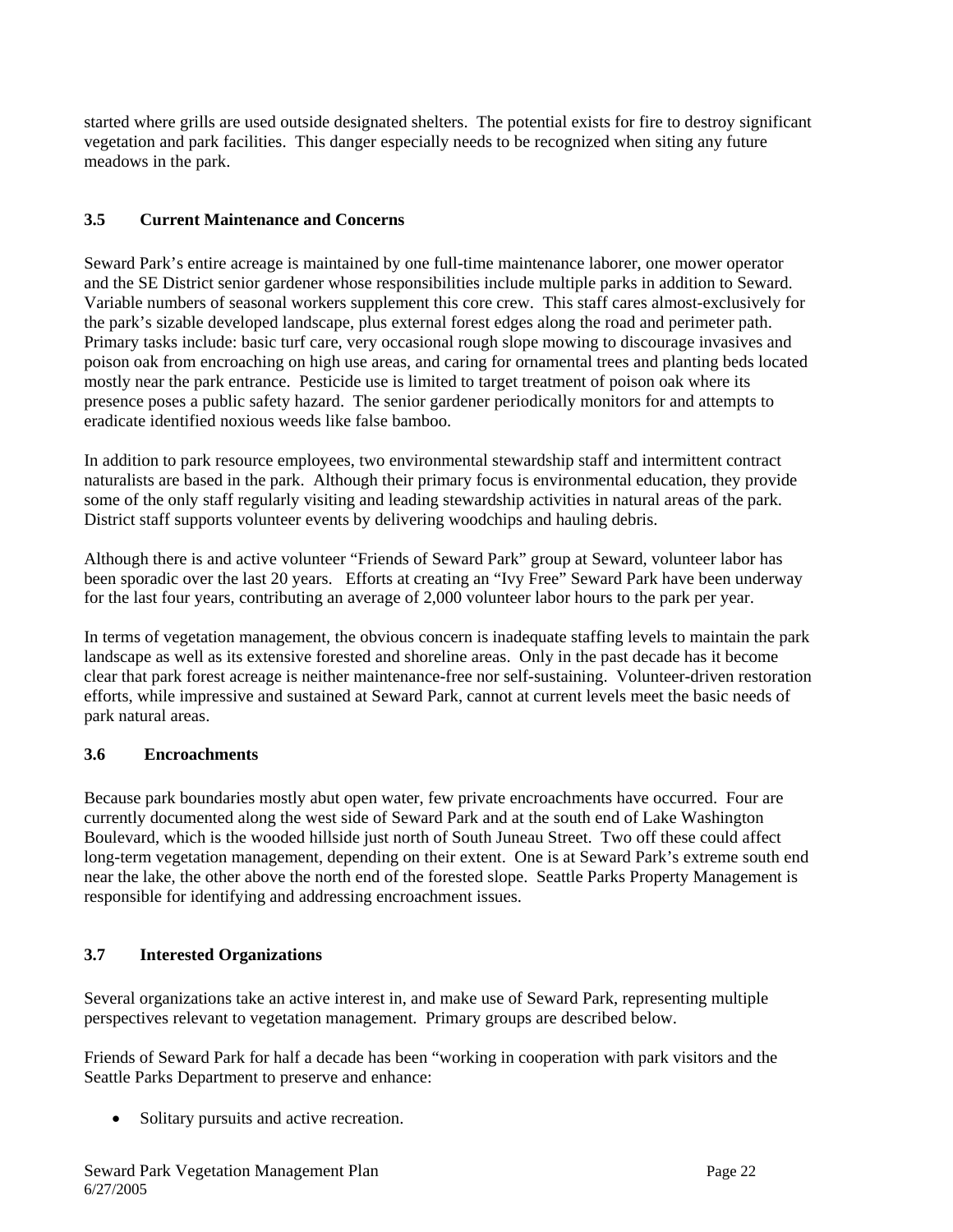- Environmental education and park stewardship.
- Forest and lake habitats for wildlife diversity and human enjoyment."

The group's overall mission is to "preserve, protect, and provide for this unique park, ensuring the enjoyment of future generations." It has obtained grants to further forest restoration and environmental education, has sponsored regular tours and community-building events, and has developed a comprehensive website with extensive information about the park's history and natural resources.

Both local and national Audubon Society tap Seward Park for its uniquely-rich habitats within the city. Local birders frequent the park. National Audubon has entered into partnership with Seattle Parks to develop and maintain an environmental education center and program aimed at drawing diverse populations into closer contact with the natural environment. A department-run naturalist program is already firmly established, including the youth service and adventure group T.R.E.C. (Teens for Recreation and Environmental Conservation) based in the park.

Washington Native Plant Society, in collaboration with Earth Corps and Seattle Parks Urban Forestry program, has established IvyOUT (Ivy Off Urban Trees). This ongoing program aims to free Seward Park of all English ivy and to date has reclaimed 15 acres and 675 threatened trees. WNPS also sponsors restoration planting and helps find and identify flora throughout the park, some represented nowhere else in Seattle. Although no longer active at Seward Park, the local Starflower Foundation sponsored creation of the maturing native plant garden beside the Environmental Learning Center.

Friends of Seattle's Olmsted Parks is a city-wide organization "dedicated to preserving Seattle's unique Olmsted landscape heritage and raising awareness of the Olmsted philosophy of providing open space for all people." FSOP maintains an interest in Olmsted-influenced elements of Seattle's park and boulevard system, for which Seward Park forms the southerly anchor. In addition, the original Olmsted plan for Seward Park, while unimplemented, represents vision that remains relevant.

People from extremely diverse backgrounds frequent the park, primarily for developed-landscapeoriented recreation. Ethnic communities with particularly strong and enduring connections to Seward Park include Hispanics, Japanese and Filipinos. The Japanese influence is visible in historic gifts including the island garden and ornamental cherries near the park entry.

Among others informally or sporadically interested in the Seward Park environment are orienteers, cyclists, runners and triathletes, boaters, wilderness awareness programs, scout and school groups, arborists, fish advocates and Canada geese activists.

## **3.8 Public Process and Citizen Concerns**

VMP (Vegetation Management Plan) development has included both formal and informal opportunities for community involvement. Volunteers have contributed directly to plan creation, providing substantial research and writing as well as hours of field help collecting tree and forest data. Intimate knowledge of the park shared by individuals (Al Smith, Paul Talbert and others) has proven especially valuable.

Urban Forestry staff has conducted two widely-publicized meetings, one to introduce and gather comments about VMP scope, the second to summarize findings, management recommendations and implementation priorities contained in the draft document prior to its public review. Feedback received in person and by phone, email and letter have added meaningful content and perspective to this VMP. The extent of comment regarding the initial Draft Plan extended the comment period by two weeks. A third public meeting was held to present the revised final plan.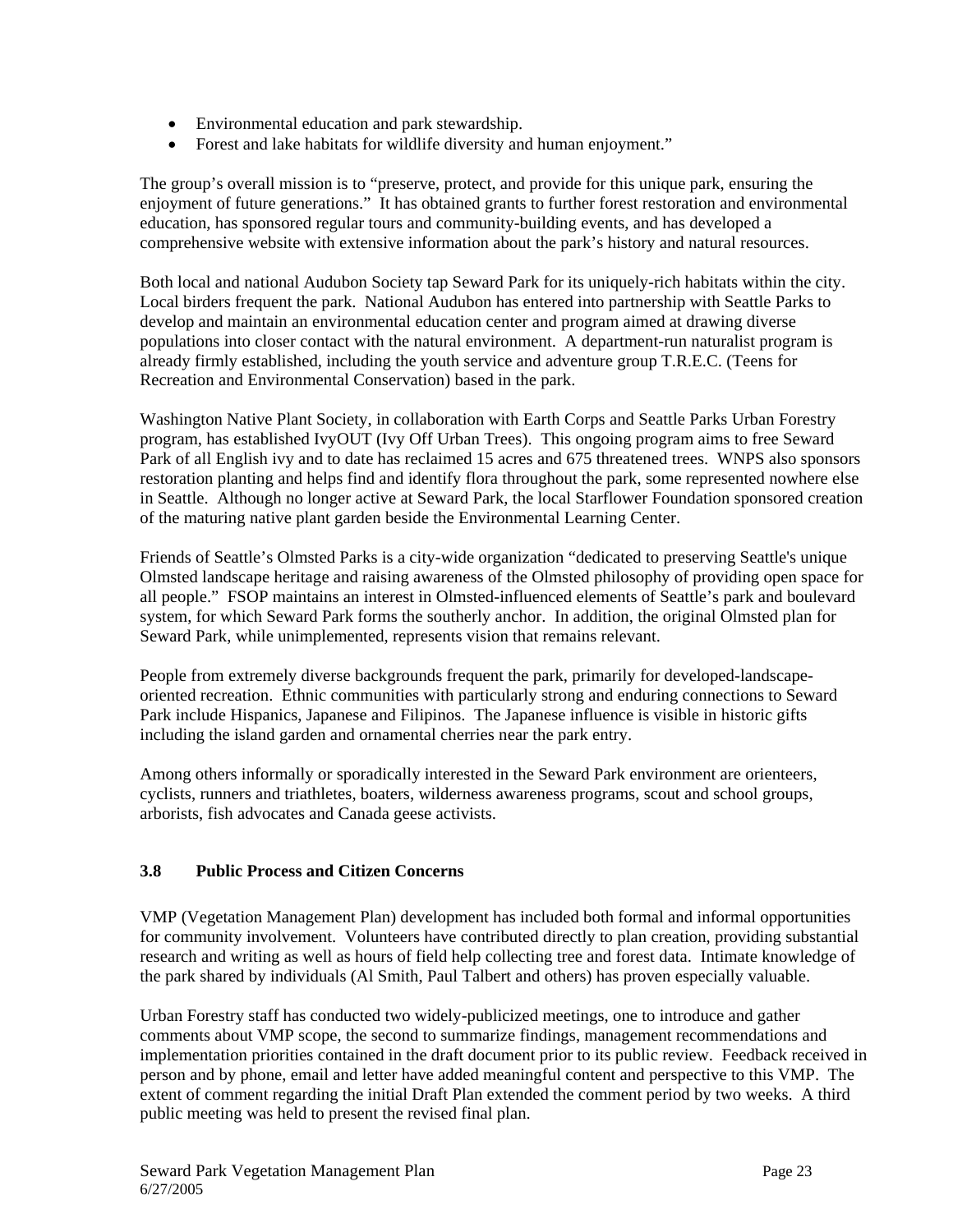Public concerns are documented in Appendix J. Major themes included:

- Maintaining and enhancing the park's varied much-valued forest.
- Reducing behaviors and maintenance practices destructive to native vegetation.
- Preserving the park's strongly-contrasting landscape types.
- Effectively controlling invasive, weedy species, thwarting new introductions and re-vegetating with native plants.
- Recognizing non-native grasses as invasive plants, particularly if un-mowed.
- Providing adequate resources for plan implementation and long-term maintenance without depending unrealistically on volunteers.
- Enhancing the park's role as an experiential learning  $\&$  stewardship environment.
- Reduce emphasis on hazard tree removal **in the forested areas.**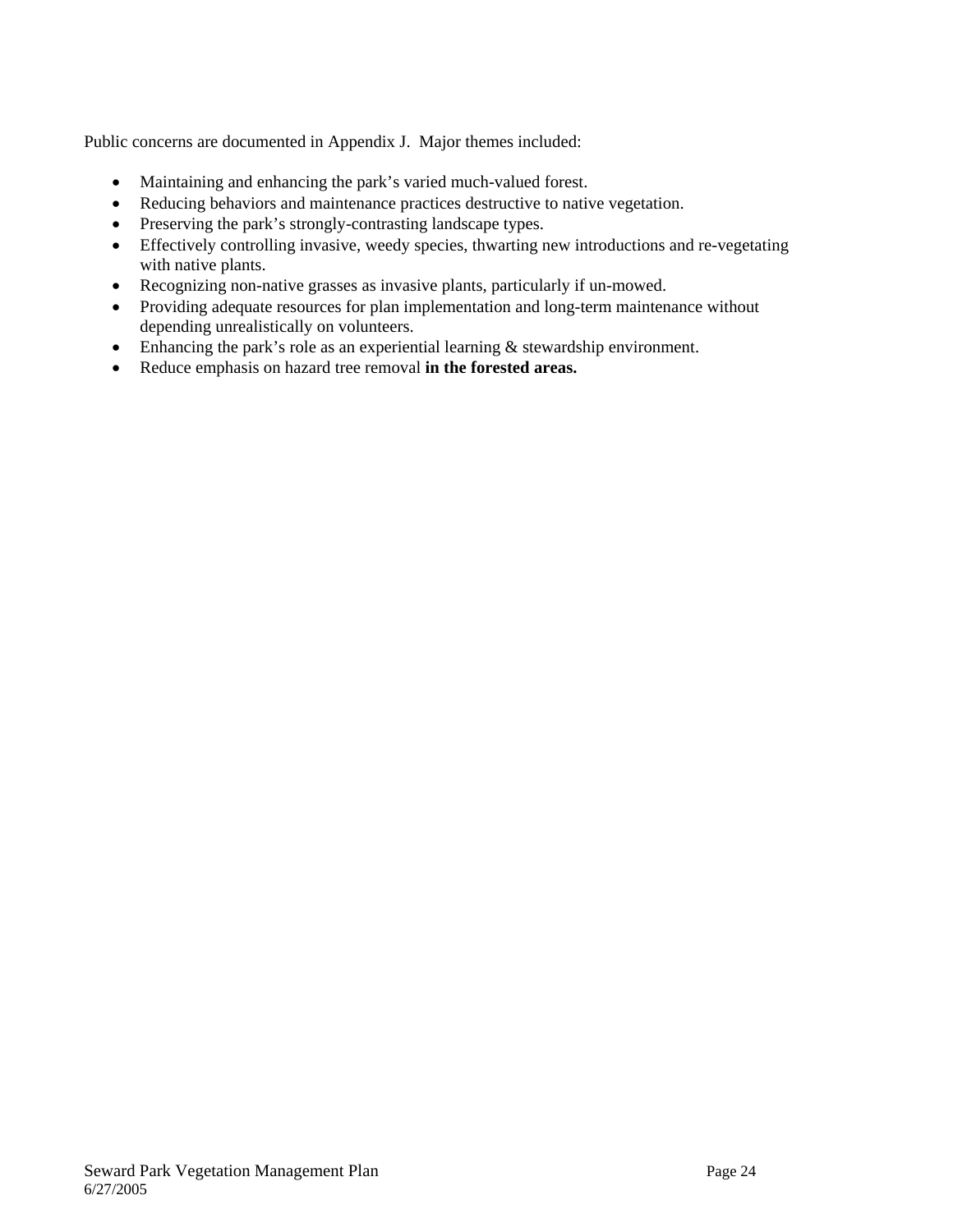## **CHAPTER 4: EXISTING CONDITIONS**

This chapter provides a brief qualitative overview of the conditions in Seward Park. Information is drawn from multiple sources, including the Seattle Urban Nature Project "(SUNP) Assessment of Existing Vegetation Condition" (Addendum B), The Friends of Seward Park" (Addendum G), and various Seattle Parks Department Staff reports (Addenda D, E and F).

In this VMP, plant names used are common names except where scientific or code names are needed for clarity. Addenda G contains a list of the plants found in Seward Park including common, scientific names and Species Codes.

## **4.1 Geology & Soils**

The present shoreline was created in 1916 when the Montlake cut of the Lake Washington Ship Canal was opened, lowering the lake by about 9 ft. This created a permanent connection to the mainland. Subsequently the shoreline was graded to make the loop road.

The topography of the Seward Park is characterized by gentle to moderate slopes, most of which are facing east and west from a central higher elevation spine. Steep slopes (exceeding 40%) are found only in a few isolated pockets, particularly near Andrews Bay. The park has some north-facing slopes mostly occurring at the north end and near the dock storage area.

The Park is blanketed with glacial till or "hardpan", a mix of silt, sand, gravel and clay with occasional cobbles and boulders that was deposited under or in contact with the prehistoric glacial ice sheet that formed Lake Washington. Much of this material was transported long distances: the gravels seen along the lakeshore are more likely to contain glacially transported rock from British Columbia than local bedrock. The same transport explains the scattered larger rocks (glacial erratics) seen on the northeast shore and other places in the park. Several such erratics are visible across Andrews Bay at Ferdinand Street Park. Major troughs in the Puget Lowland such as the Lake Washington basin were probably carved by subglacial meltwater channels. Drumlins such as the Bailey Peninsula were probably formed under the edge of the ice as it retreated. Lake and meltwater deposits similar to those of the advance outwash formed as the ice receded, but these recessional outwash deposits are much smaller than the advance outwash and are confined mainly to the troughs. *(Friends of Seward Park)* 

The Seattle Earthquake fault passes through Seward Park and may be visible as escarpments near Andrews Bay.

Bed rock exposures, rare in the Seattle area occur near the dock storage area at Andrews Bay.

## **4.2 Slope Stability and Erosion**

No recent or active slides were reported during data collection for this project. Addressing slope stabilization and landslide issues is beyond the scope of this VMP; however soil erosion does not appear to be a major problem in Seward Park. No significant erosion or down-cutting was observed during the site inspections or recorded during data collection efforts.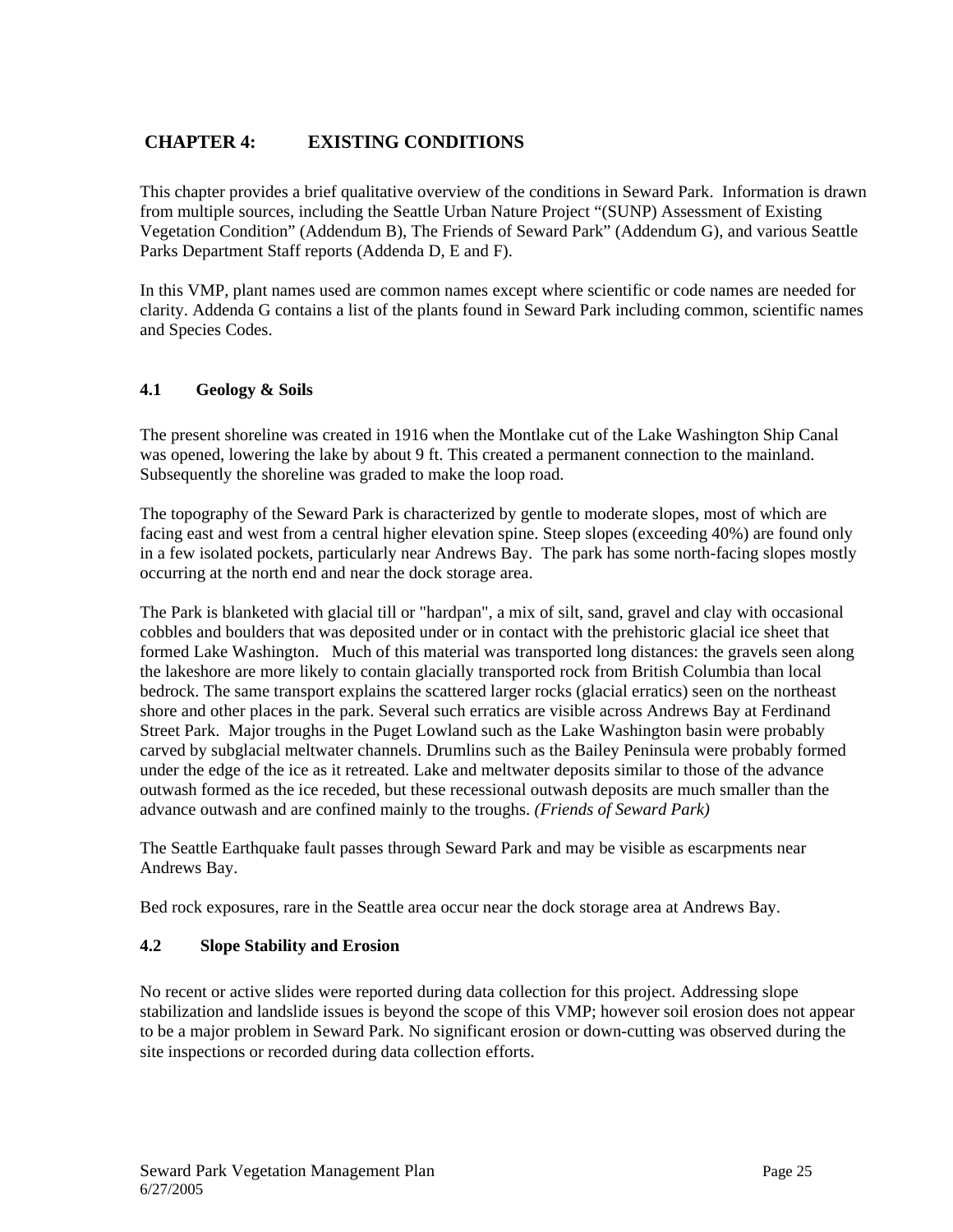### **4.3 Streams and Wetlands**

No riparian corridors or associated wetlands were identified and mapped during the data collection process. Site inspection for preparation of this VMP found two forested wetland areas; one incorporated into vegetation zone 9 and another just south of the hatchery site along the east side*.* 

### **4.4 Forest Character and Condition – Qualitative Description**

Seward Park is dominated by a naturally generated forest with tree ages varying generally from 100 to 200 years in age. There is evidence of forest fire (charred stumps). However there is no evidence of any large scale timber removal that might replicate stand replacement catastrophes. The general condition of this area indicates that it has received no large scale forest management. (e.g., stand harvest, extensive replanting or thinning). Anecdotal information refers to firewood cutting and blown down tree removals during the 1930's. It has been suggested that this has led to reduced understory tree cover; however plot data are not conclusive. Attempts at clearing for farming were made around the turn of the century. It has been said that those attempts were thwarted, in part, by the presence of poison oak.

The bulk of the forest has been essentially untouched for 150 or more years. Trees along the lake shore edges are wind firm and the forest is essentially stable. Pockets of root disease are found occasionally, and Madrone decline is prevalent only near the southeast park edge.

There are scattered trees with "old-growth" characteristics throughout the zone as well as patches of 30 year old trees mostly around the edges. However, the dominate tree in the zone is Douglas-fir, about 150 years in age but with older individuals and younger groups. The zone does not meet the criteria of "old growth" (Franklin)

 In Franklin, the classic definition of "old growth" is "an ecosystem distinguished by the presence of populations of old trees that is not necessarily in a late successional condition or free from evidence of human activity. In this definition , "a population of old trees" means the presence of at least several trees that are close to their maximum age for the particular site and climatic conditions and exhibit characteristics of old trees , such as crown and bole senescence, relative slow growth, and relative large size for site, species and climate" ,"old growth forests are generally considered to exceed 200 years of age".

At Seward Park, there are scattered remnant "old growth" trees, but generally not in concentrations or quantities to meet the definition. Further, the overall forest area is generally not more than 150 years in age. However, the forest is considered "old growth" by some users. The definition is not necessarily important to achieving vegetation management goals. Those goals as described in chapter one, do not, for instance advocate the acceleration of late seral stage forests, but rather to maintain forest health. By so doing, future generations will enjoy the onset of "old growth" characteristics as they develop naturally within Seward Park. This is not to say that maintenance of the forest character by proactive actions will not accelerate late successional forest stages.

The developed portion of the park was created over the last century as described in section 2, Park History. There are elements of the larger mature forest area in patches throughout the south portion of the park. Some of these patches are very similar to the north forested portion, but often there are non-native trees planted at the edges.

Because park boundaries mostly abut open water, few private encroachments have occurred. Four are currently documented along the west side of Seward Park and at the south end of Lake Washington Boulevard, which is the wooded hillside just north of South Juneau Street. Two off these could affect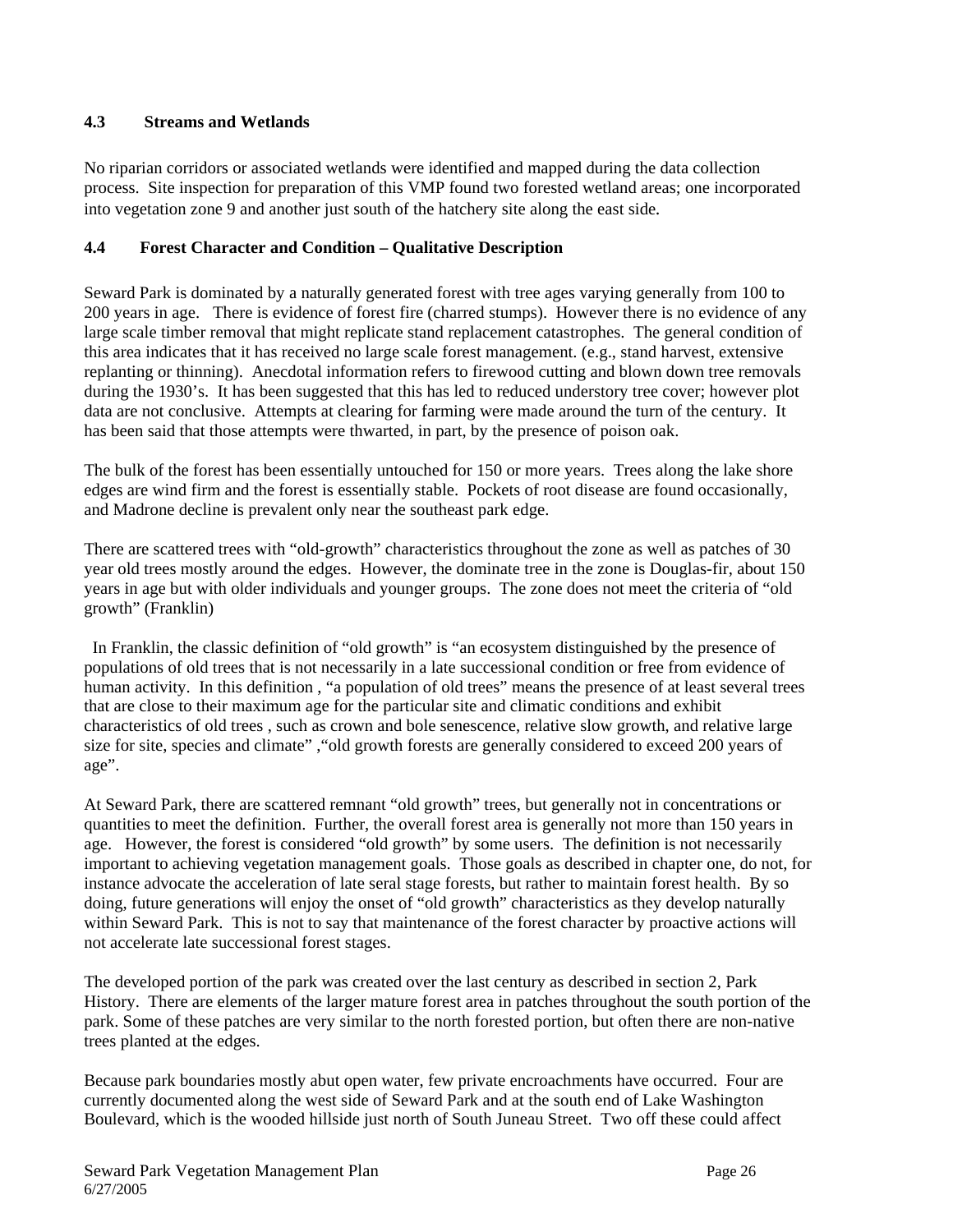long-term vegetation management, depending on their extent. One is at Seward Park's extreme south end near the lake, the other above the north end of the forested slope. Seattle Parks Property Management is responsible for identifying and addressing encroachment issues.

In 2004 the Seattle Urban Nature Project developed a "Vegetation Assessment" report for Seward Park. That assessment is utilized in part to describe vegetation zones and vegetation management areas.

The SUNP vegetation assessment is based on 60 sample plots distributed over the Park area within the paved path that separates the shoreline from the interior of the Peninsula. The plots were established to assess current conditions and to develop baseline data for future re-measurement and monitoring. The assessment identified 55 vegetative zones, although not all zones were sampled by the data collection process. The plots were not evenly nor randomly distributed across the park.

### 4.4.1 Vegetative Sample Summary

The SUNP assessment data is detailed and useful to describe park-wide vegetation conditions, as well as the conditions found at plot locations. The report is reproduced in total, in Addendum B. That assessment reports;

"The results of the park-wide vegetation trends for Seward Park are derived from 60 sampling plots that were well interspersed across the park and therefore can be used to make inferences about overstory dynamics, understory dynamics, and the structural diversity of the forest parkwide (see Appendix A-2, *Map of Vegetation Zones and Plot Locations*). These sampling plots were also grouped into 27 (55 identified on maps) vegetation zones defined by 1) relatively homogeneous dominant vegetation and 2) geographic location within Seward Park. Inferences can be drawn to the individual vegetation zones in order to describe their character. Variation among zones can be used to characterize the diversity and range of conditions that exist within the park. Overstory dynamics include patterns of dominant tree species in terms of both density and cover, patterns of tree regeneration, size class distributions, forest composition according to canopy type, species composition and presence of invasive species. Understory dynamics include patterns of shrub and herb species composition, cover, and frequency as well as invasive species cover and frequency. Structural diversity of habitats includes such attributes as cover within different canopy layers, quantities of snags or coarse woody debris, and cover according to different categories of life form (tree, shrub, herb etc.)

The report continues with discussions of park-wide tree density and vegetation frequency, including a summary of invasive plant cover. Most notably the assessment produced a series of descriptive graphs depicting the nature of the vegetative cover on a park-wide basis, based on the plot data. Although there is concern that the plot distribution may not have adequately sampled the breadth of vegetation complexity in the park, the data provides a broad indication of the park vegetative variation. The report provides detail for various vegetative zones within the park; however this VMP re-casts the plot data into a different array in order to simplify zone identification and description. It is useful to provide vegetative information by zone in order to describe and monitor the condition of Park vegetation in discreet areas. Vegetative zones with similar characteristics but separated geographically are combined into larger areas in order to get the most out of plot data and to simplify vegetative zone descriptions. These zones are described further in this section.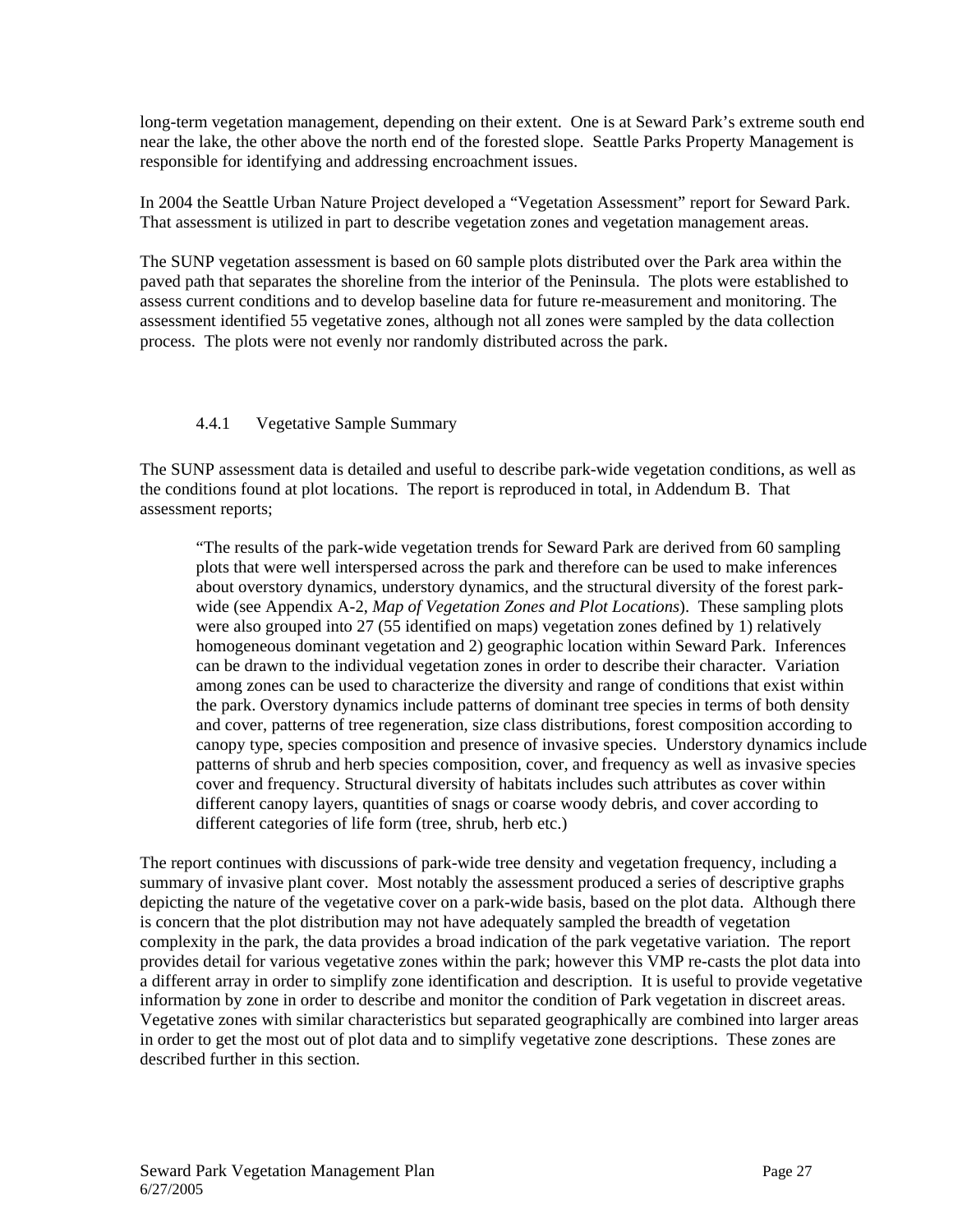The general perception of Seward Park is that of a native forest area. The flavor of that forest is depicted in the SUNP data, but influenced by plots taken in the more developed south end, including meadow and landscaped areas.

A total of 180 tree stems and 44 woody shrubs per acre, on average are estimated from the plot data. The distribution of tree stems is approximately 50/50 conifer to deciduous. Woody shrubs, including English Holly (ILAQ), Laurel (PRLA) and Portugal Laurel (PRLU) contribute significantly (19-percent) to the woody stem density.



| Figure 3            |
|---------------------|
| <b>Stem Density</b> |

A more detailed descriptive indication is the frequency of stems per acre by species. The SUNP report states;

Thirty-three species of trees were identified in the sampling plots. Douglas fir, *Pseudotsuga menziesii,* appears to be the most abundant species of tree park-wide (Table 3). Western red cedar, *Thuja plicata*, and western hemlock, *Tsuga heterophylla*, are the second and third most abundant native conifer tree species.

The most abundant native deciduous tree species park wide is big leaf maple, *Acer macrophyllum*, followed by Oregon ash, *Fraxinus latifolia*, and red alder, *Alnus rubra*. Madrone, *Arbutus menziesii*, is among the top ten most abundant tree species in Seward Park. Three native tree species with relatively low densities park wide are Grand fir, *Abies grandis*, Garry oak, *Quercus garryana*, and western yew, *Taxus brevifolia*.

Table 3 in the SUNP report provides a summary of tree and vegetative stems park-wide. That table is included in the Addenda G.

The character of the park is further described by understory vegetation.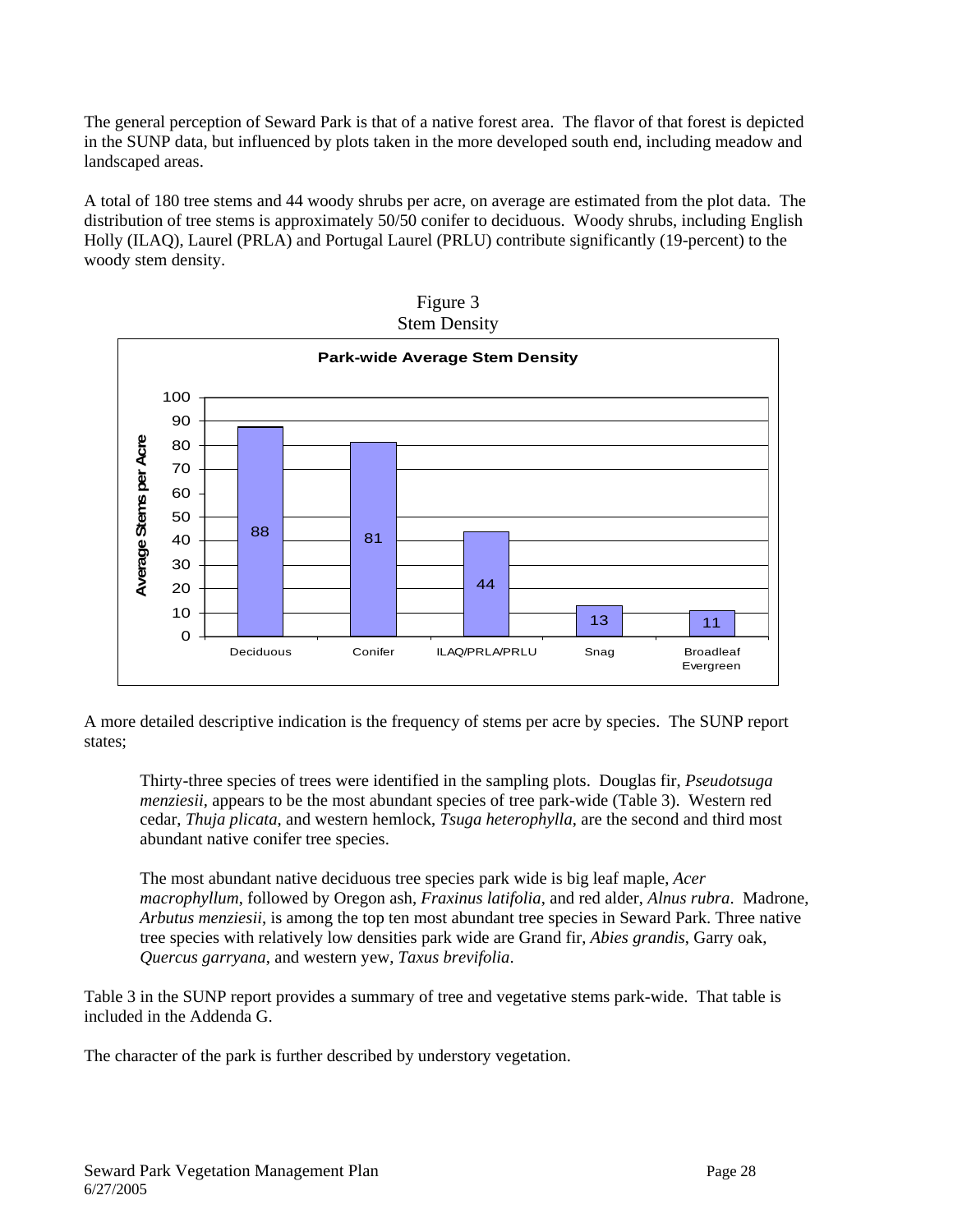32 species of shrubs, 47 species of herbs and 20 species of graminoid were found in Seward Park within sample plots. Of these, 75% of the shrub species, 47% of the herb species and 35% of the graminoid species are native to the Pacific Northwest flora.

The most abundant shrub species in terms of percent cover are beaked hazelnut, *Corylus cornuta*, with 27% cover and trailing blackberry, *Rubus ursinus,* with 17% cover park-wide (Table 4). The non-native invasive shrub species, Himalayan blackberry, *Rubus discolor,* is the third most abundant shrub species at 12% cover and the native shrub species salal, *Gaultheria shallon,* is fourth most abundant at 11% (Fig. 7). Sword fern, *Polystichum munitum* is the most abundant herb at 23% cover park-wide. The non native invasive species English ivy is presently the second most abundant herb species in terms of cover at 8%. Bentgrass, *Agrostis sp.*, and lawn comprise the next most common herbaceous species at 5-6% cover.

Of note, a significant population of native poison oak is found in the park; however quantitative information from the SUNP report is insufficient to properly account for its distribution and extent. Park volunteer efforts at quantifying Poison Oak are reported in the appropriate sections, following and reproduced in Addendum I.

Non-native invasive species park-wide are significant. The SUNP data are summarized graphically. The most prevalent invasive species are Himalayan blackberry (RUDI), English Ivy (HEHE) and English Holly (ILAQ). The data indicate that 27-percent of the park area is affected by non-native invasive species.



### Figure 4 Invasive Species Cover

**Figure 7.** Average percent cover of non-native invasive species in Seward Park based on sampling between 6/14/04 and 7/31/04, (N=60). (See Table 4 for species names and codes)

A list of species names and codes used in the SUNP report is provided in the Addendum C2.

The sample found that, in general less than 15-percent of the ground has no vegetative cover. Bare ground was thought to be mostly due to the activities of Mountain Beaver and foot trails. The assessment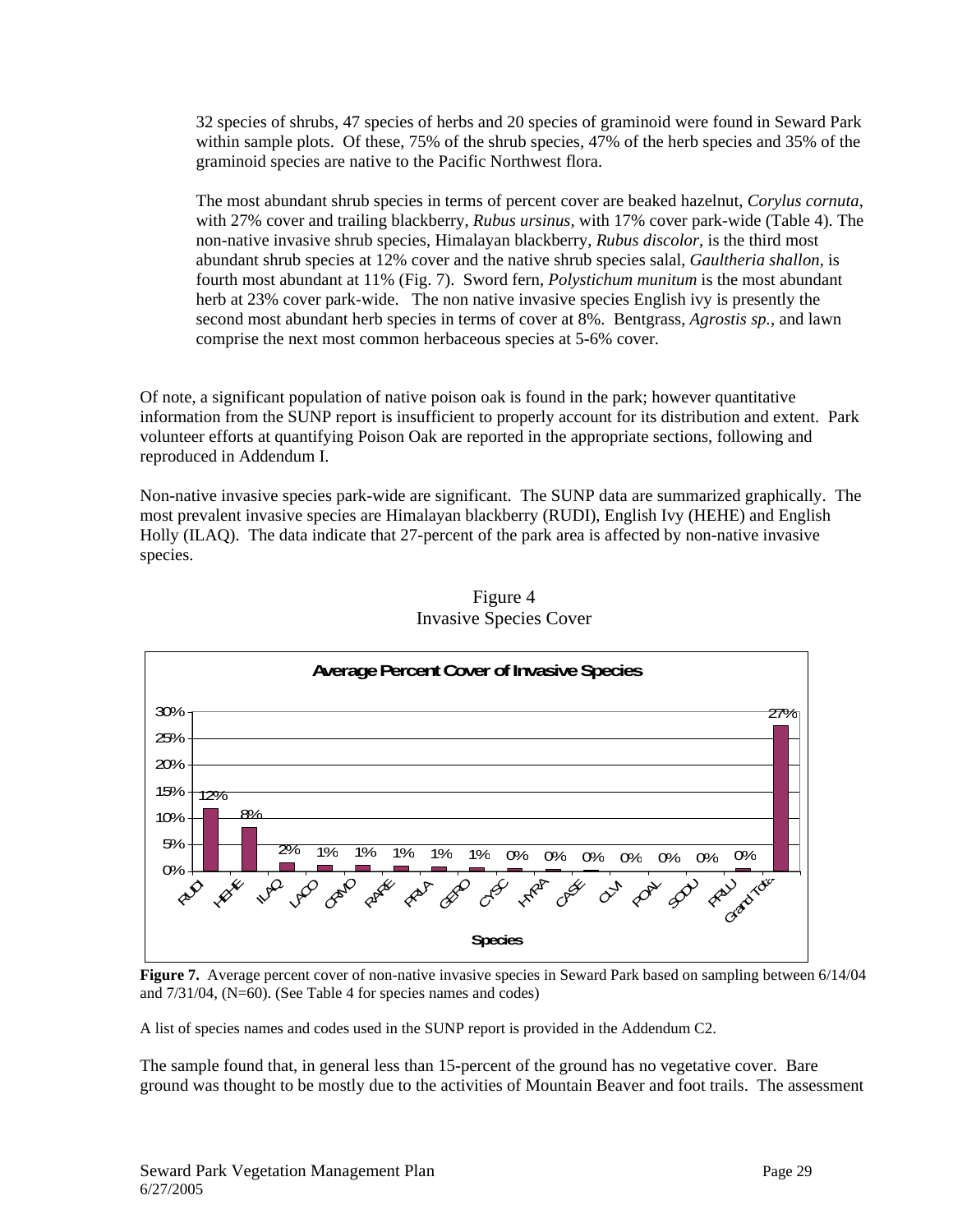did not sample hardscape which, if added to the mix would slightly increase the percentage of nonvegetated ground.

The data also sampled for snag density and size. Overall, 11 snags per acre are found. These, along with coarse woody debris on the ground provide valuable wildlife habitat, and eventually add to soil complexity and richness. Snag distribution by diameter class is depicted in the SUNP in the chart following.

The majority of the snags found are in the 5-14-inch size class. This is an indication of a forest condition where snags are developing from suppressed trees as opposed to larger snags from over mature trees.





**Figure 14.** Average density of snags within 5 size classes is shown for Seward Park based on sampling conducted between 6/14/04 and 7/31/04, (N=60).

Coarse woody debris was found in 81-percent of the area sampled. Most of this is highly decomposed.

Overall the SUNP report found;

- The species composition of the tree canopy is dominated by native tree species. However, density and frequency of holly is very high, even though its cover value is low. Holly occurred in 37% of sample plots and it was the third most abundant species of tree in the park behind Douglas fir and big leaf maple*. (Note that although Holly was frequently encountered, it accounts for less that 2-percent of canopy cover)* Mountain ash and English hawthorn are present at lower densities (5-7 trees per acre).
- English ivy cover averaged 8% park-wide and it was found in 53% of the sample plots. Himalayan blackberry cover averaged 12% and it was found in 63% of sample plots. So, in terms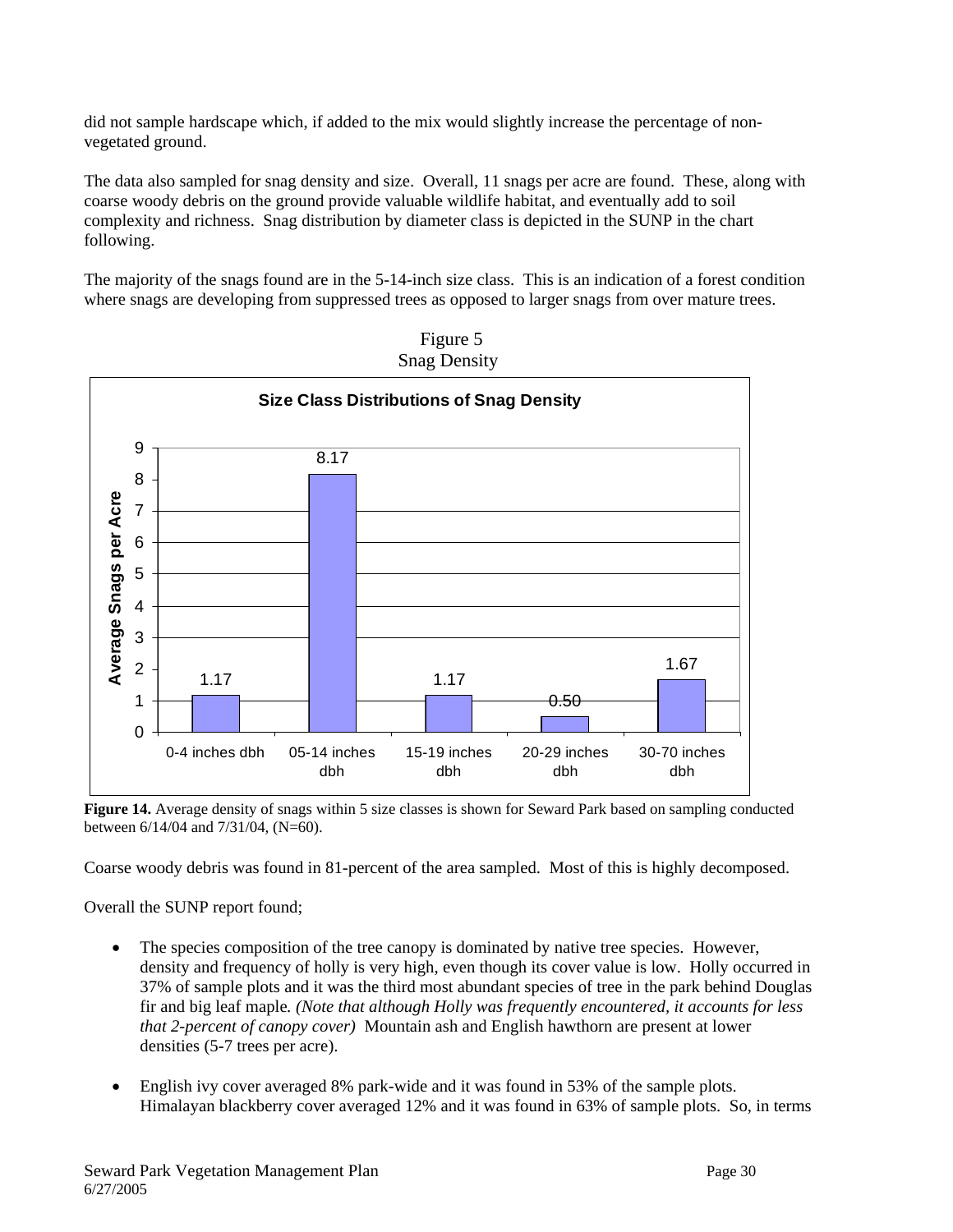of both cover and frequency, Himalayan blackberry appears to be more abundant than English ivy in the park. Himalayan blackberry had the third highest percent cover among shrub species, behind native trailing blackberry and beaked hazelnut. English ivy had the second highest percent cover among herbaceous species, after native sword fern.

- King County noxious weed inventory data from 2003 indicates that giant hogweed and Spanish broom were both found in the park. This assessment did not find any hogweed nor Spanish broom in the park in 2004.
- Estimates of poison oak cover and frequency are not accurate in this report, due to the difficulty of working within this plant species (causes severe rash in most people). This species was seen extensively along the edges of the forest. It climbed up to 40' in to tree canopies and attained a diameter of up to 3" or 4". It was not observed very often in the forest interior (more than 200' away from edges.) *( A separate report of Poison Oak frequency is included in this VMP)*
- Most of the shrub species in the park are native species and native plant species diversity is quite high compared to other urban natural areas. However, most of the herbaceous species and grasses are not native. Most zones have more native species present than non-native. Areas with a predominance of non-native species are landscaped areas or have multiple species of Eurasian pasture grasses.
- Levels of bare ground are moderate to low, remaining below 15% in most areas. Bare ground in excess of 10% is often the result of mountain beaver activity (feeding and burrowing). Social trails and generally depauperate lower canopy herbaceous layers contribute to the present levels of bare ground cover. Although bare ground was observed, fortunately it was not accompanied by observable gully erosion. Some sheet erosion is occurring in areas with bare ground.
- Most zones have an even distribution of cover in all canopy layers. A few zones lack plant cover in the lower canopy layer and a few are lacking cover in the mid-canopy layers. These may be due to a legacy of shrub-removal. Zones with less than 50% cover in the mid-story are lacking diverse forest structure.

## **4.5 Vegetative Zone Descriptions**

The SUNP assessment report provides a detailed description of methodology and reasoning behind the sample design. By recombining the data the sample is strengthened, not only statistically but by simplifying the vegetative zones to finally define management areas.

The vegetation at Seward Park is categorized in seven primary Vegetation Areas composed of from one to fifteen individual zones that are distinguished by discreet boundaries or variations in vegetative cover. *See Addendum M for a map of the Vegetation Zones.* 

The Vegetation Areas are:

- A.) The mature **North Native Forest**, comprising the majority of the park. There are eight zones within this contiguous Management Area. Thirty-seven sample plots were located in these zones.
- B.) Immediately south, separated more or less by the Loop Drive is the Native **Remnant Forest** composed of eight isolated separate zones with data represented by 10 plots.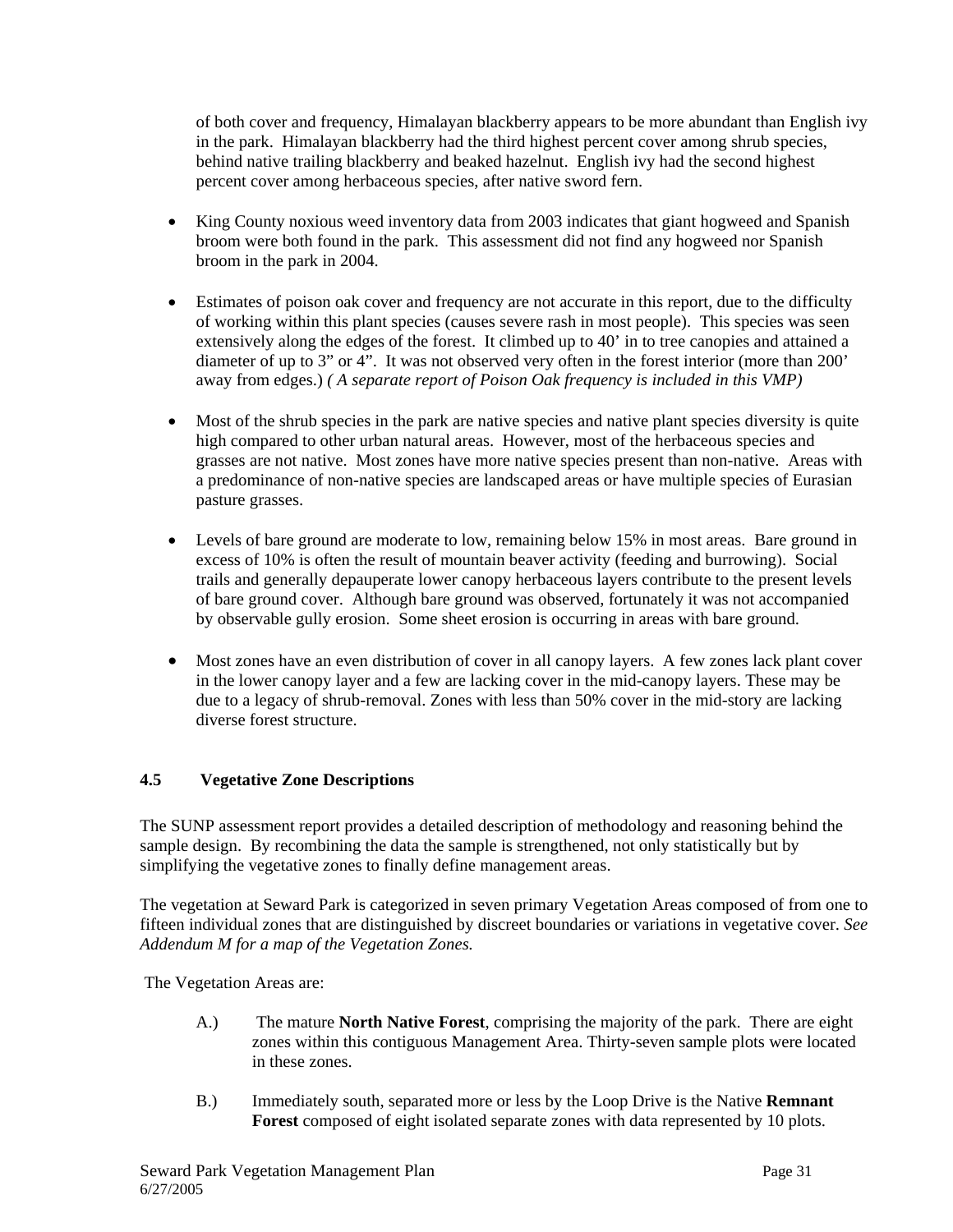- C.) Laying within the Native North Forest is an isolated **Deciduous Native Forest** zone represented by 5 plots. This area may have supported a small open water pond in years past.
- D.) Lying generally along the slope above the lake on the southerly and southeast exposure is the **Mixed Native/ Non-native Forest** composed of nine zones. This management area includes zone 5a at the north tip of the park that contains both mature native and nonnative trees. This area has few sample plots and vegetation inventory depends heavily on ground inspection.
- E.) Interspersed in areas B and C are six zones of generally mature native trees over mowed and unmowed grasses designated **Greensward** areas. Three plots were located in these areas.
- F.) The **Landscaped Entry** area at the southwest edge of the park is composed of five distinct zones. A single plot was taken in this area.
- G.) Fifteen areas of **Grass** zones were distinguished. Some of these are mowed regularly and others periodically. Two plots fall in this zone group.
- H.) **The fish hatchery site.** (Not in included in this plan)
- I.) **Hardscape,** including roads, paths and parking areas
- J.) **Shoreline.** Data regarding Shoreline vegetation is provided by Staff Report and included in Addendum F.

The SUNP assessment did not sample each vegetative zone as delineated, and in some cases the sample was limited to one or two plots in a zone. In order to develop meaningful descriptions the plot data was reorganized from the SUNP report into management areas by similar vegetative cover types or zones. The vegetative zones are defined using plant layer hierarchy of upper layer (primary), mid layer (secondary) and lower (tertiary). The vegetative zones, as defined from aerial photo examination and ground truthing are verified using the plot data. In those instances were more than one plot fell into a zone, the data is averaged and compiled into summaries. In those instances where only one plot was installed in a zone, or in those instances with no plots, ground truthing is used to verify the plot data to the extent that the vegetation was visible and identifiable at the time of site visits. When no or insufficient plot data is available vegetative descriptions are developed by inspection, however, lacking other information, the plot data is reported. Data is presented to the extent that the general character of the zone is presented. For instance, in most cases vegetation by canopy layer is presented for the greatest three vegetation types based on canopy cover.

## 4.5.1 Methodology

The revised vegetation zones are developed using available data, aerial photographic inspection and ground inspection. For this VMP the zones were defined from aerial photo inspection, using 1-inch to 1,000-foot stereo pairs. This technique allows the viewer to see species and crown density changes on relatively large areas in "3-dimensional" view. Discrete vegetation zones less than ½ acre are generally difficult to identify. Ground truthing, essentially a walk-through inspection, confirmed zone polygons. In the case of the SUNP data, ground truthing was followed by plot installation. No additional plots were installed for this VMP. Some vegetation zones were traversed by SUNP using Global Positioning (GPS)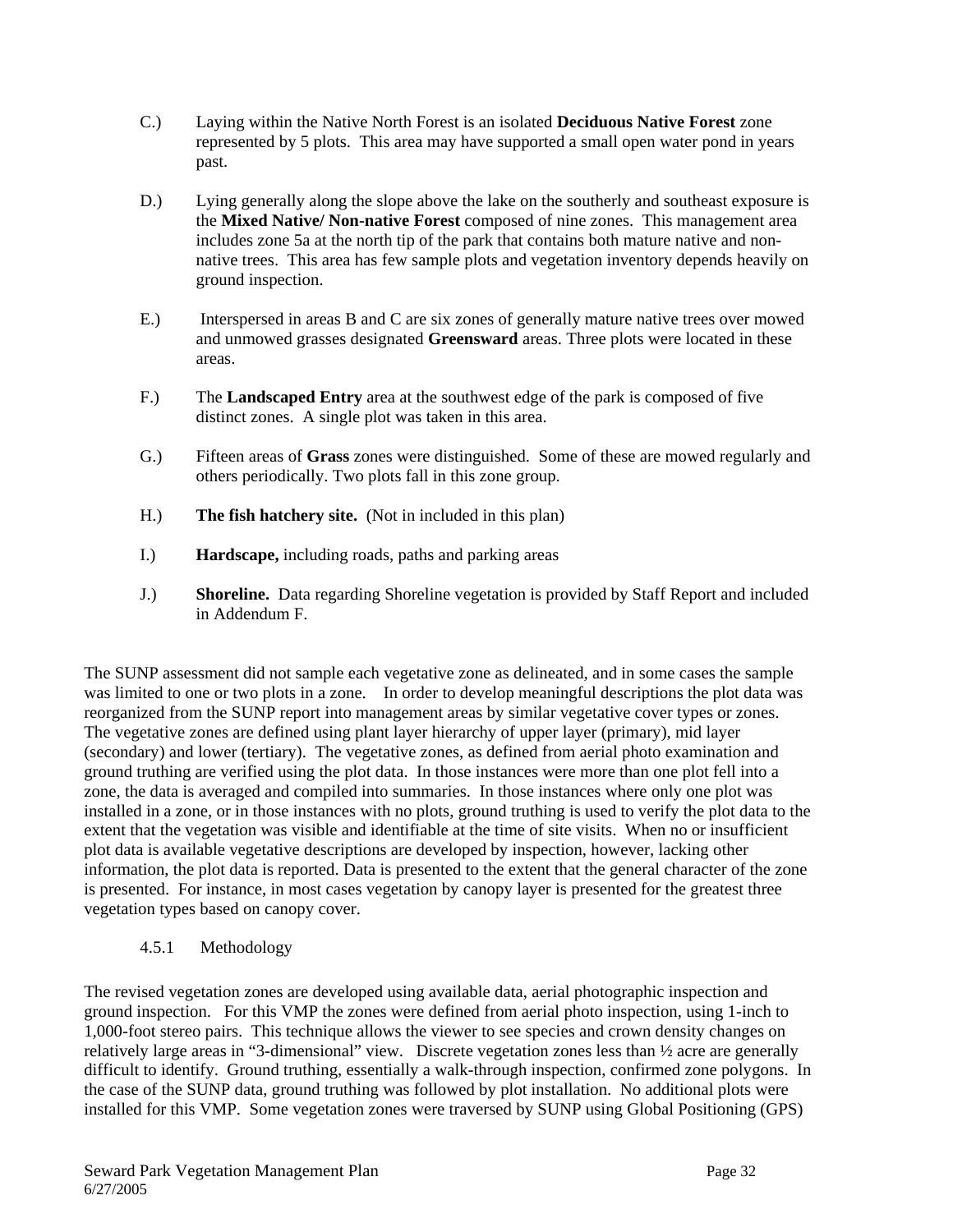techniques in order to define boundaries that are not clear from aerial photo inspection. Plots were placed in "representative areas" within each zone. However this placement does not result in a statistically sound sample. Further, zones as small as  $\frac{1}{2}$  acre were defined within much larger forest areas. There is no certainty that all discrete zones were located. As well, many defined zones were not sampled at all.

The revision for this VMP remixes the SUNP data into broad zones, using the most significant criteria. The plots are assigned to vegetative zones differently in order to simplify the management process. The basic plot detail is retained in files and can be checked periodically for monitoring purposes. The plots in similar zones were combined. For instance plots in zones 7 and 8 are combined and used collectively to describe these two zones which are found to be very similar from ground inspection. Further, that plot data is applied to zone 8a, a similar vegetative type with no plots, but in close proximity. When only one plot is found in zone, the plot data is reported, however the data is valid only for the plot, and not the zone despite the effort by SUNP to sample representatively. In the case of zones with no plots, and no similar sampled zones, the description is based on ground inspection and aerial photo examination only, such as zone 10.

Zone descriptions are essentially based on the vegetative cover percentage, in order:

- o Upper layer crown species and density
- o Mid layer crown species and density
- o Lower layer cover species and density

Individual vegetation zones are depicted on the maps in Addendum M.

The zones are grouped into Vegetation areas based on vegetative cover, current use, geo-proximity and other similarities.

| Area | Description                    | Acres     | % of total | # $plots$ |
|------|--------------------------------|-----------|------------|-----------|
| A    | North Native Forest            | 118.5     | 55.8       | 39        |
| B    | <b>Remnant Native Forest</b>   | 29.3      | 13.8       | 9         |
| C    | Deciduous Native Forest        | 4.6       | 2.2        | 3         |
| D    | Mixed Native/Non-Native Forest | 6.2       | 2.9        |           |
| E    | Greensward                     | 6.4       | 3.0        |           |
| F    | <b>Landscaped Entry</b>        | 5.7       | 2.7        | 3         |
| G    | Grass                          | 13.8      | 6.5        |           |
| H    | Hatchery                       | 2.1       | 1.0        |           |
|      | Hardscape                      | 16.2      | 7.6        |           |
|      | Shoreline                      | 9.5       | 4.5        |           |
| K    | Playground                     | $\cdot$ 1 |            |           |
|      |                                | 212.4     | 100        |           |

## Table 1 Vegetation Area Acres

For forested zones, the descriptive layer is the tree canopy or upper layer cover percentage. For nonforested zones, the descriptive layer is the most prevalent layer. The canopy layers are defined in the SUNP report as follows in Table 2.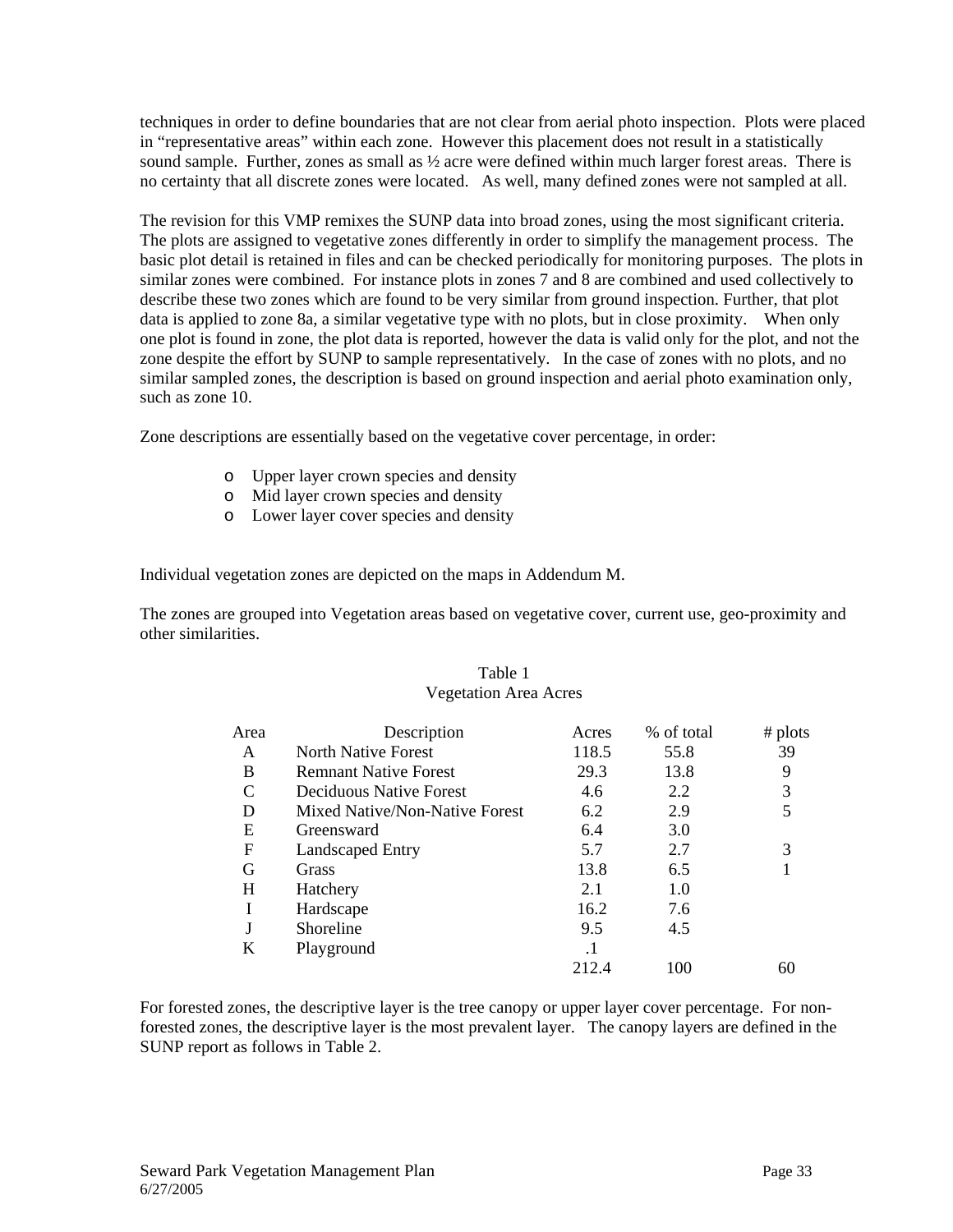### Table 2 Canopy Layers

| Canopy Layer   | Height Range                        |
|----------------|-------------------------------------|
| Ground Surface | N/A                                 |
| Lower          | $5 \text{ cm} > 0.5 \text{ meters}$ |
| Mid            | $0.5$ cm $> 5$ meters               |
| Upper          | $>5$ meters                         |
|                |                                     |

Table 3 following, summarize the plot data (where available) for each zone within each Management Area. Vegetation is reported by common names to aide in readability. Plot numbers in parentheses indicate those zones where plot data is combined for areas geographically separated but with essentially the same characteristics. Where no plot data is available, vegetation zones are extrapolated from adjacent zones or from inspection. Occasionally, no data is available.

## **4.6 Vegetation Zones**

The descriptions of forest zones, following are grouped into vegetation areas based on percentage of cover by species. (\* denotes estimate)

Tables 3-5 following summarize the vegetative cover by layer.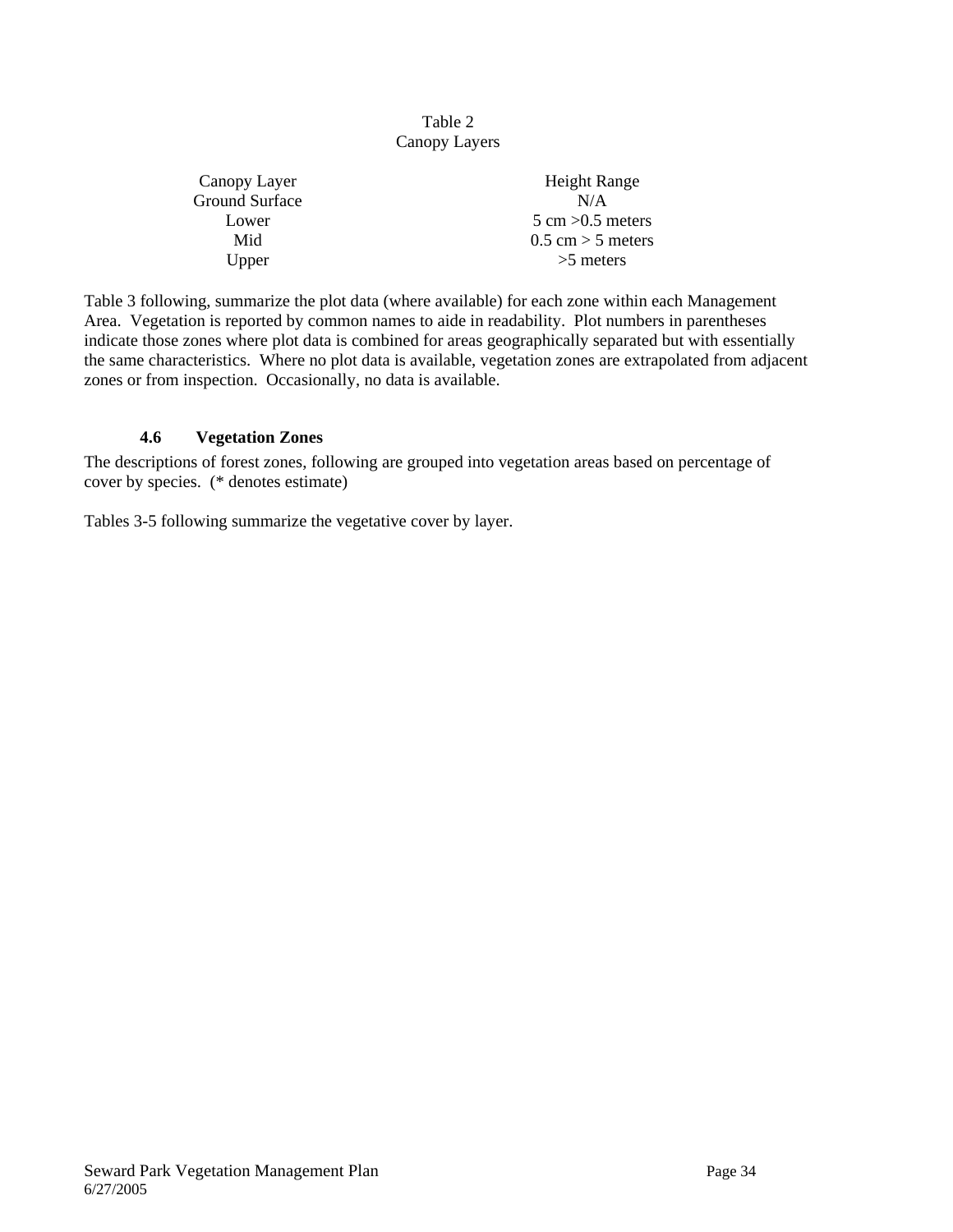### Table 3 **Upper Vegetation Layer Percentage Cover by Species**

|                             |                 | Plant Type Native Conifer or Broad Leaf |                      |                        |             | <b>Native Deciduous Tree</b> |                      |            |                         |           | <b>Non-Native Tree</b> |                  |               |              |                    |                |             | Other            |               |                   |  |
|-----------------------------|-----------------|-----------------------------------------|----------------------|------------------------|-------------|------------------------------|----------------------|------------|-------------------------|-----------|------------------------|------------------|---------------|--------------|--------------------|----------------|-------------|------------------|---------------|-------------------|--|
|                             |                 |                                         |                      | <b>Evergreen Tree</b>  |             |                              |                      |            |                         |           |                        |                  |               |              |                    |                |             |                  |               |                   |  |
|                             |                 | Douglas Fir                             | Western Red<br>Cedar | <b>Nestern Hemlock</b> | Pacific Yew | Pacific Madrona              | <b>Bigleaf Maple</b> | Oregon Ash | <b>Black Cottonwood</b> | Garry Oak | Nestern Hazel          | Scouler's Willow | Coast Redwood | Pine species | Maple (non-native) | ombardy Poplar | ondon Plane | Hawthorn species | Native Shrubs | Non-native Shrubs |  |
|                             |                 |                                         |                      |                        |             |                              |                      |            |                         |           |                        |                  |               |              |                    |                |             |                  |               |                   |  |
| <b>Vegetation Area</b>      | Zone            |                                         |                      |                        |             |                              |                      |            |                         |           |                        |                  |               |              |                    |                |             |                  |               |                   |  |
| Native North Forest (A)     |                 |                                         |                      |                        |             |                              |                      |            |                         |           |                        |                  |               |              |                    |                |             |                  |               |                   |  |
|                             | 5               | 25%                                     |                      | 10%                    |             |                              | 41%                  |            |                         |           |                        |                  |               |              |                    |                |             |                  |               |                   |  |
|                             | 7/8/8a          | 52%                                     |                      |                        |             | 26%                          | 25%                  |            |                         |           |                        |                  |               |              |                    |                |             |                  |               |                   |  |
|                             | 10              | 50%                                     |                      |                        |             | 40%                          | 10%                  |            |                         |           |                        |                  |               |              |                    |                |             |                  |               |                   |  |
|                             | 11              |                                         |                      |                        |             |                              |                      | 63%        |                         |           |                        | 40%              |               | 22%          |                    |                |             |                  |               |                   |  |
|                             | 12              |                                         |                      |                        |             |                              |                      |            |                         |           |                        |                  |               |              |                    |                |             |                  |               | 100%              |  |
| Native Remnant (B)          |                 |                                         |                      |                        |             |                              |                      |            |                         |           |                        |                  |               |              |                    |                |             |                  |               |                   |  |
|                             | $\overline{22}$ | 53%                                     |                      |                        |             |                              | 45%                  |            |                         |           | 25%                    |                  |               |              |                    |                |             |                  |               |                   |  |
|                             | 23              | 20%                                     |                      |                        |             | 50%                          |                      |            |                         |           |                        |                  |               |              |                    |                |             |                  |               |                   |  |
|                             | 24              | 53%                                     |                      |                        |             |                              | 45%                  |            |                         |           | 25%                    |                  |               |              |                    |                |             |                  |               |                   |  |
|                             | 28              | 50%                                     |                      |                        |             | 16%                          | 50%                  |            |                         |           |                        |                  |               |              |                    |                |             |                  |               |                   |  |
|                             | $\overline{32}$ |                                         |                      |                        |             | 16%                          |                      |            |                         |           |                        |                  |               | 15%          |                    |                |             |                  |               |                   |  |
|                             | 34              |                                         | 26% 16%              |                        |             | 64%                          |                      |            |                         |           |                        |                  |               |              |                    |                |             |                  |               |                   |  |
|                             | $\overline{37}$ | 67%                                     |                      |                        |             | 13%                          |                      |            |                         |           |                        |                  |               | 49%          |                    |                |             |                  |               |                   |  |
|                             | $\overline{38}$ | 29%                                     |                      |                        |             |                              |                      |            |                         |           |                        | 17%              |               |              |                    |                |             |                  |               |                   |  |
| Deciduous Native Forest (C) |                 |                                         |                      |                        |             |                              |                      |            |                         |           |                        |                  |               |              |                    |                |             |                  |               |                   |  |
|                             | 9               |                                         | 17%                  |                        |             |                              | 29%                  |            | 13%                     |           |                        |                  |               |              |                    |                |             |                  |               |                   |  |
| Native/Nonnative Forest     | 15/16           | 37%                                     |                      |                        |             |                              | 28%                  |            |                         |           |                        |                  |               | 16%          |                    |                |             |                  |               |                   |  |
|                             | $33*$           |                                         |                      |                        |             |                              |                      |            |                         |           |                        |                  |               | 100%         |                    |                |             |                  |               |                   |  |
|                             | $39*$           |                                         |                      |                        |             |                              |                      |            |                         | 52%       |                        |                  |               |              |                    |                |             | 9%               |               |                   |  |
|                             | $41*$           |                                         |                      |                        |             |                              |                      |            |                         | 10%       |                        |                  |               |              |                    |                | 50%         |                  |               |                   |  |
|                             | $44*$           | 26%                                     |                      |                        |             |                              | 16%                  |            |                         |           |                        |                  | 64%           |              |                    |                |             |                  |               |                   |  |
|                             | $47*$           | 67%                                     |                      |                        |             | 13%                          |                      |            |                         |           |                        |                  |               | 49%          |                    |                |             |                  |               |                   |  |
| Greensward                  |                 |                                         |                      |                        |             |                              |                      |            |                         |           |                        |                  |               |              |                    |                |             |                  |               |                   |  |
|                             | $4^*$           | 20%                                     |                      |                        |             |                              |                      |            |                         |           |                        |                  |               |              |                    |                |             |                  |               |                   |  |
|                             | $21*$           | 30%                                     |                      |                        |             |                              |                      |            |                         |           |                        |                  |               |              |                    |                |             |                  |               |                   |  |
|                             | 25a*            | 20%                                     |                      |                        |             |                              |                      |            |                         |           |                        |                  |               |              |                    |                |             |                  |               |                   |  |
|                             | 26a'            | 40%                                     |                      |                        |             |                              |                      |            |                         |           |                        |                  |               |              |                    |                |             |                  |               |                   |  |
|                             | $27a^*$         | 30%                                     |                      |                        |             |                              |                      |            |                         |           |                        |                  |               |              |                    |                |             |                  |               |                   |  |
|                             | $29a*$          | 20%                                     |                      |                        |             |                              |                      |            |                         |           |                        |                  |               |              |                    |                |             |                  |               |                   |  |
|                             | $36a^*$         | 40%                                     |                      |                        |             |                              |                      |            |                         |           |                        |                  |               |              |                    |                |             |                  |               |                   |  |
| <b>Landscaped Nonnative</b> |                 |                                         |                      |                        |             |                              |                      |            |                         |           |                        |                  |               |              |                    |                |             |                  |               |                   |  |
|                             | 14              |                                         |                      |                        |             |                              |                      |            |                         |           |                        |                  |               |              |                    | 20%            |             |                  |               |                   |  |
|                             | $\overline{17}$ |                                         |                      |                        |             |                              |                      |            |                         |           |                        |                  |               |              | 50%                |                |             |                  |               |                   |  |
|                             | 18              |                                         |                      |                        |             |                              | 30%                  |            |                         |           |                        |                  |               |              | 30%                |                |             |                  |               |                   |  |
|                             | 19              |                                         |                      |                        |             |                              |                      |            |                         |           |                        |                  |               |              |                    |                | 40%         |                  |               |                   |  |
|                             | $\overline{20}$ |                                         |                      |                        |             |                              |                      |            |                         |           |                        |                  |               |              |                    | 100%           |             |                  |               |                   |  |
|                             | 32a             |                                         |                      |                        |             |                              |                      |            |                         |           |                        |                  |               |              |                    |                |             |                  |               | 40%               |  |
|                             | 100             |                                         |                      |                        |             |                              | 50%                  |            |                         |           |                        |                  |               |              |                    |                |             |                  |               |                   |  |
|                             | 101             |                                         |                      |                        |             |                              | 50%                  |            |                         |           |                        |                  |               |              |                    |                |             |                  |               |                   |  |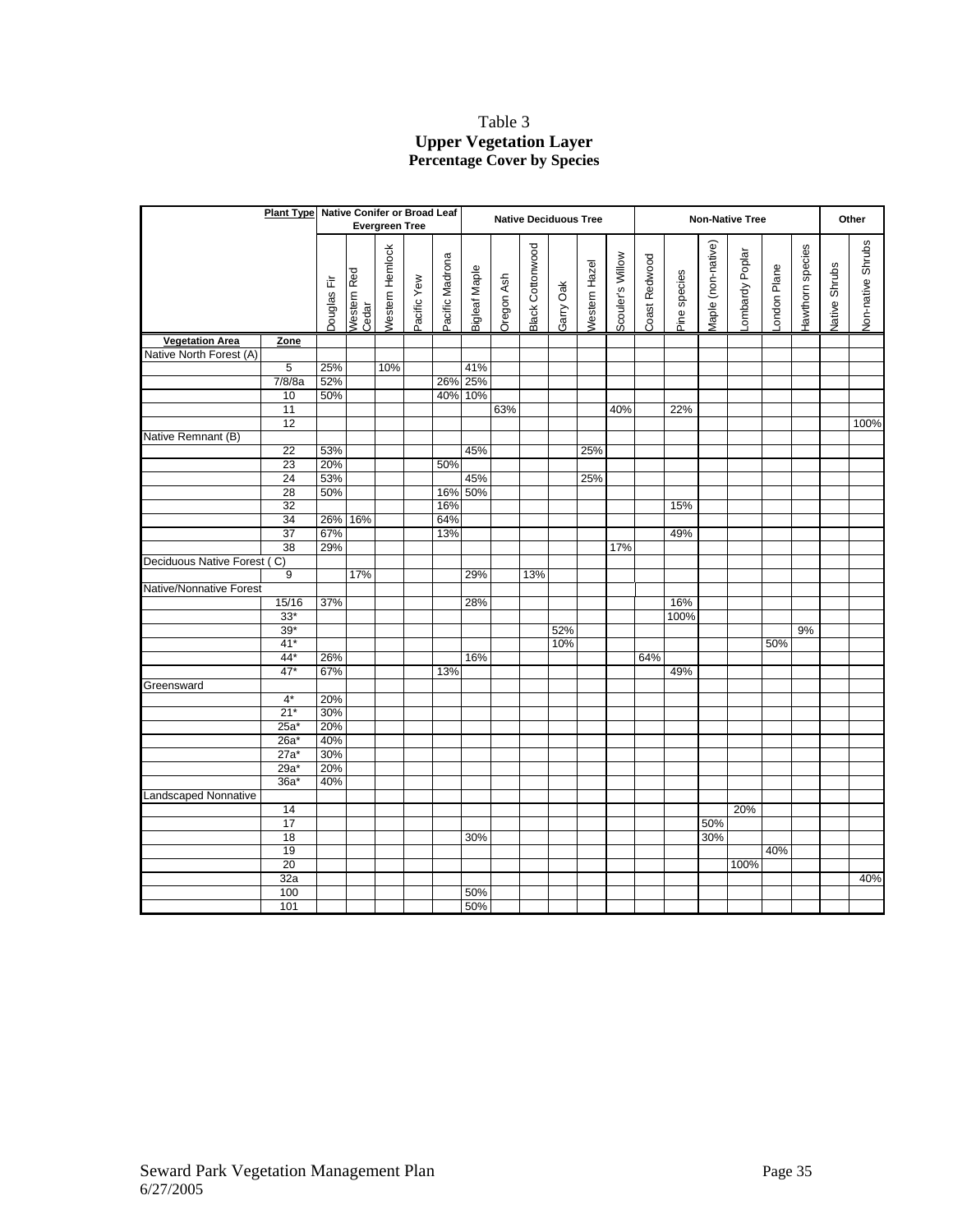# Table 4 **Mid Layer Vegetation Percentage Cover by Species**

|                             | <b>Plant Type</b> |                     | <b>Native Tree</b>     |                      |         | <b>Non-native Tree</b> |                       |           |           |            | <b>Native Shrub / Fern</b> |                      |               |                  | Non-Native<br>Invasive |            |       | Other |
|-----------------------------|-------------------|---------------------|------------------------|----------------------|---------|------------------------|-----------------------|-----------|-----------|------------|----------------------------|----------------------|---------------|------------------|------------------------|------------|-------|-------|
|                             |                   | acific Madrona<br>௳ | ouglas-fir<br>$\Omega$ | <b>Bigleaf Maple</b> | Redwood | Pine sp.               | Ornamental<br>species | Hazel Nut | Snowberry | ndian Plum | almonberry<br>Ő            | $\overline{ab}$<br>ၯ | Fern<br>Sword | Black berry<br>Ê | Common Hawthorn        | Nipplewort | Grass | Other |
| <b>Vegetation Area</b>      | Zone              |                     |                        |                      |         |                        |                       |           |           |            |                            |                      |               |                  |                        |            |       |       |
| Native North Forest (A)     |                   |                     |                        |                      |         |                        |                       |           |           |            |                            |                      |               |                  |                        |            |       |       |
|                             | 5                 |                     |                        |                      |         |                        |                       | 14%       |           |            |                            |                      | 14%           | 4%               |                        |            |       |       |
|                             | 7/8/8a            |                     |                        |                      |         |                        |                       | 49%       |           |            |                            | 25%                  |               | 4%               |                        |            |       |       |
|                             | 10                |                     |                        |                      |         |                        |                       |           |           |            |                            |                      |               |                  |                        |            |       |       |
|                             | 11                |                     |                        |                      |         |                        |                       | 10%       |           |            |                            | 15%                  | 47%           |                  |                        |            |       |       |
|                             | 12                |                     |                        |                      |         |                        |                       |           |           |            |                            |                      |               | 100%             |                        |            |       |       |
| Native Remnant (B)          |                   |                     |                        |                      |         |                        |                       |           |           |            |                            |                      |               |                  |                        |            |       |       |
|                             | 22                |                     |                        |                      |         |                        |                       | 27%       |           | 16%        |                            |                      | 6%            |                  |                        |            |       |       |
|                             | $\overline{23}$   |                     |                        |                      |         |                        |                       | 50%       |           | 50%        |                            |                      |               |                  |                        |            |       |       |
|                             | 24                |                     |                        |                      |         |                        |                       | 25%       |           | 15%        |                            |                      |               |                  |                        |            |       |       |
|                             | 28                |                     |                        |                      |         |                        |                       | 41%       |           | 22%        |                            | 15%                  |               |                  |                        |            |       |       |
|                             | 32                |                     |                        |                      |         |                        | 20%                   |           |           |            |                            |                      |               |                  |                        |            | 25%   |       |
|                             | 34                |                     |                        |                      |         |                        |                       | 20%       |           |            |                            |                      | 17%           | 16%              |                        |            |       |       |
|                             | 37                |                     |                        |                      |         |                        |                       | 13%       |           | 11%        |                            |                      | 34%           |                  |                        |            |       |       |
|                             | $\overline{38}$   |                     |                        |                      |         |                        | 11%                   |           |           |            |                            |                      |               |                  | 14%                    |            |       | 13%   |
| Deciduous Native Forest (C) |                   |                     |                        |                      |         |                        |                       |           |           | 16%        | 30%                        |                      |               | 12%              |                        |            |       |       |
|                             |                   |                     |                        |                      |         |                        |                       |           |           |            |                            |                      |               |                  |                        |            |       |       |
| Native/Nonnative Forest     |                   |                     |                        |                      |         |                        |                       |           |           |            |                            |                      |               |                  |                        |            |       |       |
|                             | 15/16             |                     |                        |                      |         |                        |                       |           |           | 20%        |                            |                      |               | 16%              |                        | 15%        |       |       |
|                             | $33*$             |                     |                        |                      |         |                        |                       |           |           | 50%        |                            |                      |               |                  |                        |            |       |       |
|                             | $39*$             |                     |                        |                      |         |                        |                       |           | 18%       |            |                            |                      |               | 10%              | 8%                     |            |       |       |
|                             | $41*$             |                     |                        |                      |         |                        |                       |           |           | 50%        | 50%                        |                      |               |                  |                        |            |       |       |
|                             | $44*$             |                     | 26%                    | 16% 64%              |         |                        |                       |           |           |            |                            |                      |               |                  |                        |            |       |       |
|                             | $47*$             |                     | 13% 67%                |                      |         | 49%                    |                       |           |           |            |                            |                      |               |                  |                        |            |       |       |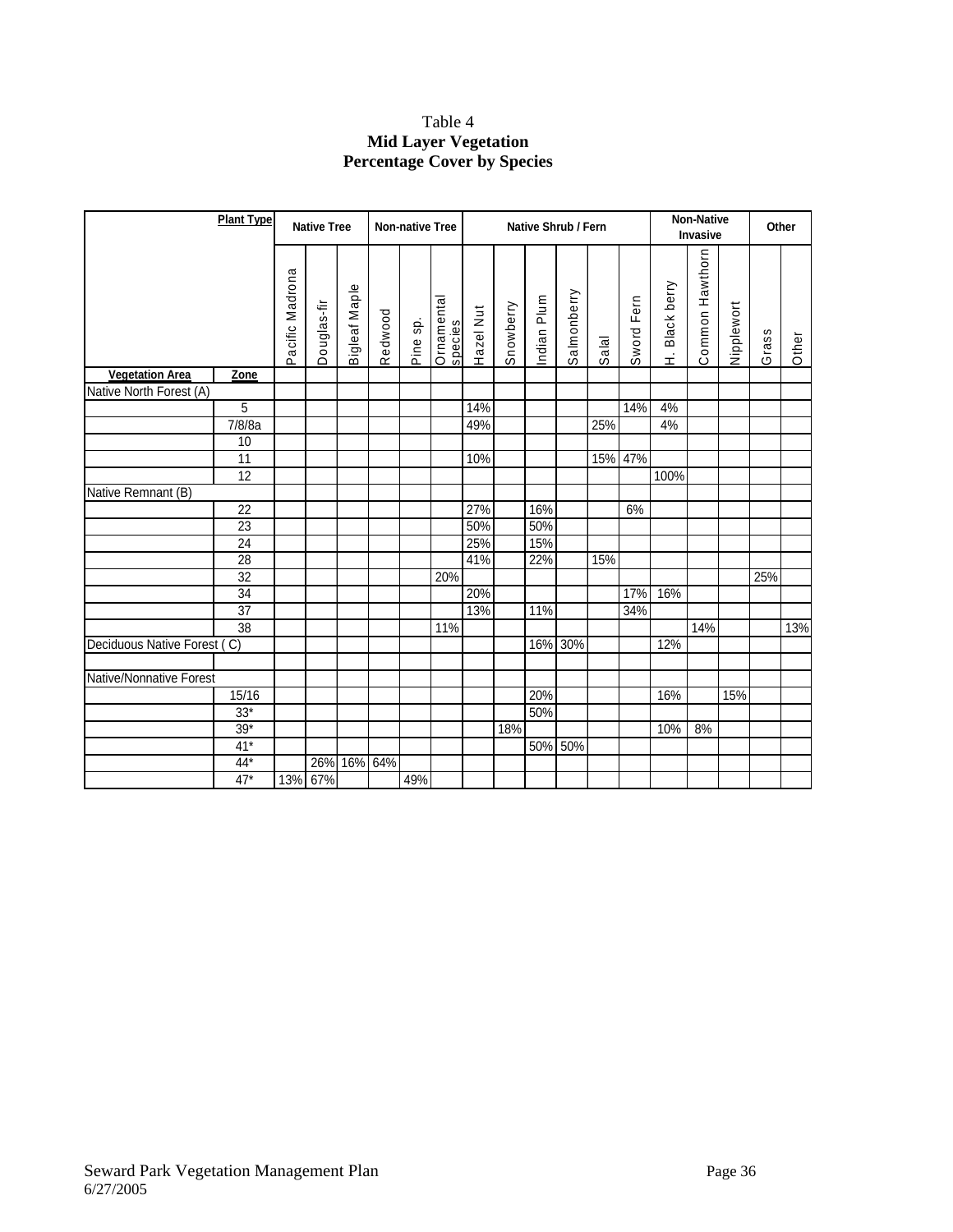### Table 5 **Lower Level Vegetation Percentage Cover by Species**

| <b>Plant Type</b>           |                 | <b>Native</b> |              |      | <b>Ground</b>          |                | <b>Invasive</b> |             | <b>Other Non-Native</b> |                |                         |  |
|-----------------------------|-----------------|---------------|--------------|------|------------------------|----------------|-----------------|-------------|-------------------------|----------------|-------------------------|--|
|                             |                 |               | <b>Shrub</b> |      | Cover                  |                | Shrub/Vine      |             |                         |                |                         |  |
|                             |                 | Salal         | Oregon Grape | Moss | Creeping<br>Blackberry | H. Black berry | English Ivy     | Night shade | Grass                   | Other          | vegetation)<br>Open (no |  |
| <b>Vegetation Area</b>      | Zone            |               |              |      |                        |                |                 |             |                         |                |                         |  |
| Native North Forest (A)     |                 |               |              |      |                        |                |                 |             |                         |                |                         |  |
|                             | $\overline{5}$  |               |              | 3%   |                        |                | 2%              |             | 3                       |                |                         |  |
|                             | 7/8/8a          | 5%            |              |      | 20%                    |                |                 |             |                         |                |                         |  |
|                             | 10              |               |              |      |                        |                |                 |             |                         |                |                         |  |
|                             | 11              |               |              | 11%  |                        |                |                 |             | $\overline{7}$          | $\overline{4}$ |                         |  |
|                             | 12              |               |              |      |                        |                |                 |             |                         |                |                         |  |
| Native Remnant (B)          |                 |               |              |      |                        |                |                 |             |                         |                |                         |  |
| Deciduous Native Forest (C) |                 |               |              |      |                        |                |                 |             |                         |                |                         |  |
|                             | $\overline{9}$  |               |              |      | 18%                    | 11%            | 10%             |             |                         |                |                         |  |
| Native/Nonnative Forest     |                 |               |              |      |                        |                |                 |             |                         |                |                         |  |
|                             | 15/16           |               | 4%           |      |                        | 2%             | 24%             |             |                         |                |                         |  |
|                             | $33*$           |               |              |      |                        |                |                 |             |                         |                |                         |  |
|                             | $39*$           |               |              |      |                        |                | 1%              | 10%         |                         | $2\%$          |                         |  |
| Greensward                  |                 |               |              |      |                        |                |                 |             |                         |                |                         |  |
|                             | $4*$            |               |              |      |                        |                |                 |             | 50%                     |                |                         |  |
|                             | $21*$           |               |              |      |                        |                |                 |             | 100%                    |                |                         |  |
|                             | $25a*$          |               |              |      |                        |                |                 |             | 100%                    |                |                         |  |
|                             | $26a*$          |               |              |      |                        |                |                 |             | 100%                    |                |                         |  |
|                             | $27a*$          |               |              |      |                        |                |                 |             | 100%                    |                |                         |  |
|                             | $29a*$          |               |              |      |                        |                |                 |             | 100%                    |                |                         |  |
|                             | $36a*$          |               |              |      |                        |                |                 |             | 100%                    |                |                         |  |
| Landscaped Nonnative        |                 |               |              |      |                        |                |                 |             |                         |                |                         |  |
|                             | 14              |               |              |      |                        |                |                 |             | 100%                    |                |                         |  |
|                             | $\overline{17}$ |               |              |      |                        |                |                 |             |                         | 80%            |                         |  |
|                             | 18              |               |              |      |                        |                |                 |             | 100%                    |                |                         |  |
|                             | 19              |               |              |      |                        |                |                 |             | 100%                    |                |                         |  |
|                             | $\overline{20}$ |               |              |      |                        |                |                 |             | 100%                    |                |                         |  |
|                             | 32a             |               |              |      |                        |                |                 |             |                         |                | 60%                     |  |
|                             | 100             |               |              |      |                        |                |                 |             |                         |                | $\frac{1}{50\%}$        |  |
|                             | 101             |               |              |      |                        |                |                 |             |                         | 50%            |                         |  |
| Grasses                     |                 |               |              |      |                        |                |                 |             |                         |                |                         |  |
|                             | 13              |               |              |      |                        | 20%            |                 |             | 80%                     |                |                         |  |
|                             | 21a             |               |              |      |                        | 20%            |                 |             | 80%                     |                |                         |  |
|                             | 25              |               |              |      |                        |                |                 |             | 100%                    | 33%            |                         |  |
|                             | 26              |               |              |      |                        |                |                 |             | 100%                    |                |                         |  |
|                             | $\overline{27}$ |               |              |      |                        |                |                 |             | 100%                    |                |                         |  |
|                             | $\overline{29}$ |               |              |      |                        |                |                 |             | 90%                     |                |                         |  |
|                             | $\overline{30}$ |               |              |      |                        |                |                 |             | 100%                    |                |                         |  |
|                             | $\overline{31}$ |               |              |      |                        | 24%            |                 |             | 90%                     | 15%            |                         |  |
|                             | $\overline{35}$ |               |              |      |                        |                |                 |             | 90%                     |                |                         |  |
|                             | $\overline{36}$ |               |              |      |                        |                |                 |             | 90%                     |                |                         |  |
|                             | 40              |               |              |      |                        |                |                 |             | 90%                     |                |                         |  |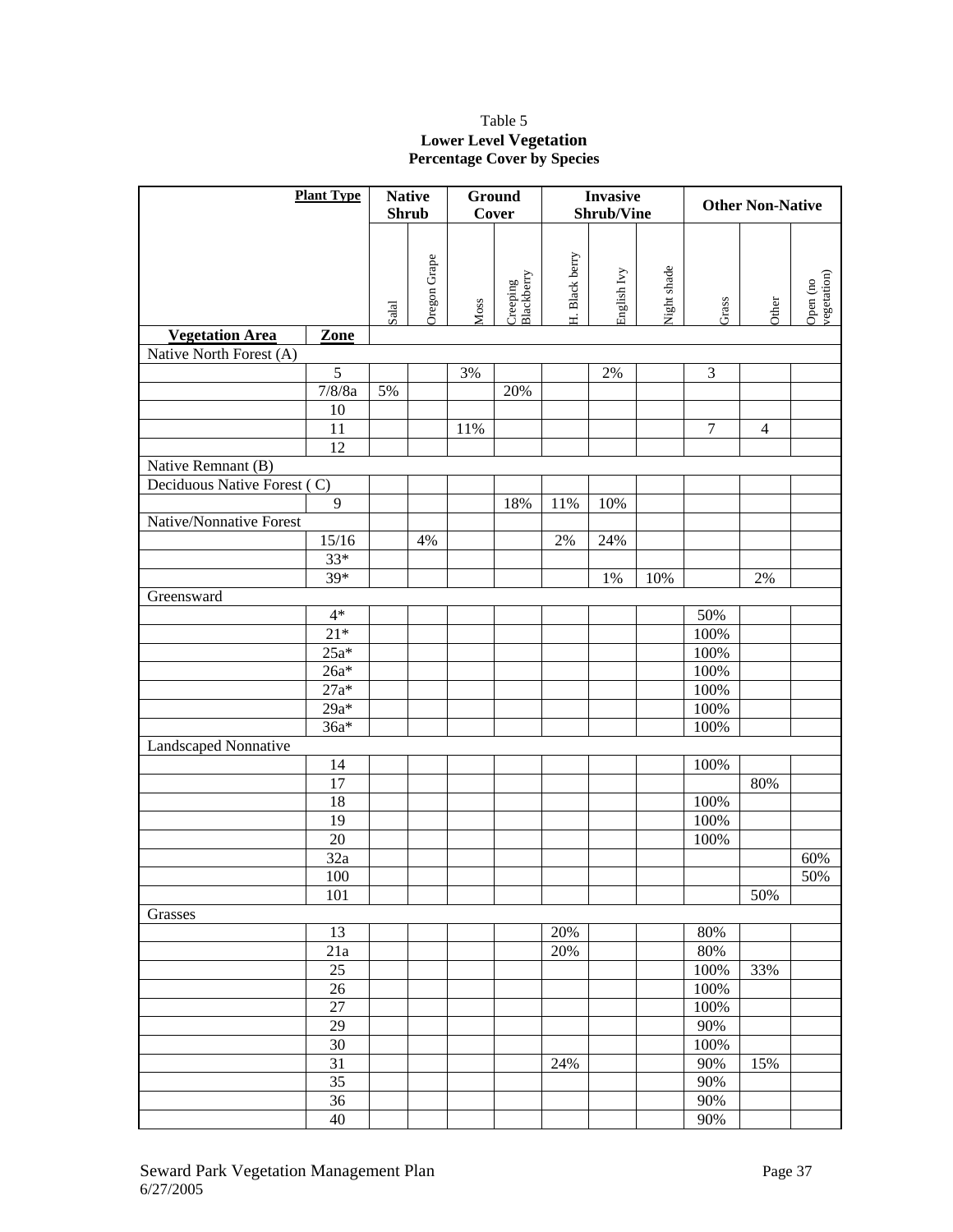### **4.6.1 Native North Forest (A)**

The overlying characteristic of the north vegetation zones is the presence of a mixed Douglas-fir/Big leaf maple forest with Pacific madrone along the west side. The individual zones are described following:

**Zone 5:** This is the largest vegetative zone in the park. It is generally described as a Douglas-fir/big leaf maple stand. Although maple dominates both stem count and crown cover based on plot data, Douglas-fir is clearly the largest tree on the site and provides the most descriptive characteristic. Tree age varies greatly through out the zone. The SUNP data does not include age information beyond broad generalizations.

Zone 5 is gradually converting to a more primarily Douglas-fir forest as the maple reaches its life span and begins to die out. Douglas-fir was found on 66-percent of the plots and maple on 74-percent. The mid layer canopy is overwhelmingly dominated by sword fern which appeared on 85-percent of the plots and hazel nut which appeared on 70-percent of the plots. Indian plum and salal appeared on 18 and 25 percent of the plots, respectively. The lower level vegetation survey found creeping black berry on an overwhelming number of plots with English Ivy concentrated in certain areas.

Invasive cover species are dominated by Himalayan Blackberry that covers 13-percent of the area and English Ivy on 10-percent. Other invasives were found scattered throughout the zone.

**Zone 7, 8 and 8a** These zones are similar to each other. Plot data for zones 7 and 8 are combined to describe the 3 discrete areas. They are composed primarily of Douglas-fir Pacific Madrone and Big leaf maple. They are generally characterized by west slope aspect adjacent to the lake on the west side of the park although zone 8a is found at about the highest point in the park along the park "spine". The dominate trees appear to fall in the 150 year age class. In general, tree health, including madrone is good. The mid layer is dominated by hazel nut which appeared on 83-percent of the plots and salal which appeared on 67-percent of the plots. Interestingly, sword fern was found on half of the plots under the madrone canopy. Creeping blackberry, moss and salal dominate the lower level.

Invasive cover is dominated by English Holly on 16 percent of the area, English Ivy on 14-percent, Himalayan Blackberry on 13-percent and Hawthorn on 10 percent of the area.

**Zone 10** is an area Douglas-fir, madrone and maple. In general, these trees are younger than the others nearby, being dominated by trees in the 30-50 year age class. Soils appear thin and dry, explaining the presence of madrone. No plot data is available.

**Zone 11** is dominated by ash, willow and planted pine. The mid layer is dominated by sword fern, twin berry and salal. English ivy dominates the lower layer.

**Zone 12** is an area with no measurable upper layer, but the site is dominated by evergreen blackberry.

# **4.6.2 Native Remnant (B)**

**Zone 22:** The remnant forest is a mix of native and planted trees. The native trees are typically in the 150 year class with both older and younger planted and native specimen found throughout. The zone is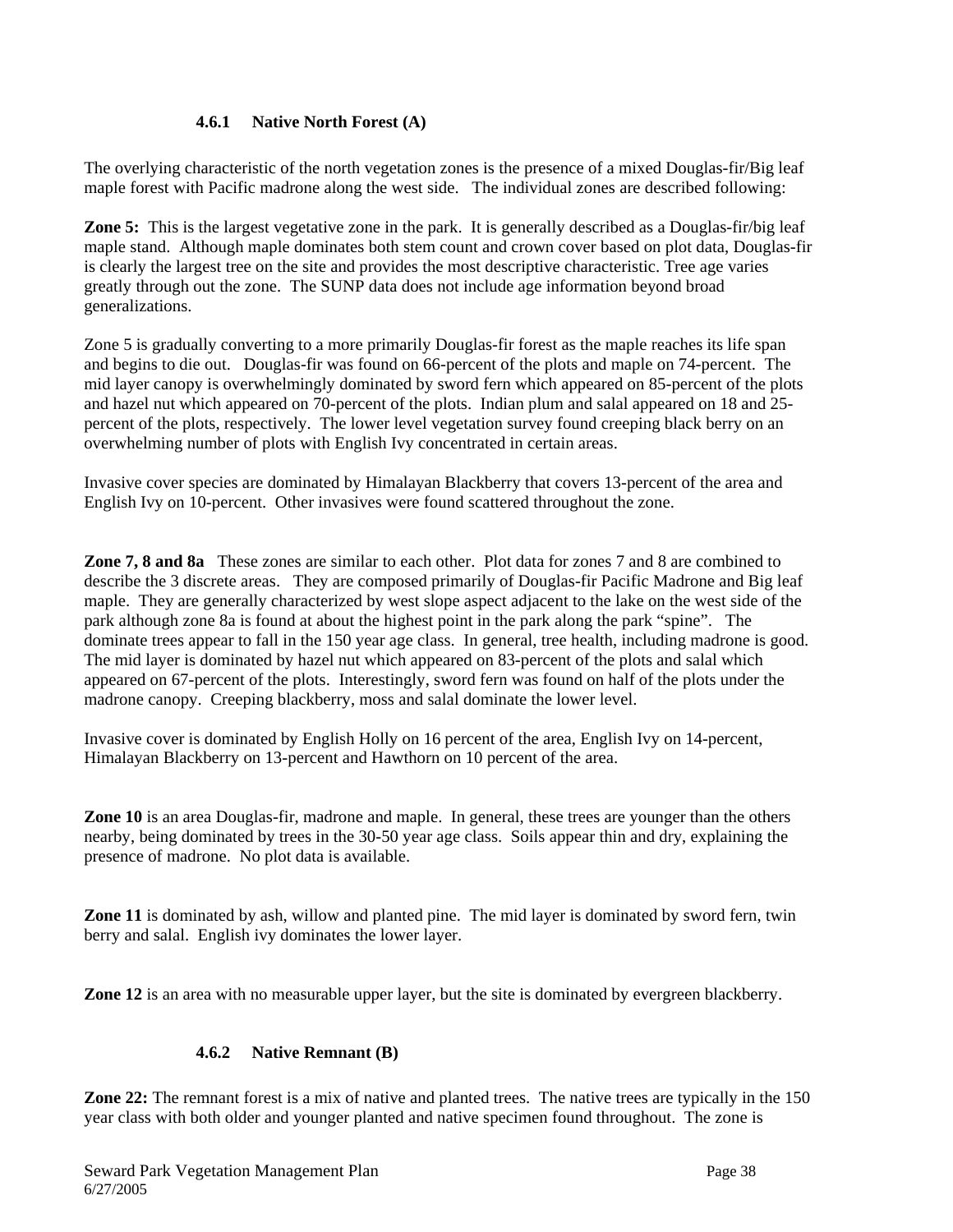crossed by several foot trails. Hazel nut, Indian Plum and salal are found in the mid layer. English Ivy and Creeping Blackberry dominate the lower level. Twenty-eight percent of the area is covered with Ivy.

**Zone 23:** This is an open grown, exposed south slope native Douglas-fir and madrone forest remnant. Trees are 150 year age class. Dead and dying madrone are prominent. Hazel nut dominates; Indian Plum and salal dominate the mid layer while invasive blackberry and ivy dominate the lower level.

**Zone 24:** The remnant forest is a mix of native and planted trees. The native trees are typically in the 150 year class with both older and younger specimen found throughout. The zone is crossed by several foot trails. Planted redwood and native western red cedar are also found. Hazel nut, Indian Plum and salal are found in the mid layer. English Ivy and Creeping Blackberry dominate the lower level.

**Zone 28:** The remnant forest is a mix of native and planted trees. The native trees are typically in the 150 year class with both older and younger specimen found throughout. The zone is crossed by several foot trails. Hazel nut, Indian Plum and salal are found in the mid layer. English Ivy and Creeping Blackberry dominate the lower level. Besides blackberry and ivy, Bay laurel is found in the invasive survey.

**Zone 32**: This area is a mixed planted pine and native madrone forest remnant with mowed and unmowed grass areas. The mid layer contains planted cherry trees. The lower layer is dominated by English Ivy and Poison oak along with grasses. Ivy blackberry and bindweed are invasive species.

**Zone 34**: Madrone and Douglas-fir with planted pine and redwood around the edges. Hazel nut and English Ivy are found in the mid and lower layers. Besides Ivy and Blackberry, invasive species include English Holly.

**Zone 37:** Madrone and Douglas-fir with planted pine around the edges. Hazel nut salal and grasses are found in the mid and lower layer. Invasive species include Ivy, Holly and blackberry.

**Zone 38:** An open grown Douglas-fir and planted pine stand on a south slope. Plot does not represent stand. Ivy, grasses and creeping blackberry dominate the mid and lower layers. Holly and Ivy are the primary invasive species.

### **4.6.2 Deciduous Native Forest (C)**

**Zone 9** is dominated by big leaf maple, western red cedar, and black cottonwood with red alder. Soils appear poorly drained. The mid layer is dominated by salmon berry Indian plum and black berry. Surprisingly, wetland species do not dominate the lower layer, but rather creeping blackberry, English ivy and Himalayan blackberry were found.

### **4.6.3 Native/Nonnative Forest (D)**

Invasive species include Himalayan blackberry which was found on 36-percent of the area and English ivy on 18-percent of the area.

**Zones 15 and 16** are remnant forest strips at the southwest edge of the park. They have had the occasional tree planted, as evidenced by the presence of Port Orford cedar, Spruce and other non-native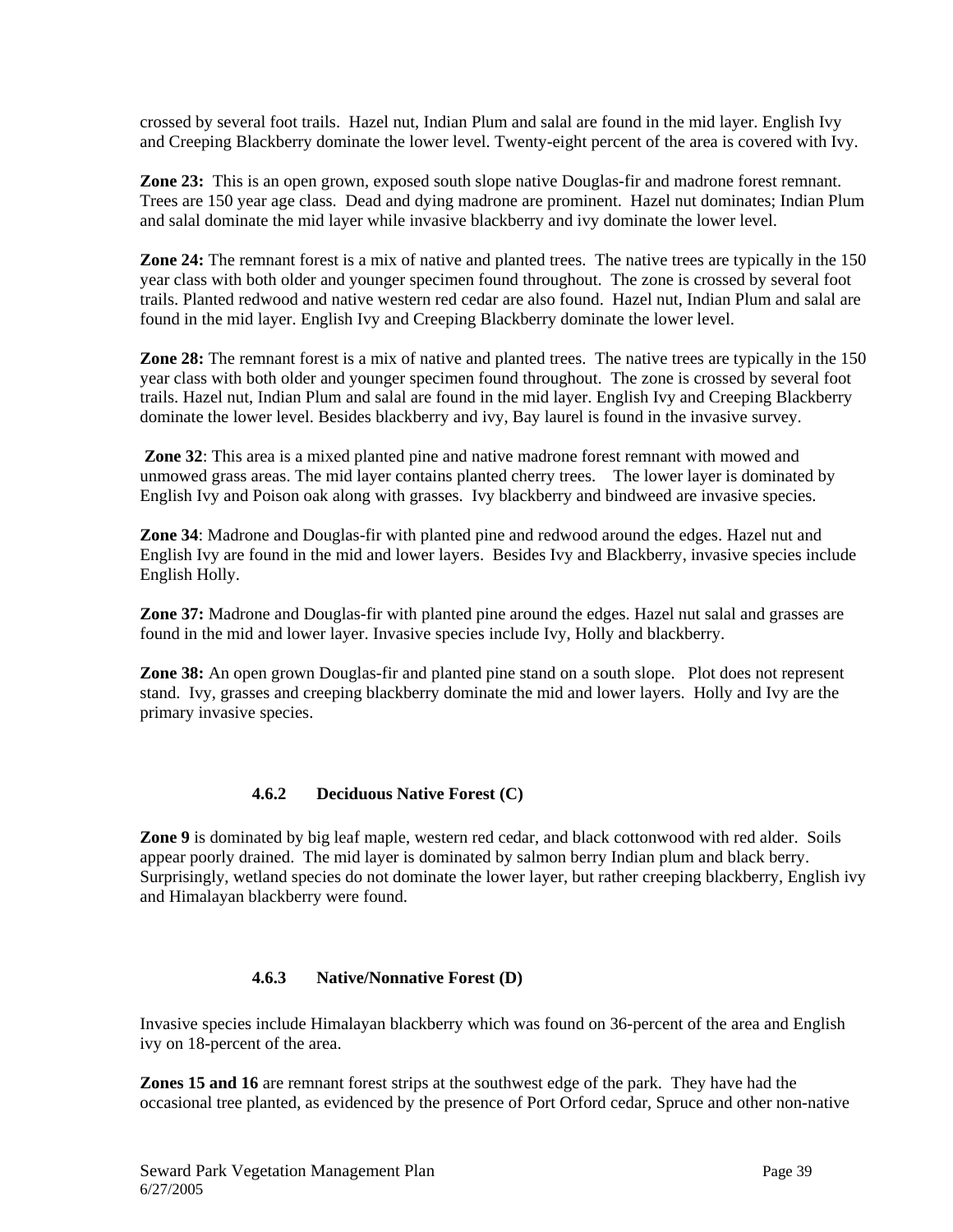species. The zones are narrow with exposed edges, inviting non-native species to take root within the stands. They serve as buffers (and perhaps view obstructions) between the residential area and the Park. The upper layer vegetation component is primarily Douglas fir with Spruce and Pine. Mid and lower layers are a composition of several species, including invasive nipplewort, Himalayan blackberry and ivy. The plot information does not necessarily capture the essence of the rather heavy percentage of invasives such as Himalayan blackberry, and Ivy.

**Zone 33** was not sampled. It is a mix of pine species, Douglas fir and madrone.

**Zone 39** is composed primarily of Garry Oak and Sycamore. The stand is unique in that it is one of a few natural appearing oak groves in Seattle. Hazel nut and Oregon grape dominate the mid layer and grasses are found at the lower layer. A low invasion of Scotch Broom, Himalayan Blackberry and Ivy is found.

**Zone 41** is a planted Sycamore (London Plane) area with Garry Oak scattered throughout. No plot data is available.

**Zone 44** is a unique Coast Redwood plantation with scattered Douglas-fir and maple. No plot data is available but the lower layers are dominated by grasses.

**Zone 47** is a planted Douglas-fir and pine area. The trees in this zone are decidedly younger than most park trees, about 30 years. The area may have been planted to separate the amphitheater in zone 29 from the parking lot area in zones 30 and 31. No plot data is available.

# **4.6.4 Greensward (E)**

No plot data is available for the majority of these areas. (A single plot in zone 4 may not present a valid representation of the vegetative cover.) They are generally characterized by a tree cover of native species, primarily Douglas-fir standing over mowed and unmowed grass areas.

**Zone 4:** This zone is essentially the fringe area between the shoreline path and the forest and includes a larger area located at the north end of the park. The area is partly maintained for clearance, picnic and rest areas and partly non-maintained. This is a wooded brush/grassland area. The single plot installed in this zone did not find upper canopy cover, however scattered Douglas-fir in the 150 year old category are found in the zone. Planted and native Douglas-fir ranging from 2 to 20 years in age are found also. The mid layer is dominated by velvet grass and lower layer by a variety of grasses.

The single plot in this zone found 39 native trees per acre, 71-percent of which are under 0.5-inch diameter. This composition is generally verified by inspection. The area is clearly regenerating, either from natural or artificial means with Douglas-fir and western red cedar.

Inspection of the area found Himalayan Blackberry and English Ivy encroaching from forest edges into the unmowed areas along the trail.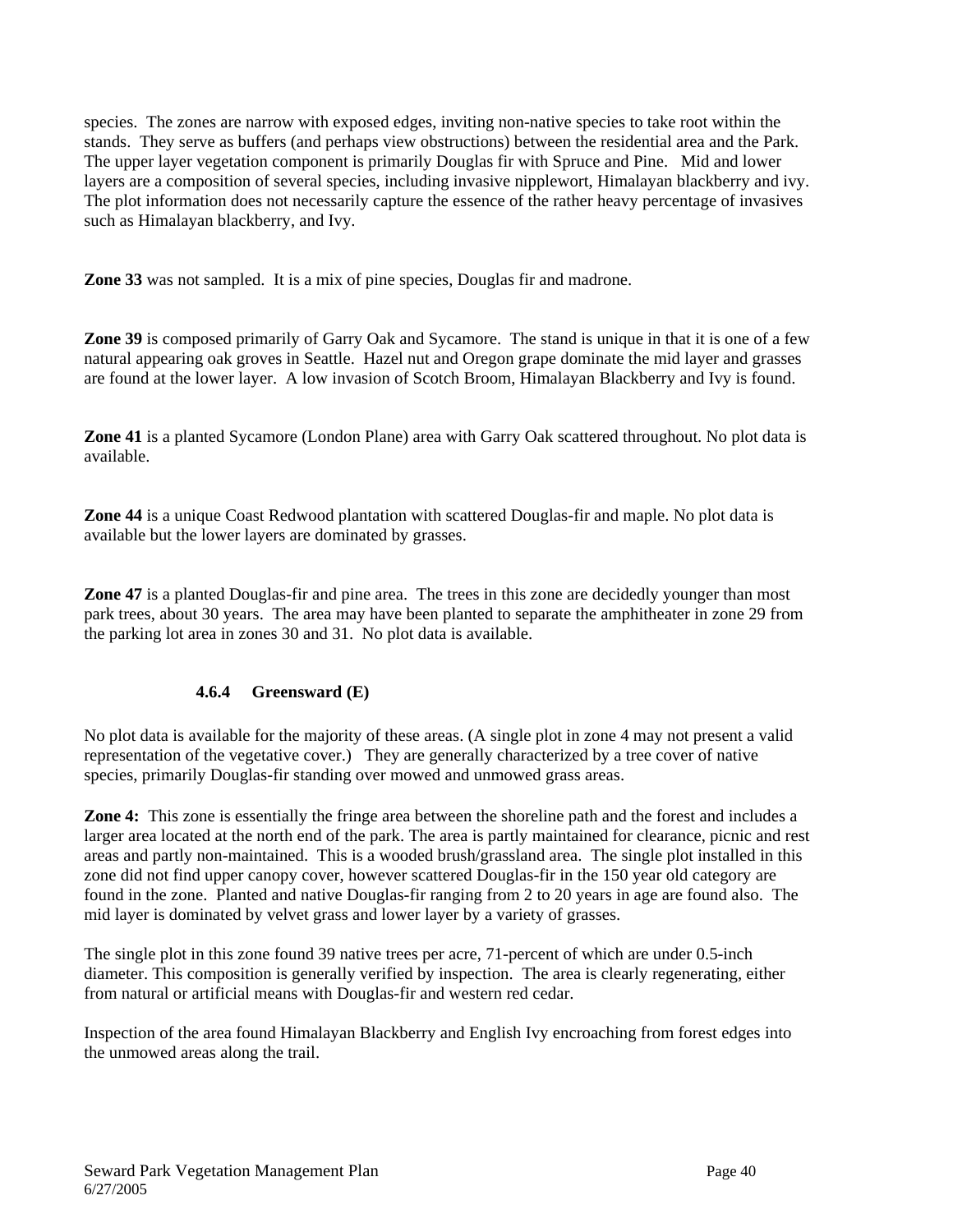### **4.6.5 Landscaped Non-native (F)**

A single plot taken in the entry garden was taken. The plot does not adequately represent the zone.

### **4.6.6 Grasses (G)**

Fifteen open grassy areas are delineated. They are zones 13, 14, 21a, 25, 27,29,30,31,35,36,40,42,43,45 and 46. Two plots in zones 25 and 31 were taken. Those plots found very low percentages (under 5%) of upper and middle layer canopy. Lower level canopy consists of various native and non-native grasses. Invasive plants include Creeping buttercup, Himalayan Blackberry and English Ivy are found in unmowed areas.

Mowed areas are used heavily for passive recreation. Unmowed areas are used regularly for dog walking and other occasional passive recreation.

### **4.6.7 Hatchery Site (H)**

The fish hatchery site is currently being rehabilitated. This activity includes removing buildings, fish holding tanks and parking areas. Much of the site is being revegetated with grasses. A separate Vegetation Management Plan should be prepared for this site after the rehabilitation work is complete.

### **4.6.8 Hardscape (I)**

This is the paved trails, parking areas and access roads.

### **4.6.9 Shoreline (J)**

A vegetation assessment of the shoreline is taken in August, 2004 by the Seattle Parks Department. The assessment was initiated primarily to determine shoreline vegetation quality for salmon recovery. This assessment led to a rehabilitation plan implementation which is currently in process. The full assessment, including maps is included in this report as Appendix C-3.

### **4.7 Wildlife Habitat**

Seward Park represents a rather unique habitat from a wildlife perspective: a relatively large island of forest in the midst of an urban landscape, protected on three sides by water.

Much of the value of the park to wildlife lies in the size of the contiguous forested tract, as well as the habitat complexity that the plant community can potentially provide. The structural complexity and geometry of Seward Park, as well as the role of the park as wildlife habitat, are briefly discussed below. Note, that a wildlife survey was not undertaken as part of this VMP, however the following discussion points out the potential for wildlife use.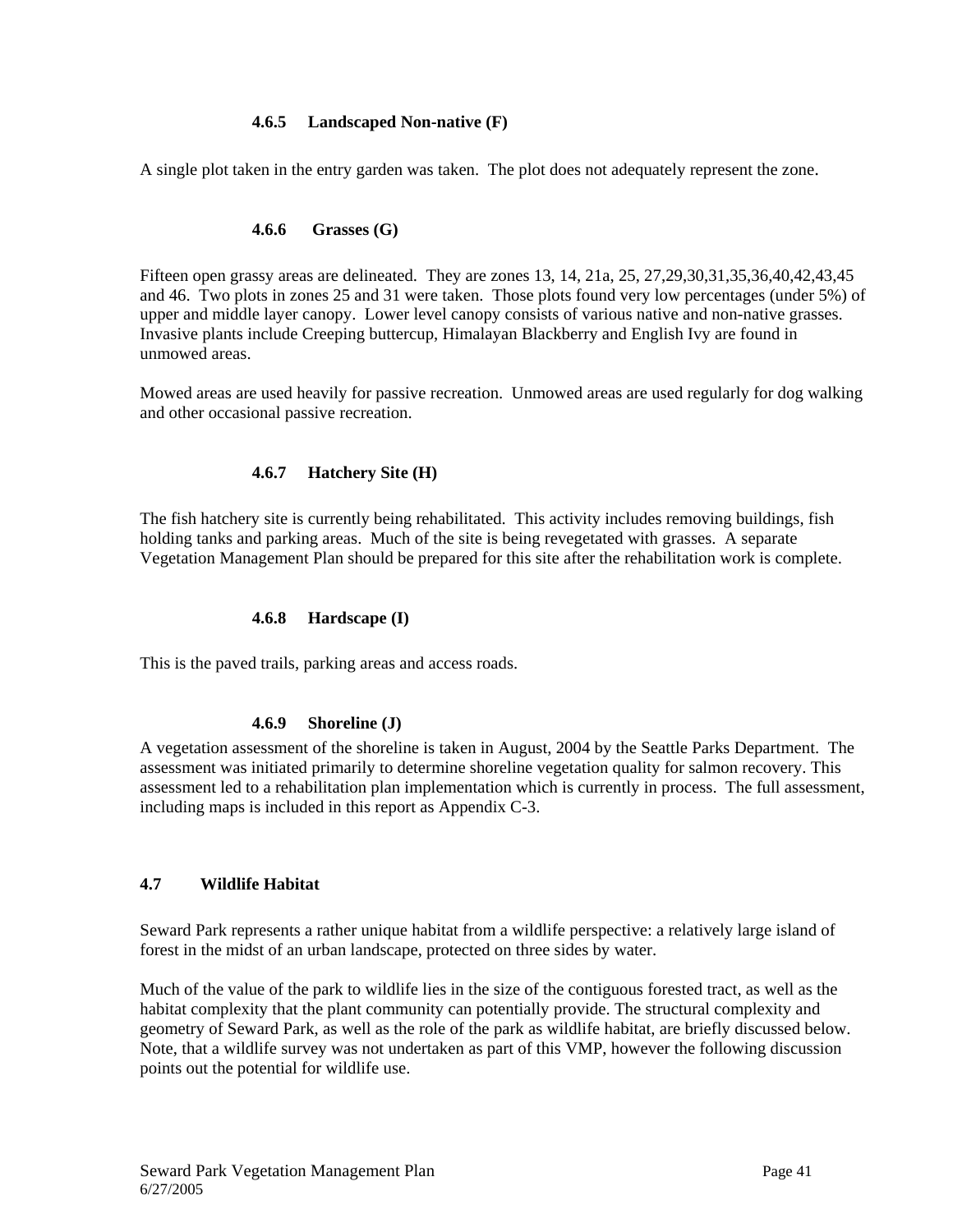# **4.7.1 Structural Complexity**

Much of the following is excerpted from the "Cheasty Greenspace Vegetation Management Plan" prepared by Sheldon & Associates, July 2003.

Structural complexity of the environment is an important component in determining wildlife species diversity. Structurally complex and heterogeneous habitat correlates with increased wildlife species diversity and abundances (August, 1983). In forested systems, structural complexity is both vertical and horizontal. Vertical structural complexity refers to the changes in distribution and physical features of the plant community in the vertical plane, from the herbaceous layer at the forest floor to the tree tops. Horizontal complexity refers to patchiness in the distribution of plant species and habitat features across the landscape along the horizontal axis. Seward Park may be characterized as a relatively mature forest whose canopy predominantly consists of a multiple tree species, and where many of the trees are approximately the same age.

The structural complexity of habitat for wildlife is fairly complex. Some notable features that contribute to structural complexity—course woody debris, and dead and dying trees (collectively known as "snags")—have been correlated with high wildlife diversity, abundance, and maintenance of key wildlife species (Thomas, 1979; Neitro *et al*., 1985; Swanson and Franklin, 1992; Knutson and Naef, 1995). Snags have been defined as any dead or partially dead tree with a diameter at breast height (dbh) of at least 4" and a height of at least 6' (Thomas *et al.*, 1979). Course woody debris(CWD) has been defined as "sound and rotting logs and stumps, and coarse roots in all stages of decay ,that provide habitat for plants, animals and insects and a source of nutrients for soil structure and development. Material [is] generally greater than 7.5 cm (3") in diameter" (Stevens, 1997).

In the Pacific Northwest, more than 100 vertebrate species are known to use snags during some point of their life cycle (Thomas 1979, Neitro et al. 1985), and 57 species in Washington and Oregon are known to use snags specifically for breeding, roosting, or denning (Weikel and Hayes, 2001). Bird species such as pileated, downy, and hairy woodpeckers use dead and dying trees as both roosting and nesting sites. Other birds utilize snags for cavity nesting, including various owl species, chickadee species, nuthatch species, brown creepers, wood ducks, warbler species, wren species, and numerous others. Many other bird species use snags as feeding sites—foraging for insects that are associated with the snags—and many raptors use snags as roost sites and hunting perches. Mammals also use snags for denning, including squirrel species, opossums, raccoons, martens, fishers, and numerous bat species.

Generally, the larger the diameter of the snag, the higher the quality of habitat it provides—as many mammal and bird species will not utilize snags below a certain dbh. Richter (1993), for example, evaluated literature concerning snags and concluded that the mean dbh of snags utilized by wildlife ranged from 22" to 46", and large snags  $(> 10"$  dbh) are considered to be more valuable than small snags because they can be used by a wider variety of species (Jones, *et al*., 1995). Thus, larger snags result in an increase in wildlife species diversity.

Downed wood (CWD) is also an important component of a forested system and adds structural complexity to the habitat. Similar to snags, CWD plays an important role in the life history cycles of many wildlife species; 179 vertebrate species utilize CWD for purposes of foraging, cover, or reproduction in Washington and Oregon (Spies *et al*., 1988). Amphibians, particularly the terrestrial salamanders (family Plethodontidae) such as Western red-backed salamanders and ensatinas, make extensive use of downed logs and stumps for nesting and refuge habitat. Many bird species also forage on downed wood—Bull and Holthausen (1993) found that pileated woodpeckers spent the same amount of time foraging on downed logs compared to snags. Hollow logs may provide refuge or denning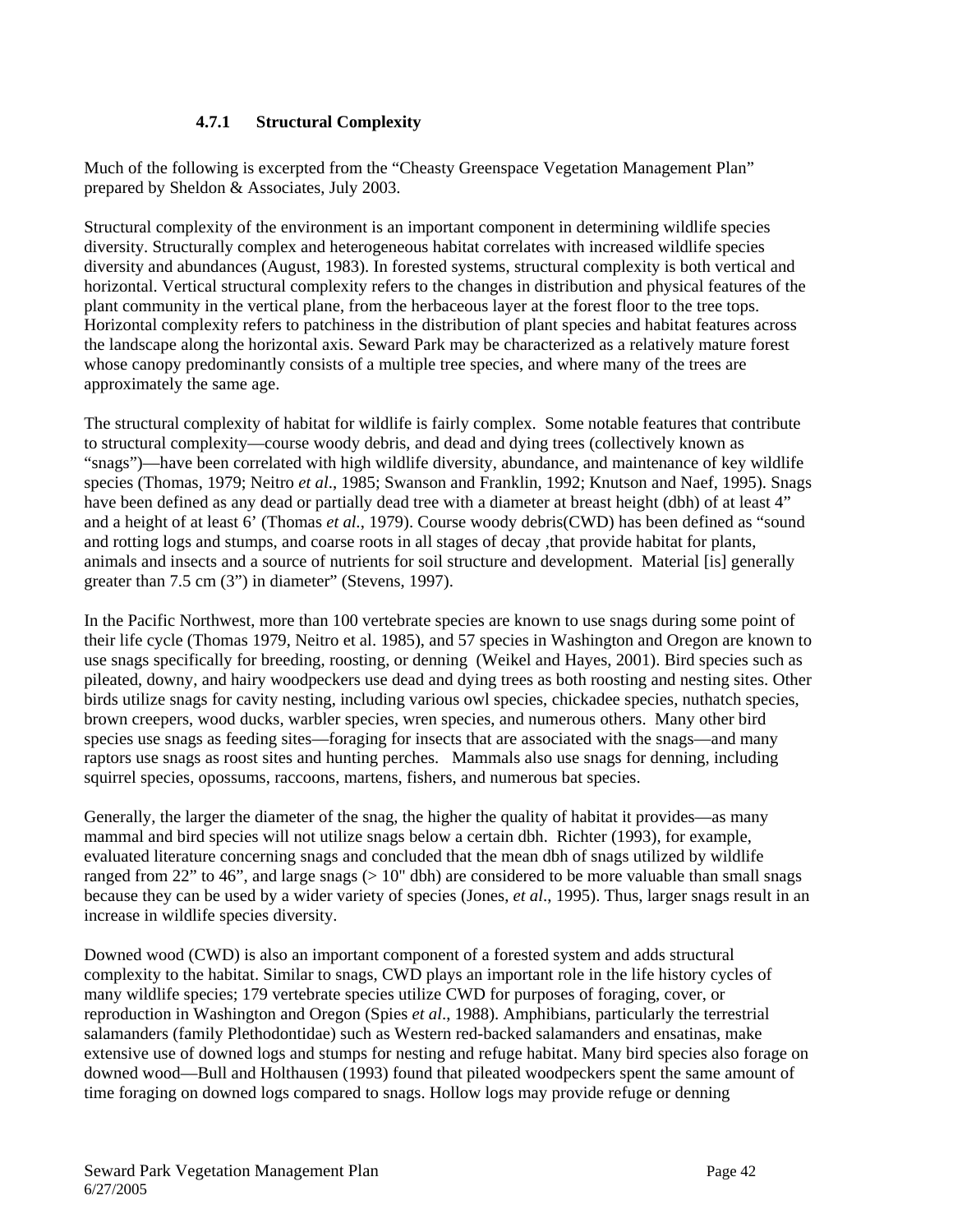opportunities to many wildlife species, including shrew species, deer mice, chipmunks, wood rats, voles, skunks, and some weasel species.

Trees uprooted due to wind throw or slide events may result in exposed root-caps and disturbed soil that provide den sites for ground squirrels, foxes, raccoons and others (Cantrell *et al*., 1994). Smaller mammal species such as squirrels, mice, and chipmunks frequently use downed logs as "highways" through the understory or over streams, moving quickly along the surfaces of the logs (Stevens, 1997). Coarse woody debris also serves as refugia and escape cover for many smaller species of wildlife.

Seward Park contains significant numbers of both large snags and CWD greater than 20" diameter (see Chapter 5.1). Furthermore, most of the CWD consists of smaller branches and branch fragments, whereas the habitat and structural value of CWD to wildlife increases as CWD size increases. The structural complexity of Seward Park, with respect to snags and CWD, is rather high compared to other forested systems. Habitat complexity, and by extension wildlife species diversity, could potentially be increased by introducing additional snags and CWD into the system*.* 

### **4.7.2 Edge Effects**

Edge habitat occurs between two distinct habitat types, and incorporates aspects of both bordering habitats. Edges exist throughout nature in many forms, and are often areas of high biological diversity because two or more natural communities come together and influence each other. Plants and animals that live in each community utilize edge habitat, as does a distinct set of species specifically adapted to ecological edges. Species diversity and abundance have long been thought to be higher in edge habitat (e.g. Leopold, 1933), and for years forested ecosystems have been managed to increase and enhance edge habitat.

Edge habitat that results from human activity, however, can be disruptive. Non-native pest species, both plants and animals, can invade edge habitat from nearby bordering habitats, particularly in areas dominated by human activity. Creation of edge habitat can alter the amount of light, the amount of wind, the amount of water, and the temperature that an animal in such habitat would experience. While some species are adapted to edge habitat, there are many species which require interior spaces, shielded from the influence of surrounding lands. Certain wildlife species are more successful in edge habitat, and their population densities are higher in edge habitat—examples include species such as red-tailed hawks, great horned owls, brown-headed cowbirds, American robins, white-tailed deer, etc. Often, these edgeadapted species are predators or parasites—the edge habitat allows easier access to potential prey or hosts—or are generalists that can utilize a wide variety of food resources (Wilcove, 1985; Winter *et al*., 2000).

Other species, however, do poorly in edge habitat; such species require large tracts of interior habitats at some physical remove from edge habitat, and are referred to as "area-sensitive" species. These species are dependent upon conditions in the interior habitat, and are often not tolerant of the dryer conditions or the predators and parasites that occur in edge habitat (Tewksbury *et al*., 1998; Goosem, 2002). Others may experience increased predation or competition in edge habitat, due to the presence of species that would not otherwise occur in core habitat. Examples include species such as pine martens, brown creepers, and many neotropical songbirds such as warblers and tanagers.

 Seward Park has a relatively large amount of edge habitat at the south end due to the geometry of the park there, but less in the north ¾. Overall, there are over 40,000 feet or seven miles of forested edge. In general, the park vegetation zones at the south end tend to be irregular in shape as well as with irregular edges maximizing edge habitat relative to interior habitat. The northern portion of the park contains a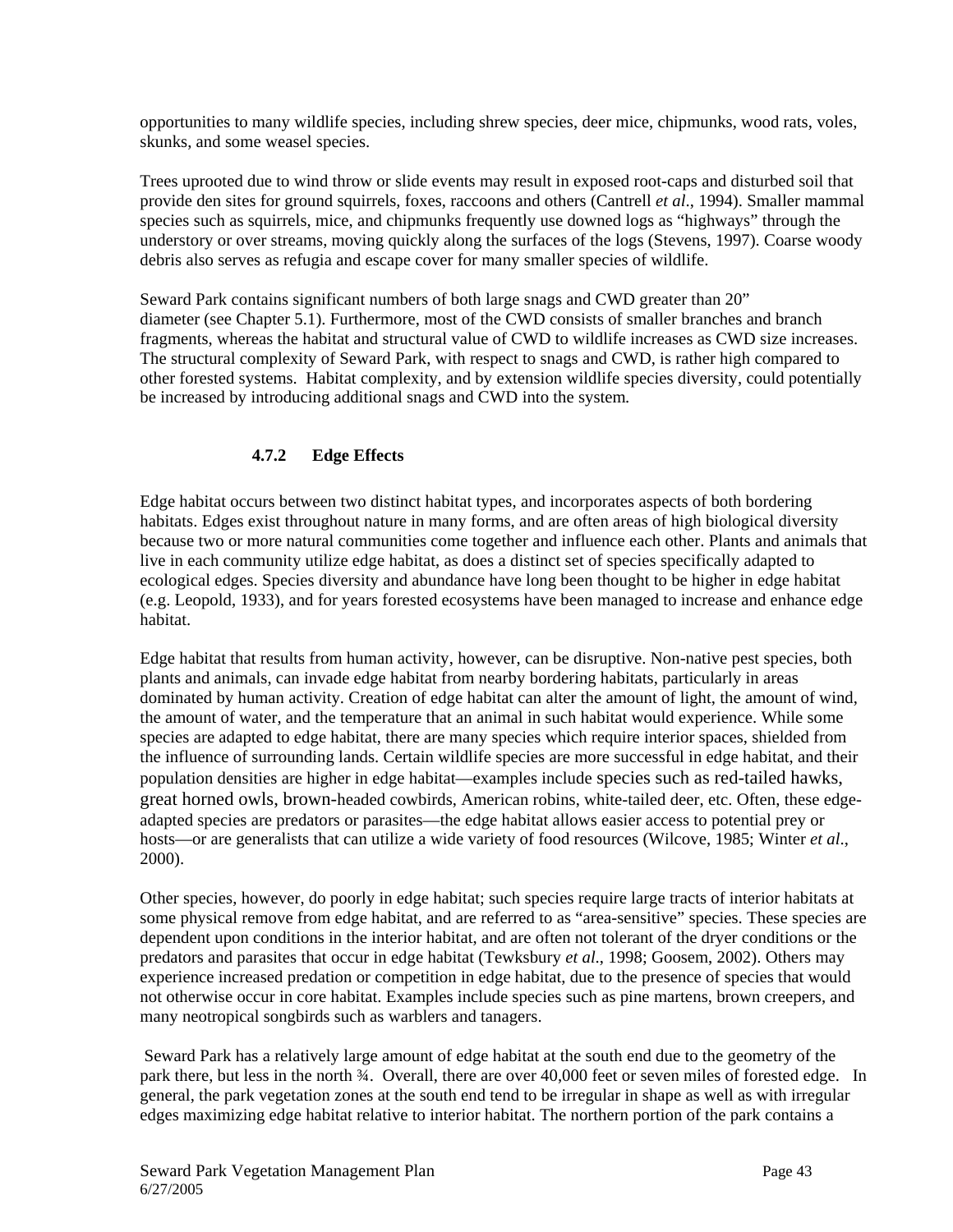high percentage of interior habitats. Area-sensitive species are expected to utilize the interior habitat in the northern portion of the park, but are not as likely to be present in the portions of the park dominated by edge habitat. Thus, much of the wildlife habitat value of Seward Park lies in the preservation of the forested interior habitat—a rarity in an urban landscape, and its potential to support wildlife.

# **4.7.3 Wildlife Corridors and Stepping Stones**

In fragmented landscapes, wildlife corridors—habitat that serves to link isolated habitat fragments have come to be recognized as potentially important components of the landscape for maintaining wildlife species diversity and abundances (Noss, 1987; Gilbert *et al*., 1998; Perault and Lomolino, 2000). Corridors may allow for movement of wildlife between fragmented habitat patches, allow for recolonization of patches in which a local extinction event has occurred, and provide increased foraging area and escape cover for many species.

Further work has suggested that a network of small patches in close proximity to one another (habitat "stepping stones") can also increase wildlife population sizes and persistence (Webb and Thomas, 1994; Schultz, 1998).

Seward Park at the south end is composed of a number of smaller and larger forested patches in relatively close proximity to one another, similar to the habitat stepping stones mentioned above. Wildlife can not only move between those diverse forest patches but to and from the large forest area to the north.

# **4.7.4 Eagle Use**

Washington Department of Fish and Wildlife has identified three Bald Eagle nest sites, as shown on the Forest Zone Map (Addendum M). A bald eagle management plan is not required for routine park maintenance activities, including hazard tree removals as these activities are not construction or timber harvest related. In daily practice Parks will work to preserve perch and nesting trees, will strive to protect and preserve all conifers, and if removal is necessary will do all possible to create habitat or snag trees. These basic tenants follow the intentions of the Washington Department of Fish and Wildlife's Bald Eagle Protection Rules (WAC 232-12-292) and are incorporated in Parks tree maintenance activities.

# **4.8 Human Impacts**

Human impacts are evident throughout the park. Direct impacts to vegetation are caused primarily by social trails weaving throughout the park. To a lesser degree there is a history of occasional encampments, both from transients and from scouting or wilderness hobbyists. Illegal garbage dumping, vegetation removal for hobby or fuel use are practically non existent.

Forest access on established trails is generally results in low or no impact on vegetation. Tree root compaction, crushing of low plants and tracking in of non-native vegetation seeds is not an apparent problem. These trails are will established, trees were removed at construction to provide access and the trail surfaces tend to be gravel or heavily compacted.

Access on "free lance "trails is another matter. Tree roots can be compacted or wounded, however there was no evidence of significant amounts of either. Lower layer plants are easily crushed, and there is some evidence of this noted during the walk through. Transport of noxious weed seeds could occur and germination in the softer soils of informal trails could occur.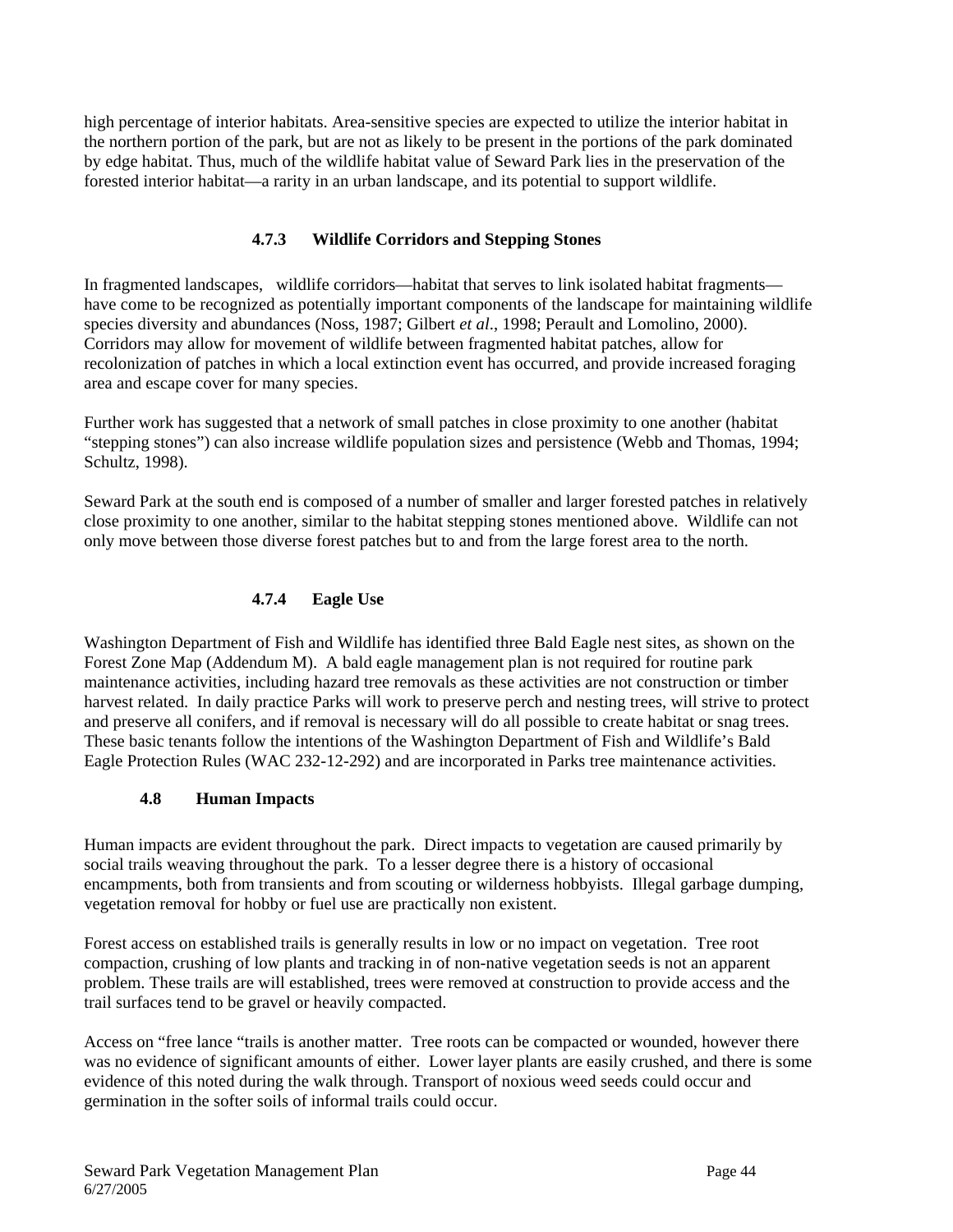### **4.9 Assessing the Potential for Certain Trees to Create Hazardous Situations**

Seward Park is unique in Seattle in that it contains a substantial population of old trees. Unfortunately, some of these trees are in a state of decline. Such trees provide high habitat value and play an integral role in forest dynamics. However in some cases trees pose a risk t6 structures or humans. In areas where human **occupancy** rates and frequencies are expected to be low **as** within the interior native forest - trees will be left to fulfill their lifecycles. A problematic tree would also need to have a high probability of falling on an obvious target, such as a high traffic area, playground, parking lot, picnic area or building. In areas where human occupancy is common and frequent, such as play areas, picnic shelters, parking lots and cement roads or pathways, Parks will frequently monitor for trees which may pose a hazard. In all cases, due consideration will taken regarding the preservation of each tree. Hazard trees will be addressed through the Parks Urban Forestry Tree Crews.

In 2004 a tree health and risk assessment was conducted by park staff. In all, 85 trees were identified for monitoring, light pruning or further assessment. A hazard ranking was assigned to all trees meeting the established hazard ranking criteria. This included a high probability of failure, identifiable by poor health, significant die-back, and problematic tree structure, root damage, visible cankers, and rot, disease or pest infestations and a high probability of striking a target (human or structure). The initial review of the data did not take in consideration the low level of occupancy of the interior trails. As occupancy is considerably lower along the interior trails than on the perimeter trail and the developed areas of the Park, trees along the interior trails were evaluated at a much reduced target rating. The results of this assessment were transferred to an ESRI shape file format and a hazard tree map was created in July, 2004. *See Addenda A.* 

 Of the 85 trees identified, 24 were found along trails in the interior forest of the Park, these trees will not be addressed by the hazard tree program. A complete hazard tree summary is located in Addendum D along with associated charts and tables. The trees are indicated on the forest zone map, Addendum M as well as separately in the maps accompanying the report in Addendum  $D^1$ .

# **4.10 Outstanding Trees**

Thirty four trees have been found in the Park that merit designation as Outstanding, either by virtue of size, location or species rarity. These were examined and so designated by noted tree author, Arthur Lee Jacobsen. Seven of those trees are considered significant by Seattle and/or the State of Washington. Included in the listing is the States tallest Pacific Madrone. A complete listing is included in Addendum E and the trees are indicated on the forest zone map in Addendum  $M^1$ .

# **4.11 Poison Oak Inventory**

The presence of Poison Oak in the park is significant. The toxic effects of human contact with this native plant vary from person to person, but generally it causes skin poisoning or dermatitis in 75 to 80% of the population (DeTomaso). The plant may have been more prevalent in the Seattle area prior to settlement but has been eradicated in most areas of human use. Seward Park is exceptional, in that vegetation management has not included eradication attempts but rather, control by mechanical methods.

 $\overline{\phantom{a}}$ 

<sup>1</sup> *It should be noted that the approximate locations of outstanding trees and hazard trees on the maps will not match up. This is a result of how the data in the two surveys was collected. Individuals on the outstanding tree list were located using a Global Position Survey unit (Trimble TDC2), while positions for the trees on the hazard list were estimated based on approximate location.*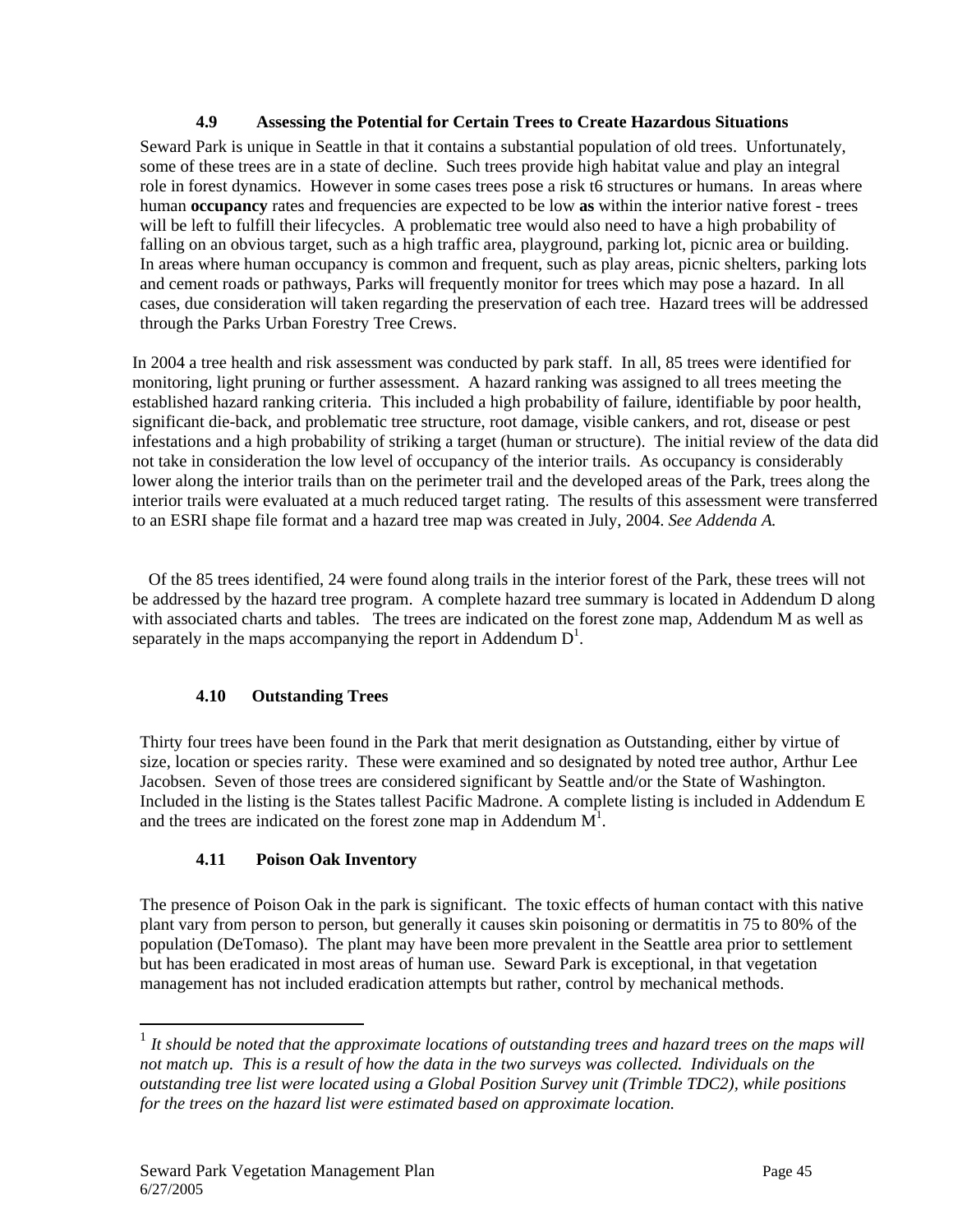In August of 2004 a survey of poison oak locations in the Park was conducted by Al Smith a volunteer at the Park. That data is included in the addenda and is used to develop the following location map. The SUNP plots were inspected for the presence of poison oak also. The Smith data overlaps the SUNP data. Poison oak is found on about 7 acres or 3-percent of the park area. The map in Addendum M depicts the summary survey information.

# **4.12 Ivy Inventory**

English Ivy is found in virtually every vegetation zone in the park except mowed lawn and landscaped areas. In October 2003, Earth Corps personnel initiated an inventory of ivy presence in the park. Transects were installed at 50-foot intervals with the intent of traversing the entire park. The inventory was not completed, however the data gathered is useful to identify ivy presence. The data is interpolated to create an ivy presence layer as shown on the following map. Vegetation zones outside the transect area are included based on the presence of ivy on the SUNP plots and visual presence of ivy, as determined from brief site inspections. Ivy is estimated on 62 acres or about 30-percent of the park area.

# **4.13 Invasive Cover Summary**

Invasive plant cover, park-wide is significant. Based on plot data and inspection the overall invasive cover is summarized as:

 The non-native invasive shrub species, Himalayan blackberry, *Rubus discolor,* is the most abundant on native shrub species at 12% cover. Blackberry appeared on 63-percent of the plots. The non native invasive species English ivy is presently the second most abundant non-native species in terms of cover at 8% according to the plot data however the ivy survey indicates the presence of ivy on 30-percent of the area. Ivy appeared on just over half of the plots, suggesting that the survey may be slightly conservative in its representation. English Holly is found on 2% of the area by cover but appeared on 37-percent of the plots.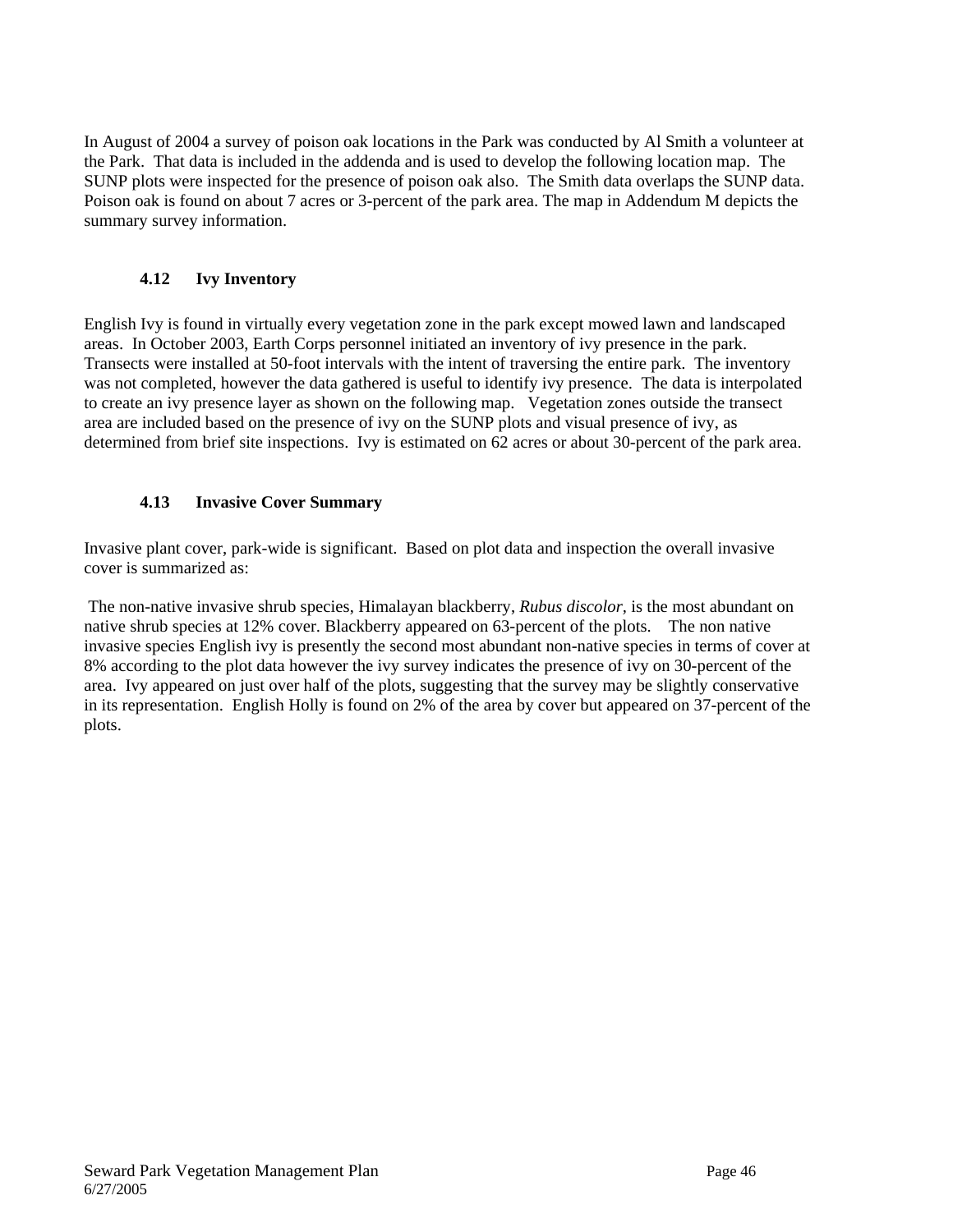Figure 6 Invasive Cover Summary





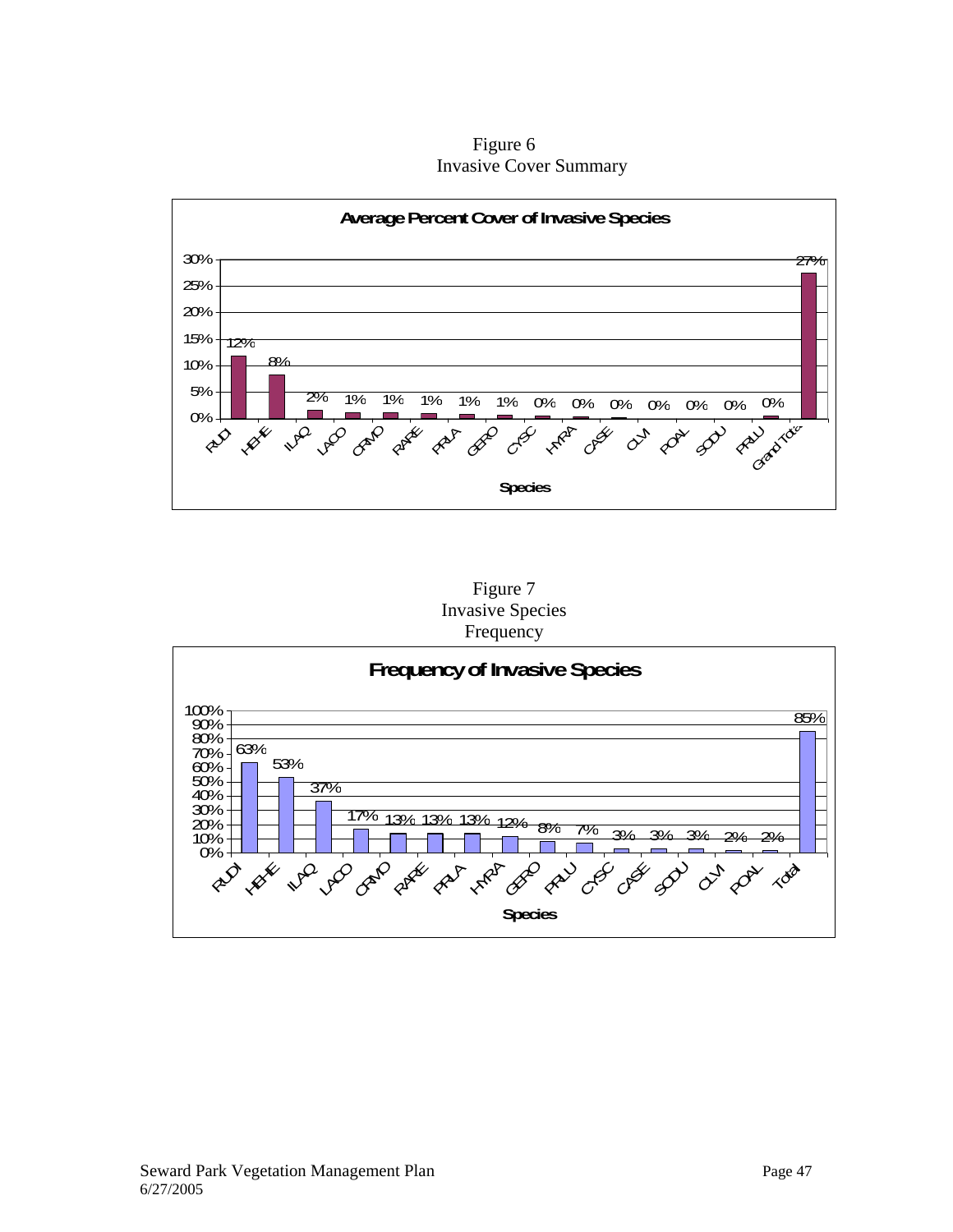The table following summarizes the estimated acres affected by non-native species. Vegetation management would consider the acres determined by frequency as the most reliable indicator of the extent of target vegetation, however in the case of ivy, the specific survey data is considered most reliable.

### Table 6 Summary of Most Abundant Invasive Species

| Non-Native     | % cover | Acres, cover | frequency | Acres frequency |
|----------------|---------|--------------|-----------|-----------------|
| <b>Species</b> |         |              |           |                 |
| Ivy            | 30%     | $62$ ac      | 53%       | $112$ ac        |
| Blackberry     | 12%     | $25$ ac      | 63%       | 134 ac          |
| Holly          | 2%      | 4 ac         | 37%       | 78 ac           |
| Other          | 5%      |              | 8%        | 17 ac           |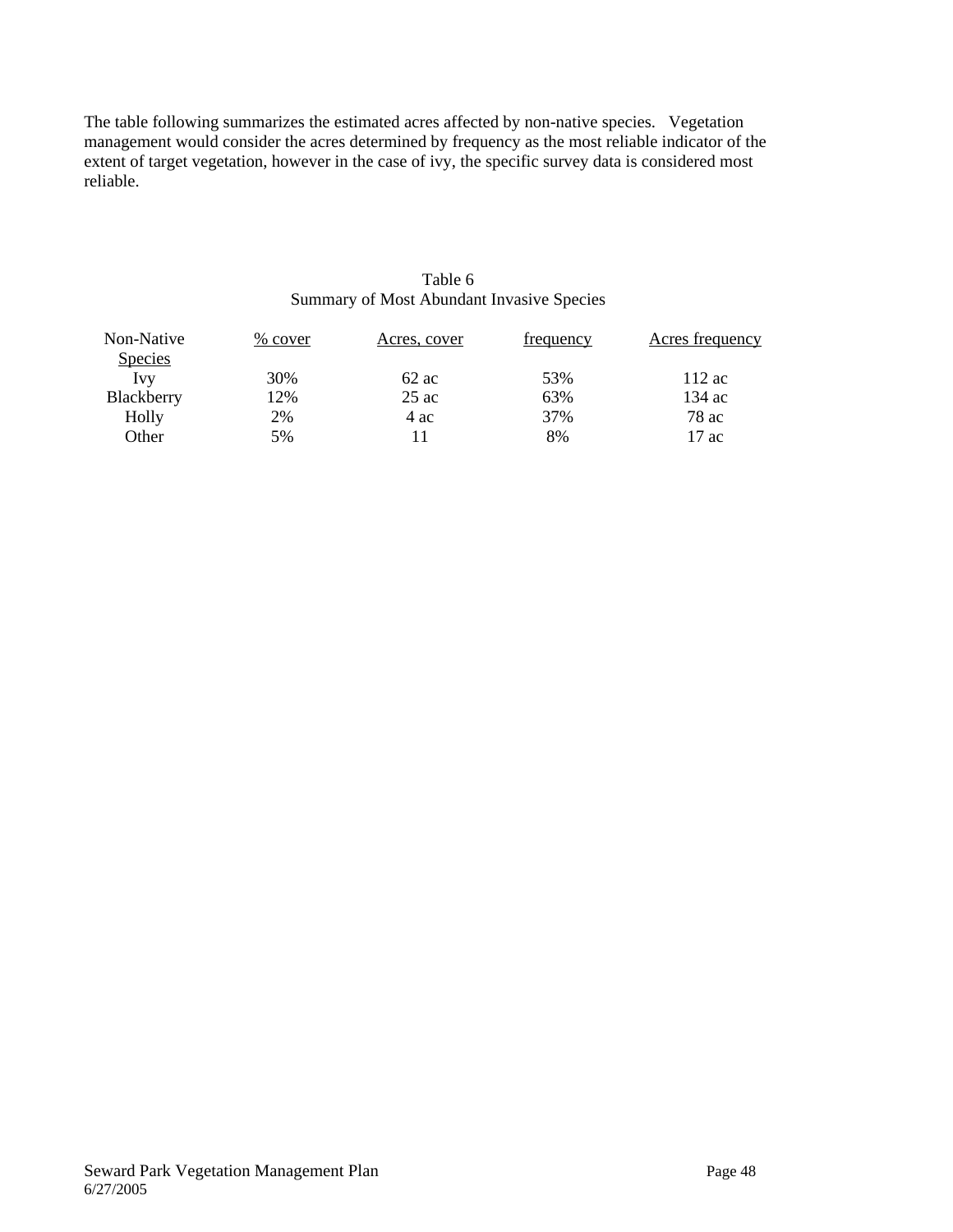# **CHAPTER 5: ISSUES AND CONCERNS**

Chapter 4 describes Seward Park quantitatively and qualitatively. Individual zones are defined by vegetative cover and use. Chapter 5 summarizes the issues and concerns found in the data and discusses the implications of those findings within the context of forest health and human use as they relate to Parkwide goals.

*MANAGEMENT GOALS (from page 12):* 

- 1. Preserve and enhance forest health
- 2. Enhance vegetation to better provide habitat for native wildlife and endangered species
- 3. Foster environmental education through stewardship
- 4. Manage vegetation consistent with habitat, park landscape heritage or established uses

Issues and concerns are summarized on a Park-wide basis. Based on the data, findings are listed along with implications of proactive management as it relates to vegetative health, public safety and other factors. In Chapter 6 we will provide management recommendations for those issues.

A list of issues and concerns is developed based on the Management Goals and Objectives for Seward Park, stated in Chapter 2. The data in chapter 4 is considered in light of those concerns and findings and implications of vegetation management are summarized following. The primary issues and concerns are:

| <i><b>MANAGEMENT ISSUES:</b></i>               | <b>RELATED GOALS:</b>           |
|------------------------------------------------|---------------------------------|
| 5.1 Forest Health                              | (Goal One)                      |
| 5.2 Wildlife Habitat                           | (Goal Two)                      |
| 5.3 Environmental Education                    | (Goal Three)                    |
| 5.4 Retention of Park Character                | <i>(Goal Four)</i>              |
| 5.5 Vegetation Monitoring                      | (Goals One, Two, & Four)        |
| 5.6 Preservation of Rare, Sensitive            |                                 |
| <b>Plant Communities and Significant Trees</b> | (Goal One, Two, Three, & Four)  |
| 5.7 Shoreline Vegetation Restoration           | (Goal Two, Three, & Four)       |
| 5.8 Un-managed grassy areas                    | (Goals One, Two, Three, & Four) |
| 5.9 Poison Oak                                 | (Goal 4)                        |

# **5.1 Forest Health**

The forest at Seward Park is neither isolated nor untouched by "unnatural" influences. History suggests that regenerative vegetation; primarily woody plants were removed prior to the 1940's decade. This has led to a variable stocking of successional regeneration. Further, the composition of understory vegetation is diluted with invasive, non native species that inhibit natural regeneration.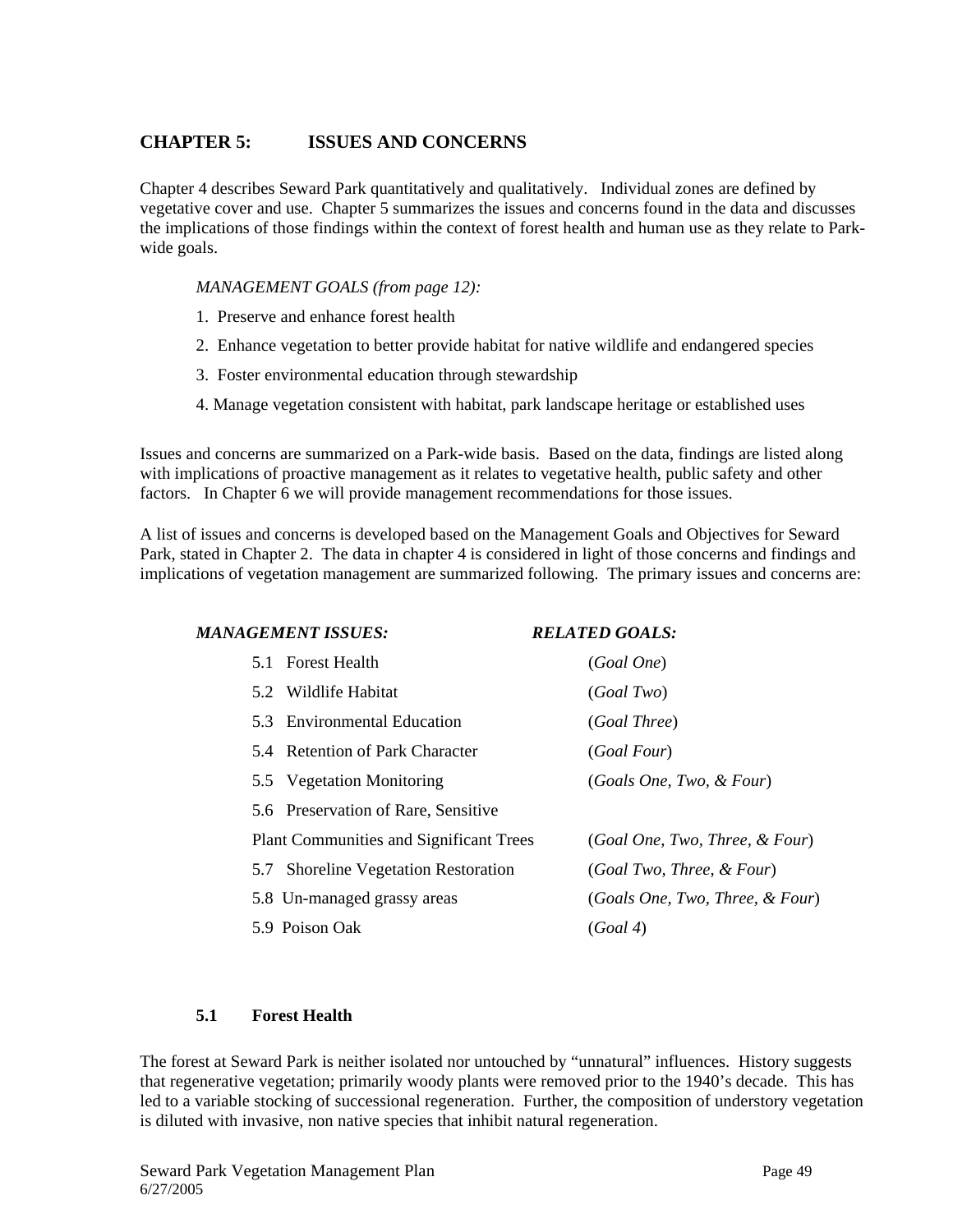• Without proactive management of the forest areas the current forest condition may deteriorate.

### 5.1.1 Invasive Plants

Invasive plants are found throughout the park in all vegetative cover types. The presence of nonnative species inhibits regeneration needed for natural forest succession. As well, non-natives can inhibit established tree growth.

English Holly, Himalayan black berry and ivy invasion are wide-spread across the park. Site inspection and separate qualitative studies of ivy invasion confirm and expand the SUNP plot data.

The primary nonnative species based on plot appearance frequency and cover percentage are:

### Table 7 Invasive Plant Appearance

|                      | Frequency | Cover % |
|----------------------|-----------|---------|
| Himalayan Blackberry | 63%       | 12%     |
| English Ivy          | 53%       | 8%      |
| English Holly        | 37%       | 2%      |
| Other                | 8%        | $1\%$   |

Overall, although invasive density is not great, the frequency of appearance is of concern. There is no data from earlier surveys to draw from therefore the progression of these plants is uncertain. Clearly, non native plant invasion is of utmost importance to forest health and regeneration.

- Lack of non-native control will reduce and perhaps prevent natural forest succession.
- Preferred wildlife species may not inhabit non-native vegetative layers.
- Non-native presence on trees may slow growth or cause tree/limb failure.
- Multiple species eradication efforts may require specialized training of workers.
- Single species eradication efforts, such as for holly may provide the greatest return in terms of habitat restoration area.

### 5.1.2 Native Regeneration

The average tree stem count across the forest areas varies from 10 to 740 stems per acre, averaging 180 per acre. The frequency of big leaf maple probably accounts for a lower than expected tree count (220 per acre) due to large crown sizes in some areas.

The data found average regeneration of native trees to vary from nearly none to over 540 stems per acre, averaging just fewer than 90 per acre. It appears there is adequate regeneration to support a park wide continuation of the natural/native forest successional process. However, regeneration at specific locations throughout the park will improve overall forest health.

• Natural forest succession may fail in some areas without intervention of invasive removal and planting.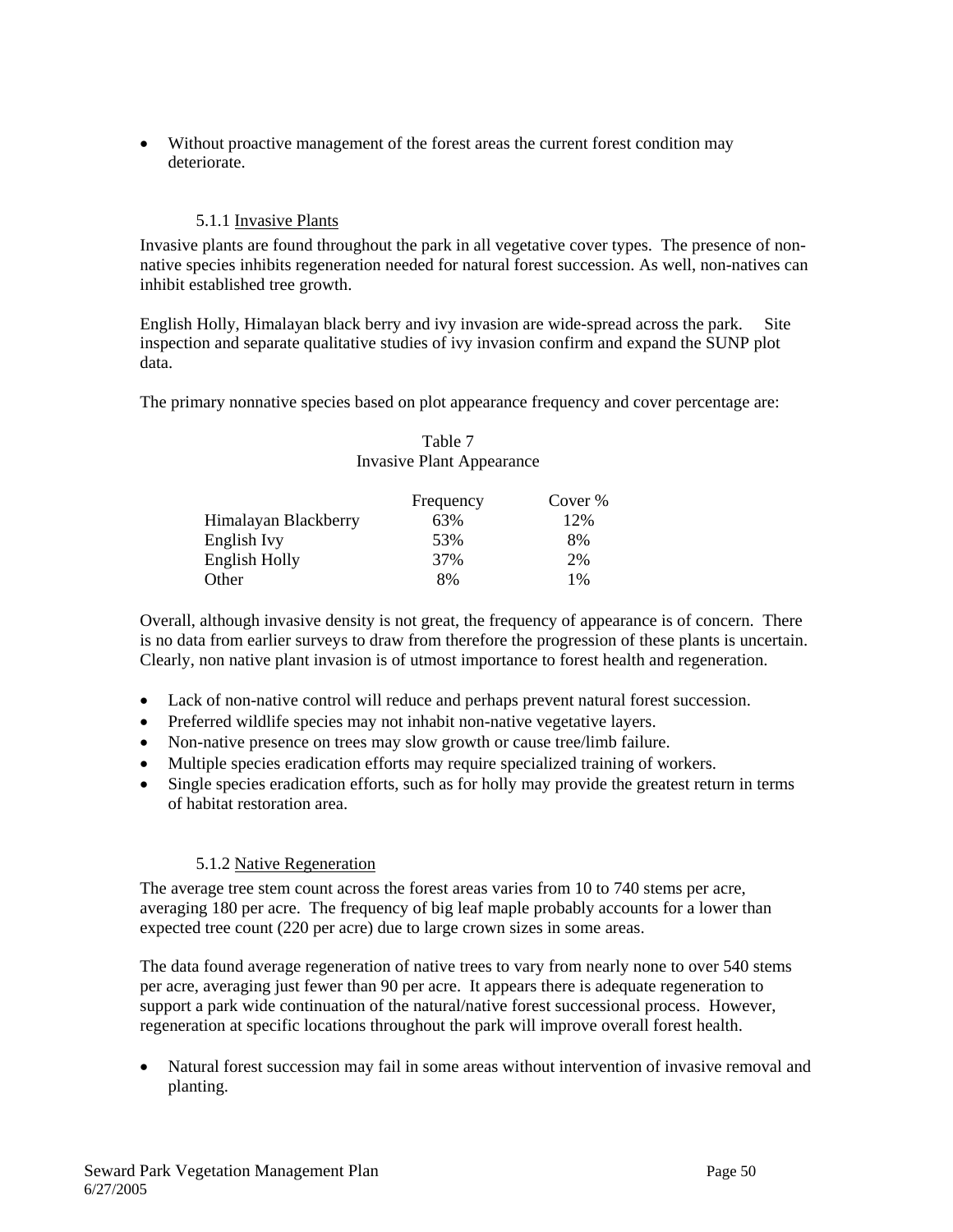- Areas requiring artificial regeneration need to be identified with more intensive survey methodology.
- Follow-up maintenance procedures must be developed, funded and implemented to assure plant establishment.

### 5.2.3 Bare Soil

About 15 -percent of the ground surface in zones 7 and 9 are bare ground. (About 4 acres or about 17% of the area) This is significantly greater than the park-wide average of 5-percent of the total area. The disturbance is due in part by mountain beaver activity and informal trail use.

- Bare ground invites non-native plant invasion.
- Popular informal trails may need to be closed to allow for forest regeneration.
- Mountain beaver control methods may be unpopular and expensive, with little positive result.

### 5.2.4 Zone 12 Rehabilitation

This 0.4 acre site is fully occupied in the mid layer with Himalayan Blackberry. The value as open space or forest to human occupation is nil because the area is impenetrable. Casual inspection reveals the presence of wetland indicators under the blackberry.

- On a unit basis, eradication of black berry will be expensive and require multiple entries.
- Blackberry eradication may destroy habitat for certain wildlife.
- Exposure of the soils may reveal wetland characteristics, leading to wetland restoration rather than forest regeneration.

# **5.2 Wildlife Habitat**

### 5.2.1 Forest Edge

The park contains 40,000 feet of forest edge, particularly useful for wildlife habitat and protection.

- Edge management is likely to require relatively intensive effort because of non native and native grass and undesirable shrub invasion.
- Poison Oak habitat could be encountered in these areas, inhibiting restoration efforts.

### 5.2.2 Eagle Nests

There are three identified Bald Eagle Nests within the Park. The management of the Seward Park Forest will integrate existing procedures and protocols that protect Eagle nesting sites from disturbance.

# **5.3 Environmental Education**

Environmental education has become an essential component of Seward Park's use. Parks has entered into a cooperative venture with the National Audubon to develop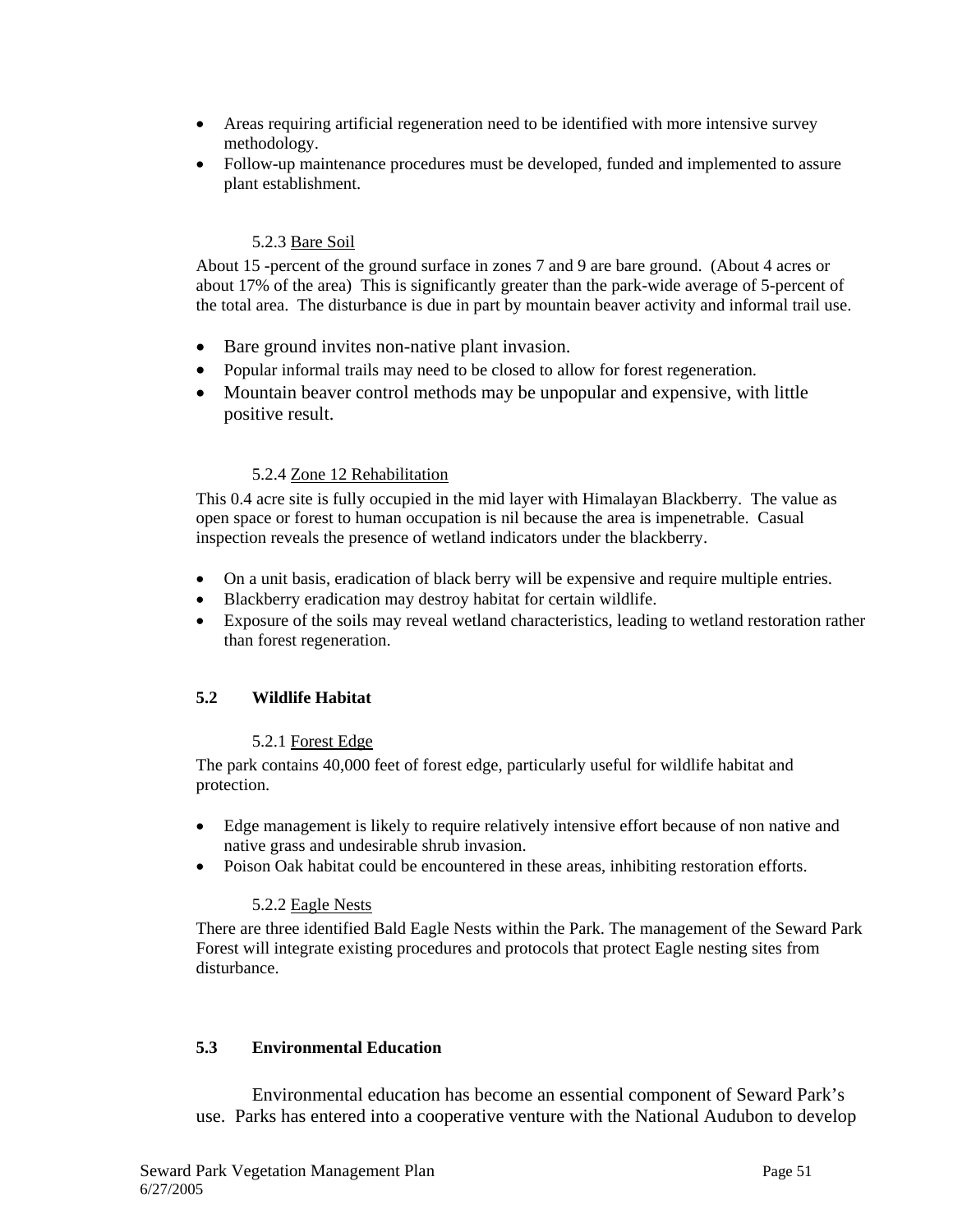a naturalist program in the park. This program is in development at the time of printing. Contact the Park Naturalist for further information. This plan has integrated information and input received from the naturalist staff into the applicable areas of the Plan. Naturalist staff will be integrating applicable portions of the Plan into ongoing programs in the Park as well as directly practicing restoration work through workshops and training.

# **5.4 Retention of Park Character**

# 5.4.1 Overall Appearance and Current Use

Much of the edge of the park facing and surrounding the front entry is composed of pure nonnative and native forests. There may be a conflict between restoration of native forest processes and maintenance of the current landscape. The diversity of planted garden and native areas supports a broad range of reactions from visitors. Public input expressed no support for changing the appearance of the Park, to include the landscaped south entry area.

### 5.4.2 Soil Compaction

Soil compaction on unauthorized trails was found throughout the forest areas and near picnic areas.

• Soil aeration, protection and restoration may require temporary closures of picnic areas and permanent closures of popular trails, limiting recreation use.

# **5.5 Vegetation Monitoring**

### 5.5.1 Sample Plot re-establishment

There is concern based on public input, that past management practices have not been monitored for long term effects. The SUNP plots were installed so that they can be replicated.

- Plot re-measurement and data base upkeep will require substantial expertise and persistence.
- The current plot distribution may need expansion, requiring additional expense.
- Lack of data base updates will frustrate Park vegetation rehabilitation efforts.

### 5.5.2 Invasive Plant encroachment (Hatchery)

The Ivy inventory plots found a higher than average in-growth of ivy near the Hatchery site than in other areas in the park.

- Hatchery restoration efforts may not be compatible with the overall goals of the Seward VMP.
- A separate VMP or VMP enhancement for the hatchery site is needed.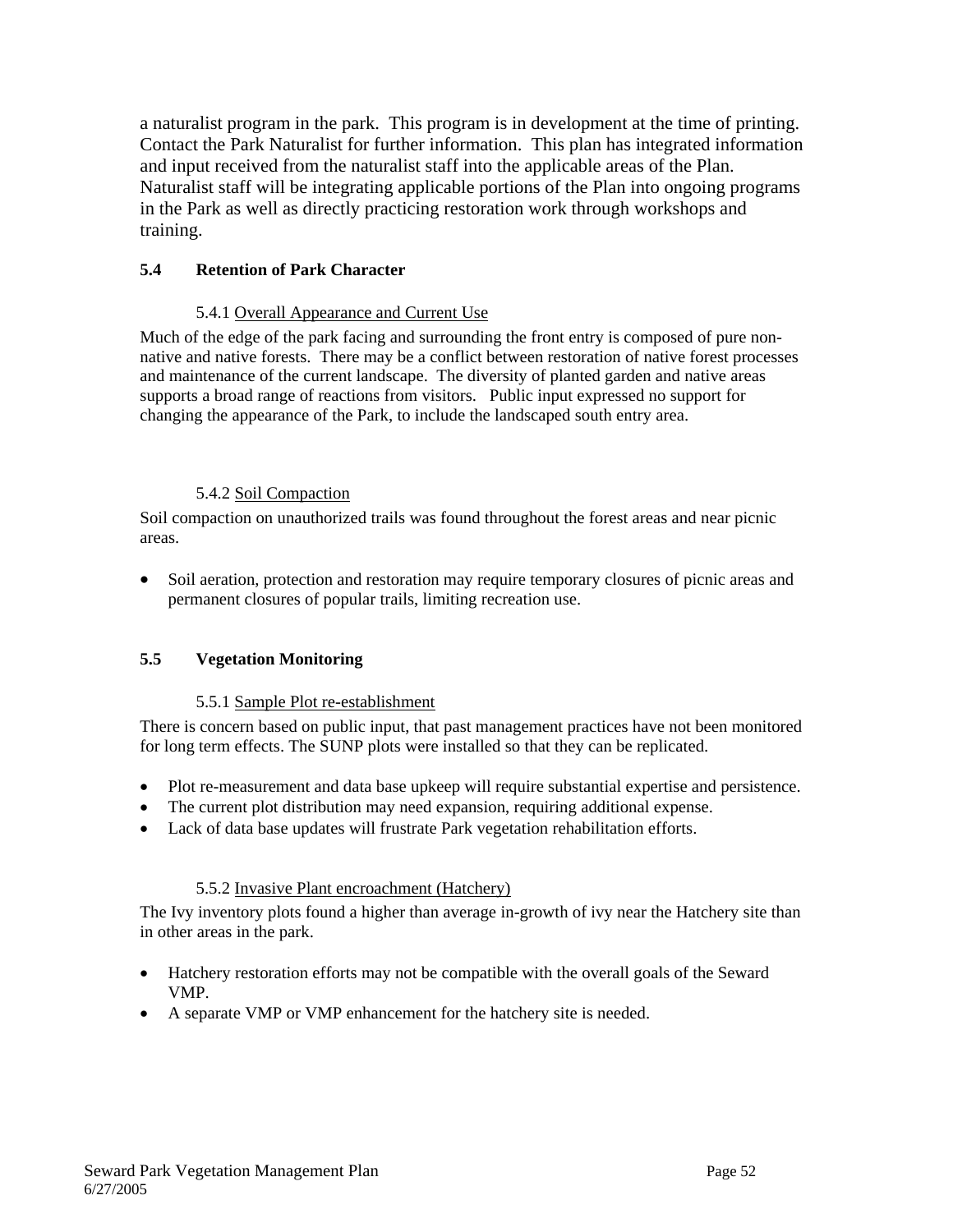### **5.6 Preservation of Rare or Sensitive Plant Communities and Significant Trees**

#### 5.7.1 Garry Oak/Madrona Stands

The mixed Garry Oak/Madrona stand at Seward Park is visible and unique. Understory vegetation has been altered by human use, including regular mowing.

• Sustainability of this site may require closure of the area to establish new plantings and to protect the trees.

### 5.7.2 Outstanding Trees

Thirty four trees have been identified with characteristics that merit their designation as outstanding. Many of these unique trees are non native.

- Loss of these trees would impact Seattle's tree legacy.
- These trees contribute significantly to Park heritage and interest, particularly to those with a greater than layman interest in vegetation, however the general public may not be affected by the presence of these trees.
- Retention of one of these trees is in conflict with goal one, "Preserve and enhance forest health" since the species is non-native, is known to easily regenerate in native forest and is located in the hatchery area of the park in close proximity to the remnant forest.

### **5.7 Shoreline Vegetation Management**

The shoreline has been surveyed for vegetation quality and quantity. There is in effect, a shoreline restoration plan, focused primarily on Salmon Habitat Restoration.

- The shoreline plan was created for the specific purpose of salmon habitat restoration along the shoreline. A separate VMP should be prepared that considers park-wide management goals and objectives.
- The current shore line survey (2004) was based on the amount of over-hanging vegetation present in each canopy layer and whether that vegetation was native or non-native. Priorities were generated based on a goal of increasing overall canopy cover along the shoreline. The survey did not take into account current uses or management. Management regime was noted in many cases where brush is actively mowed.
- Management of shoreline vegetation for habitat and forest health qualities based on the current shoreline vegetation survey (2004) could be in conflict with public uses and viewpoints.

### **5.8 Un-managed Grassy Areas**

The park contains 9 acres of grass area that are regularly mowed and 4.8 acres of grass areas that are mowed only occasionally. These areas lack structural complexity due to mowing or grass competition.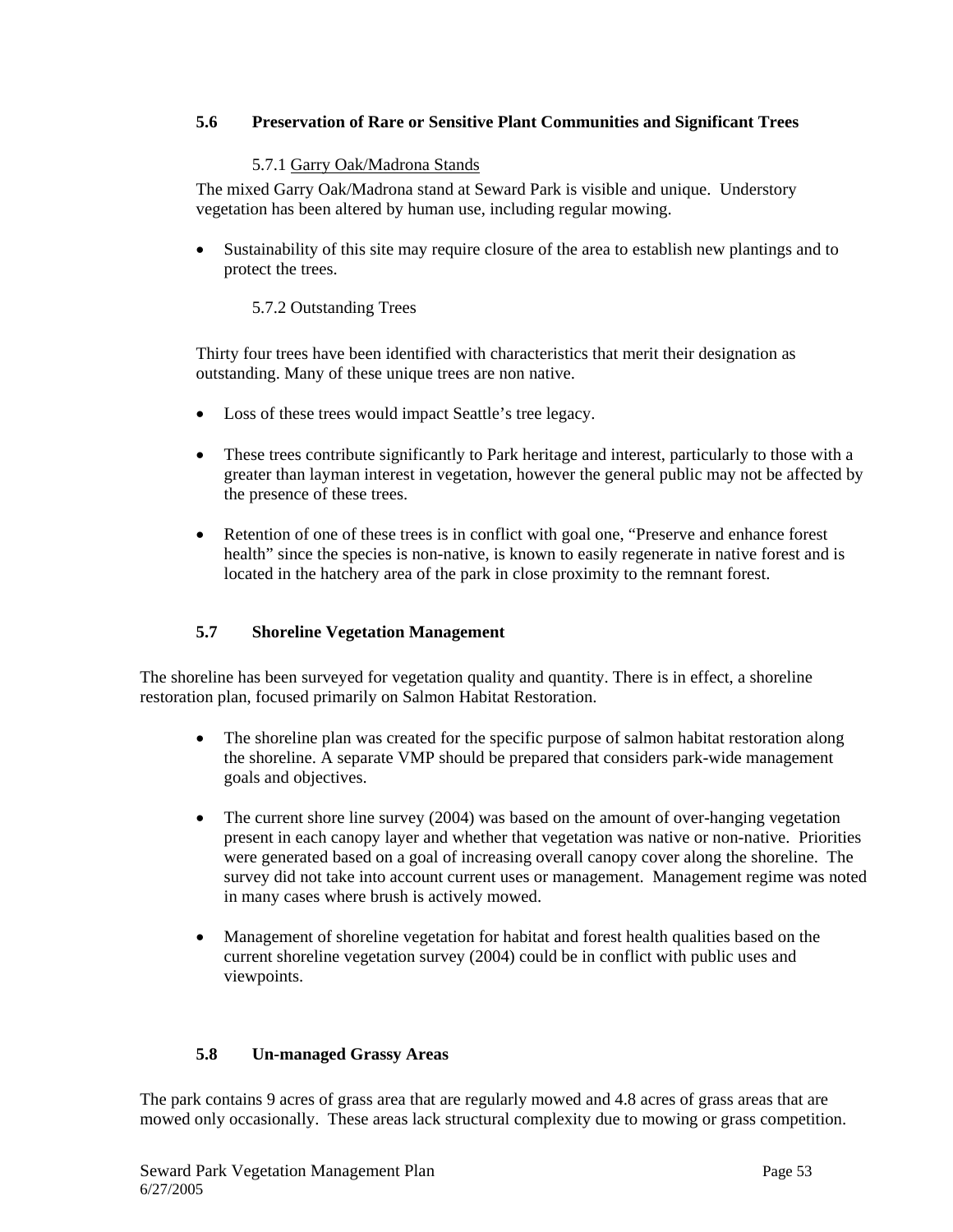- Established uses and the visual openness and attractiveness of the park could conflict with the desire to expand native vegetation.
- In unmowed areas, non native plants and invasives could thrive, spreading to the adjacent forest and landscaped areas.
- Lack of structural complexity may lead to lack of wildlife use.
- Reclamation activities could improve forest connectivity.
- Reclamation of un-mowed grass areas could reduce food source for native predatory birds.

# **5.9 Poison Oak Control**

Poison Oak is found around much of the perimeter of the park and to a greater extent near the south picnic and rest areas.

Implication:

- Park use is affected by the presence of poison oak due to potential allergic reactions. Some areas may not be safely accessible.
- Poison oak management will continue to be a maintenance concern for park managers.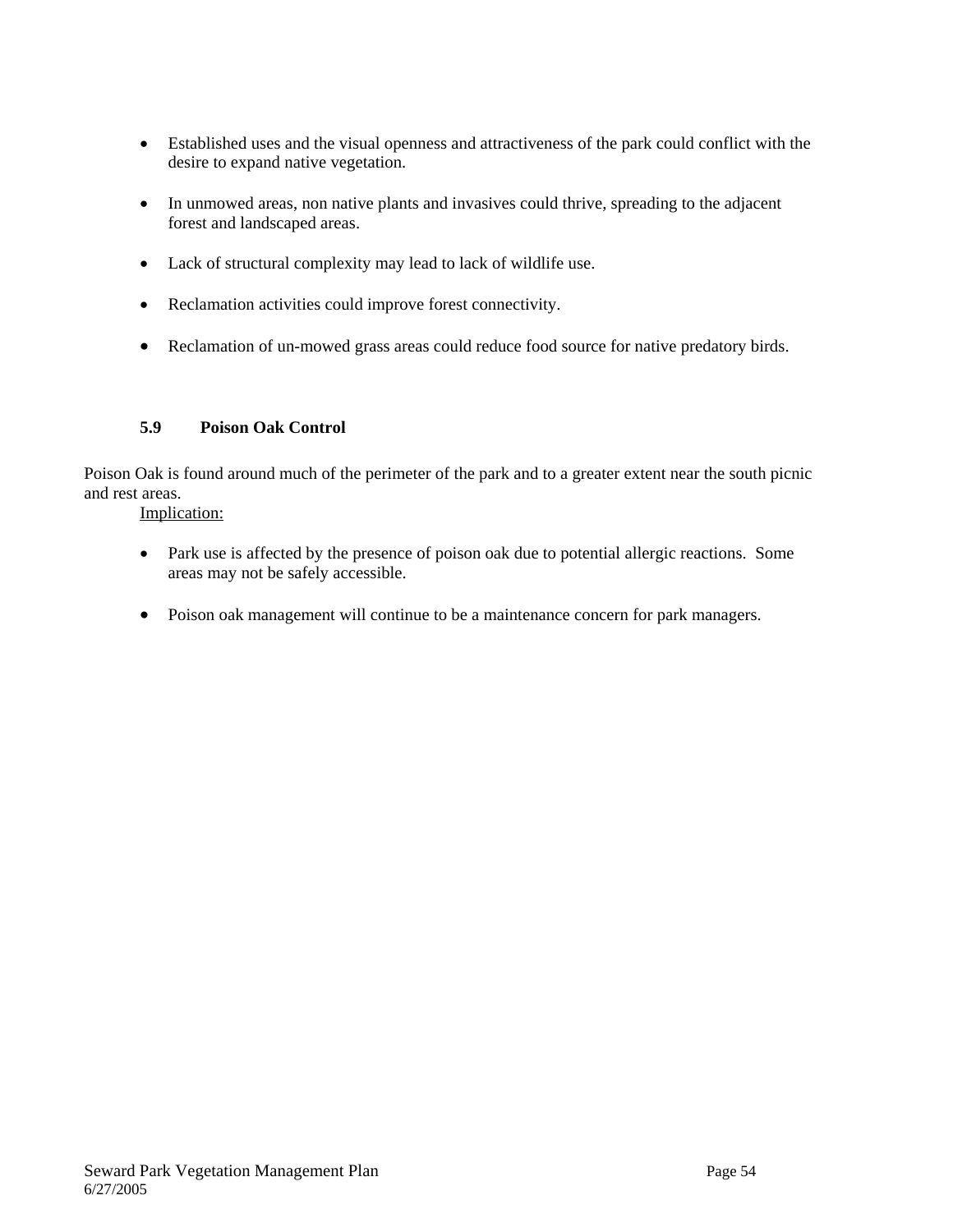# **CHAPTER 6: MANAGEMENT ACTIONS**

Chapter 5 summarizes the issues and concerns in the context of forest health and human use in regards to park goals. In Chapter 6 we provide a summary of current and desired conditions across the park and identify processes required to achieve these desired conditions. Priority implementation directives provide guidance and a means of meeting the objectives identified. General practices are described in detail in the Appendix. Prioritizing the work, especially for a park as large as Seward, presents a major challenge. Consistent application of VMP recommendations over time, according to suggested sequencing, will most efficiently yield the desired effects.

This chapter provides guidance on:

- Overall management priorities for Seward Park
- Priority rankings by task for all management areas
- Top implementation priorities
- Implementation strategies and resources
- Who should do which types of work
- Estimated cost by unit, project and full VMP

Although primarily focusing on forest restoration, VMP implementation also requires tree work, routine maintenance, periodic monitoring, additional planning and design. VMP recommendations should be executed on many fronts, via reforestation projects, cultivation of financial and volunteer resources, ongoing care, and proactive decision-making concerning related Park resources outside the scope of this plan. Over time, recommendations and techniques may be modified based on measured results.

# **6.1 Vegetation Management Objectives**

Vegetation management objectives span all vegetative zones in Seward Park. The following chart of vegetation management objectives presents proposed 20-year targets for vegetation management within the Park. Actions performed to meet these objectives should reduce or improve management issues/ areas to the desired size or coverage.

Vegetation Management in large part is a park-wide concern, particularly with respect to forest health and removal of invasive plants. Other concerns are isolated and confined to discrete locations in the park. Appendix M depicts Vegetation Management Areas, based closely on existing Vegetation Zones delineated in Chapter 4. For each issue discussed below, a location reference is included that corresponds with this map. Other appended maps are referenced as they pertain to individual sections following.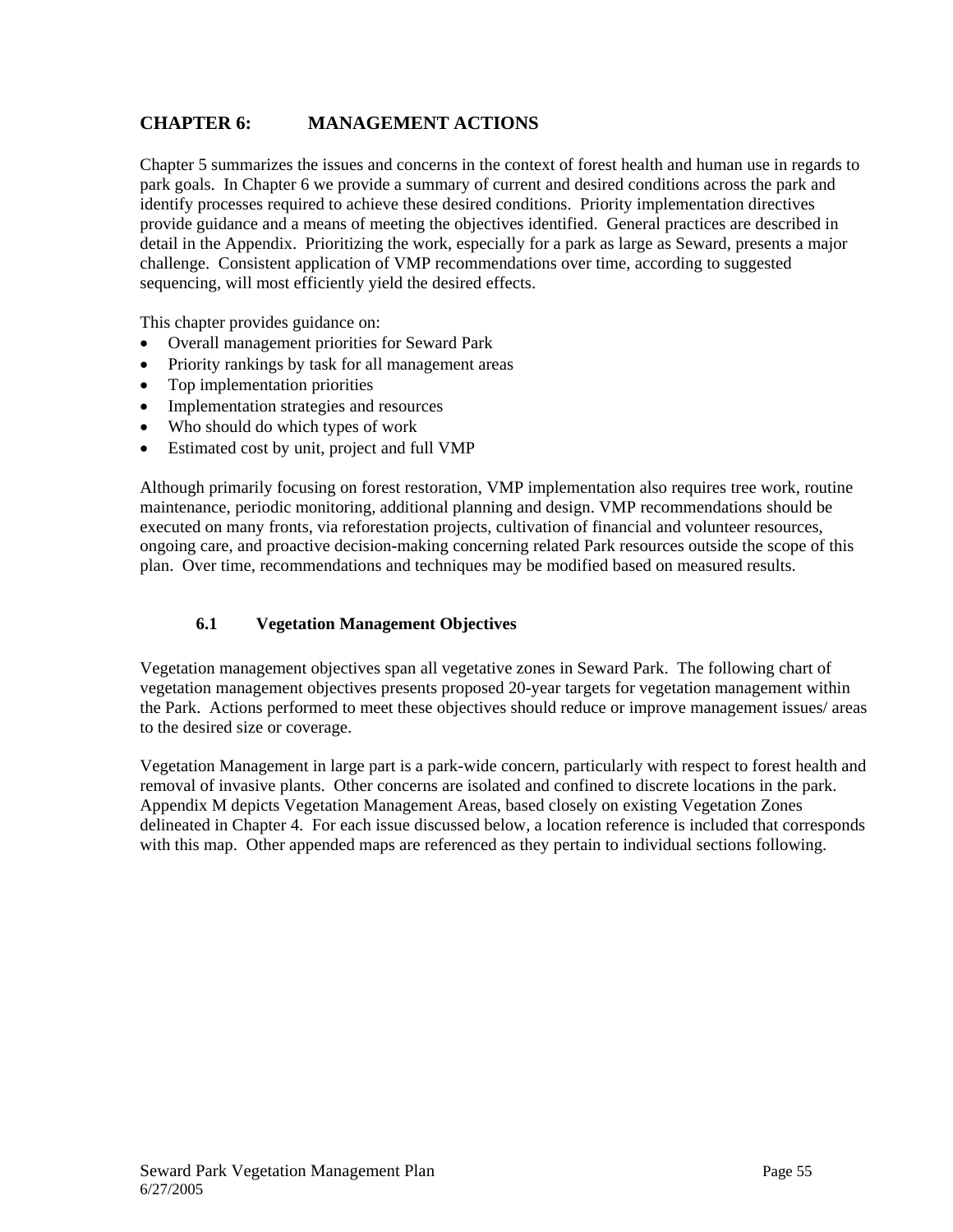| Figure 8                                 |  |
|------------------------------------------|--|
| 20-year Vegetation Management Objectives |  |

| <b>Issue</b> |                                                            | <b>Current</b><br><b>Condition</b> | <b>Target</b><br>Objective | <b>Desired Condition</b>                                                                                                                                                            |
|--------------|------------------------------------------------------------|------------------------------------|----------------------------|-------------------------------------------------------------------------------------------------------------------------------------------------------------------------------------|
|              |                                                            |                                    |                            |                                                                                                                                                                                     |
|              | 1. FOREST HEALTH                                           |                                    |                            |                                                                                                                                                                                     |
| 1.1          | <b>Invasive Plants</b>                                     |                                    |                            | Regular, periodic monitoring ensures non-<br>native invasive plants do not get a toe-hold<br>in the native forest. All existing populations<br>are contained and eventually removed |
|              | Ivv                                                        | 62 acres                           | $<$ 20 acres               | $<$ 5% cover at any given spot in forest, no<br>ivy on trees                                                                                                                        |
|              | Holly                                                      | 78 acres                           | $<$ 20 acres               | $<$ 5% cover in park                                                                                                                                                                |
|              | Himalayan Blackberry                                       | 134 acres                          | $<$ 20 acres               | $<$ 5% cover in park                                                                                                                                                                |
|              | Other Invasive                                             | 17 acres                           | $<$ 5 acres                | $<$ 5% cover in park                                                                                                                                                                |
|              | <b>Native Regeneration</b>                                 | 90 acres                           | $<$ 10 acres               |                                                                                                                                                                                     |
|              | <b>Bare Soil</b>                                           |                                    |                            | Within the native forest, bare soil will be<br>confined to designated trails only                                                                                                   |
|              | Zone<br>12<br><b>Rehabilitation</b>                        | 0.4 acres                          | $\overline{0}$             | Fully restored to native plant community                                                                                                                                            |
|              | 2. WILDLIFE HABITAT                                        |                                    |                            |                                                                                                                                                                                     |
|              | <b>Forest Edge</b>                                         | 40,000<br>linear feet              | 40,000 linear feet         | Grass margins converted to forest where<br>appropriate                                                                                                                              |
|              | <b>Eagle Nesting Areas</b>                                 | $3$ (count)                        | $3$ (count)                | Viable and actively used yearly                                                                                                                                                     |
|              | 3. ENVIRONMENTAL EDUCATION                                 |                                    |                            |                                                                                                                                                                                     |
|              | <b>Forest Stewardship</b>                                  | Developing                         | Increased                  | Expand community stewardship                                                                                                                                                        |
|              | <b>4. RETENTION OF PARK CHARACTER</b>                      |                                    |                            |                                                                                                                                                                                     |
|              | <b>Overall</b><br>appearance<br>and use                    |                                    |                            |                                                                                                                                                                                     |
|              | West Boundary<br>Woodland                                  | Invasives                          | Decrease                   | Partnership with neighbors to maintain<br>character of area consistent with goals for<br>park.                                                                                      |
|              | <b>Soil Compaction</b>                                     | Increasing                         | Decrease                   | Reduce to designated trail system                                                                                                                                                   |
|              | <b>Social Trails</b>                                       | Increasing                         | Decrease                   | Evaluate trail system and maintain or close<br>trails as appropriate                                                                                                                |
|              | 5. VEGETATION MONITORING                                   |                                    |                            |                                                                                                                                                                                     |
|              | <b>Sample</b><br><b>Plot</b><br>Re-<br>establishment       |                                    |                            |                                                                                                                                                                                     |
|              | <b>Invasive Plant</b><br><b>Encroachment</b><br>(hatchery) | Detected                           | Control                    | Use native plant palettes in hatchery re-<br>build                                                                                                                                  |
|              |                                                            |                                    |                            | 6. PRESERVATION OF RARE, SENSITIVE PLANT COMMUNITIES AND OUTSTANDING TREES                                                                                                          |
|              | <b>Garry Oak</b>                                           | Altered<br>Understory              | Rehabilitate to<br>Native  | Oak stands maintained in a native or near-<br>native condition as appropriate                                                                                                       |
|              | <b>Outstanding Trees</b>                                   | 34 Identified                      | Protect                    | Evaluate non-native tree species ability to<br>regenerate in park and manage as<br>appropriate                                                                                      |
|              | 7. SHORELINE VEGETATION MANAGEMENT                         |                                    |                            |                                                                                                                                                                                     |
|              | <b>Shoreline Vegetation</b>                                | Restoration                        | Restore with               | Increase upper canopy shading along outer                                                                                                                                           |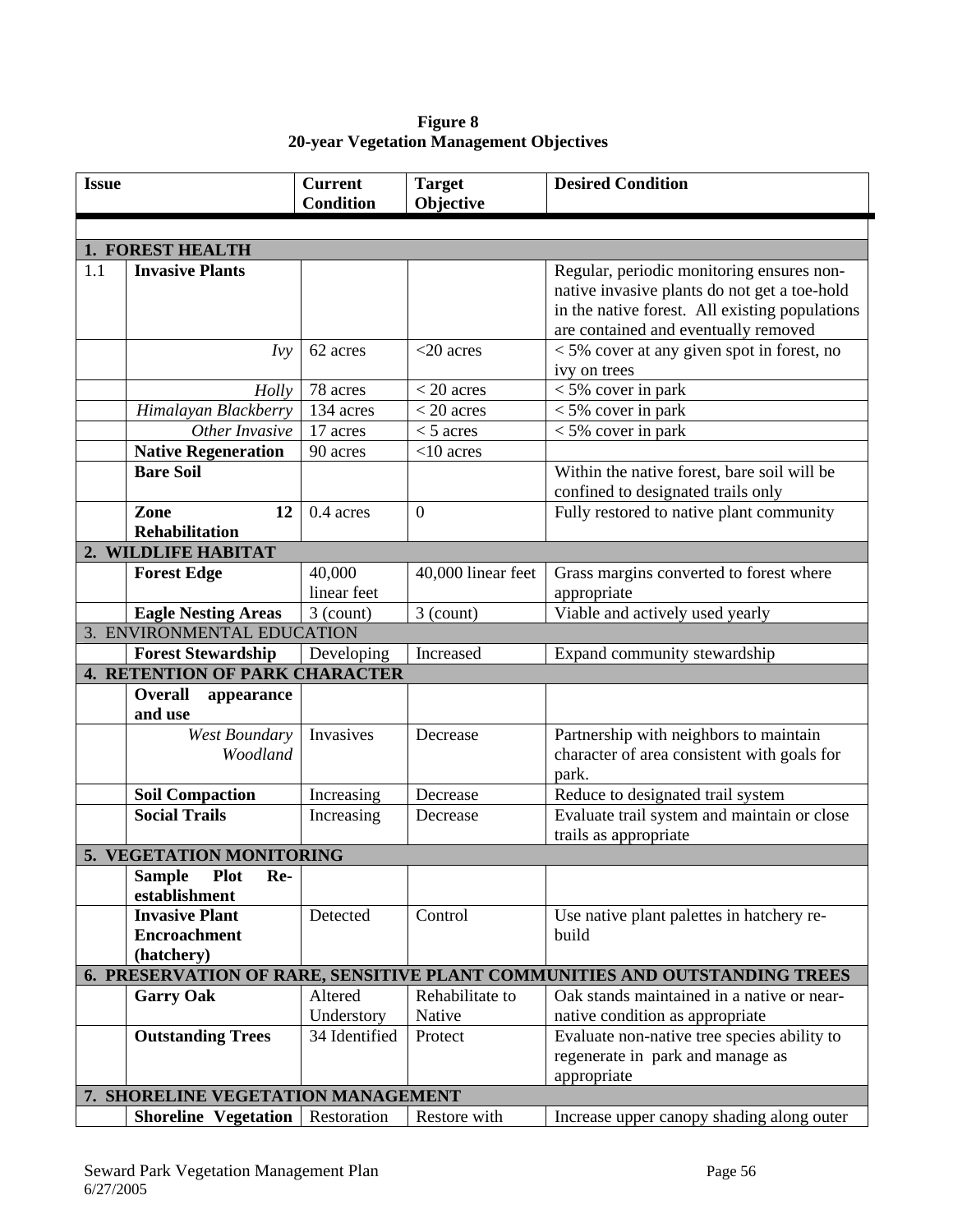| <b>Issue</b>            |                           | <b>Current</b><br><b>Condition</b> | <b>Target</b><br>Objective | <b>Desired Condition</b>                                             |  |  |  |  |
|-------------------------|---------------------------|------------------------------------|----------------------------|----------------------------------------------------------------------|--|--|--|--|
|                         | <b>Management</b>         | underway                           | Modification               | edge of perimeter road. Replace invasive<br>populations with natives |  |  |  |  |
| 8. GRASSLANDS AND LAWNS |                           |                                    |                            |                                                                      |  |  |  |  |
| 8.1                     | <b>Non-native grasses</b> | 10<br>Approx.<br>acres             | Approx 10 acres            | Managed to reduce encroachment into<br>native forest                 |  |  |  |  |
| 8.2                     | <b>Unmowed Grassland</b>  | 4.8 acres                          | 2.5 acres                  | Evaluated and converted to forest, where                             |  |  |  |  |
|                         | <b>Management</b>         |                                    |                            | appropriate                                                          |  |  |  |  |
|                         | 9. POISON OAK CONTROL     |                                    |                            |                                                                      |  |  |  |  |
|                         | <b>Poison Oak Control</b> | 7 acres                            | 7 acres<br>(Stabilize)     | Manage for public safety where appropriate                           |  |  |  |  |

# **6.2 Vegetation Management Priorities**

Primary management priorities for Seward Park consist of conserving high quality forest composition, and expanding the forest utilizing community volunteer resources when appropriate. Among the vegetation management recommendations outlined in Chapter 6, the most important measures are those that address user safety and critical habitat conservation needs. Overall, management actions are ranked based on the following criteria:

| VEGETATION MANAGEMENT PRIORITY CHART<br>Activity by Management Area |                       |                         |                      |                 |                           |                    |                               |                           |                     |                        |                            |                     |                             |
|---------------------------------------------------------------------|-----------------------|-------------------------|----------------------|-----------------|---------------------------|--------------------|-------------------------------|---------------------------|---------------------|------------------------|----------------------------|---------------------|-----------------------------|
| <b>Management Activity</b>                                          | Tree Ivy<br>Eliminate | Ground Ivy<br>Eradicate | Eradicate Blackberry | Eradicate Holly | Eradicate Other Invasives | Control Poison Oak | Grasses<br>Control Non-native | Soil Compaction<br>Reduce | Enhance Forest Edge | Fill Regeneration Gaps | Garry Oak Grove<br>Restore | Regenerate Madronas | Significant Trees<br>Manage |
| <b>Management Area</b>                                              |                       |                         |                      |                 |                           |                    |                               |                           |                     |                        |                            |                     |                             |
| <b>North Native Forest</b>                                          |                       | $\overline{2}$          | 3                    | $\overline{c}$  | 3                         | 4                  | 4                             | 4                         | 3                   | 3                      |                            | 3                   | 1                           |
| <b>Remnant Native Forest</b>                                        |                       | $\overline{2}$          | $\overline{3}$       | $\overline{2}$  | 3                         | $\overline{4}$     | $\overline{2}$                | 4                         | $\overline{3}$      | 3                      | 1                          | 1                   | $\mathbf{1}$                |
| <b>Deciduous Native Forest</b>                                      |                       | $\overline{2}$          | 3                    | $\overline{2}$  | 3                         | 4                  |                               | 4                         | 3                   | 3                      |                            |                     |                             |
| Native / Non-native Forest                                          | 1                     | $\overline{2}$          | 3                    | $\overline{2}$  | 3                         | 3                  | 3                             | $\overline{4}$            | $\overline{2}$      | 3                      | 1                          | 4                   |                             |
| Greensward                                                          |                       |                         |                      |                 | 3                         |                    |                               |                           |                     |                        |                            | 4                   | 1                           |
| Landscape/Ornamental                                                |                       | $\overline{2}$          |                      | $\overline{c}$  | 3                         | $\mathbf{1}$       |                               |                           | $\overline{2}$      |                        |                            |                     | $\mathbf{1}$                |
| Grasses                                                             |                       |                         |                      |                 | 3                         |                    | 1                             |                           | $\overline{2}$      |                        | 1                          |                     |                             |
| Shoreline                                                           | 1                     | $\overline{2}$          | 3                    | $\overline{2}$  | 3                         | 1                  | 3                             | $\overline{4}$            |                     | 1                      |                            |                     | 1                           |
| Playground                                                          |                       |                         |                      |                 |                           |                    |                               |                           |                     |                        |                            |                     |                             |

### **Table 8**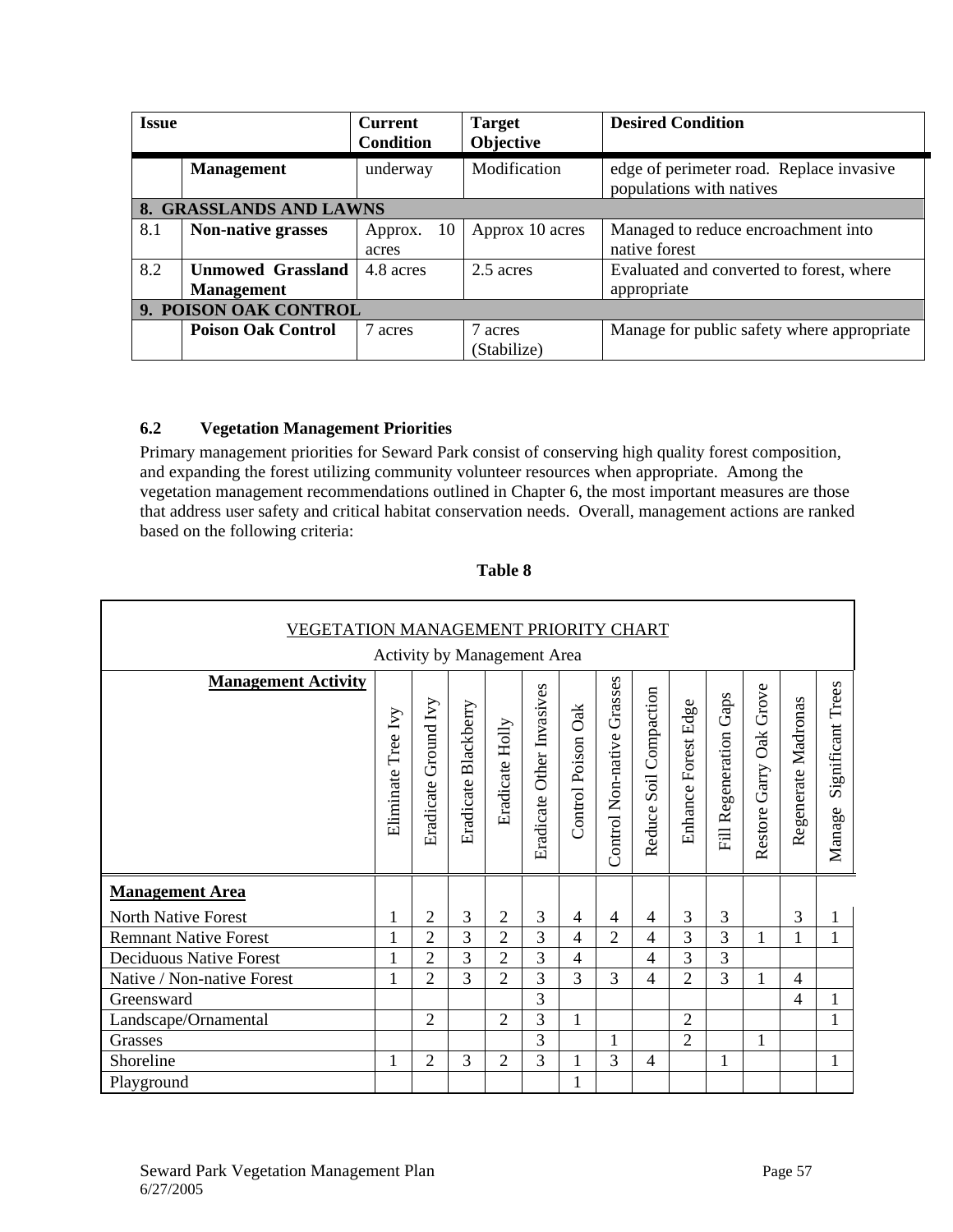### **6.3 Forest Health**

Maintaining and improving forest health is the primary objective of vegetation management at Seward Park. Four (4) major issues have been identified as major concerns. These are: 1) Invasive Plants, 2) Native Regeneration, 3) Bare Soil, and 4) Zone 12 Rehabilitation.

### 6.3.1 Invasive Plants

` Invasive plants are prevalent in Seward Park's forest overlap and are difficult to map fully without intensive transect samples; however Maps found in Appendix M suggest areas of greatest frequency. While invasive removal from forest edge and within reclamation projects will provide visibility, the key intent is to sustain and improve the health of the entire North Forest Zone.

### Main Objectives:

- 1. Remove Ivy from trees
- 2. Reduce Holly density
- 3. Remove Ivy mats
- 4. Remove Blackberry patches
- 5. Increase conifer density
- 6. Increase native shrub cover

#### Priority actions:

- 1. Remove Ivy from trees and create 10-foot "survival ring" free from ivy
- 2. Remove holly thickets before the plants are too large to easily pull
- 3. Remove Ivy mats throughout the forest.
- 4. Eradicate blackberry thickets, especially in forest reclamation areas
- 5. Replant with site specific shrubs and trees as needed
- 6. Plan regeneration to achieve multiple vegetative layers
- 7. Protect plantings from animals (mountain beaver) and human trampling
- 8. Maintain plantings to establishment (3 years minimum)
	- o Mulch
	- o Provide water to plantings
	- o Monitor and provide weed removal

### Priority Areas:

- 1. Area A The North Native Forest
- 2. Area B The Remnant Native forest
- 3. Area C The Deciduous Native Forest
- 4. Area D The mixed native / non native Forest

Currently, the major management focus has been on controlling English ivy. Several areas of the park are currently in restoration based on the work of IvyO.U.T., a collaborative effort of the Washington Native Plant Society, Friends of Seward Park and Parks. There has also been numerous hours donated by local community volunteers, school groups and other environmental organizations.

### Ivy off Trees

This "search and destroy" mission will continue and complete work already underway with the Ivy OUT program. The ivy map included at the end of this VMP shows where ivy is concentrated in the park, and indicates where tree ivy infestations are most apt to be found. The sequence of areas listed in Figure 10 is based on this map, and Earth Corps' ivy inventory map (also appended). Before attacking this work at large scale, individuals organizing efforts should do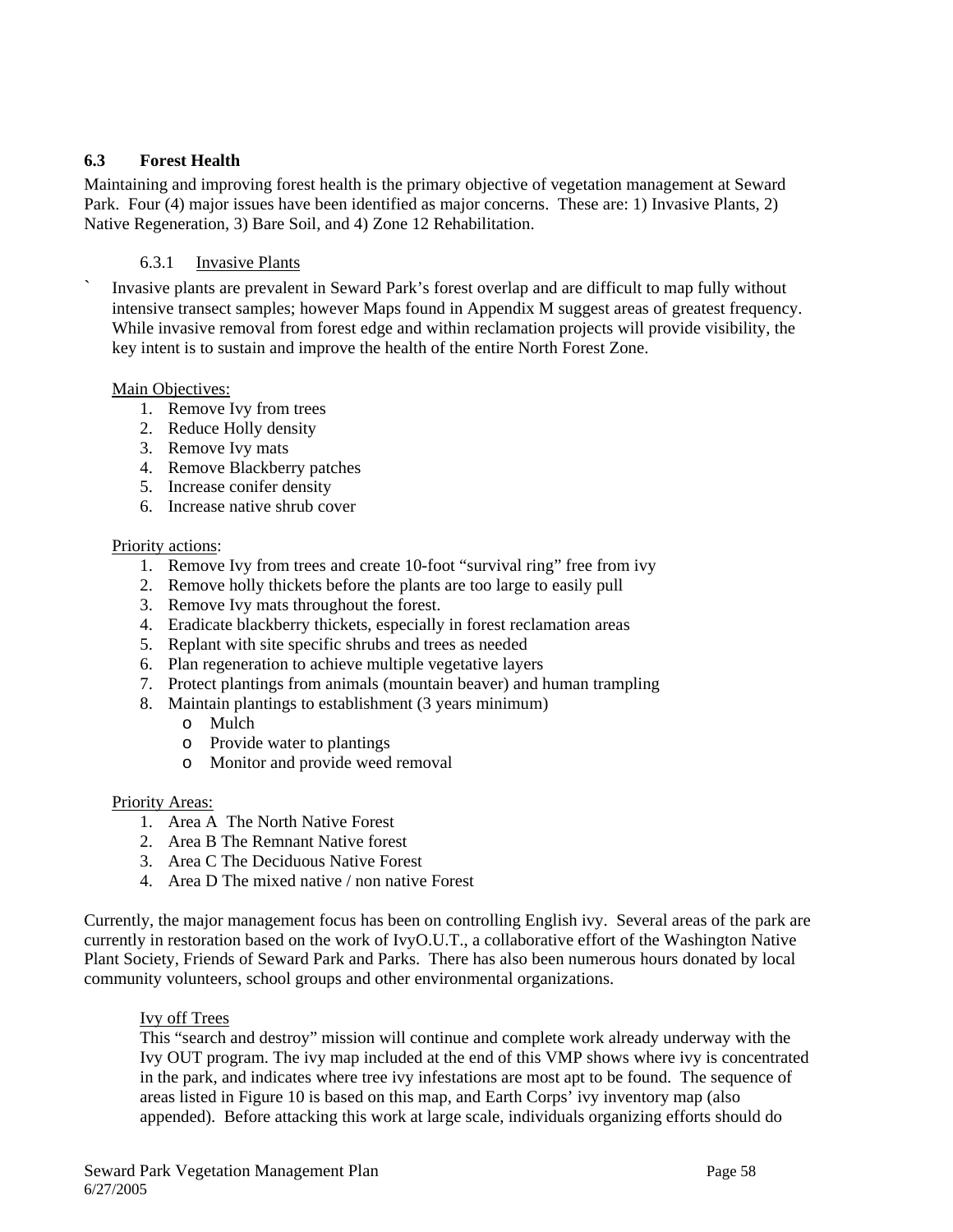advance reconnaissance of all four areas, to locate and mark the most valuable trees or groves (flag and/or map). Projects should be organized accordingly. If available labor is limited, strategic removal from best-quality trees provides more benefit than wholesale sweeps of an area. With large groups, all infested trees can be addressed at once.

Cutting ivy off trees (not pulling) and clearing "survival rings" will be done primarily by supervised volunteers. Individuals and groups of any size are suited to this activity, with minimal training and tools. Work can be accomplished incrementally as volunteer and leadership resources allow. If undertaken as a series of intensive, funded projects, this initiative could be completed quickly. Because ivy poses a great threat to Seward Park's valuable trees, speed is of the essence. While desirable, ground ivy removal other than that immediately around trees is secondary.

#### Holly Eradication

English holly is dispersed through much of Seward Park, in both intact forest and disturbed areas. Holly was encountered frequently in the baseline vegetation inventory, mostly in small sizes. Timely removal will prevent a future population explosion that would occur if numerous plants were allowed to mature and bear seed. This is a low cost/very high benefit action. Work will be accomplished most efficiently by systematic sweeps through the forest to find plants, starting near vegetation plots where holly was found. Periodic re-sweeping will be needed to deal with resprouts, new or missed plants, annually for 3 years, and at reduced frequency thereafter.

Hand pulling and grubbing readily eliminates young plants, and can be done by volunteers mature and strong enough to handle the needed tools. Caution is advised in using weed wrenches, which can cause injury if improperly used. Ivy too large to pull can be cut or felled, by volunteers (stems up to 4"), SPR staff (to 6") or tree crew  $(6"+)$  depending on size. Herbicide application to cuts can reduce or eliminate resprouts, done or directly supervised only by state-certified pesticide applicators employed by or under contract with SPR. Removed plants make excellent wildlife brush piles and barriers to trampling.

#### Himalayan Blackberry

There are a few dense patches of blackberry scattered around and within the interior of native forests. Additionally, there are several other areas where blackberry is dispersed in low concentrations among other vegetation. Currently many of the populations existing along the forest perimeter are managed on a district level through summer mowing. Populations occurring within the forest should be dealt with as soon as possible. Focus areas include: Area 05A - at the north end of the park, Area 9 and Area 12 (covered under its own directive).

### 6.3.2 Native Regeneration

Except where forest understory has been reduced by herbivory or trampling or has been replaced by invasive species, Seward Park will require few actions focused at forest regeneration. With robust native vegetation intact, the forest is largely self-regenerating. Areas requiring some assistance include the forest margin along the perimeter/path and grass peninsulas created under tree cover.

#### Main Objectives:

- 1. Where feasible, restore multi-story native plant cover if lacking.
- 2. Reclaim areas covered by non-native invasive plants
- 3. Where appropriate, extend forest edge to perimeter path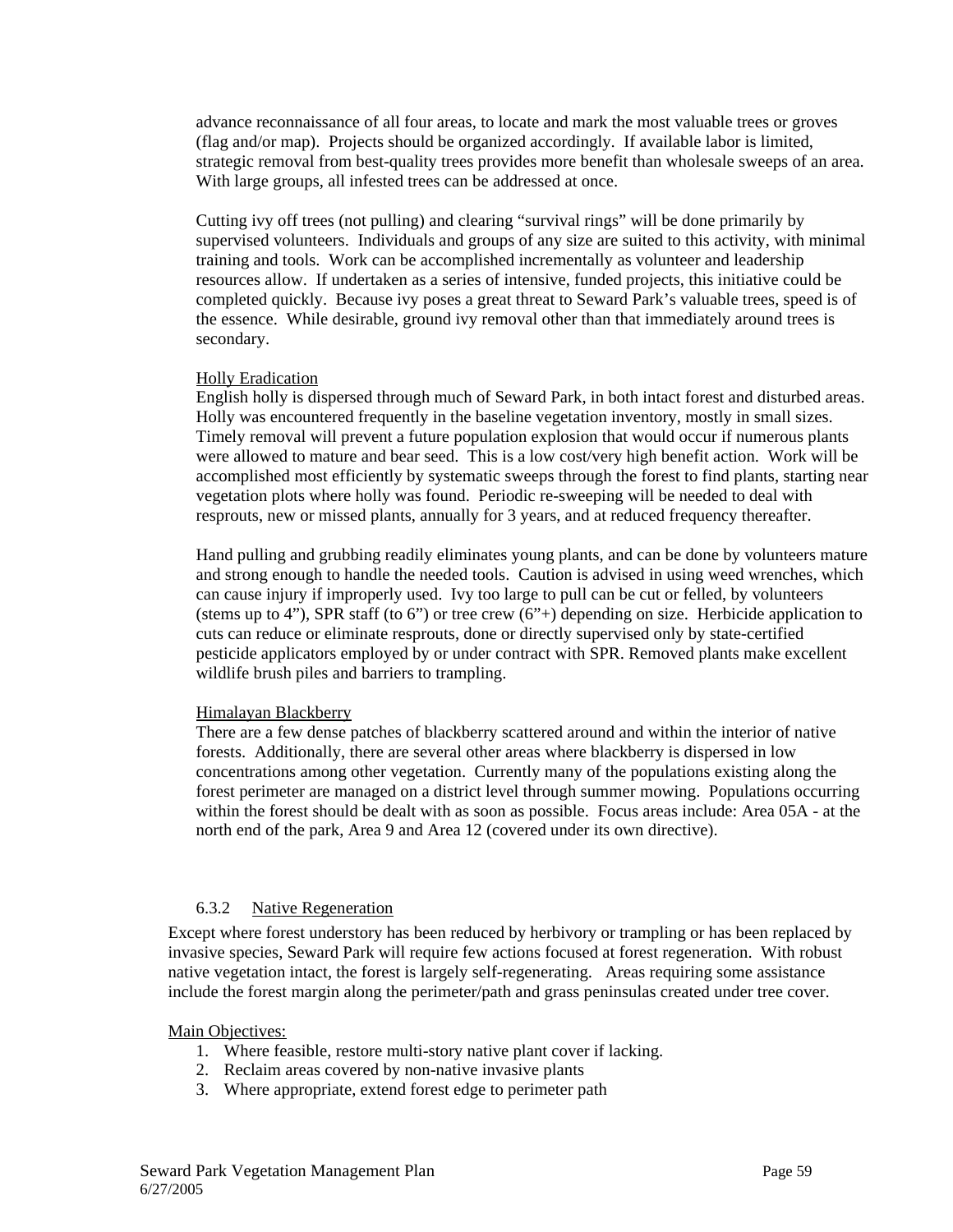### Priority Actions:

- 1. Identify and map areas with less than 70% native species cover park-wide.
- 2. Remove invasive plants in areas with low native plant cover
- 3. Remove grasses and invasive plants from perimeter path forest edge
- 4. Replant sites with appropriate species, maintaining path drainage swale function.
- 5. Plan regeneration plantings to achieve multiple vegetative layers
- 6. Protect plantings
- 7. Maintain plantings to establishment (3 years)
	- o Mulch
	- o Provide water appropriate to plantings
	- o Provide weed monitoring and removal

### Priority Areas:

 Zones 25, 29,36,45,46 Zone 03, Trail Edge

### 6.3.3 Bare Soil

Regeneration work needs to start with bare ground protection, to reduce compaction and potential erosion. Implementation utilizing the standards and protocols outlined in addenda N will greatly enhance all projects and speed restoration of the forest. Brush piles using native branches and/or decaying invasives should be placed strategically to discourage entry from trails, in combination with downed woody debris and logs. Where bare ground remains, a thick blanket of wood chips should be added if feasible. Mulch and woody debris protecting bare ground will need replenishing from time to time, as part of ongoing volunteer stewardship. On the whole, Seward Park's north forest will regenerate unassisted if invasive plants are controlled. Zone 9 requires special attention due to offtrail trampling by people and dogs.

Where trees are planted, understory plants should be added if no natural regeneration occurs within a season or two. Again, volunteers are well-suited for planting and long-term stewardship (monitoring survival, weeding, replanting).

### 6.3.4 Zone 12 Rehabilitation

Zone 12 is 0.4 acre site that is fully covered with Himalayan Blackberry. Informal inspection reveals the presence of wetland indicator plants beneath the blackberry and where recently removed, regeneration.

### Main Objectives:

- 1. Eradicate blackberry to prevent encroachment to other zones
- 2. Restore Zone 12 to native forest

### Priority Actions:

- 1. Remove blackberry and other invasives
- 2. Assess soil type
- 3. Plant site-appropriate native species, emphasizing vegetative layers
- 4. Apply biodegradable weed prevention at base of new plantings
- 5. Maintain until establishment (5 years)
	- o Mulch
	- o Provide sufficient water to plantings
	- o Provide weed monitoring and removal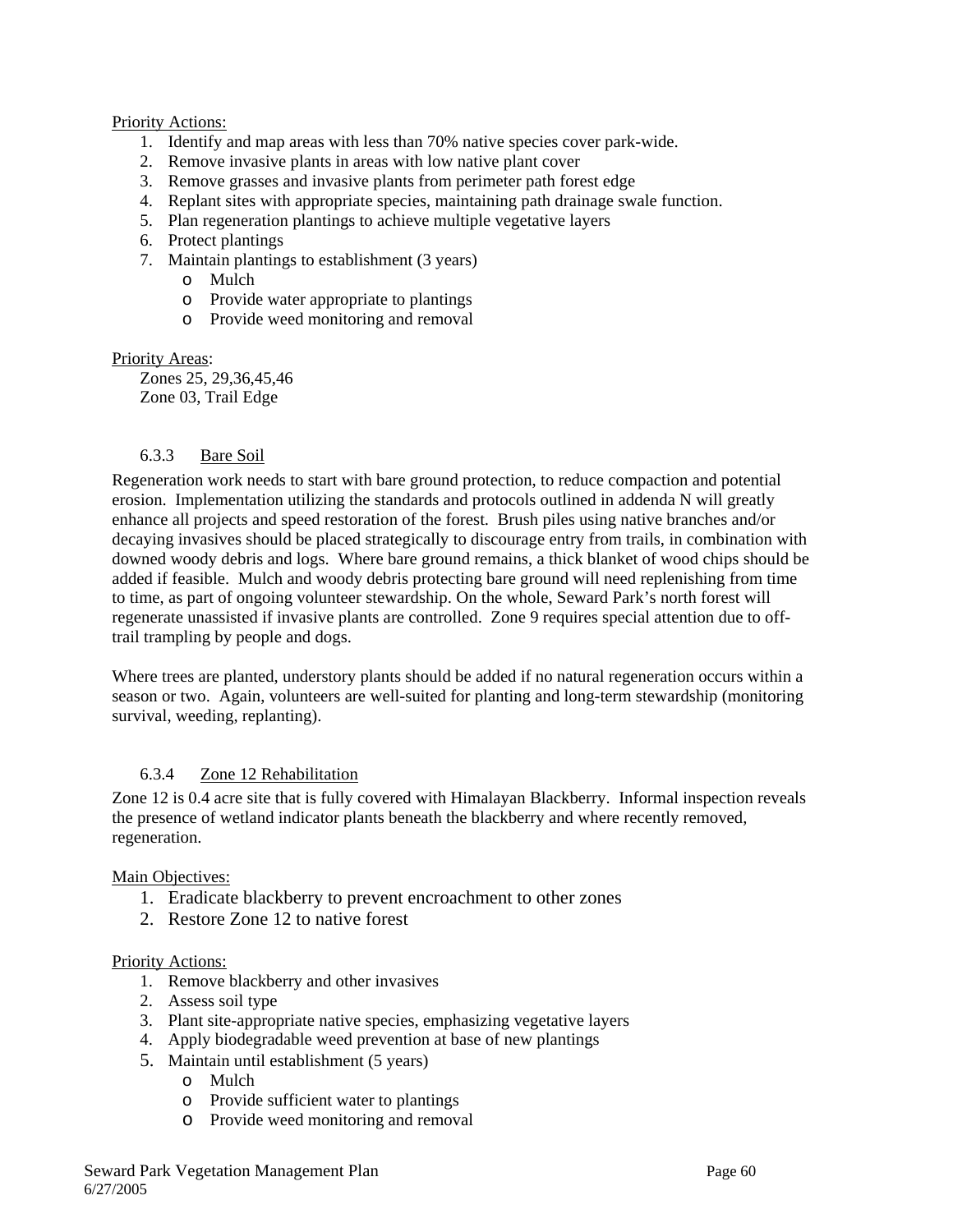o Provide mountain beaver monitoring and exclusion if needed

Priority Area: Zone 12

### **6.4 Wildlife Habitat**

A detailed wildlife survey for Seward Park was not completed as part of this plan; however, much is known of the park's importance as habitat for native fauna, especially bird life, endangered eagles and salmon species. Management will accommodate and support diverse wildlife throughout the park, particularly eagles and deep forest bird species that are very rare in Seattle.

Main Objectives:

- 1. Protect Eagle nests
- 2. Protect mature conifer forest
- 3. Enhance forest edge vegetation
- 4. Enhance native shoreline habitat
- 5. Increase habitat for mountain beaver predators

### Priority Actions:

- 1. Monitor eagle nest use and new nest creation
- 2. Maintain practices which insure activities do not constitute nest disturbance, as per Department of Fish and Wildlife recommendations.
- 3. Maintain areas of seasonally-unmowed grasses for eagle rodent source.
- 4. Enhance north conifer forest through related vegetation management actions (invasive control, regeneration).
- 5. Build horned owl nest boxes in north forest (see Section 6.6)
- 6. Encourage forest edge irregularities by removing and replacing any hazard trees with multilayer, native shrubs and forbs.
- 7. Remove and replace invasive edge plants with wildlife-supporting native species
- 8. Enhance quality of native vegetation along lake shore in appropriate locations.

### Priority Areas:

Zones 5 and 34 Perimeter Path

### 6.4.1 Eagle Nesting Areas

The following management objectives have been summarized from the Seattle Department of Planning and Development's (DPD) recent draft best available science review for environmental critical areas. DPD's draft document represents an inclusive review of existing literature regarding all GMA recognized environmental critical areas including bald eagle nesting sites. Recommended management actions identified include:

### Main Objectives:

1. Maintenance of high tree density and moderate cover – to visually buffer nests from human activities,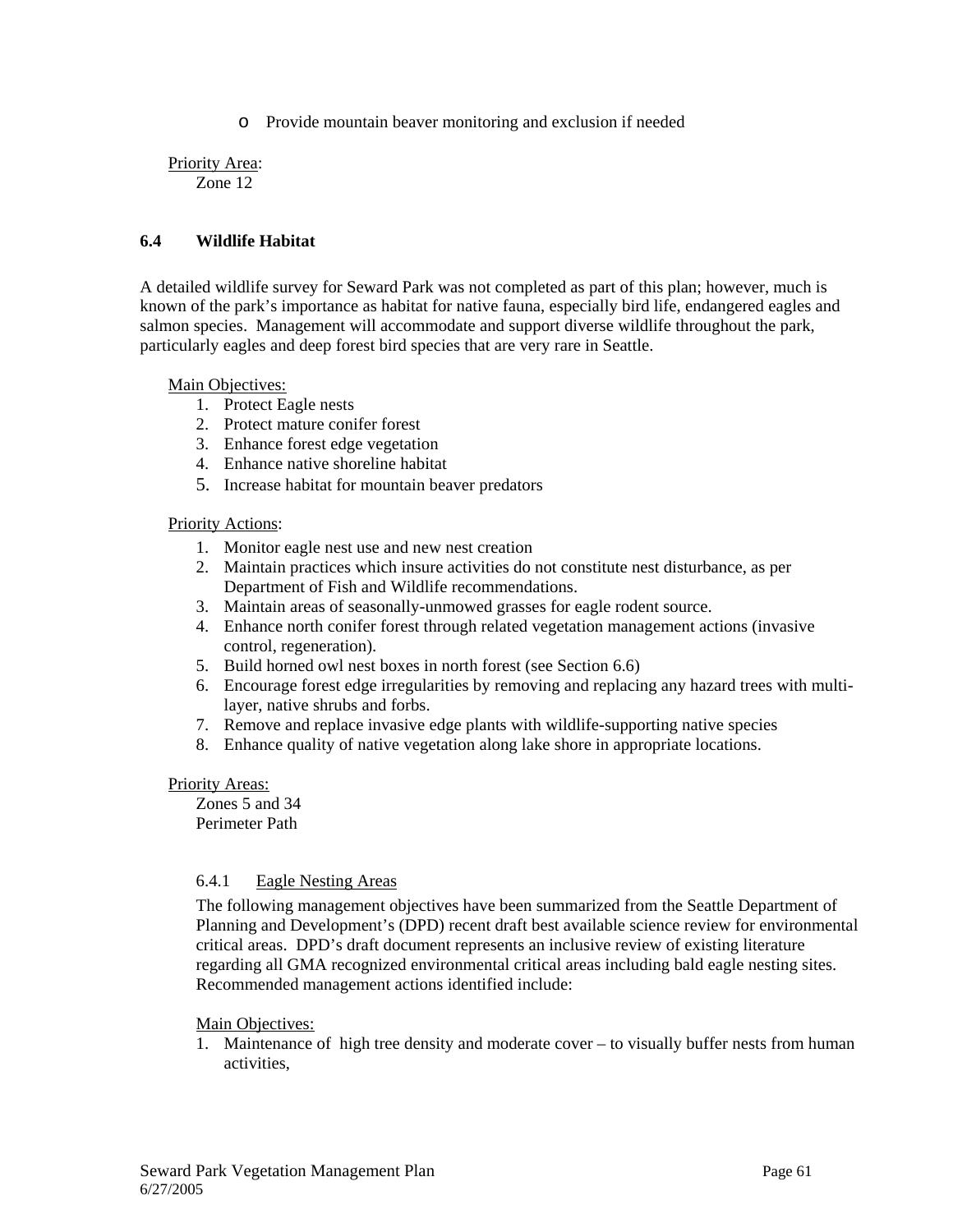- 2. Complete vegetative screening around nests to reduce time and frequency of disturbance (eagles nesting at heights greater than 150 ft. were noticeably less prone to disturbance related to human traffic on trails located near the base of the tree),
- 3. Protection of nests and nest trees year round since eagles typically use and maintain the same nests year after year, 4) protection of abandoned or un-used nests – since these nest may be used periodically
- 4. Establishment of a two tiered buffer the first protected zone extending from the base of the nest tree out radially to 400 feet. This zone protects and screens the nest from human activities. The second – conditioned zone – extends from the outer boundary of the protected zone radially to 330-800 feet. Alternate nest locations, perch trees and feeding sites should be included in the conditioned zone. Short term, unobtrusive activities, or those shown not to disturb nesting eagles, such as the use of existing roads, trails, and buildings, can occur yearround in the conditioned zone.

Priority Actions:

- 1. Screen loop road adjacent to management zones 35, 36 and 44 with woody vegetation of moderate height.
- 2. Evaluate human activities in zones 35,36, and 44 regarding their probability of disturbing the adjacent eagle nest
- 3. Conduct survey of potential nesting and roosting trees in park and include candidates on significant tree list
- 4. Maintain adequate vegetation within 400 feet of all nesting trees.

Priority Area: Zone 9

### **6.5 Retention of Park Character**

### 6.5.1 Overall Appearance and Use

Parks current planning process encourages public input on projects that change the appearance of a Park. Current plans to revamp the entry to the Park are under discussion at this time with Parks staff and the public. Native plants will be favored in the palate of the landscape beds. There are no specifics available of these plans at the time of printing. Recommendations based upon this Plan have been made to District Maintenance Staff and the designing Parks Landscape Architect.

# West Boundary Forest

The primary management actions in park boundary areas are remediation of hazard trees, removal and control of invasives, and rehabilitation of understory vegetation. Controlling invasives along the park edge poses a particular challenge because the edge is under constant siege as the frontline of invasion by non-native plants. The edge is also important for its highly-visible face to the community and immediate-neighbors. Establishment of resilient native plant communities that can withstand threats from invasive species and intrusions from people will require education and outreach to neighborhood.

### Main Objectives:

- 1. Reduce invasive cover
- 2. Establish dense native plant communities (particularly shrubs)
- 3. Encourage stewardship by adjacent neighbors
- 4. Replace tree losses with appropriate disease-resistant species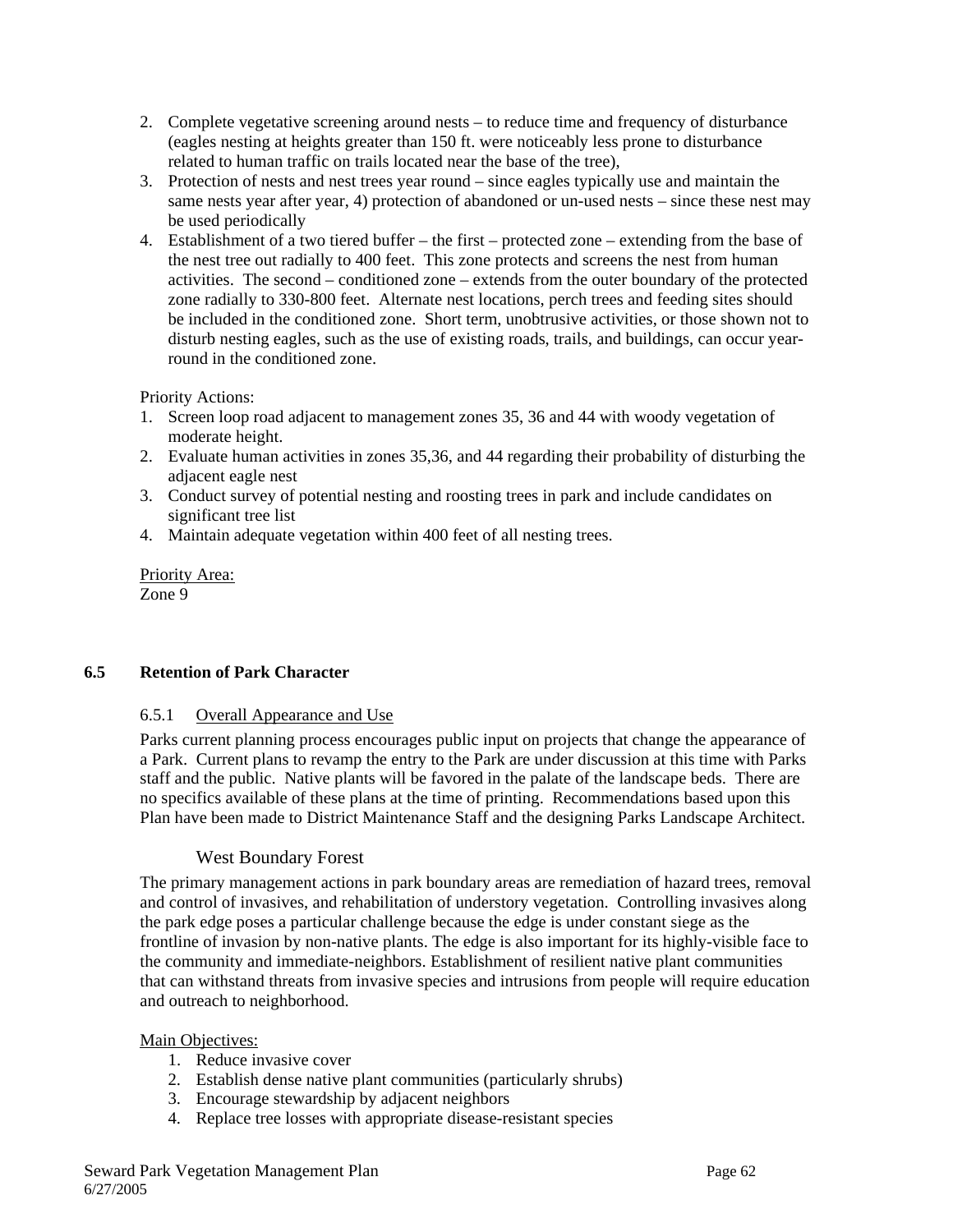### Priority Actions:

- 1. Replant areas of tree loss with species resistant to phytophthora root rot, preferably evergreen natives.
- 2. Encourage neighbors to help eliminate invasive plants and respect park boundaries.
- 3. Remove invasive plants, particularly blackberry
- 4. Plant site-appropriate native species, emphasizing vegetative layers
- 5. Apply biodegradable weed prevention at base of new plantings
- 6. Maintain until establishment
	- o Mulch
	- o Provide adequate water to plantings
	- o Provide weed monitoring and removal

### Priority Areas

Zone 15, 16

### 6.5.2 Soil Compaction

Soils compaction is limited to informal trail areas in the forested zones, around picnic, play and parking areas in the grass and greensward areas, and along the perimeter path. Because Seward Park receives concentrated use in certain areas, not all soil compaction, denuding and related erosion can be eliminated. Management should focus on reducing compaction where gains are feasible and vegetation quality can be enhanced.

### Main Objectives:

- 1. Prevent and eliminate trail-related erosion
- 2. Increase planting sites for native vegetation
- 3. Provide suitable root zone soil density for existing trees

### Priority Actions:

- 1. Aerate compacted soils around picnic areas and other heavily-used sites
- 2. Create and maintain mulch rings around trees subject to heavy foot traffic
- 3. Define perimeter path limit outside pavement edge and replant densely beyond.
- 4. Identify and correct erosion coming from official trails
- 5. Identify and close off trails that do not conform with overall park access plan
- 6. Obliterate junctions of unwanted and official trails with large woody debris and brush
- 7. Mulch and plant abandoned trails with tough, fast-growing natives
- 8. Maintain plantings until establishment (3 years)
	- o Mulch
	- o Fence to protect if necessary
	- o Provide adequate water to plantings
	- o Provide weed monitoring and removal

### Priority Areas

Zone 5 trails, Area G

### 6.5.2 Social Trails

Social trails fragment the forest, disturb wildlife and introduce invasive seeds and pathogens that can threaten native vegetation. Completely eliminating social trails is impossible. The SPR UF Trail Restoration program currently is mapping and planning an updated trail system for Seward Park.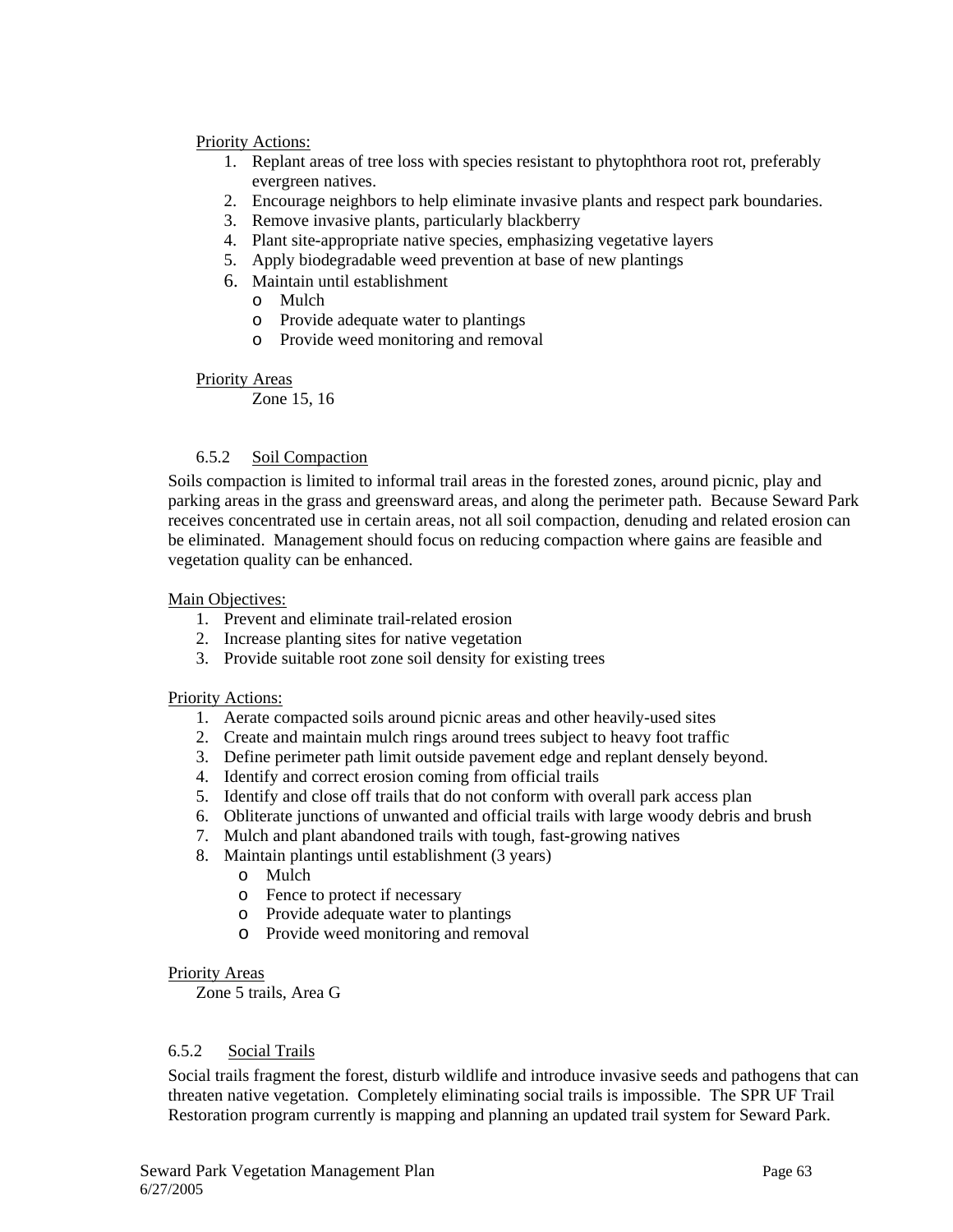During this process, existing social trails will be evaluated for abandonment or development into official trails. This VMP implementation initiative seeks to block those that are most destructive to forest integrity. Implementation will require collaborative trail and forest restoration work. Key players are these two UF restoration programs with volunteers, and incidental tree crew involvement.

Once trails to be blocked are identified, volunteers can transport available woody debris, brush and logs to obscure entry points. If salvage plants and woodchips are available, these should be added in the bare trail areas beyond, for a distance of 10-20 feet. Tree work can generate useful brush, chips, small logs and root wads. Invasive shrub removal is another source of material, especially berry-free holly. Planting to further obliterate social trails will primarily be a reforestation volunteer activity. If establishment care can be provided, new plants chosen for their toughness and barrier qualities can supplement salvaged vegetation. Oregon grape, native rose, Devil's club, and tall shrubs like hazel, Indian plum and ocean spray all are suitable selections, depending on light and moisture environment.

A final, important element in eliminating park social trails is public education. Permanent signage at forest trailheads and kiosks is a longer-term objective. Temporary signs posted at restoration sites can raise awareness and discourage off-trail trampling by both human and canine visitors. Bright construction fencing combined with signs may bring further attention to the message, although intruding visually short-term. These measures are inexpensive and easy to implement using a volunteer work force.

### **6.6 Vegetation Monitoring**

### 6.6.1 Sample Plot Re-establishment

Re sampling of plots will be essential to measuring the success of the restoration project and to monitor for further changes in forest health. Protocols for resampling are include in the Appendix as part of the Best Management Practices for each Zones and for the Park.

# 6.6.2 Invasive Plant Encroachment (hatchery)

Survey data indicate heavy ivy encroachment from the hatchery site into the surrounding forest. Concern about additional non- native plant encroachment indicates the need to control invasives within the hatchery grounds as part of overall forest restoration. The hatchery site rehabilitation currently underway does not include a vegetation management plan. A plan that is compatible with this overall park VMP needs to be developed.

### Main Objectives:

- 1. Increase integration of hatchery site with native forest
- 2. Eliminate invasive plant encroachment into park forest
- 3. Manage and alter hatchery landscape to support overall forest health.

### Priority Actions:

- 1. Create a separate VMP section for the hatchery site
- 2. Develop any additional plans for site improvements consistent with VMP goals
- 3. Contain or eliminate all invasive plants on site.

Priority Area: Zone 6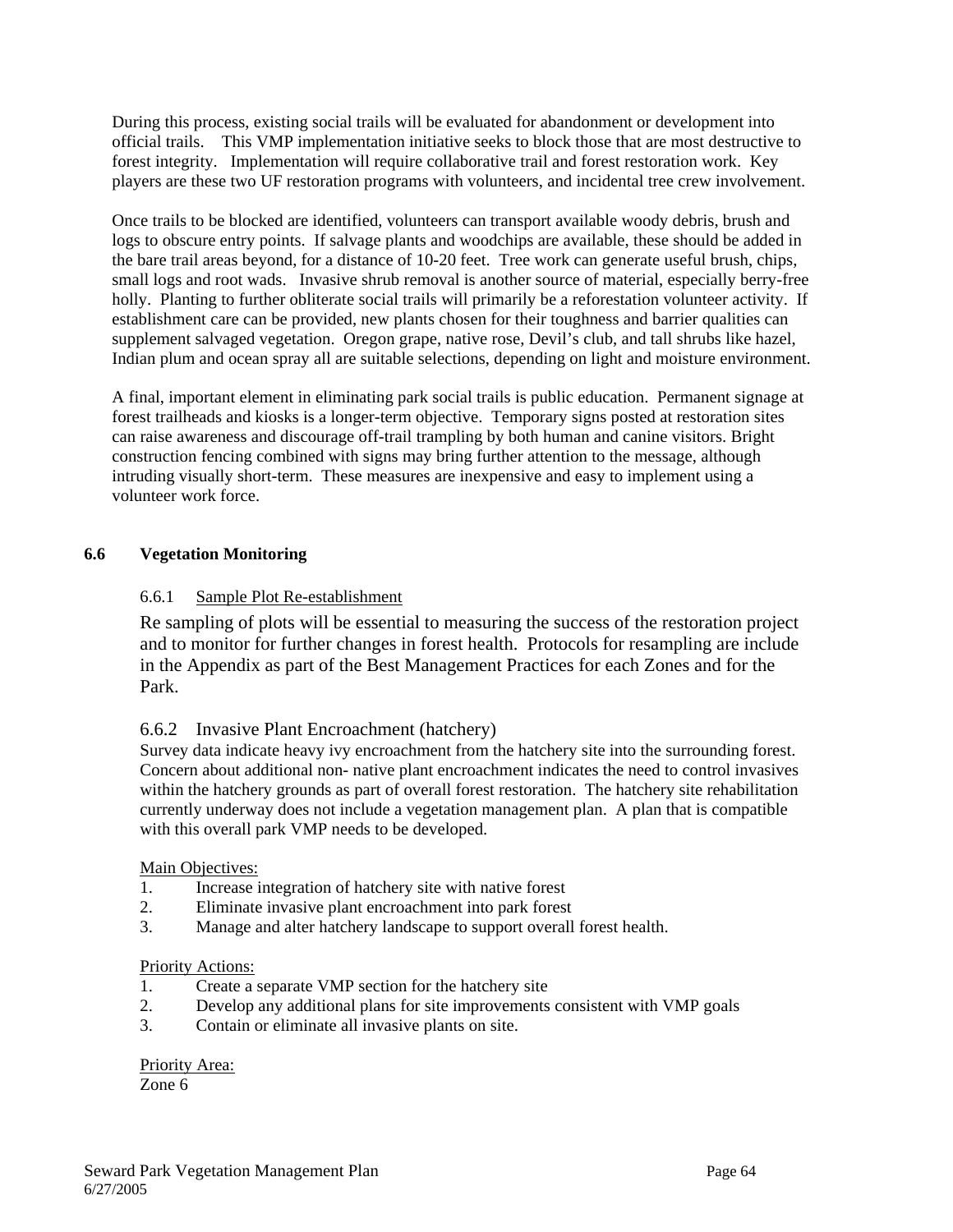Once part of the native conifer forest that surrounds it, the Hatchery property is currently a substantially-altered landscape in transition. In addition to natives, the property has significant non-native specimen trees and historic landscape features. This acreage was omitted from this VMP because management objectives and intended vegetation locations and character are not well-defined at this time. The Hatchery's new use as an environmental learning center is just emerging.

The intent of this initiative is to add a Hatchery/Environmental Center section to the overall Seward Park VMP. Objectives reflecting this site's unique landscape character and intended functions must be defined, consistent with and wherever possible furthering park-wide VMP goals. If future landscape changes are undetermined and no VMP is developed near-term, criteria for plant selection should be established before further development, at minimum. In the past, non-native Hatchery vegetation (notably ivy) has infested the surrounding forest. Hydro-seeding with non-native grasses has continued this trend in the recent past, potentially displacing native grasses and forbs from both woods and shore.

Leadership and funding for VMP development lies in the hands of SPR's Environmental Learning Centers manager. The VMP document itself can be completed by Parks UF staff or a qualified consultant. It is of great importance that invasive plants within the Hatchery be controlled as restoration of surrounding high-value forest proceeds. An excellent opportunity exists to link restoration with environmental learning experiences, directly engaging participants in positive ecosystem change.

# **6.7 Preservation of Rare, Sensitive Plant Communities and Outstanding Trees**

### 6.7.1 Garry Oak Preservation

Seward Park's 0.2 acre Garry Oak grove is almost unique in Seattle. The site has withstood regular mowing of the understory and competition from native Douglas-fir and madrona as well as planted Sycamore trees. The site is worthy of protection not only from the standpoint of silvical uniqueness but aesthetics also.

#### Main Goals:

- 1. Protect and sustain the oak grove
- 2. Provide education about the grove's unique character

#### Priority Actions:

- 1. Protect trees from root impacts by trampling and close mowing
- 2. Assess and address competition from planted Sycamore
- 3. Study plant associations at Garry Oak groves nearby (may need to go out of City)
- 4. Assess potential for oak regeneration and understory rehabilitation
- 5. Provide educational signage
- 6. Eliminate turf and invasives (may retain poison oak)
- 7. Underplant with site-specific native vegetation
- o Mulch
- o Provide water appropriate to plantings
- o Provide weed monitoring and removal

Priority Area: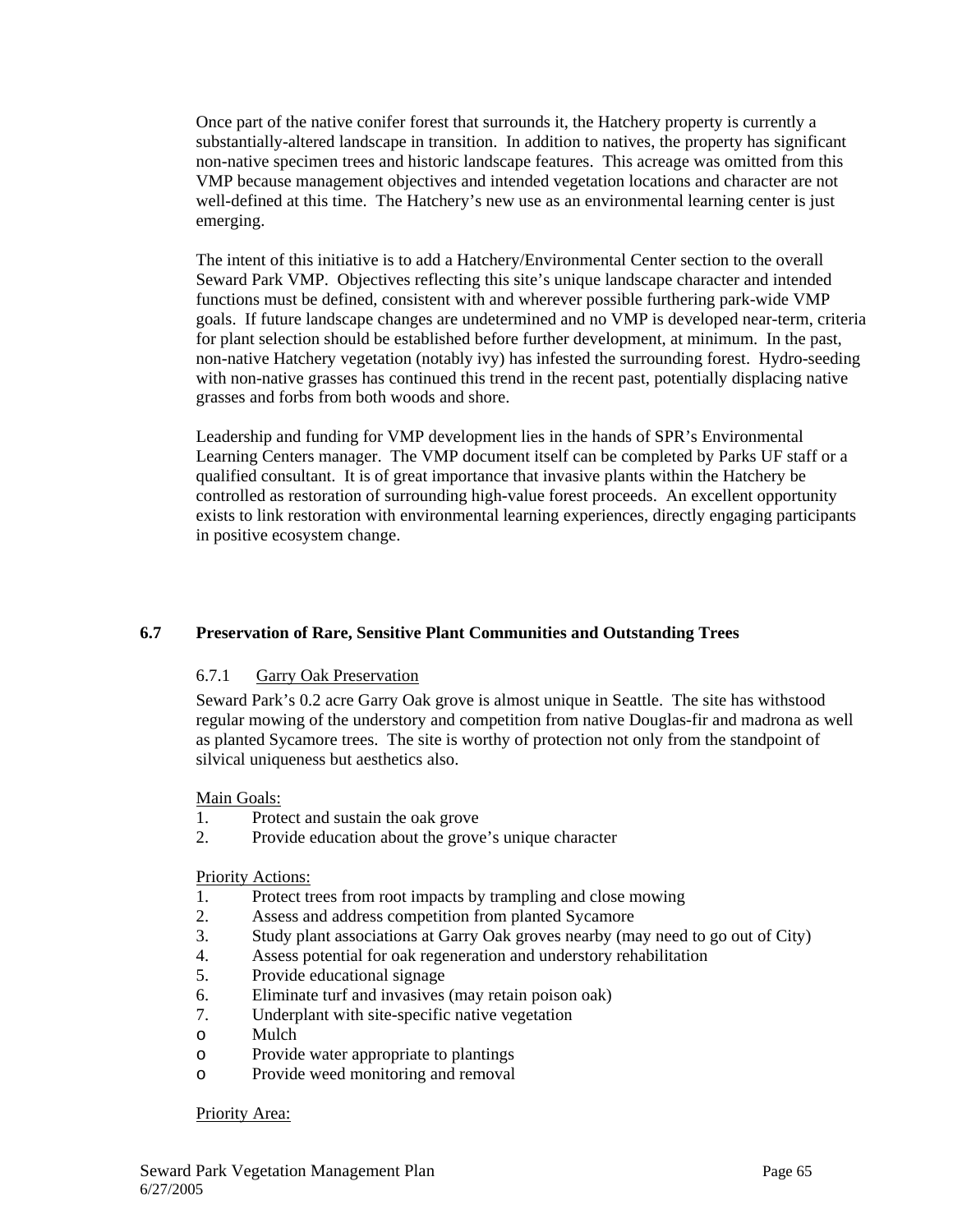#### Zone 39

This rare Garry Oak / Madrona stand can be reclaimed to more natural condition gradually or as a single, funded project. The first task is to fence the understory of existing oak trees temporarily to protect their roots and restoration plantings that follow. This site could be enlarged to incorporate and convert small areas of existing lawn and ornamental trees. SPR's landscape architect, district staff and urban forester together should define an appropriate perimeter.

A second step is to gather acorns from the mature Garry oaks and begin propagating seedling trees in containers. Volunteers can take on this task, with Parks horticulture staff providing advice and support as needed. Using native soil containing mycorrhizae (beneficial soil fungi) may improve plant survival. Madronas can be expected to reseed themselves. The next step is to eliminate non-native grasses on the site by sheet mulching or herbicide application, then placing wood chip mulch 3-4" thick overall. The site can be left at this point for a season or longer, if monitored and any grass regrowth controlled by pulling or spot herbicide treatment.

The final task is to replant the site with seedling oaks and associated understory species, including those natives now growing in close proximity to the grove. Appropriate species, based on Garry oak habitat elsewhere include – but are not limited to – the following:

- Common snowberry *Symphorocarpos alba*
- Western serviceberry *Amelanchier alnifolia*
- Hairy honeysuckle *Lonicera ciliosa*
- Western hazel *Corylus cornuta californica*
- Kinnikinnick *Arctostaphyllos uva-ursi*
- Long-stolon sedge *Carex inops*
- Camas (quamash) *Camassia*

Garry oaks are best planted in light gaps or at perimeter locations. Sequenced tree plantings over several years would enhance stand age diversity (5-10 year intervals). Other tree species that commonly grow with Garry oak include Douglas fir, Cascara and Madrona, which is already present. Garry oak canopy is the primary restoration objective. Volunteers can contribute to all planting-related activities: determining plant palette, installing plants, mulching and establishment monitoring and care, Volunteers and Park naturalists together also should develop interpretive signage – an important aspect of this project.

# 6.7.2 Outstanding Trees

Seward Park is home to a population of native and nonnative trees unique by virtue of their size or rarity. These trees deserve special attention and protection. In the VMP appendix, trees identified as significant (in July 2004) are shown on the Management Areas map, and inventory data included with numbers to match. Trees were GPS-located for the VMP's ArcViewgenerated map; where possible, trees also need field tagging to help visitors and Parks staff identify them. Seward Park's significant trees are not a static group, but one that will evolve over time to reflect losses and additions. At least every decade, Seward Park should be re-evaluated for outstanding trees, particularly for size as champions succumb. Professionals or knowledgeable volunteers can complete this periodic inventory.

### Main Objectives:

- 1. Sustain health, safety and longevity of identified significant trees
- 2. Identify additional / replacement trees of significance over time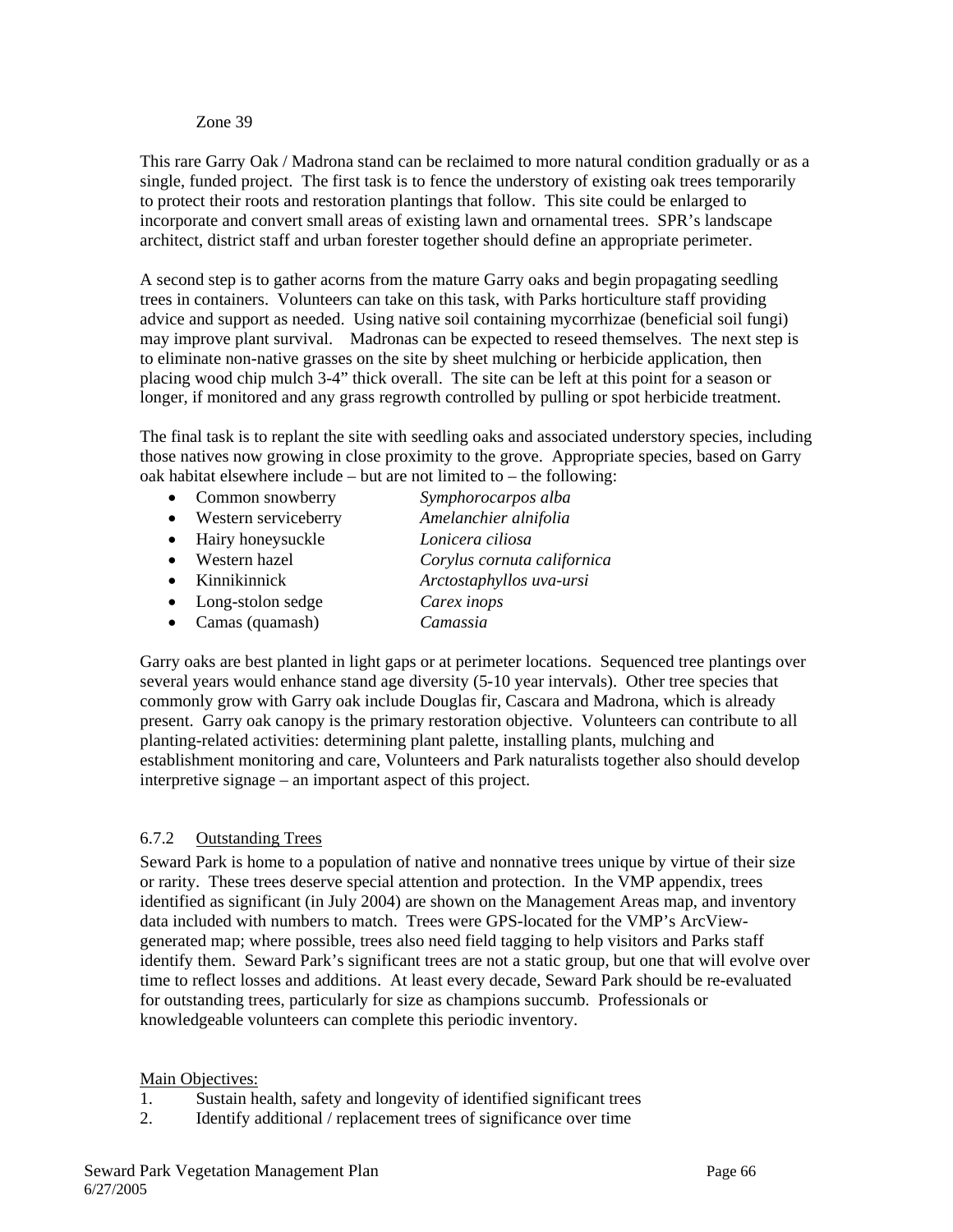#### Priority Actions

1. Evaluate and address each tree's maintenance and tree work needs annually.

2. Establish and maintain a database documenting all maintenance, tree work, monitoring,

inspection, removals and additions

- 3. Identify potential notable trees to supplement current list and replace losses.
- 4. Where lacking, restore appropriate understory vegetation for native trees
- 5. Assess invasiveness of notable nonnative trees and eliminate species from park
- 6. Develop public education materials and tours of significant park trees.

#### Priority Area:

Park-wide

Because of their value, these significant trees merit individual attention on a regular basis, including monitoring, upkeep and status tracking. The most important first step is for UF staff to set up a database linking inventory data to individual tree management records, to track periodic monitoring, pruning, mulching/weed control, inspection, and loss or removal. To put this management tool into action, UF staff will also need to create paper or electronic forms (for hand-held computers) to record activities as they occur: tree work orders, annual monitoring results, maintenance actions, etc. UF staff can then document work they accomplish or lead as it is done.

District staff, naturalists and volunteer leaders also may record data. To do so, non-UF staff will need to be provided specific direction and suitable tools. These could range from mail-in paper forms, to direct data entry using handheld computers. The bottom line for significant tree management is to monitor annually, to provide routine care (by resource staff and/or volunteers), to mitigate hazard conditions or other problems encountered, and to note trees that are added or removed over time. The key implementation priority is to put a management system into place to protect these trees.

Cultivating visitor awareness of Seward Park's outstanding trees, while not essential, is another aspect of their management. It is best accomplished through guided or self-guided tours. In this regard, skilled volunteers can contribute on a one-time basis translating VMP map and data into interpretive materials, or an ongoing basis leading park tours or "adopting" trees to mulch, weed and monitor. This hands-on care will help insure that special trees receive the extra attention they deserve.

### **6.8 Shoreline Vegetation Management**

Seward Park contains one of the longest undeveloped stretches of freshwater shoreline in the city. It has value for salmon and amphibious habitat, as well as view and recreational value for humans. Perimeter vegetation was evaluated reach-by-reach from a habitat standpoint, and recommendations generated on that basis for restoration priorities and plant palettes. This 2004 inventory and analysis are included as an appendix to this VMP. Shoreline vegetation must balance multiple objectives not yet clearly articulated or spatially defined. Broad management direction needs to be set before additional shoreline vegetation changes are made.

#### Main Objectives:

- 1. Establish comprehensive plan for shoreline use and vegetative character.
- 2. Restore natural shoreline integrity where appropriate
- 3. Maintain vistas consistent with historic park character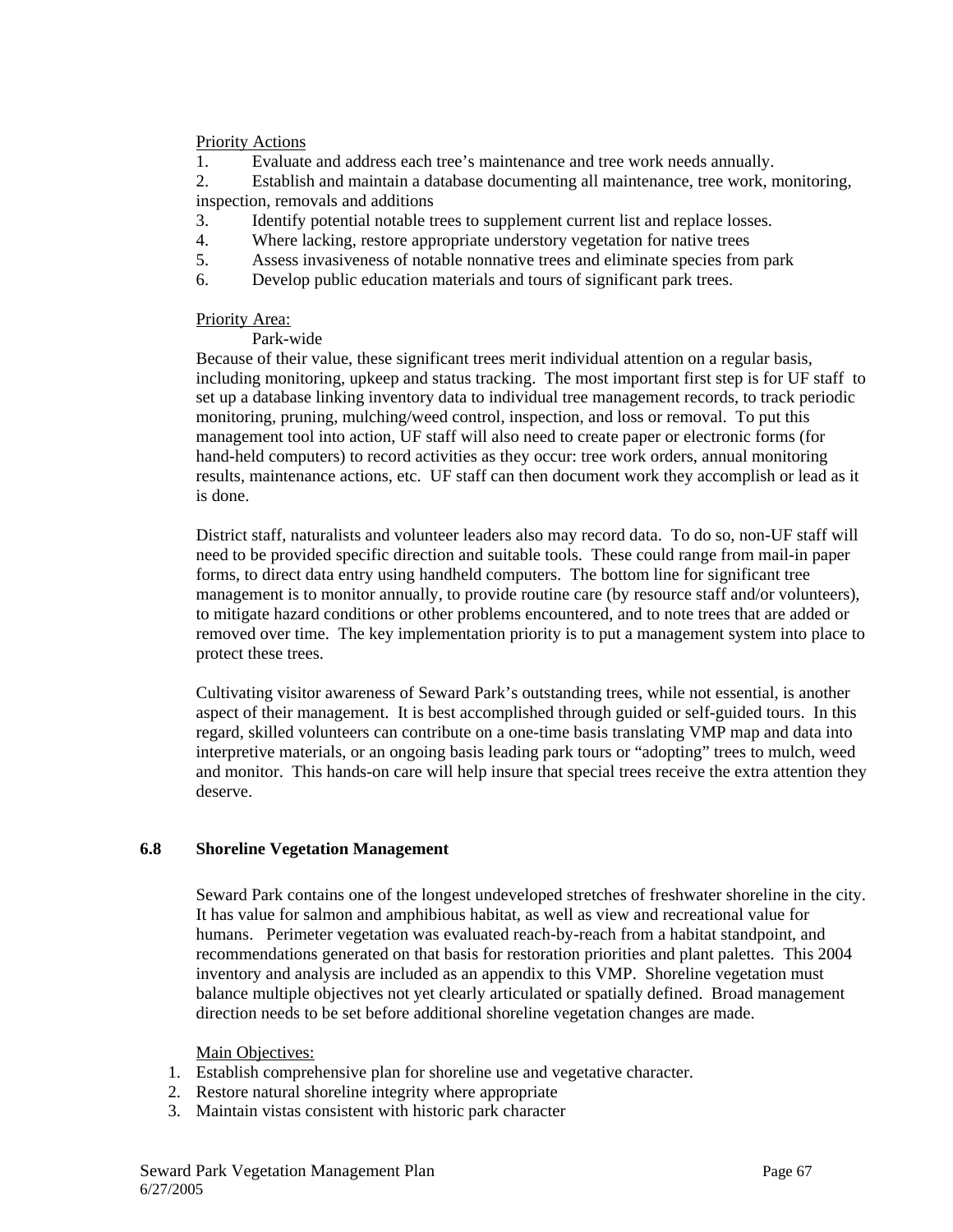- 4. Define and control user access along lakeshore.
- 5. Maximize wildlife habitat consistent with shore's multiple functions.

#### Priority Actions:

- 1. Develop plan to delineate appropriate shoreline functions.
- 2. Refine 2004 shoreline vegetative assessment recommendations based on this plan.
- 3. Adjust recent restoration plantings if necessary based on this plan.
- 4. Control invasive plants where existing or potential habitat quality is highest.
- 5. Plant native trees for salmon habitat enhancement wherever appropriate sites are ready.
- 6. Fell trees into water and anchor near shore to enrich habitat wherever appropriate.

#### Priority Area:

Zone 2

Both citizens and SPR staff have expressed a strong desire for practical guidance on management of Seward Park's extensive shoreline. Without fully clarifying objectives and uses for which the park shoreline should be managed, it is impossible to develop location-specific vegetation management recommendations. This initiative involves making such determinations, by examining the multiple roles Seward Park's shoreline plays and spatially delineating these, reach by reach. It is not within the scope of this (or any) VMP to weigh the relative importance of functions a landscape serves, nor to dictate land allocations among them.

This initiative will require project-level funding from City and/or outside sources. A primary objective will be to provide direction for vegetation management, although other issues can be resolved at the same time. The scope should be narrow enough to allow for quick completion: the intent is not to create a full master plan. All legitimate shoreline uses should be adequately represented, and key players consulted: Corps of Engineers, Friends of Seward Park, Friends of Seattle's Olmsted Parks, Audubon, Dept of Wildlife, recreation-oriented organizations, Park landscape architect, urban forester, resource and interpretive staff, Seattle Public Utilities, etc. Besides stakeholders, public involvement opportunities need to be included and well-publicized.

Conflicts among habitat plantings, views, and user access from land and water can be resolved through thoughtful vegetation management for multiple objectives, or may require physical separation. Since baseline resource evaluation already has been done for purposes of salmon habitat enhancement and in greater detail for this VMP (see Appendix), drafting vegetation management recommendations responsive to specific parameters will require limited additional work. Without defined objectives, shoreline vegetation management remains in limbo, subject to variable and conflicting priorities.

### **6.9 Grassland and Lawns**

Grasslands and lawns in developed areas of Seward Park establish its landscape character and support recreation, large-scale gatherings, on-leash pet exercise, and rodent sources for predatory birds. Turf should be maintained in areas where it satisfies these functions. Of primary management interest are the ways that grass directly affects native forest habitat. Exotic grasses dominate park lawns and meadows, reducing Seward Park's native species richness. Intensive sampling and mapping of grasslands were beyond the scope of this VMP. Visual inspection reveals that (1) lawn encroaches directly on forest vegetation, and (2) is itself subject to encroachment by invasive shrubs, along forest edges bordering the perimeter path and south of the loop drive.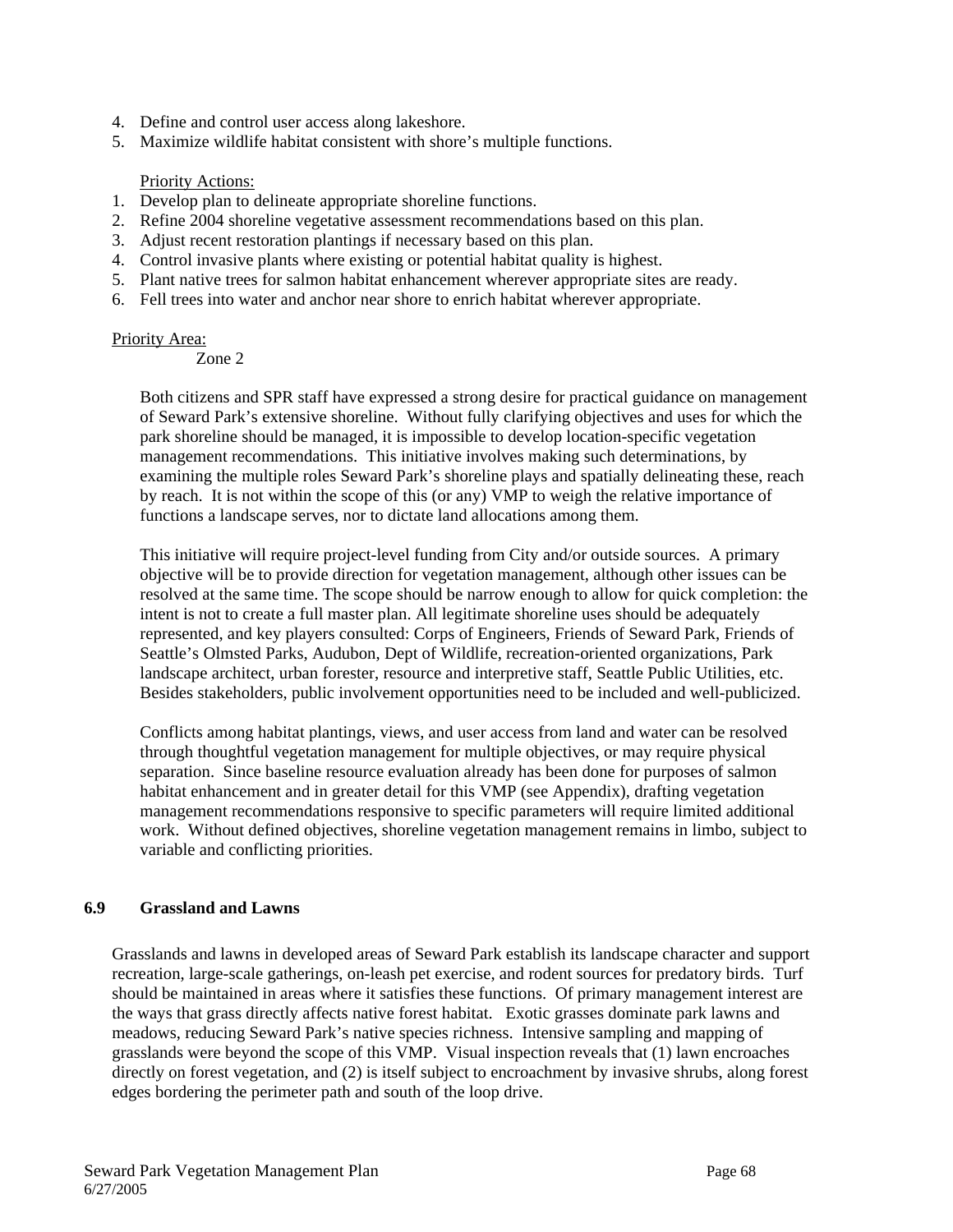Mowed (lawns) and unmowed grass (grasslands) gradually should be eliminated where extent and quality of native vegetation is unnecessarily compromised. In the long run native, non-grass vegetation will require minimal maintenance compared with equal areas of grass. From the standpoint of flora and fauna enhancement, it is desirable to replace lawn with native meadow. From a management standpoint, the difficulty and expense of creating and maintaining native meadow makes conversion impractical on any significant scale. Forest regeneration is a realistic and permanent solution where consistent with established landscape character and use.

### Main Objectives:

- 1. Maintain mowed areas for passive recreation, large events and viewscape
- 2. Reverse expansion of non-native grasses into park forest
- 3. Create maintainable forest-turf boundary
- 4. Extend forest to replace grass along roadways and park perimeter trail
- 5. Expand and enrich native edge habitat
- 6. Create trial native meadow to replace small area of existing lawn.
- 7. Maintain limited non-native meadow for rodent habitat.

### Priority Actions:

- 1. Maintain current lawn areas and selectively reduce over time.
- 2. Adjust seasonal mowing cycle for unmowed lawn to interrupt seed production, reduce fire danger and provide nesting-season habitat for birds (consult with Audubon).
- 3. Study feasibility of converting unmowed lawn to native meadow
- 4. Define lawn perimeters and remove invasive shrubs and grasses beyond
- 5. Replant grass edges with habitat-enhancing native shrubs and trees
- 6. Convert narrow peninsulas of mowed and unmowed grass to native vegetation.
- 7. Prepare planting areas by killing grass and mulching deeply
- 8. Plan regeneration plantings to achieve multiple vegetative layers
- 9. Protect plantings from trampling
- 10. Maintain until establishment (3-5 years)
	- o Mulch
	- o Provide adequate water to plantings
	- o Provide monitoring and grass/weed removal throughout growing season

### Priority Areas:

 Area G Zones 25, 29, 36a, 45 and 46

# 6.9.1 Un-mowed Grass Management

### Meadow Conversion

Converting lawn to native meadow is an expensive, multi-stage process; the resulting meadow will require a high level of ongoing care. Complete success is unlikely, because non-native seed source is immediately and abundantly available (unless all of Seward Park is either kept clipped or converted simultaneously – an unlikely prospect). Because community interest is high in creating tall grass habitat near the Environmental Learning Center, one area has been identified as a priority implementation site. It lies down slope from Shelter 3 and the comfort station, extending almost to the top of the south bluff.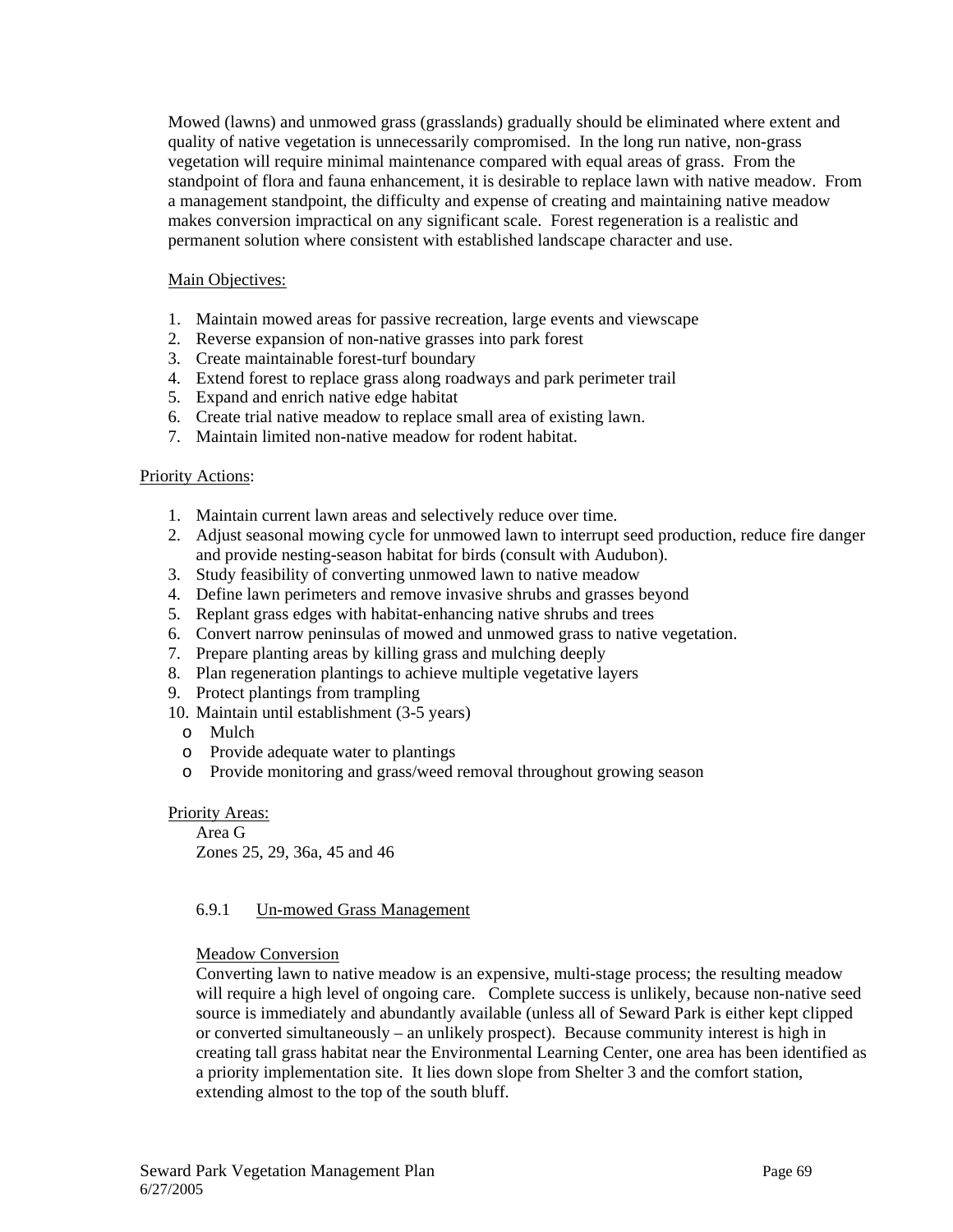Meadow restoration should be done only under professional direction by a landscape contractor. Details concerning materials, methods and sequencing are included in Chapter 7. This implementation initiative will require grant or capital funding, with provision for both establishment care and regular maintenance. Meadow that is created by allowing non-native lawn grasses to grow tall exacerbates the spread of invasive exotic species. It is not a legitimate approach to meadow conversion and is best curtailed in the park as much as possible.

Reclamation of areas currently in mowed and unmowed grasses to native forest will improve habitat continuity throughout Seward Park. It also will reduce invasive plant spread to existing, adjacent forest areas by exotic grasses, shrubs and vines. Conversion will require sustained effort over many years, best undertaken in segments that volunteers and resource staff can handle.

### Main Goals:

- 1. Increase native forest area.
- 2. Reduce invasive plant encroachment
- 3. Establish dense multi-layer plant communities

### Priority Actions:

- 1. Remove invasives, particularly non native grasses
- 2. Plant site-appropriate native species, emphasizing multiple vegetative layers
- 3. Apply biodegradable weed prevention at base of new plantings
- 4. Maintain until establishment (5 years)
- a. Mulch
- b. Provide water to plantings
- c. Monitor and provide weed removal

### Priority Areas:

Zone 25, 29,36,45,46

### **6.10 Poison Oak**

Seward Park contains one of the highest populations of poison oak in our region, a plant not widely recognized due to its local rarity. This native plant is said to have confounded development of the peninsula before the park was created, and still threatens user safety in high use areas unless actively managed. Although poison oak acts as a severe irritant to most people, its role as a natural fence and ecosystem component are also important management considerations.

Poison oak needs to be controlled where it endangers park users and elsewhere left alone. The poison oak map included in this document (Appendix M) gives a general indication of its current extent in the park. Although very sparse in the interior, this plant can be encountered throughout the peninsula, and its range may shift over time. **Individuals engaged in forest restoration or park maintenance activities should be alert for poison oak wherever they work, and protect themselves accordingly.**

Main Objectives:

1. Reduce risk of poison oak contact in highest-use areas.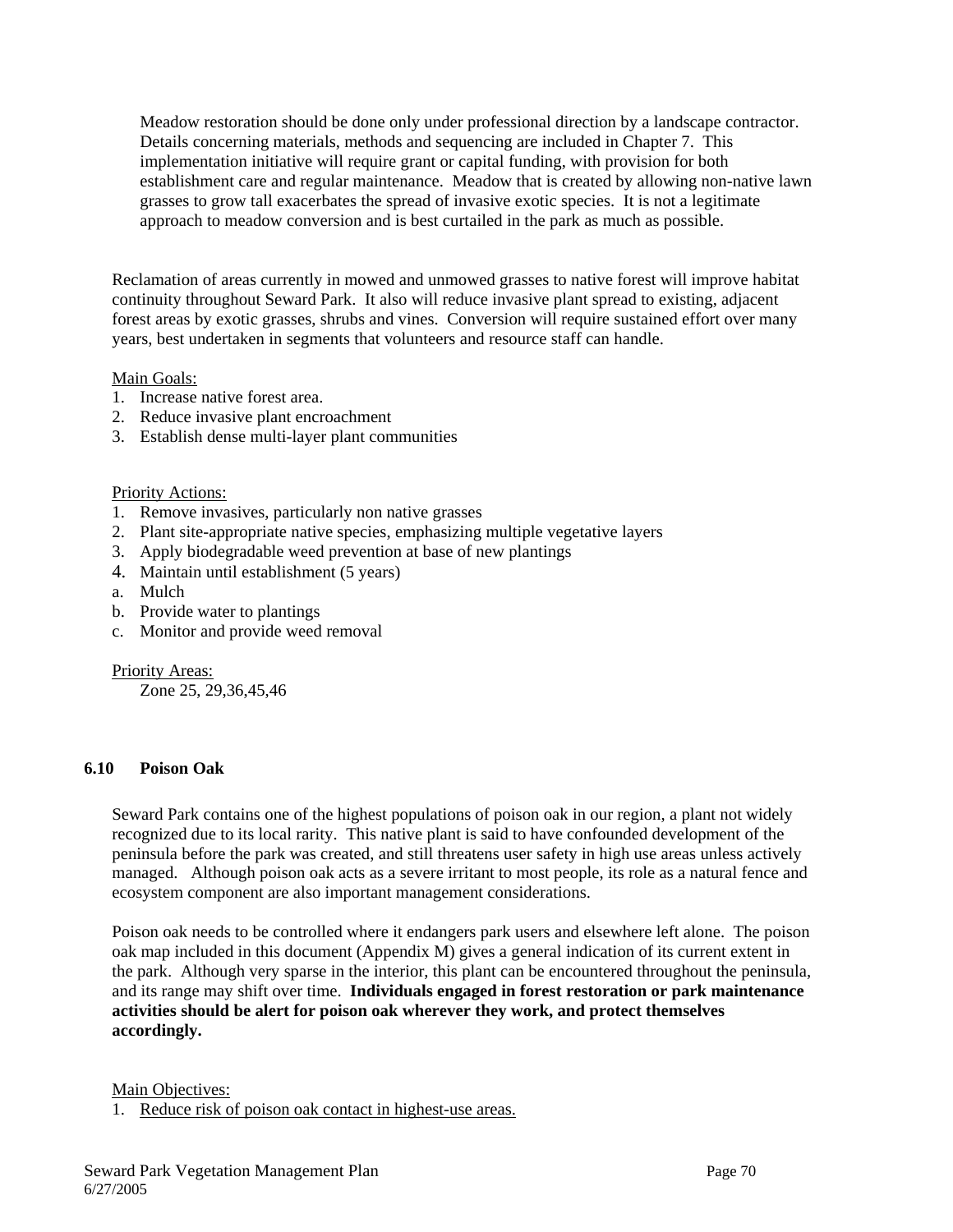- 2. Maintain poison oak as part of Seward Park's natural plant community.
- 3. Avoid spreading poison oak in park via maintenance practices.
- 4. Inform visitors about poison oak's dangers as well as its native ecosystem role.

### Priority Actions:

1. Aggressively contain or remove poison oak at south end of the park near heaviest-use areas, especially playground and picnic shelters.

- 2. Permit poison oak to grow in park areas where risk of unintentional contact is lower.
- 3. Increase cautionary and informative signage, especially at prominent park entry location.
- 4. Monitor high use areas at least annually for poison oak advance and control needs.
- 5. Eliminate mechanical cutting of poison oak, to reduce plant & toxin spread.

# Priority Areas:

- 1. Zone 100
- 2. Area C
- 3. Area D
- 4. Zone 3
- 5. Protect top-quality habitat
- 6. Stabilize existing conditions
- 7. Restore outstanding native vegetation
- 8. Improve Life (Human) Safety
- 9. Arrest escalating resource damage
- 10. Positive Cost/Benefit ratio
- 11. Ease of implementation
- 12. Visibility of results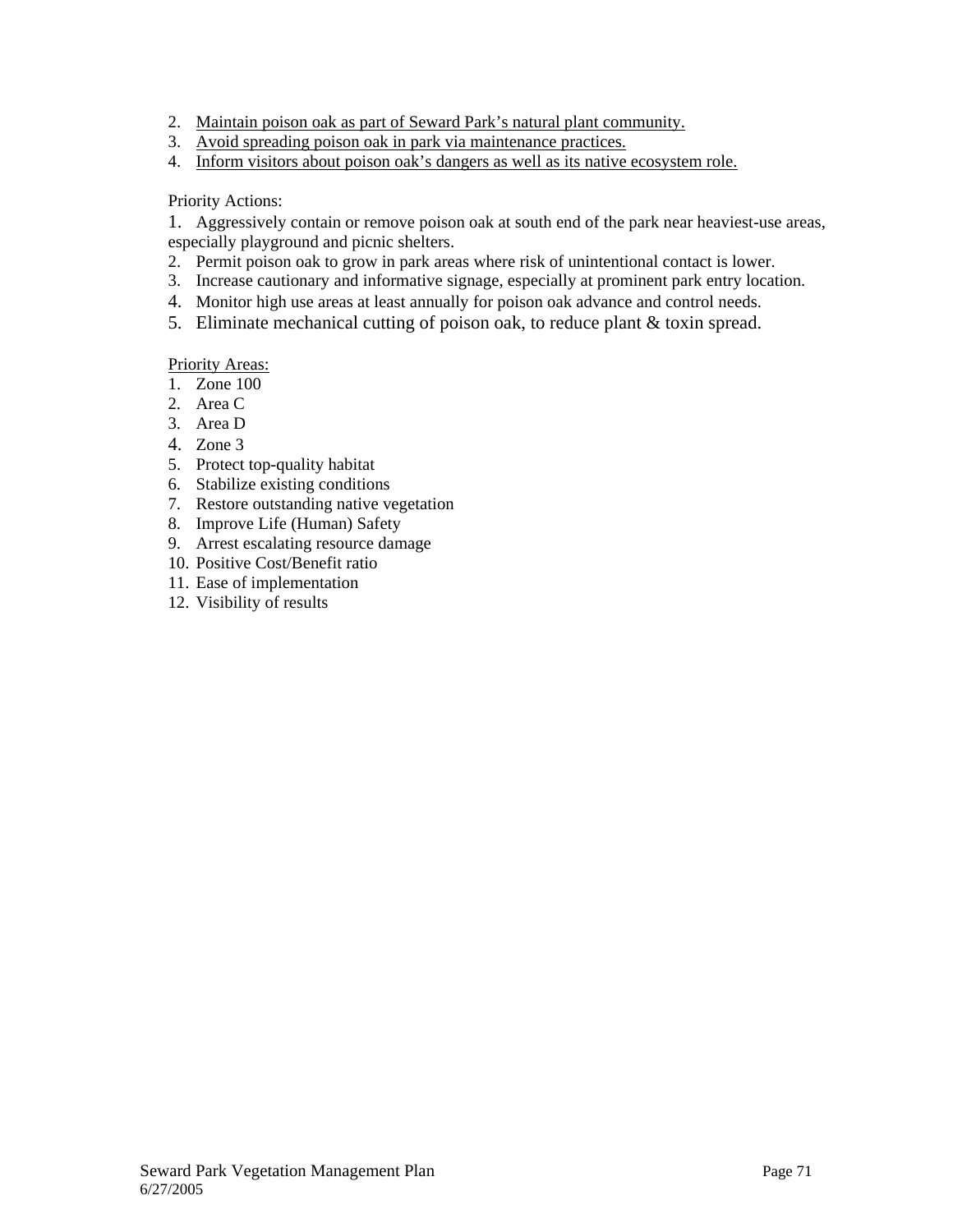#### **6.11 Implementation Strategies**

Implementation is driven by the amount of resources generated and by a strategy which will direct those resources. Currently Parks does not have funding beyond 2005 for restoration activities specifically at Seward Park. The rate of implementation will depended on several factors – community stewardship, available funding and the interest of the larger community of volunteers and donors in the city. The majority of work identified in this VMP can be accomplished by dedicated volunteers and community environmental groups. While prioritized projects are important for vegetative health the methods, or strategy, which is applied will play an important part in the overall success of the Plan.

The following figure summarizes the ten top-priority actions and suggests timeframes for completion within an optimal window of five years. Depending on available funding and volunteers, this period may need to be extended. Certain initiatives may attract strong interest that pushes their implementation forward. Unless a necessary precursor step is skipped in doing so (such as removing invasives before replanting), priorities have some flexibility. For priority initiatives, preliminary budget magnitudes are indicated. These are intended to help staff and volunteers develop projects and identify funding needs.

## Figure 9

| <b>Management</b><br>Objective | <b>Action</b>                                                                  | <b>Location</b>                              | <b>Cost Estimate</b>     | <b>Timeframe</b> |
|--------------------------------|--------------------------------------------------------------------------------|----------------------------------------------|--------------------------|------------------|
| <b>FOREST HEALTH</b>           |                                                                                |                                              |                          |                  |
| <b>Invasive Plants</b>         | Control and<br>containment                                                     | Parkwide                                     |                          | on-going         |
|                                | <b>Ivy Off Trees</b>                                                           | North point                                  | \$28,000                 | 2005-2006        |
|                                | <b>Ivy Off Trees</b>                                                           | South portion, North Forest                  | \$40,000                 | 2006             |
|                                | <b>Ivy Off Trees</b>                                                           | South of Loop Drive                          | \$25,000                 | 2006-2007        |
|                                | <b>Holly Eradication</b>                                                       | North Forest                                 | \$50,000                 | 2006-2008        |
|                                | <b>Holly Eradication</b>                                                       | South of Loop Drive                          | \$6,500                  | 2007-2009        |
|                                | Himalayan Blackberry                                                           | Parkwide                                     |                          | On-going         |
|                                | Other Invasive                                                                 |                                              |                          |                  |
| Native Regeneration            |                                                                                | Parkwide                                     |                          |                  |
| Bare Soil                      |                                                                                | Site Specific within<br><b>Natural Areas</b> |                          |                  |
| Zone 12 Rehabilitation         | Restore Zone 12 to<br>native forest glade/<br>forest                           | Zone 12                                      | \$200,000                | 2006-2007        |
|                                |                                                                                |                                              |                          |                  |
| WILDLIFE HABITAT               |                                                                                |                                              |                          |                  |
| Forest Edge                    | Evaluate potential to<br>convert grass areas<br>along forest to forest<br>edge | North of loop road                           | $\overline{\phantom{0}}$ | 2005             |

#### **Prioritized Implementation and Budget**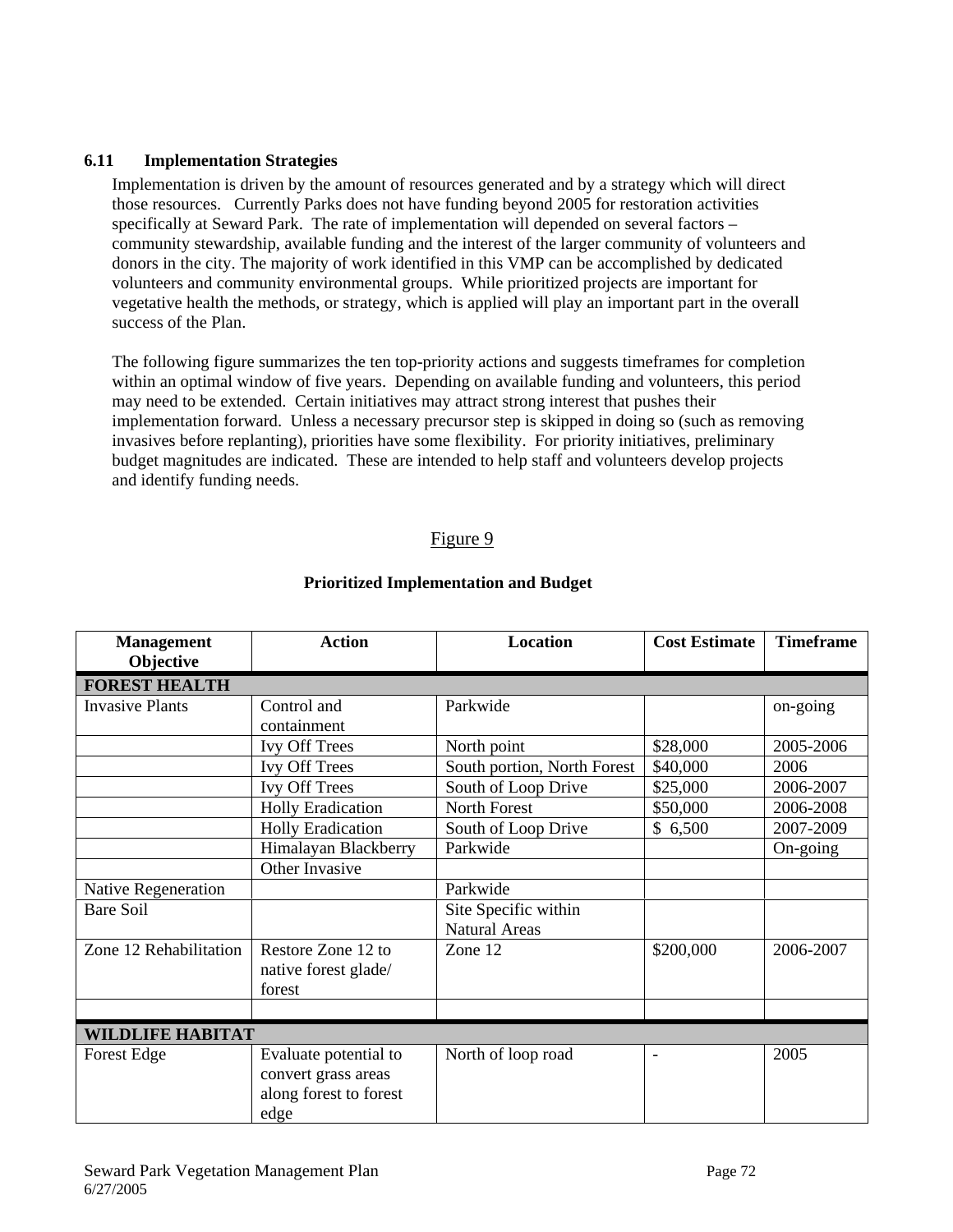| <b>Eagle Nesting Areas</b>       | Evaluate vegetation             | Eastside of lower loop                                                  | $\frac{1}{2}$            | 2005         |
|----------------------------------|---------------------------------|-------------------------------------------------------------------------|--------------------------|--------------|
|                                  | within protection zone          | drive                                                                   |                          |              |
|                                  | in terms of blocking            |                                                                         |                          |              |
|                                  | human activity                  |                                                                         |                          |              |
|                                  |                                 |                                                                         |                          |              |
| <b>ENVIRONMENTAL EDUCATION</b>   |                                 |                                                                         |                          |              |
|                                  |                                 |                                                                         |                          |              |
|                                  |                                 |                                                                         |                          |              |
| RETENTION OF PARK CHARACTER      |                                 |                                                                         |                          |              |
| <b>Overall Appearance</b>        |                                 |                                                                         |                          |              |
| and use                          |                                 |                                                                         |                          |              |
|                                  | West Boundary                   |                                                                         |                          |              |
|                                  | Woodland                        |                                                                         |                          |              |
|                                  | Remove European                 | Hatchery                                                                |                          | 2005         |
|                                  | Mountain Ash from               |                                                                         |                          |              |
|                                  | Hatchery (listed on             |                                                                         |                          |              |
|                                  | Significant list)               |                                                                         |                          |              |
| Soil Compaction                  |                                 |                                                                         |                          |              |
|                                  | <b>Block Social trails</b>      | North Forest                                                            | \$10,000                 | 2005-2006    |
| <b>VEGETATION MONITORING</b>     |                                 |                                                                         |                          |              |
| Sample Plot Re-<br>establishment |                                 |                                                                         |                          |              |
| <b>Invasive Plant</b>            | Reduce invasive spread          | Hatchery                                                                | \$25,000                 | 2005         |
| Encroachment                     | to hatchery boundary            |                                                                         |                          |              |
|                                  | Use only native plants          | Hatchery                                                                | $\overline{\phantom{a}}$ | On-going     |
|                                  | in hatchery landscape           |                                                                         |                          |              |
|                                  | improvements                    |                                                                         |                          |              |
|                                  |                                 |                                                                         |                          |              |
|                                  |                                 | PRESERVATION OF RARE, SENSITIVE PLANT COMMUNITIES AND OUTSTANDING TREES |                          |              |
| Garry Oak                        | Garry Oak/Madrona               | Zone 39                                                                 | \$15,000                 | 2007-2009    |
|                                  | Regeneration and                |                                                                         |                          |              |
|                                  | Protection                      |                                                                         |                          |              |
| <b>Outstanding Trees</b>         | <b>Manage Outstanding</b>       | Park-wide                                                               | \$10,000                 | 2005         |
|                                  | <b>Trees</b>                    |                                                                         |                          | ongoing      |
|                                  | Remove Significant tree         | Hatchery                                                                | $\overline{\phantom{a}}$ | 2005         |
|                                  | $#14$ – refer to Retention      |                                                                         |                          |              |
|                                  | of Park Character               |                                                                         |                          |              |
|                                  |                                 |                                                                         |                          |              |
| Shoreline Vegetation             | SHORELINE VEGETATION MANAGEMENT |                                                                         |                          |              |
| Management                       |                                 |                                                                         |                          |              |
|                                  | Develop Shoreline               | Shoreline                                                               | \$25,000                 | 2005-2006    |
|                                  | <b>VMP</b>                      |                                                                         |                          |              |
| <b>GRASSLANDS AND LAWNS</b>      |                                 |                                                                         |                          |              |
| <b>Non-native Grasses</b>        | <b>Meadow Conversion</b>        | South of Loop Drive                                                     | \$60,000                 | $2009$ begin |
| <b>Unmowed Grassland</b>         |                                 |                                                                         |                          |              |
| Management                       |                                 |                                                                         |                          |              |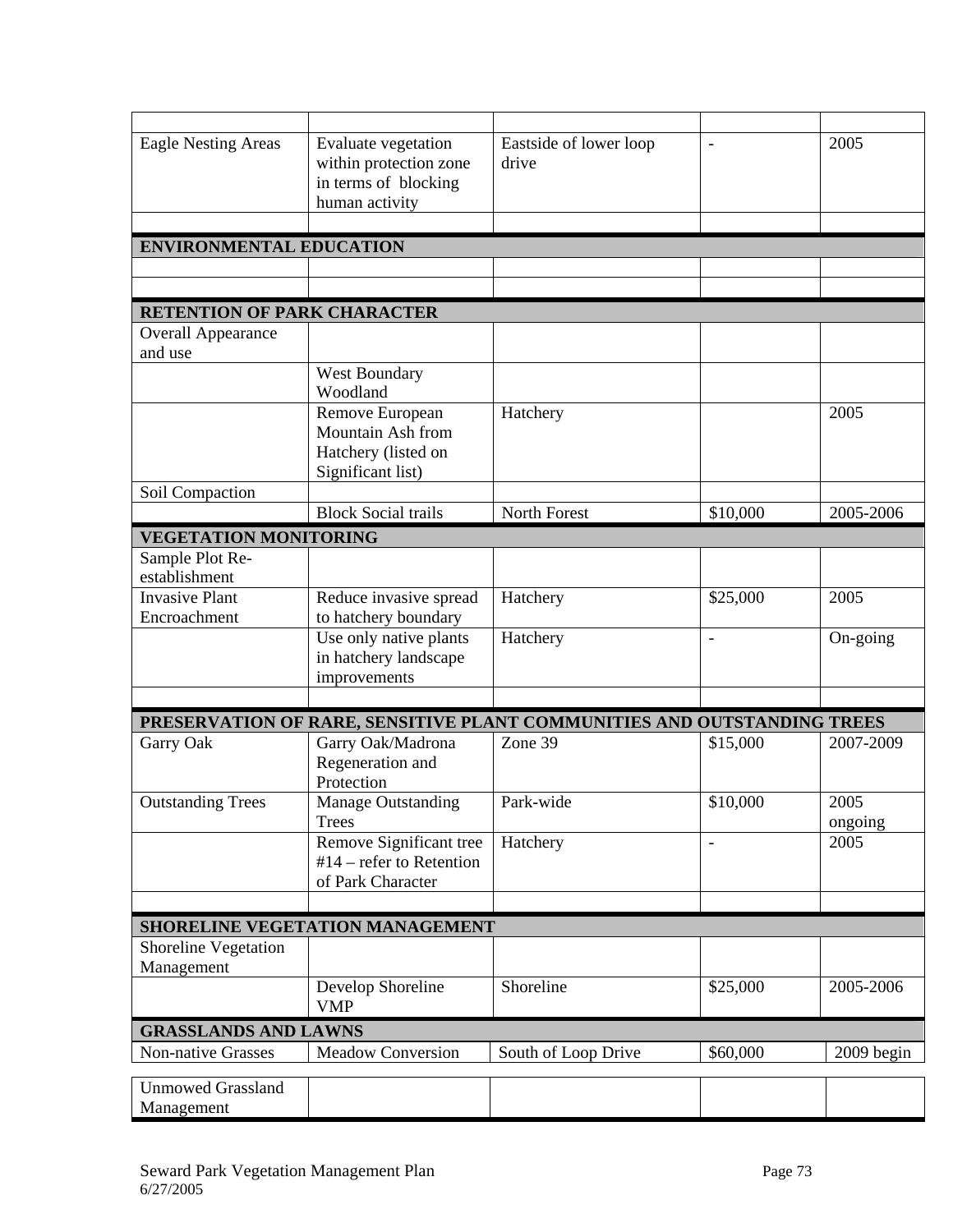| POISON OAK<br><b>CONTROL</b> |                                        |          |           |          |
|------------------------------|----------------------------------------|----------|-----------|----------|
| Poison Oak Control           | Maintain current<br>maintenance regime | Parkwide |           | On-going |
| Total                        | Total                                  |          | \$555,000 |          |

#### **6.12 Implementation Resources**

Locally active community groups currently donating time to restoration in Seward include the following:

- Friends of Seward Park (or similar park stewardship group)
- Earth Corps and IvyOUT volunteers.
- Washington Native Plant Society
- Seattle & National Audubon Society
- SPR's youth TREC program.
- Students (environmental education & service learning programs)
- Local church and synagogue members
- Green Seattle Partnership (which may provide significant volunteers as it develops).

Southeast District is currently not in a position to take on a significant portion of proposed work beyond routine maintenance and supervision. Park naturalist staff, in conjunction with Audubon and visiting school groups, may be able to recruit and manage increasing levels of program-related stewardship.

While contractors may be needed for some hazard tree removal and remediation, DPR tree crews will handle most of this work through normal work orders, with no direct cost. Local certified arborists may also donate professional services, ranging from tree monitoring and evaluation to planting and pruning. Urban Forestry staff will be available for intermittent help on multiple aspects of VMP implementation, as needs arise.

Establishing and maintaining a strong volunteer stewardship network in the community will be critical to the implementation success of this VMP. Often community stewardship increases and builds momentum once implementation activities have started and results are being noticed. Some recommendations to pursue in the effort to establish a strong volunteer base include but are not limited to the following:

- Coordinate with local school, youth and religious groups to adopt portions of the forest.
- Establish community relationships through Earth Corps Leadership Grant activities.
- Involve local university students who need practicum/projects for ecological restoration courses (University of Washington Restoration Ecology Network, UW Center for Urban Horticulture Sustainable Community Landscapes Courses).
- "Re-animate" a "Friends of Seward Park" or promote a focus group like "Friends of Seward Park Forest"
- Inform and enlist adjacent property owners and neighborhood residents as volunteers...
- Cultivate interest group partnerships like Audubon and Washington Native Plant Society.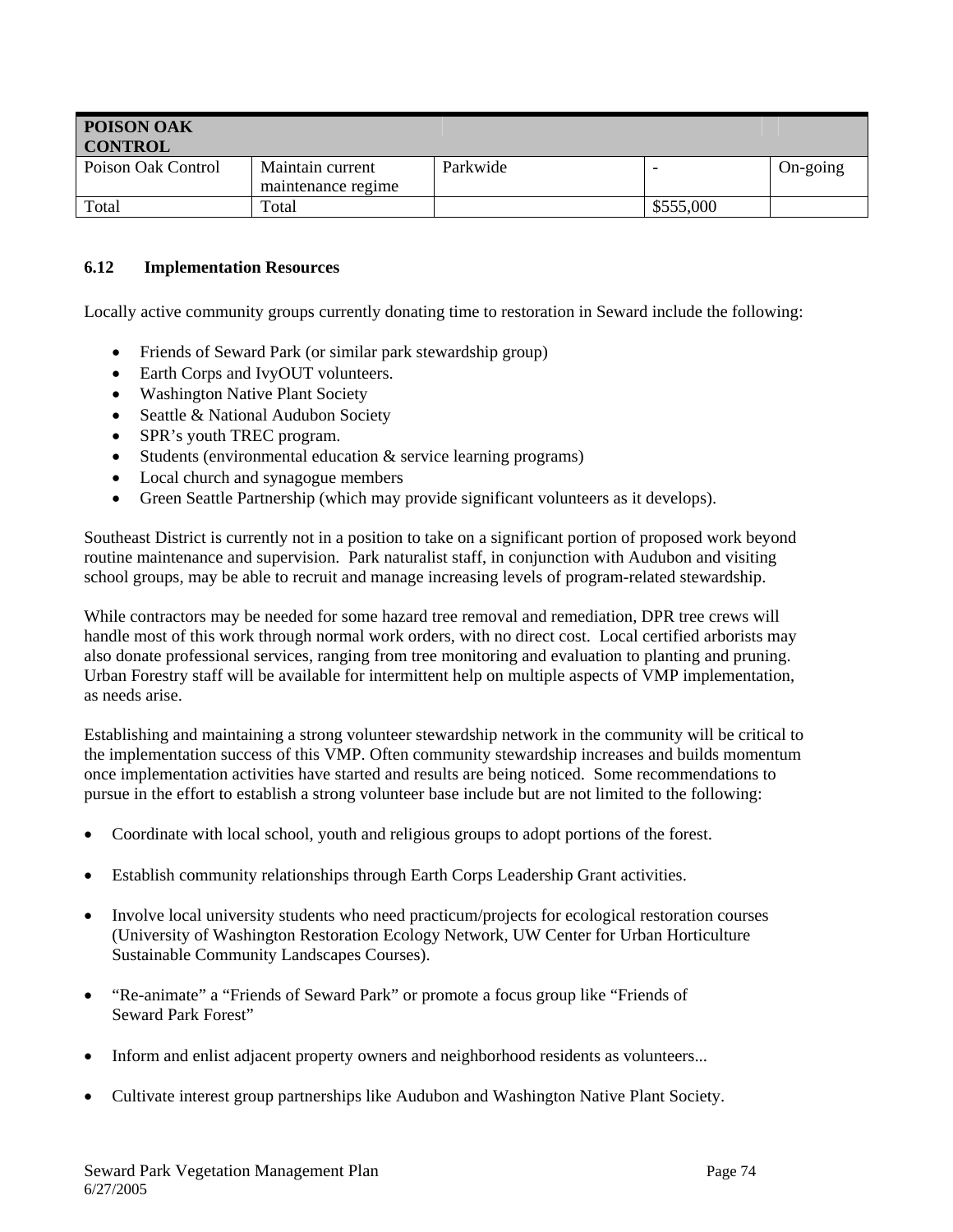A final important strategy is to tap a broad variety of available funding sources. Because of Seward Park's location, resource stature, heritage and size, VMP implementation should readily attract public agency and private foundation grants. Private donation potential is significant as well, both within and well-beyond the immediate Seward Park neighborhood. Seattle Parks Foundation can provide a convenient vehicle for private donations. Projects sponsored by other City departments and public agencies may occur at Seward Park, particularly related to habitat improvements. Both outside and DPRsponsored capital projects should be tapped for synergies (and reviewed for conflicts) relating to VMP implementation.

## **6.13 Budget Estimate**

VMP implementation costs depend on how and by whom tasks are accomplished. Based on the data provided and analyzed, and the cost assumptions herein, the 20 year VMP implementation, in 2005 dollars is estimated at \$1,543,000. Budget estimates are based on the methods, labor sources and associated rates identified below. Actual costs will vary depending on combination of sources and methods used.

| <b>Task</b>                        | <b>Method</b>                    | <b>Source</b>         |
|------------------------------------|----------------------------------|-----------------------|
| Arresting tree ivy /survival rings | Hand Labor                       | Volunteer             |
| Removing ground ivy                | Hand Labor                       | Volunteer             |
| Removing holly                     | Hand Labor                       | Volunteer             |
| Reducing holly regrowth            | <b>Chemical Hand Application</b> | City Staff/Contractor |
| Removing blackberry                | Hand Labor/Mechanical Flail      | Volunteer/Contractor  |
| Reducing blackberry regrowth       | <b>Chemical Hand Application</b> | City Staff/Contractor |
| Removing other invasive shrubs     | <b>Hand Labor</b>                | Volunteer             |
| Reducing invasive shrub regrowth   | <b>Chemical Hand Application</b> | Contractor            |
| Removing invasive grasses          | Hand Labor-Mulch/Mowing          | Volunteer/Staff       |
| Reducing invasive. grass regrowth  | Chemical (target application)    | City Staff/Contractor |
| Reducing soil compaction           | Hand Labor Mulch/ Machine        | Volunteer/Contractor  |
| Preparing sites for planting       | <b>Hand Labor</b>                | Volunteer             |
| Planting native shrubs             | <b>Hand Labor</b>                | Volunteer             |
| Planting native trees              | <b>Hand Labor</b>                | Volunteer             |
| Maintaining plantings              | Hand Labor                       | Volunteer/Contractor  |
| Replanting                         | <b>Hand Labor</b>                | Volunteer             |

**Table 9 Task Accomplishment** 

For estimating purposes, Volunteer labor is valued at \$15 per hour based on Federal and County Grant values. Parks staff labor is valued at \$35 per hour and Contractor rates at \$65 per hour, including labor, machinery, chemical, etc. The VMP assumes primary labor will be volunteers, with Parks Staff Supervision at 10-percent of cost. Mechanical and Chemical applications are based on Contractor rates.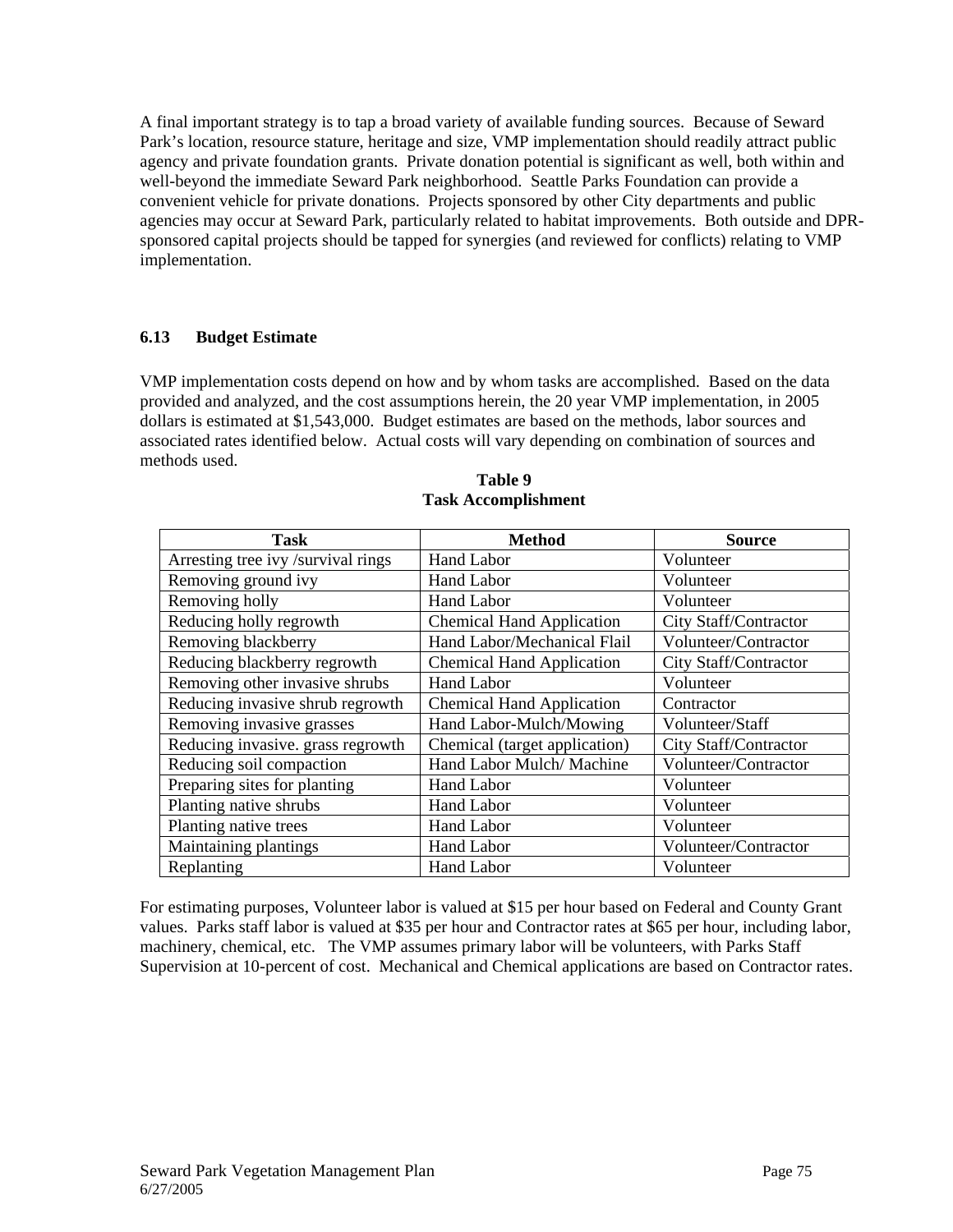| Action                    | <b>Production</b>     | @ \$15/hour    |
|---------------------------|-----------------------|----------------|
| <b>Ivy Removal-Trees</b>  | 1 hour/tree           | $$15$ /tree    |
| Ivy Removal heavy         | 100sq. ft/hour        | $$.150/sq$ ft  |
| <b>Ivy Removal Light</b>  | 330 sq. ft/hour       | $$045/sq$ ft   |
| <b>Holly Removal</b>      | 1000 sq. ft/hour      | $$.150$ sq ft  |
| <b>Blackberry Removal</b> | 100 sq ft/hour        | $$1.50$ /sq ft |
| Planting                  | 700 sq ft/hour        | $$21/sq$ ft    |
| Maintenance               | 3 x planting cost for |                |
|                           | 3 year period         |                |

#### **Table 10 Volunteer Labor Production Estimate**

#### **Park Staff Assumptions**

Park staff rates are estimated at \$35 per hour. However, tree removal and maintenance crews are estimated at \$65 per hour, including equipment. Tree work is estimated at 2 hours per tree whether removal or takedown.

#### **Contract Assumptions**

Contractor participation is generally limited to herbicide applications, hazard tree removals and mechanical site preparation. Chemical application is assumed at 0.25 acre per hour (hand or back pack application). Mechanical site preparation (rototilling, brush-cutting) is assumed at 0.10 acre per hour.

#### **Horticultural Assumptions**

Costs estimated in Table 13 below are assumed to include plants and delivery to site.

| Plant         | <b>Size</b> | Cost       |              | Density       | Cost/sq |
|---------------|-------------|------------|--------------|---------------|---------|
|               |             |            |              |               | foot    |
| Trees         | 5 gal       | \$15       | Underplant   | $1/400$ sq ft | \$.04   |
|               | 5 gal       | \$15       | Reforest     | $1/100$ sq ft | \$.15   |
| <b>Shrubs</b> | gal         | \$5        | Underplant   | $1/10$ sq ft  | \$.50   |
|               | gal         | \$5        | Rehabilitate | $1/4$ sq ft   | \$1.25  |
| Mulch         |             | $$20$ /yd  |              | $36$ sq ft    | \$0.55  |
| Materials     |             | $$1/$ tree |              |               |         |

**Table 11 Restoration Unit Costs** 

Cost estimates are based on initial actions only. Costs for follow-up actions are provided in Appendix H.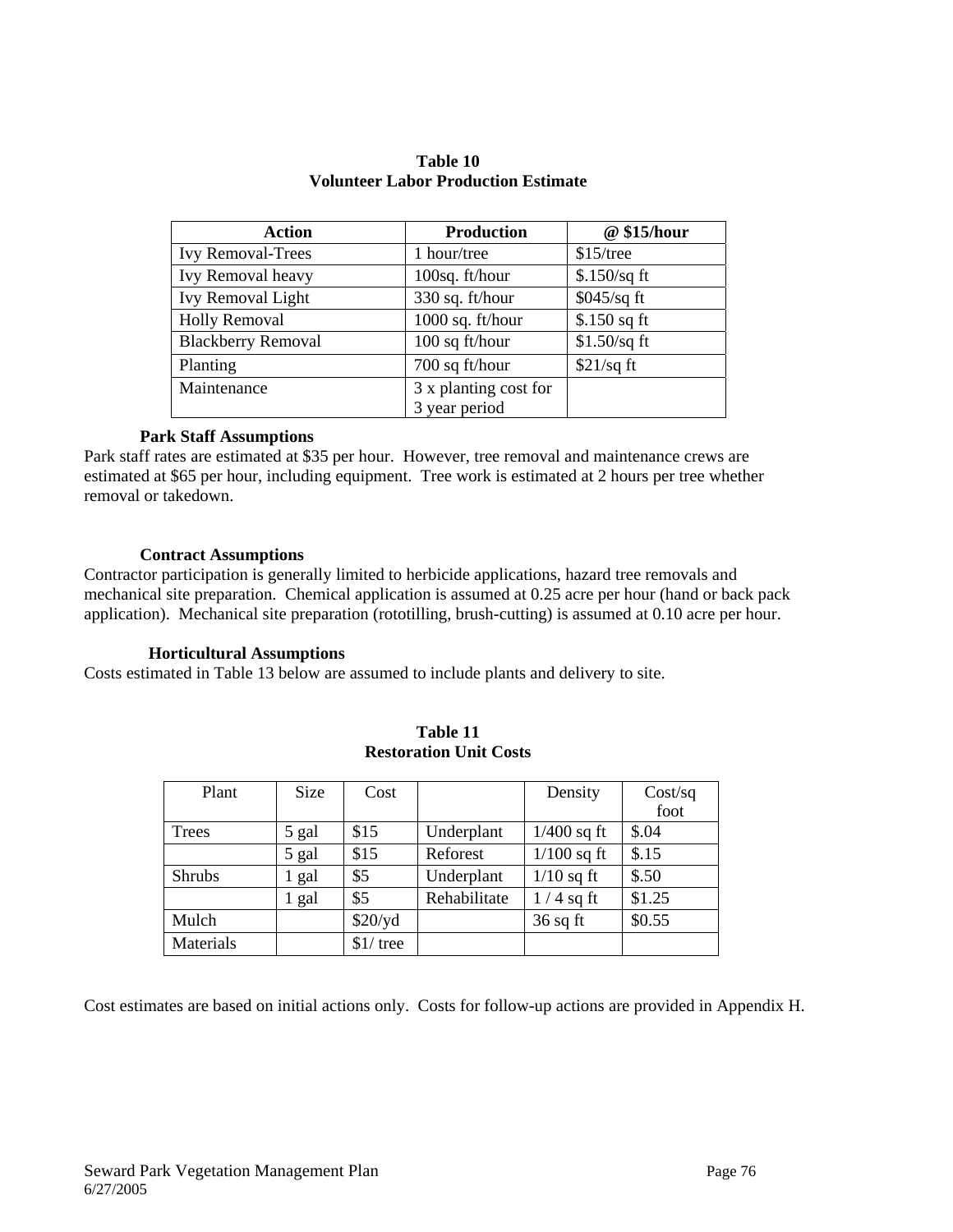# **CHAPTER 7: MONITORING**

#### **7.1 Monitoring and Adaptive Management**

*Adapted in part from Golden Gardens VMP* 

Monitoring allows evaluation of whether or not long-term VMP goals and specific project goals are being met. Monitoring also insures that a project or task, once undertaken, receives appropriate follow-up care. In a variety of ways, monitoring contributes to implementation success.

Monitoring is a critical component to implementation of adaptive management, a cornerstone of this VMP. Until now, techniques for planting or invasive plant control have been tried in various areas of the park with various results. However, there is no systematic way of tracking and evaluating these results to learn from them. A system of *adaptive management* will allow Parks staff to evaluate results of management strategies and create new strategies for future projects.





As illustrated in the chart above, the cycle begins with establishing management goals, which is done in Chapter 2 of this VMP. The assessment in Chapters 3 and 4, and the analysis in Chapter 5 identify primary issues that interfere with the goals. Chapters 6 and 7 present the management techniques we believe are needed to achieve the VMP goals. Implementation begins with a written project plan that clearly communicates objectives, like those found in Priority Initiatives section of Chapter 8. After a project is executed, the success of recommended techniques will be tracked by monitoring, as described in this chapter. The project plan and monitoring reports can then be compared to evaluate the results of the project.

Modifications in objectives or techniques may result from this evaluation and should be published as an addendum to the original plan. After 20 years, approximately four generations of projects should have been completed and evaluated. At that time, it will be useful to update the plan with the information generated by this process.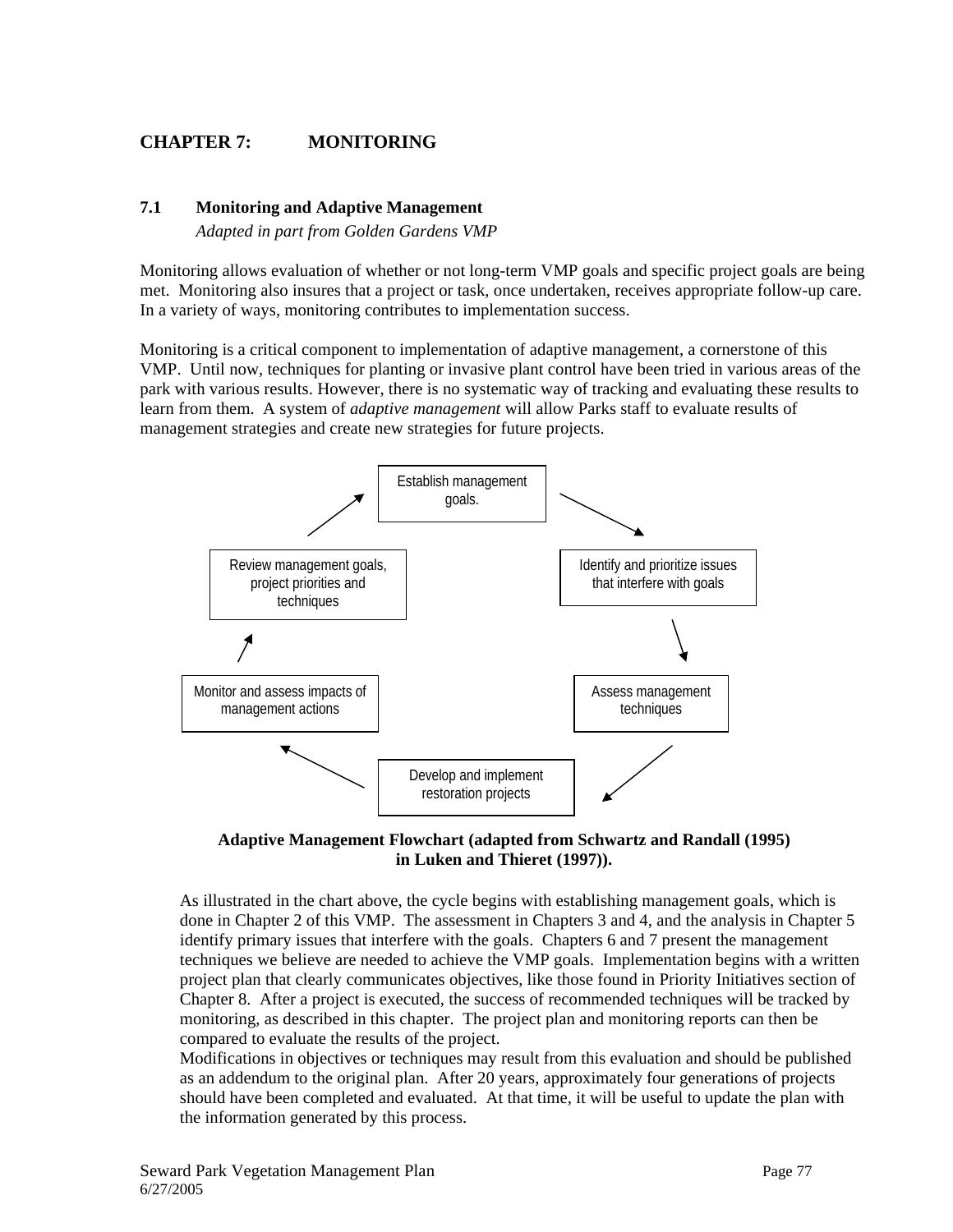# **7.2 What to Monitor**

Several types of monitoring are recommended (and referenced) in this plan. These include:

- Forest condition monitoring (comparing baseline condition to change through time)
- Invasive and noxious weed monitoring (to identify and eliminate as soon as possible)
- Project monitoring (part of Establishment Care)
- Significant tree monitoring (as part of an enhanced care program)
- Poison oak monitoring (for encroachment on highest-use areas)

# **7.3 Monitoring Plans**

To succeed, monitoring must produce relevant and usable data; success depends on advance planning and periodic re-evaluation. Appropriate parameters to track must be defined in advance, measured, and documented in a format that is simple and understandable. Specific goals, "yardstick" characteristics, field methodology, records maintenance & analysis and follow-up procedures need to be defined for each type of monitoring. Sample forms are included in the Appendix as a starting point; these should be customized or modified as needed.

# **7.4 Project Monitoring**

For specific implementation projects, baseline monitoring should be done before a project is initiated, then at 1 year, 3 year, and 5 year post-implementation intervals. Parameters to measure should fit the objectives and actions specific to the project. Monitoring is best done by a person who is qualified to perform the monitoring and is uninvolved with project management at the site. This provides valuable peer evaluation for the project manager and Parks staff. Open discussion of results should be used to refine management techniques. Monitoring can be done by paid consultants, trained volunteers, or SPR staff not otherwise connected with a particular project or site. Possibilities include Urban Forestry staff, Gardeners or Naturalists working elsewhere in the park system.

## **7.5 Forest Condition Monitoring**

The key parameters to measure at Seward Park relate to 20 year targets established for each of the Management Areas. These objectives are laid out at the beginning of Chapter 6 in Figure 8 and repeated below for easy reference. At Seward Park, a framework for monitoring long-term landscape change has been established, using the sixty survey plots installed by Seattle Urban Nature Project in June 2004 using GPS location methods. Extensive baseline vegetation data are linked to these individual transect-plots.

Individual transect plots should be re-surveyed periodically to generate updated data by which to gauge overall vegetation management results. An interval of every five years is suggested, ten years at most. This report suggests installation of additional randomly-placed plots in areas south of the loop road that were previously minimally-characterized, at a rate of 1 per 3 acres. This highly-modified part of the park will be particularly subject to change as a result of VMP implementation.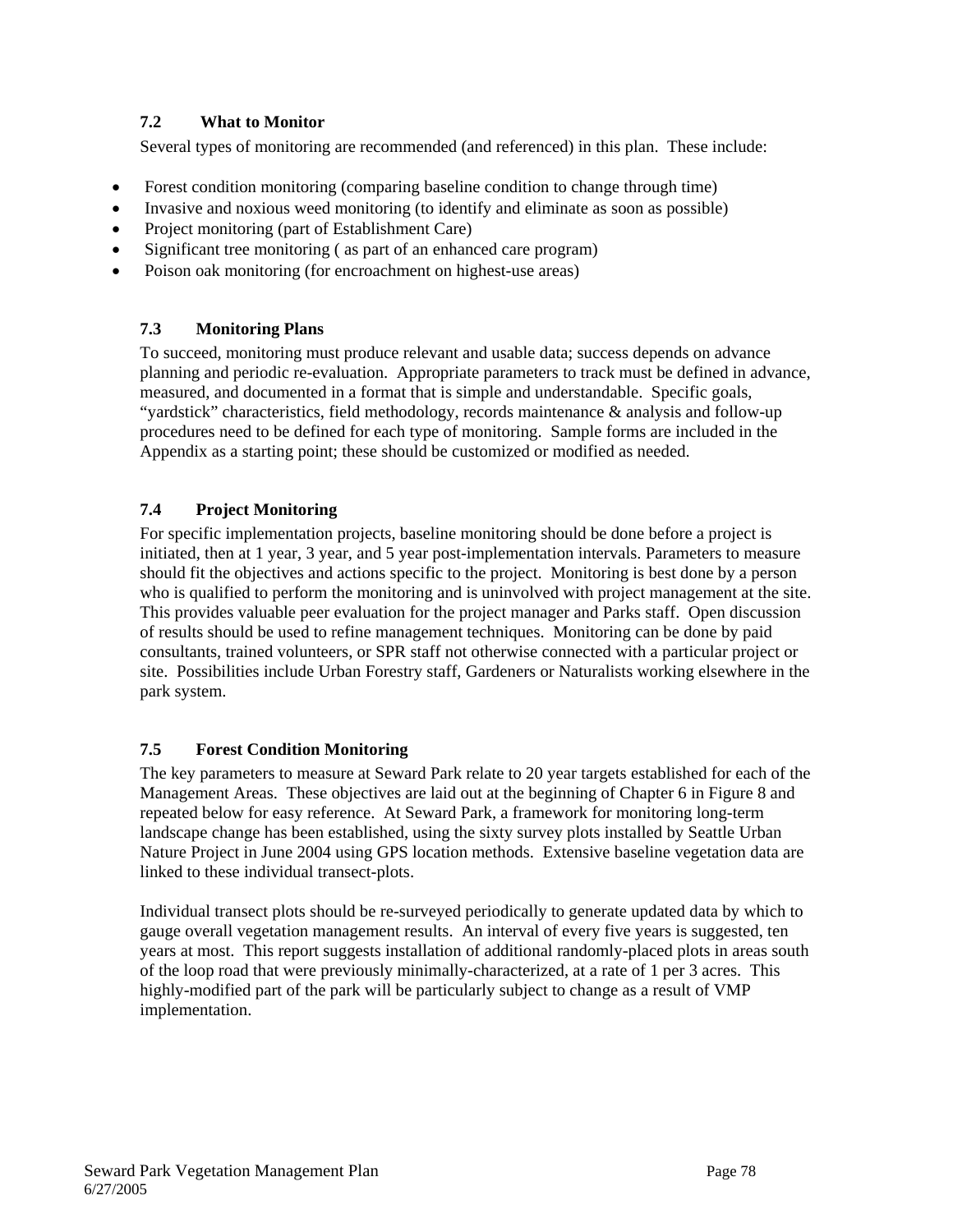| <b>Issue</b>             |                                       | <b>Current</b><br><b>Condition</b> | <b>Target</b><br>Objective | <b>Desired Condition</b>                                                                                                                                                     |  |
|--------------------------|---------------------------------------|------------------------------------|----------------------------|------------------------------------------------------------------------------------------------------------------------------------------------------------------------------|--|
|                          |                                       |                                    |                            |                                                                                                                                                                              |  |
|                          | <b>1. FOREST HEALTH</b>               |                                    |                            |                                                                                                                                                                              |  |
| 1.1                      | <b>Invasive Plants</b>                |                                    |                            | Regular, periodic<br>monitoring ensures<br>non-native invasive<br>plants do not get a toe-<br>hold in the native<br>forest. All existing<br>populations are<br>contained and |  |
|                          | Ivy                                   | 62 acres                           | $<$ 20 acres               | eventually removed<br>$<$ 5% cover at any<br>given spot in forest, no<br>ivy on trees                                                                                        |  |
|                          | Holly                                 | 78 acres                           | $<$ 20 acres               | $<$ 5% cover in park                                                                                                                                                         |  |
|                          | Himalayan Blackberry                  | 134 acres                          | $<$ 20 acres               | $<$ 5% cover in park                                                                                                                                                         |  |
|                          | Other Invasive                        | 17 acres                           | $<$ 5 acres                | $<$ 5% cover in park                                                                                                                                                         |  |
| 1.2                      | <b>Native Regeneration</b>            | 90 acres                           | $<$ 10 acres               |                                                                                                                                                                              |  |
| 1.3                      | <b>Bare Soil</b>                      |                                    |                            | Within the native<br>forest, bare soil will be<br>confined to designated<br>trails only                                                                                      |  |
| 1.4                      | <b>Zone 12 Rehabilitation</b>         | 0.4 acres                          | $\boldsymbol{0}$           | Fully restored to native<br>plant community                                                                                                                                  |  |
|                          | 2. WILDLIFE HABITAT                   |                                    |                            |                                                                                                                                                                              |  |
| 4.1                      | <b>Forest Edge</b>                    | 40,000 feet                        | 40,000 feet                | Grass margins<br>converted to forest<br>where appropriate                                                                                                                    |  |
| 4.2                      | <b>Eagle Nesting Areas</b>            | 3                                  | 3                          | Viable and actively<br>used yearly                                                                                                                                           |  |
|                          | 3. ENVIRONMENTAL EDUCATION            |                                    |                            |                                                                                                                                                                              |  |
|                          | <b>Forest Reclamation</b>             | Stable                             | Increase                   | Expand community<br>stewardship                                                                                                                                              |  |
|                          | <b>4. RETENTION OF PARK CHARACTER</b> |                                    |                            |                                                                                                                                                                              |  |
| 4.1                      | <b>Overall appearance and use</b>     |                                    |                            |                                                                                                                                                                              |  |
| 4.1.<br>$\overline{2}$   | West Boundary Woodland                | Invasives                          | Decrease                   | Partnership with<br>neighbors to maintain<br>character of area<br>consistent with goals<br>for park.                                                                         |  |
| 4.2                      | <b>Soil Compaction</b>                | Increasing                         | Decrease                   | Evaluate trail system<br>and maintain or close<br>trails as appropriate                                                                                                      |  |
| 5. VEGETATION MONITORING |                                       |                                    |                            |                                                                                                                                                                              |  |
| 5.1                      | <b>Sample Plot Re-establishment</b>   |                                    |                            |                                                                                                                                                                              |  |

**Figure 10 20-year Vegetation Management Objectives** *(from page 56)*